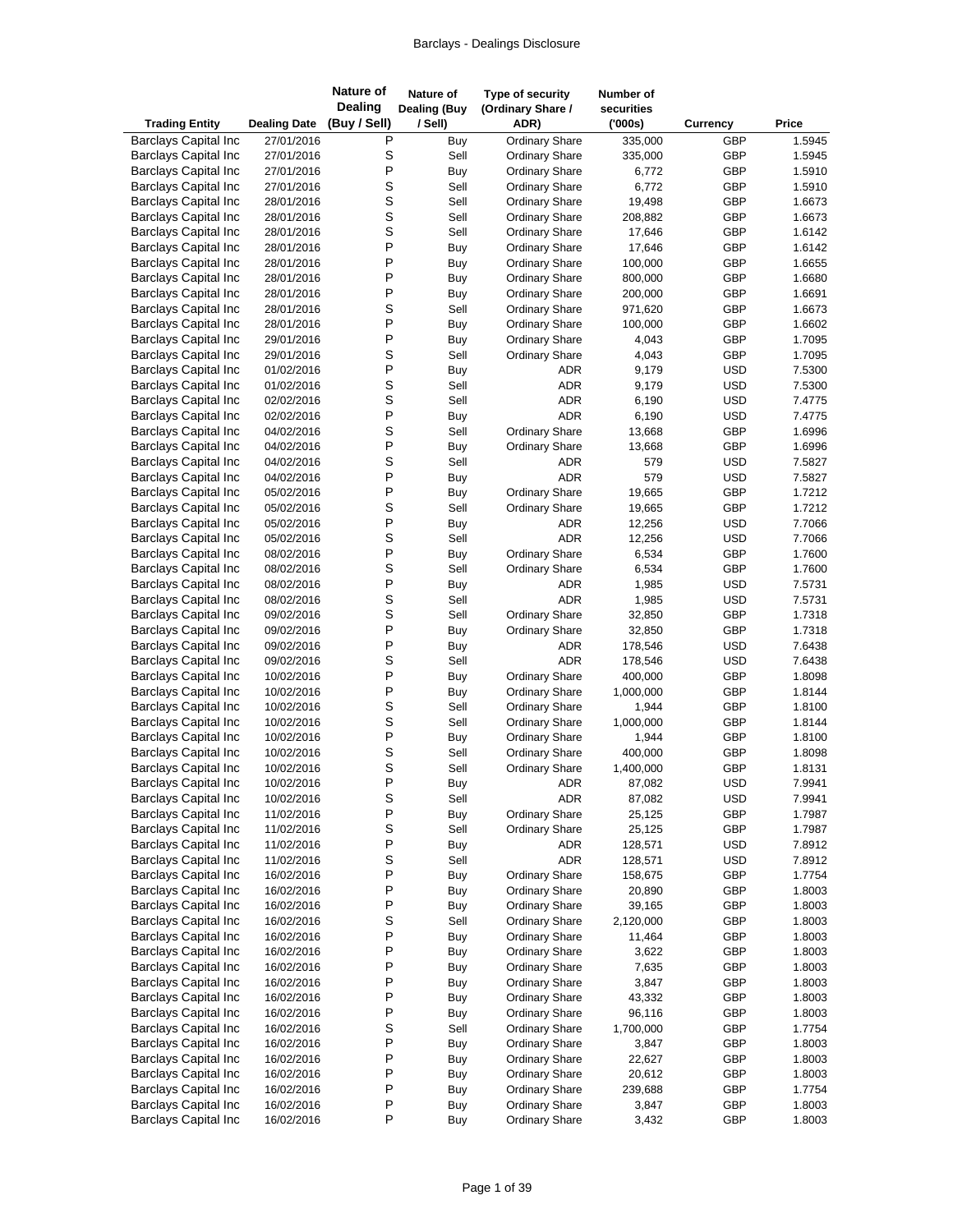| <b>Trading Entity</b>                                      | <b>Dealing Date</b>      | <b>Nature of</b><br><b>Dealing</b><br>(Buy / Sell) | Nature of<br><b>Dealing (Buy</b><br>/ Sell) | Type of security<br>(Ordinary Share /<br>ADR)  | Number of<br>securities<br>(000s) | Currency   | Price            |
|------------------------------------------------------------|--------------------------|----------------------------------------------------|---------------------------------------------|------------------------------------------------|-----------------------------------|------------|------------------|
| <b>Barclays Capital Inc</b>                                | 16/02/2016               | Ρ                                                  | Buy                                         | <b>Ordinary Share</b>                          | 5,526                             | GBP        | 1.8003           |
| <b>Barclays Capital Inc</b>                                | 16/02/2016               | P                                                  | Buy                                         | <b>Ordinary Share</b>                          | 16,135                            | GBP        | 1.8003           |
| <b>Barclays Capital Inc</b>                                | 16/02/2016               | P                                                  | Buy                                         | <b>Ordinary Share</b>                          | 260,971                           | GBP        | 1.7754           |
| <b>Barclays Capital Inc</b>                                | 16/02/2016               | P                                                  | Buy                                         | <b>Ordinary Share</b>                          | 9,884                             | GBP        | 1.8003           |
| <b>Barclays Capital Inc</b>                                | 16/02/2016               | P                                                  | Buy                                         | <b>Ordinary Share</b>                          | 17,347                            | GBP        | 1.8003           |
| <b>Barclays Capital Inc</b>                                | 16/02/2016               | P                                                  | Buy                                         | <b>Ordinary Share</b>                          | 1,592                             | GBP        | 1.8003           |
| <b>Barclays Capital Inc</b>                                | 16/02/2016               | P                                                  | Buy                                         | <b>Ordinary Share</b>                          | 2,832                             | GBP        | 1.8003           |
| <b>Barclays Capital Inc</b>                                | 16/02/2016               | P                                                  | Buy                                         | <b>Ordinary Share</b>                          | 29,391                            | GBP        | 1.8003           |
| <b>Barclays Capital Inc</b>                                | 16/02/2016               | P                                                  | Buy                                         | <b>Ordinary Share</b>                          | 1,772                             | GBP        | 1.8003           |
| <b>Barclays Capital Inc</b>                                | 16/02/2016               | P                                                  | Buy                                         | <b>Ordinary Share</b>                          | 1,002                             | GBP        | 1.8003           |
| <b>Barclays Capital Inc</b>                                | 16/02/2016               | P                                                  | Buy                                         | <b>Ordinary Share</b>                          | 15,497                            | GBP        | 1.8003           |
| <b>Barclays Capital Inc</b>                                | 16/02/2016               | P                                                  | Buy                                         | <b>Ordinary Share</b>                          | 4,347                             | GBP        | 1.8003           |
| <b>Barclays Capital Inc</b>                                | 16/02/2016               | P                                                  | Buy                                         | <b>Ordinary Share</b>                          | 1,652                             | GBP        | 1.8003           |
| <b>Barclays Capital Inc</b>                                | 16/02/2016               | P                                                  | Buy                                         | <b>Ordinary Share</b>                          | 792                               | GBP        | 1.8003           |
| <b>Barclays Capital Inc</b>                                | 16/02/2016               | P                                                  | Buy                                         | <b>Ordinary Share</b>                          | 702                               | GBP        | 1.8003           |
| <b>Barclays Capital Inc</b>                                | 16/02/2016               | P                                                  | Buy                                         | <b>Ordinary Share</b>                          | 19,001                            | GBP        | 1.8003           |
| <b>Barclays Capital Inc</b>                                | 16/02/2016               | P                                                  | <b>Buy</b>                                  | <b>Ordinary Share</b>                          | 22,571                            | GBP        | 1.8003           |
| <b>Barclays Capital Inc</b>                                | 16/02/2016               | P                                                  | Buy                                         | <b>Ordinary Share</b>                          | 92                                | GBP        | 1.8003           |
| <b>Barclays Capital Inc</b>                                | 16/02/2016               | P                                                  | Buy                                         | Ordinary Share                                 | 7,803                             | GBP        | 1.8003           |
| <b>Barclays Capital Inc</b>                                | 16/02/2016               | P                                                  | Buy                                         | <b>Ordinary Share</b>                          | 3,847                             | GBP        | 1.8003           |
| <b>Barclays Capital Inc</b>                                | 16/02/2016               | P                                                  | Buy                                         | <b>Ordinary Share</b>                          | 12,624                            | GBP        | 1.8003           |
| <b>Barclays Capital Inc</b>                                | 16/02/2016               | P                                                  | Buy                                         | <b>Ordinary Share</b>                          | 2,502                             | GBP        | 1.8003           |
| <b>Barclays Capital Inc</b>                                | 16/02/2016               | P                                                  | Buy                                         | <b>Ordinary Share</b>                          | 1,382                             | GBP        | 1.8003           |
| <b>Barclays Capital Inc</b>                                | 16/02/2016               | P                                                  | Buy                                         | <b>Ordinary Share</b>                          | 15,783                            | GBP        | 1.8003           |
| <b>Barclays Capital Inc</b>                                | 16/02/2016               | P                                                  | Buy                                         | <b>Ordinary Share</b>                          | 12,483                            | GBP        | 1.8003           |
| <b>Barclays Capital Inc</b>                                | 16/02/2016               | P                                                  | Buy                                         | <b>Ordinary Share</b>                          | 3,652                             | GBP        | 1.8003           |
| <b>Barclays Capital Inc</b>                                | 16/02/2016               | P                                                  | Buy                                         | <b>Ordinary Share</b>                          | 292                               | GBP        | 1.8003           |
| <b>Barclays Capital Inc</b>                                | 16/02/2016               | P                                                  | Buy                                         | <b>Ordinary Share</b>                          | 5,816                             | GBP        | 1.8003           |
| <b>Barclays Capital Inc</b>                                | 16/02/2016               | P                                                  | <b>Buy</b>                                  | <b>Ordinary Share</b>                          | 132,033                           | GBP        | 1.8003           |
| <b>Barclays Capital Inc</b>                                | 16/02/2016               | P                                                  | Buy                                         | <b>Ordinary Share</b>                          | 3,847                             | GBP        | 1.8003           |
| <b>Barclays Capital Inc</b>                                | 16/02/2016               | P                                                  | Buy                                         | <b>Ordinary Share</b>                          | 381,436                           | GBP        | 1.7754           |
| <b>Barclays Capital Inc</b>                                | 16/02/2016               | P                                                  | Buy                                         | <b>Ordinary Share</b>                          | 107,145                           | GBP        | 1.7754           |
| <b>Barclays Capital Inc</b>                                | 16/02/2016               | P                                                  | Buy                                         | <b>Ordinary Share</b>                          | 772                               | GBP        | 1.8003           |
| <b>Barclays Capital Inc</b>                                | 16/02/2016               | P                                                  | Buy                                         | <b>Ordinary Share</b>                          | 71,924                            | GBP        | 1.7754           |
| <b>Barclays Capital Inc</b>                                | 16/02/2016               | P                                                  | Buy                                         | <b>Ordinary Share</b>                          | 11,719                            | GBP        | 1.8003           |
| <b>Barclays Capital Inc</b>                                | 16/02/2016               | P                                                  | Buy                                         | <b>Ordinary Share</b>                          | 8,626                             | GBP        | 1.8003           |
| <b>Barclays Capital Inc</b>                                | 16/02/2016               | P                                                  | Buy                                         | <b>Ordinary Share</b>                          | 832                               | GBP        | 1.8003           |
| <b>Barclays Capital Inc</b>                                | 16/02/2016               | P                                                  | Buy                                         | <b>Ordinary Share</b>                          | 15,564                            | GBP        | 1.8003           |
| <b>Barclays Capital Inc</b>                                | 16/02/2016               | P<br>P                                             | Buy                                         | Ordinary Share                                 | 480,161                           | GBP        | 1.7754           |
| <b>Barclays Capital Inc</b><br><b>Barclays Capital Inc</b> | 16/02/2016               | P                                                  | Buy                                         | <b>Ordinary Share</b>                          | 1,408,542                         | GBP        | 1.8003<br>1.8003 |
| <b>Barclays Capital Inc</b>                                | 16/02/2016<br>16/02/2016 | P                                                  | Buy                                         | <b>Ordinary Share</b><br><b>Ordinary Share</b> | 3,222<br>38,088                   | GBP<br>GBP | 1.8003           |
| <b>Barclays Capital Inc</b>                                |                          |                                                    | Buy<br>Sell                                 |                                                |                                   | GBP        | 1.8003           |
| <b>Barclays Capital Inc</b>                                | 16/02/2016<br>16/02/2016 | S<br>S                                             | Sell                                        | <b>Ordinary Share</b><br>ADR                   | 2,120,000<br>33,770               | <b>USD</b> | 7.8310           |
| <b>Barclays Capital Inc</b>                                | 16/02/2016               | P                                                  | Buy                                         | <b>ADR</b>                                     | 33,770                            | USD        | 7.8310           |
| <b>Barclays Capital Inc</b>                                | 17/02/2016               | P                                                  | Buy                                         | <b>Ordinary Share</b>                          | 295                               | GBP        | 1.8363           |
| <b>Barclays Capital Inc</b>                                | 17/02/2016               | P                                                  | Buy                                         | <b>Ordinary Share</b>                          | 11,859                            | GBP        | 1.8363           |
| <b>Barclays Capital Inc</b>                                | 17/02/2016               | P                                                  | Buy                                         | <b>Ordinary Share</b>                          | 1,985                             | GBP        | 1.8363           |
| <b>Barclays Capital Inc</b>                                | 17/02/2016               | S                                                  | Sell                                        | <b>Ordinary Share</b>                          | 1,173,308                         | GBP        | 1.8466           |
| <b>Barclays Capital Inc</b>                                | 17/02/2016               | P                                                  | Buy                                         | <b>Ordinary Share</b>                          | 4,275                             | GBP        | 1.8363           |
| <b>Barclays Capital Inc</b>                                | 17/02/2016               | P                                                  | Buy                                         | <b>Ordinary Share</b>                          | 16,589                            | GBP        | 1.8363           |
| <b>Barclays Capital Inc</b>                                | 17/02/2016               | P                                                  | Buy                                         | <b>Ordinary Share</b>                          | 9,174                             | GBP        | 1.8363           |
| <b>Barclays Capital Inc</b>                                | 17/02/2016               | P                                                  | Buy                                         | <b>Ordinary Share</b>                          | 143,030                           | GBP        | 1.8466           |
| <b>Barclays Capital Inc</b>                                | 17/02/2016               | P                                                  | Buy                                         | <b>Ordinary Share</b>                          | 565                               | GBP        | 1.8363           |
| <b>Barclays Capital Inc</b>                                | 17/02/2016               | P                                                  | Buy                                         | <b>Ordinary Share</b>                          | 5,611                             | GBP        | 1.8363           |
| <b>Barclays Capital Inc</b>                                | 17/02/2016               | P                                                  | Buy                                         | <b>Ordinary Share</b>                          | 70,641                            | GBP        | 1.8363           |
| <b>Barclays Capital Inc</b>                                | 17/02/2016               | P                                                  | Buy                                         | <b>Ordinary Share</b>                          | 170,021                           | GBP        | 1.8466           |
| <b>Barclays Capital Inc</b>                                | 17/02/2016               | P                                                  | Buy                                         | <b>Ordinary Share</b>                          | 27,992                            | GBP        | 1.8363           |
| <b>Barclays Capital Inc</b>                                | 17/02/2016               | P                                                  | Buy                                         | <b>Ordinary Share</b>                          | 11,438                            | GBP        | 1.8363           |
| <b>Barclays Capital Inc</b>                                | 17/02/2016               | P                                                  | Buy                                         | <b>Ordinary Share</b>                          | 28,785                            | GBP        | 1.8363           |
| <b>Barclays Capital Inc</b>                                | 17/02/2016               | S                                                  | Sell                                        | <b>Ordinary Share</b>                          | 1,522,100                         | GBP        | 1.8363           |
| <b>Barclays Capital Inc</b>                                | 17/02/2016               | S                                                  | Sell                                        | <b>Ordinary Share</b>                          | 1,173,308                         | GBP        | 1.8466           |
| <b>Barclays Capital Inc</b>                                | 17/02/2016               | S                                                  | Sell                                        | <b>Ordinary Share</b>                          | 1,522,100                         | GBP        | 1.8363           |
| <b>Barclays Capital Inc</b>                                | 17/02/2016               | $\sf P$                                            | Buy                                         | <b>Ordinary Share</b>                          | 13,964                            | GBP        | 1.8363           |
| <b>Barclays Capital Inc</b>                                | 17/02/2016               | P                                                  | Buy                                         | <b>Ordinary Share</b>                          | 4,062                             | GBP        | 1.8363           |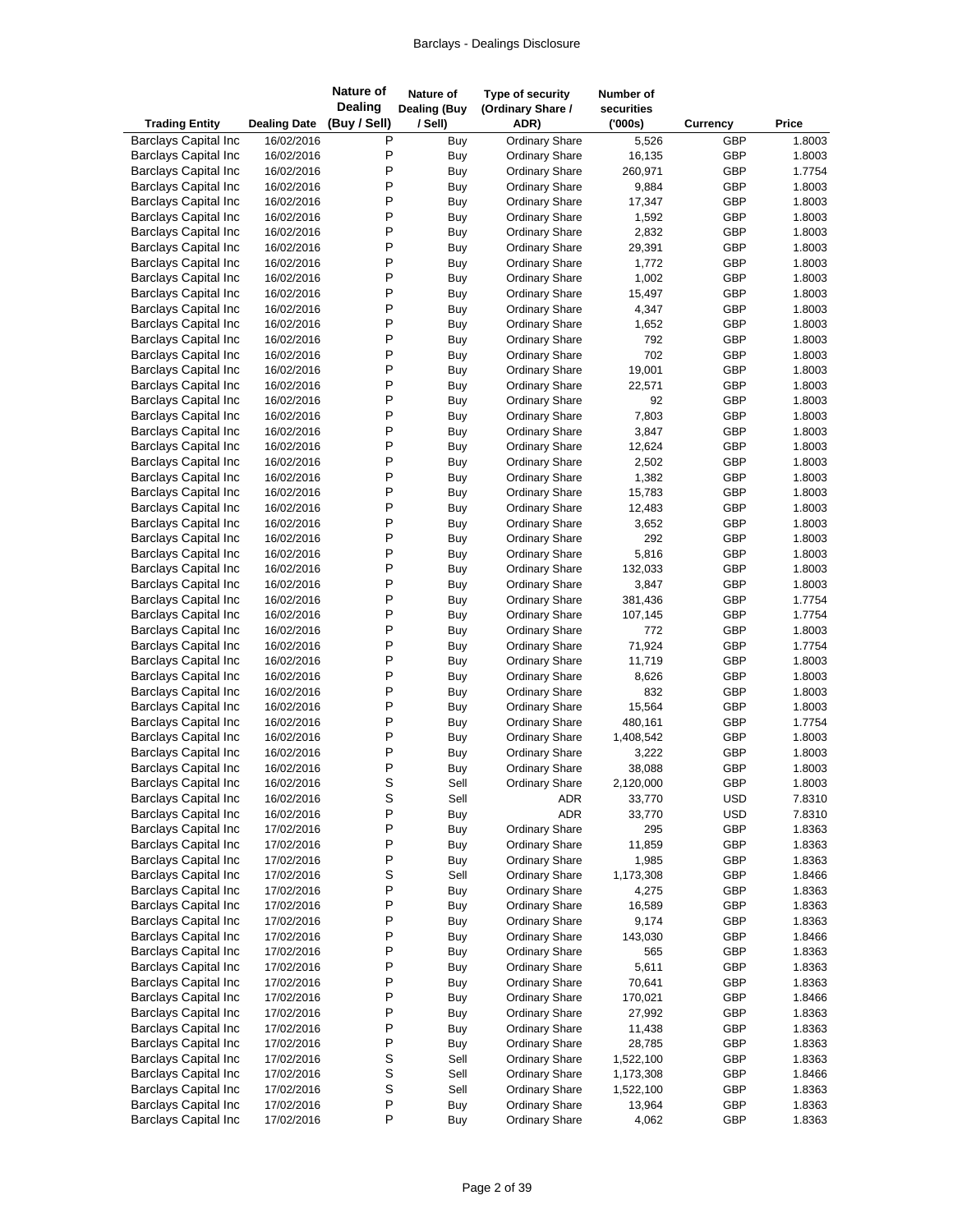| <b>Trading Entity</b>                                      | <b>Dealing Date</b>      | <b>Nature of</b><br><b>Dealing</b><br>(Buy / Sell) | Nature of<br><b>Dealing (Buy</b><br>/ Sell) | Type of security<br>(Ordinary Share /<br>ADR)  | Number of<br>securities<br>(000s) | <b>Currency</b>          | Price            |
|------------------------------------------------------------|--------------------------|----------------------------------------------------|---------------------------------------------|------------------------------------------------|-----------------------------------|--------------------------|------------------|
| <b>Barclays Capital Inc</b>                                | 17/02/2016               | Ρ                                                  | Buy                                         | <b>Ordinary Share</b>                          | 12,251                            | GBP                      | 1.8363           |
| <b>Barclays Capital Inc</b>                                | 17/02/2016               | P                                                  | Buy                                         | <b>Ordinary Share</b>                          | 6,340                             | GBP                      | 1.8363           |
| <b>Barclays Capital Inc</b>                                | 17/02/2016               | P                                                  | Buy                                         | <b>Ordinary Share</b>                          | 1,755                             | GBP                      | 1.8363           |
| <b>Barclays Capital Inc</b>                                | 17/02/2016               | P                                                  | Buy                                         | <b>Ordinary Share</b>                          | 7,265                             | GBP                      | 1.8363           |
| <b>Barclays Capital Inc</b>                                | 17/02/2016               | P                                                  | Buy                                         | <b>Ordinary Share</b>                          | 1,034,332                         | GBP                      | 1.8363           |
| <b>Barclays Capital Inc</b>                                | 17/02/2016               | P                                                  | Buy                                         | <b>Ordinary Share</b>                          | 15,353                            | GBP                      | 1.8363           |
| <b>Barclays Capital Inc</b>                                | 17/02/2016               | P                                                  | Buy                                         | <b>Ordinary Share</b>                          | 9,278                             | GBP                      | 1.8363           |
| <b>Barclays Capital Inc</b>                                | 17/02/2016               | P                                                  | Buy                                         | <b>Ordinary Share</b>                          | 12,749                            | GBP                      | 1.8363           |
| <b>Barclays Capital Inc</b>                                | 17/02/2016               | P                                                  | Buy                                         | <b>Ordinary Share</b>                          | 21,600                            | GBP                      | 1.8363           |
| <b>Barclays Capital Inc</b>                                | 17/02/2016               | P<br>P                                             | Buy                                         | <b>Ordinary Share</b>                          | 955                               | GBP                      | 1.8363           |
| <b>Barclays Capital Inc</b>                                | 17/02/2016               | P                                                  | <b>Buy</b>                                  | <b>Ordinary Share</b>                          | 11,389                            | GBP                      | 1.8363           |
| <b>Barclays Capital Inc</b><br><b>Barclays Capital Inc</b> | 17/02/2016<br>17/02/2016 | P                                                  | Buy<br>Buy                                  | <b>Ordinary Share</b><br><b>Ordinary Share</b> | 97,037<br>3,195                   | GBP<br>GBP               | 1.8363<br>1.8363 |
| <b>Barclays Capital Inc</b>                                | 17/02/2016               | P                                                  | Buy                                         | <b>Ordinary Share</b>                          | 8,425                             | GBP                      | 1.8363           |
| <b>Barclays Capital Inc</b>                                | 17/02/2016               | P                                                  | Buy                                         | <b>Ordinary Share</b>                          | 31,846                            | GBP                      | 1.8363           |
| <b>Barclays Capital Inc</b>                                | 17/02/2016               | P                                                  | Buy                                         | <b>Ordinary Share</b>                          | 142,707                           | GBP                      | 1.8466           |
| <b>Barclays Capital Inc</b>                                | 17/02/2016               | P                                                  | <b>Buy</b>                                  | <b>Ordinary Share</b>                          | 5,735                             | GBP                      | 1.8363           |
| <b>Barclays Capital Inc</b>                                | 17/02/2016               | P                                                  | Buy                                         | <b>Ordinary Share</b>                          | 717,550                           | GBP                      | 1.8466           |
| <b>Barclays Capital Inc</b>                                | 17/02/2016               | P                                                  | Buy                                         | <b>Ordinary Share</b>                          | 11,600                            | GBP                      | 1.8363           |
| <b>Barclays Capital Inc</b>                                | 17/02/2016               | P                                                  | Buy                                         | <b>Ordinary Share</b>                          | 8,612                             | GBP                      | 1.8363           |
| <b>Barclays Capital Inc</b>                                | 17/02/2016               | P                                                  | Buy                                         | <b>Ordinary Share</b>                          | 15,148                            | GBP                      | 1.8363           |
| <b>Barclays Capital Inc</b>                                | 17/02/2016               | S                                                  | Sell                                        | ADR                                            | 28,700                            | <b>USD</b>               | 8.0993           |
| <b>Barclays Capital Inc</b>                                | 17/02/2016               | P                                                  | Buy                                         | ADR                                            | 28,700                            | <b>USD</b>               | 8.0993           |
| <b>Barclays Capital Inc</b>                                | 17/02/2016               | P                                                  | Buy                                         | <b>ADR</b>                                     | 168,473                           | <b>USD</b>               | 8.0715           |
| <b>Barclays Capital Inc</b>                                | 17/02/2016               | S                                                  | Sell                                        | ADR                                            | 168,473                           | <b>USD</b>               | 8.0715           |
| <b>Barclays Capital Inc</b>                                | 18/02/2016               | S                                                  | Sell                                        | ADR                                            | 15,128                            | <b>USD</b>               | 8.1151           |
| <b>Barclays Capital Inc</b>                                | 18/02/2016               | S                                                  | Sell                                        | ADR                                            | 19,500                            | <b>USD</b>               | 8.1101           |
| <b>Barclays Capital Inc</b>                                | 18/02/2016               | P                                                  | Buy                                         | <b>ADR</b>                                     | 19,500                            | <b>USD</b>               | 8.1101           |
| <b>Barclays Capital Inc</b>                                | 18/02/2016               | P                                                  | <b>Buy</b>                                  | <b>ADR</b>                                     | 15,128                            | <b>USD</b>               | 8.1151           |
| <b>Barclays Capital Inc</b>                                | 19/02/2016               | S                                                  | Sell                                        | <b>ADR</b>                                     | 25,563                            | <b>USD</b>               | 7.8765           |
| <b>Barclays Capital Inc</b>                                | 19/02/2016               | P                                                  | Buy                                         | ADR                                            | 25,563                            | <b>USD</b>               | 7.8765           |
| <b>Barclays Capital Inc</b>                                | 19/02/2016               | S<br>P                                             | Sell                                        | ADR                                            | 17,811                            | <b>USD</b>               | 7.9294           |
| <b>Barclays Capital Inc</b><br><b>Barclays Capital Inc</b> | 19/02/2016<br>22/02/2016 | S                                                  | Buy<br>Sell                                 | <b>ADR</b><br>ADR                              | 17,811<br>4,300                   | <b>USD</b><br><b>USD</b> | 7.9294<br>7.9107 |
| <b>Barclays Capital Inc</b>                                | 22/02/2016               | S                                                  | Sell                                        | <b>ADR</b>                                     | 2,958                             | <b>USD</b>               | 7.9201           |
| <b>Barclays Capital Inc</b>                                | 22/02/2016               | P                                                  | Buy                                         | <b>ADR</b>                                     | 2,958                             | <b>USD</b>               | 7.9201           |
| <b>Barclays Capital Inc</b>                                | 22/02/2016               | P                                                  | Buy                                         | <b>ADR</b>                                     | 4,300                             | <b>USD</b>               | 7.9107           |
| <b>Barclays Capital Inc</b>                                | 23/02/2016               | S                                                  | Sell                                        | <b>ADR</b>                                     | 2,500                             | <b>USD</b>               | 7.6956           |
| <b>Barclays Capital Inc</b>                                | 23/02/2016               | P                                                  | Buy                                         | <b>ADR</b>                                     | 400                               | <b>USD</b>               | 7.6800           |
| <b>Barclays Capital Inc</b>                                | 23/02/2016               | S                                                  | Sell                                        | <b>ADR</b>                                     | 400                               | <b>USD</b>               | 7.6800           |
| <b>Barclays Capital Inc</b>                                | 23/02/2016               | S                                                  | Sell                                        | <b>ADR</b>                                     | 985                               | <b>USD</b>               | 7.6105           |
| <b>Barclays Capital Inc</b>                                | 23/02/2016               | P                                                  | Buy                                         | <b>ADR</b>                                     | 2,500                             | <b>USD</b>               | 7.6956           |
| <b>Barclays Capital Inc</b>                                | 23/02/2016               | $\mathsf{P}$                                       | Buy                                         | ADR                                            | 985                               | <b>USD</b>               | 7.6105           |
| <b>Barclays Capital Inc</b>                                | 24/02/2016               | P                                                  | <b>Buy</b>                                  | ADR                                            | 10,900                            | <b>USD</b>               | 7.4465           |
| <b>Barclays Capital Inc</b>                                | 24/02/2016               | S                                                  | Sell                                        | ADR                                            | 35,690                            | <b>USD</b>               | 7.5500           |
| <b>Barclays Capital Inc</b>                                | 24/02/2016               | P                                                  | <b>Buy</b>                                  | ADR                                            | 35,690                            | <b>USD</b>               | 7.5500           |
| <b>Barclays Capital Inc</b>                                | 24/02/2016               | S                                                  | Sell                                        | ADR                                            | 10,900                            | <b>USD</b>               | 7.4465           |
| <b>Barclays Capital Inc</b>                                | 25/02/2016               | P                                                  | Buy                                         | <b>Ordinary Share</b>                          | 94,453                            | GBP                      | 1.8037           |
| <b>Barclays Capital Inc</b>                                | 25/02/2016               | S                                                  | Sell                                        | <b>Ordinary Share</b>                          | 94,453                            | GBP                      | 1.8037           |
| <b>Barclays Capital Inc</b>                                | 25/02/2016               | P                                                  | Buy                                         | ADR                                            | 9,300                             | <b>USD</b>               | 7.7156           |
| <b>Barclays Capital Inc</b>                                | 25/02/2016               | S                                                  | Sell                                        | ADR                                            | 9,300                             | <b>USD</b>               | 7.7156           |
| <b>Barclays Capital Inc</b><br><b>Barclays Capital Inc</b> | 25/02/2016               | P<br>S                                             | Buy<br>Sell                                 | ADR                                            | 3,428                             | <b>USD</b>               | 7.6604           |
| <b>Barclays Capital Inc</b>                                | 25/02/2016<br>26/02/2016 | P                                                  | <b>Buy</b>                                  | ADR<br>ADR                                     | 3,428<br>4,418                    | <b>USD</b><br><b>USD</b> | 7.6604<br>7.7600 |
| <b>Barclays Capital Inc</b>                                | 26/02/2016               | P                                                  | Buy                                         | ADR                                            | 1,200                             | <b>USD</b>               | 7.7000           |
| <b>Barclays Capital Inc</b>                                | 26/02/2016               | S                                                  | Sell                                        | ADR                                            | 1,200                             | <b>USD</b>               | 7.7000           |
| <b>Barclays Capital Inc</b>                                | 26/02/2016               | S                                                  | Sell                                        | ADR                                            | 4,418                             | <b>USD</b>               | 7.7600           |
| <b>Barclays Capital Inc</b>                                | 29/02/2016               | S                                                  | Sell                                        | ADR                                            | 20,655                            | <b>USD</b>               | 7.5680           |
| <b>Barclays Capital Inc</b>                                | 29/02/2016               | S                                                  | Sell                                        | ADR                                            | 5,853                             | <b>USD</b>               | 7.5546           |
| <b>Barclays Capital Inc</b>                                | 29/02/2016               | P                                                  | Buy                                         | ADR                                            | 20,655                            | <b>USD</b>               | 7.5680           |
| <b>Barclays Capital Inc</b>                                | 29/02/2016               | P                                                  | Buy                                         | ADR                                            | 5,853                             | <b>USD</b>               | 7.5546           |
| <b>Barclays Capital Inc</b>                                | 01/03/2016               | P                                                  | Buy                                         | <b>Ordinary Share</b>                          | 88,924                            | GBP                      | 1.8000           |
| <b>Barclays Capital Inc</b>                                | 01/03/2016               | S                                                  | Sell                                        | <b>Ordinary Share</b>                          | 88,924                            | GBP                      | 1.8000           |
| <b>Barclays Capital Inc</b>                                | 01/03/2016               | S                                                  | Sell                                        | ADR                                            | 147,761                           | <b>USD</b>               | 7.7410           |
| <b>Barclays Capital Inc</b>                                | 01/03/2016               | P                                                  | Buy                                         | <b>ADR</b>                                     | 147,761                           | <b>USD</b>               | 7.7410           |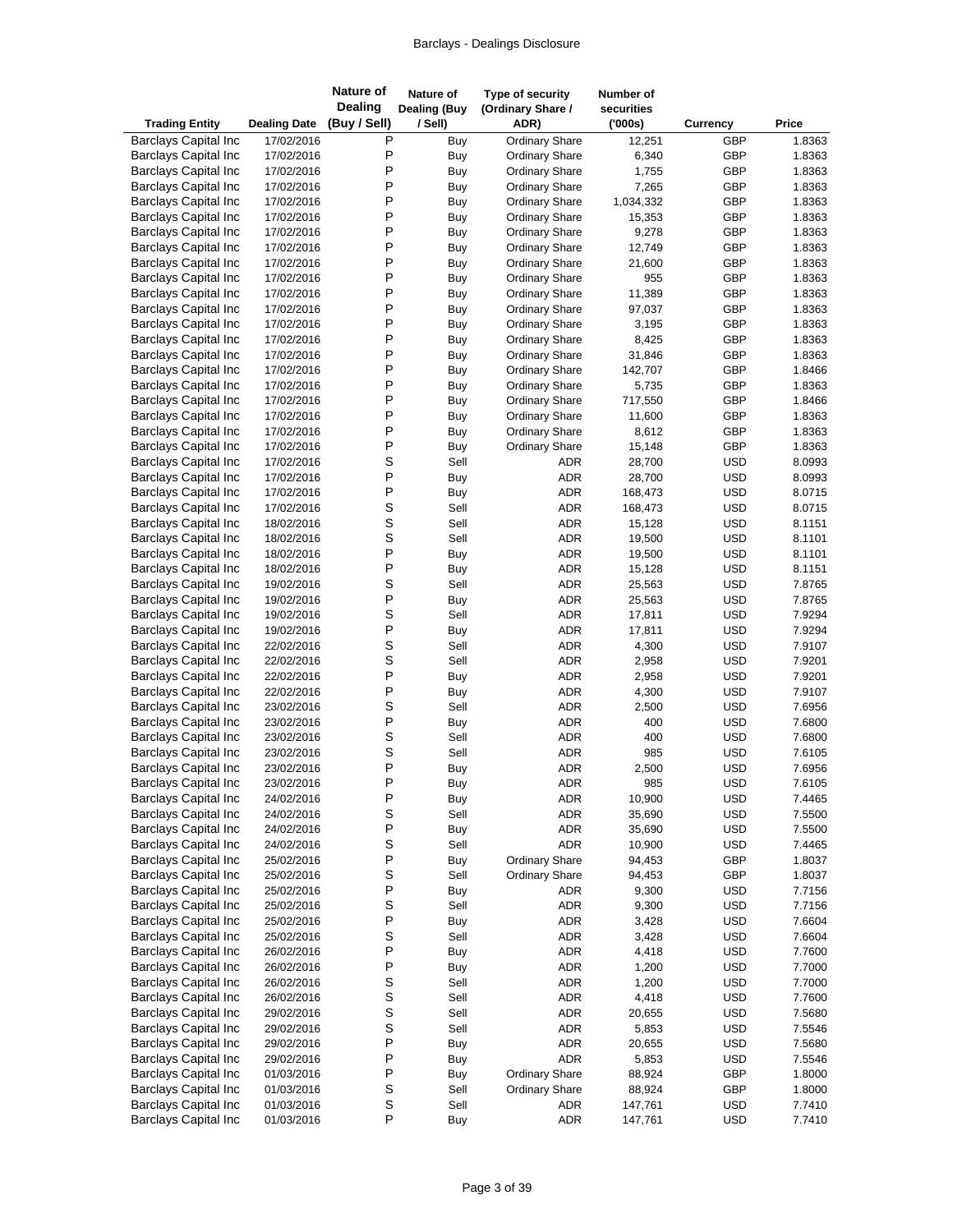| <b>Trading Entity</b>                                      | <b>Dealing Date</b>      | <b>Nature of</b><br><b>Dealing</b><br>(Buy / Sell) | Nature of<br><b>Dealing (Buy</b><br>/ Sell) | Type of security<br>(Ordinary Share /<br>ADR) | Number of<br>securities<br>(000s) | Currency                 | Price            |
|------------------------------------------------------------|--------------------------|----------------------------------------------------|---------------------------------------------|-----------------------------------------------|-----------------------------------|--------------------------|------------------|
| <b>Barclays Capital Inc</b>                                | 02/03/2016               | S                                                  | Sell                                        | <b>ADR</b>                                    | 4,000                             | <b>USD</b>               | 7.6400           |
| <b>Barclays Capital Inc</b>                                | 02/03/2016               | P                                                  | <b>Buy</b>                                  | <b>ADR</b>                                    | 4,000                             | <b>USD</b>               | 7.6400           |
| <b>Barclays Capital Inc</b>                                | 02/03/2016               | P                                                  | Buy                                         | <b>ADR</b>                                    | 900                               | <b>USD</b>               | 7.7544           |
| <b>Barclays Capital Inc</b>                                | 02/03/2016               | S                                                  | Sell                                        | <b>ADR</b>                                    | 900                               | <b>USD</b>               | 7.7544           |
| <b>Barclays Capital Inc</b>                                | 03/03/2016               | P                                                  | Buy                                         | <b>ADR</b>                                    | 15,696                            | <b>USD</b>               | 7.9873           |
| <b>Barclays Capital Inc</b>                                | 03/03/2016               | S                                                  | Sell                                        | <b>ADR</b>                                    | 1,126                             | <b>USD</b>               | 8.0113           |
| <b>Barclays Capital Inc</b>                                | 03/03/2016               | S                                                  | Sell                                        | <b>ADR</b>                                    | 15,696                            | <b>USD</b>               | 7.9873           |
| <b>Barclays Capital Inc</b>                                | 03/03/2016               | P                                                  | Buy                                         | <b>ADR</b>                                    | 1,126                             | <b>USD</b>               | 8.0113           |
| <b>Barclays Capital Inc</b>                                | 04/03/2016               | P                                                  | Buy                                         | <b>ADR</b>                                    | 12,907                            | <b>USD</b>               | 8.2245           |
| <b>Barclays Capital Inc</b>                                | 04/03/2016               | P                                                  | Buy                                         | ADR                                           | 24,021                            | <b>USD</b>               | 8.1927           |
| <b>Barclays Capital Inc</b>                                | 04/03/2016               | S                                                  | Sell                                        | <b>ADR</b>                                    | 12,907                            | <b>USD</b>               | 8.2245           |
| <b>Barclays Capital Inc</b>                                | 04/03/2016               | S                                                  | Sell                                        | <b>ADR</b>                                    | 24,021                            | <b>USD</b>               | 8.1927           |
| <b>Barclays Capital Inc</b>                                | 07/03/2016               | S                                                  | Sell                                        | ADR                                           | 11,800                            | <b>USD</b>               | 8.1968           |
| <b>Barclays Capital Inc</b>                                | 07/03/2016               | S                                                  | Sell                                        | <b>ADR</b>                                    | 4,457                             | <b>USD</b>               | 8.2057           |
| <b>Barclays Capital Inc</b>                                | 07/03/2016               | P                                                  | <b>Buy</b>                                  | <b>ADR</b>                                    | 11,800                            | <b>USD</b>               | 8.1968           |
| <b>Barclays Capital Inc</b>                                | 07/03/2016               | P                                                  | Buy                                         | <b>ADR</b>                                    | 4,457                             | <b>USD</b>               | 8.2057           |
| <b>Barclays Capital Inc</b>                                | 08/03/2016<br>08/03/2016 | S<br>P                                             | Sell                                        | <b>Ordinary Share</b>                         | 7,554                             | GBP<br>GBP               | 1.9640<br>1.9640 |
| <b>Barclays Capital Inc</b><br><b>Barclays Capital Inc</b> | 08/03/2016               | P                                                  | Buy                                         | <b>Ordinary Share</b>                         | 7,554<br>13,334                   | <b>USD</b>               | 8.4267           |
| <b>Barclays Capital Inc</b>                                |                          | P                                                  | Buy                                         | ADR<br><b>ADR</b>                             |                                   | <b>USD</b>               |                  |
| <b>Barclays Capital Inc</b>                                | 08/03/2016<br>08/03/2016 | S                                                  | Buy<br>Sell                                 | <b>ADR</b>                                    | 4,162<br>4,162                    | <b>USD</b>               | 8.4363<br>8.4363 |
| <b>Barclays Capital Inc</b>                                | 08/03/2016               | S                                                  | Sell                                        | <b>ADR</b>                                    | 13,334                            | <b>USD</b>               | 8.4267           |
| <b>Barclays Capital Inc</b>                                | 09/03/2016               | P                                                  | Buy                                         | <b>Ordinary Share</b>                         | 2,000,000                         | GBP                      | 1.9610           |
| <b>Barclays Capital Inc</b>                                | 09/03/2016               | S                                                  | Sell                                        | <b>Ordinary Share</b>                         | 2,000,000                         | GBP                      | 1.9610           |
| <b>Barclays Capital Inc</b>                                | 09/03/2016               | P                                                  | Buy                                         | ADR                                           | 122,000                           | <b>USD</b>               | 8.3599           |
| <b>Barclays Capital Inc</b>                                | 09/03/2016               | S                                                  | Sell                                        | ADR                                           | 122,000                           | <b>USD</b>               | 8.3599           |
| <b>Barclays Capital Inc</b>                                | 09/03/2016               | S                                                  | Sell                                        | ADR                                           | 8,450                             | <b>USD</b>               | 8.3718           |
| <b>Barclays Capital Inc</b>                                | 09/03/2016               | P                                                  | Buy                                         | ADR                                           | 8,450                             | <b>USD</b>               | 8.3718           |
| <b>Barclays Capital Inc</b>                                | 10/03/2016               | P                                                  | <b>Buy</b>                                  | <b>ADR</b>                                    | 27,240                            | <b>USD</b>               | 8.1446           |
| <b>Barclays Capital Inc</b>                                | 10/03/2016               | P                                                  | Buy                                         | ADR                                           | 4,000                             | <b>USD</b>               | 8.1498           |
| <b>Barclays Capital Inc</b>                                | 10/03/2016               | S                                                  | Sell                                        | ADR                                           | 27,240                            | <b>USD</b>               | 8.1446           |
| <b>Barclays Capital Inc</b>                                | 10/03/2016               | S                                                  | Sell                                        | <b>ADR</b>                                    | 4,000                             | <b>USD</b>               | 8.1498           |
| <b>Barclays Capital Inc</b>                                | 11/03/2016               | S                                                  | Sell                                        | ADR                                           | 70,053                            | <b>USD</b>               | 8.3362           |
| <b>Barclays Capital Inc</b>                                | 11/03/2016               | P                                                  | Buy                                         | ADR                                           | 70,053                            | <b>USD</b>               | 8.3362           |
| <b>Barclays Capital Inc</b>                                | 11/03/2016               | P                                                  | Buy                                         | <b>ADR</b>                                    | 36,761                            | <b>USD</b>               | 8.3697           |
| <b>Barclays Capital Inc</b>                                | 11/03/2016               | S                                                  | Sell                                        | <b>ADR</b>                                    | 36,761                            | <b>USD</b>               | 8.3697           |
| <b>Barclays Capital Inc</b>                                | 14/03/2016               | P                                                  | Buy                                         | ADR                                           | 379                               | <b>USD</b>               | 8.2984           |
| <b>Barclays Capital Inc</b>                                | 14/03/2016               | S                                                  | Sell                                        | <b>ADR</b>                                    | 379                               | <b>USD</b>               | 8.2984           |
| <b>Barclays Capital Inc</b>                                | 14/03/2016               | S                                                  | Sell                                        | <b>ADR</b>                                    | 14,399                            | <b>USD</b>               | 8.3165           |
| <b>Barclays Capital Inc</b>                                | 14/03/2016               | P                                                  | Buy                                         | <b>ADR</b>                                    | 14,399                            | <b>USD</b>               | 8.3165           |
| <b>Barclays Capital Inc</b>                                | 15/03/2016               | S                                                  | Sell                                        | <b>Ordinary Share</b>                         | 389,190                           | GBP                      | 1.9019           |
| <b>Barclays Capital Inc</b>                                | 15/03/2016               | P                                                  | Buy                                         | <b>Ordinary Share</b>                         | 389,190                           | GBP                      | 1.9019           |
| <b>Barclays Capital Inc</b>                                | 15/03/2016               | S                                                  | Sell                                        | ADR                                           | 4,595                             | <b>USD</b>               | 8.1402           |
| <b>Barclays Capital Inc</b>                                | 15/03/2016               | S                                                  | Sell                                        | ADR                                           | 826                               | <b>USD</b>               | 8.1100           |
| <b>Barclays Capital Inc</b>                                | 15/03/2016               | P                                                  | Buy                                         | ADR                                           | 826                               | <b>USD</b>               | 8.1100           |
| <b>Barclays Capital Inc</b>                                | 15/03/2016               | P                                                  | Buy                                         | ADR                                           | 4,595                             | <b>USD</b>               | 8.1402           |
| <b>Barclays Capital Inc</b>                                | 16/03/2016               | S                                                  | Sell                                        | ADR                                           | 600                               | <b>USD</b>               | 8.1600           |
| <b>Barclays Capital Inc</b>                                | 16/03/2016               | S                                                  | Sell                                        | ADR                                           | 200                               | <b>USD</b>               | 8.1200           |
| <b>Barclays Capital Inc</b>                                | 16/03/2016               | P                                                  | Buy                                         | ADR                                           | 200                               | <b>USD</b>               | 8.1200           |
| <b>Barclays Capital Inc</b>                                | 16/03/2016               | P                                                  | Buy                                         | ADR                                           | 600                               | <b>USD</b>               | 8.1600           |
| <b>Barclays Capital Inc</b><br><b>Barclays Capital Inc</b> | 17/03/2016<br>17/03/2016 | S<br>P                                             | Sell<br>Buy                                 | ADR<br>ADR                                    | 24,807<br>24,807                  | <b>USD</b><br><b>USD</b> | 8.4192<br>8.4192 |
| <b>Barclays Capital Inc</b>                                | 17/03/2016               | P                                                  | Buy                                         | ADR                                           | 2,585                             | <b>USD</b>               | 8.4247           |
| <b>Barclays Capital Inc</b>                                | 17/03/2016               | S                                                  | Sell                                        | ADR                                           | 2,585                             | <b>USD</b>               | 8.4247           |
| <b>Barclays Capital Inc</b>                                | 18/03/2016               | P                                                  | Buy                                         | ADR                                           | 4,991                             | <b>USD</b>               | 8.5167           |
| <b>Barclays Capital Inc</b>                                | 18/03/2016               | S                                                  | Sell                                        | ADR                                           | 4,991                             | <b>USD</b>               | 8.5167           |
| <b>Barclays Capital Inc</b>                                | 18/03/2016               | S                                                  | Sell                                        | ADR                                           | 1,800                             | <b>USD</b>               | 8.5200           |
| <b>Barclays Capital Inc</b>                                | 18/03/2016               | $\mathsf{P}$                                       | Buy                                         | ADR                                           | 1,800                             | <b>USD</b>               | 8.5200           |
| <b>Barclays Capital Inc</b>                                | 21/03/2016               | P                                                  | Buy                                         | ADR                                           | 9,773                             | <b>USD</b>               | 8.5457           |
| <b>Barclays Capital Inc</b>                                | 21/03/2016               | P                                                  | Buy                                         | ADR                                           | 5,037                             | <b>USD</b>               | 8.5762           |
| <b>Barclays Capital Inc</b>                                | 21/03/2016               | S                                                  | Sell                                        | ADR                                           | 9,773                             | <b>USD</b>               | 8.5457           |
| <b>Barclays Capital Inc</b>                                | 21/03/2016               | S                                                  | Sell                                        | <b>ADR</b>                                    | 5,037                             | <b>USD</b>               | 8.5762           |
| <b>Barclays Capital Inc</b>                                | 22/03/2016               | P                                                  | Buy                                         | <b>Ordinary Share</b>                         | 51,318                            | GBP                      | 1.9680           |
| <b>Barclays Capital Inc</b>                                | 22/03/2016               | $\sf P$                                            | Buy                                         | <b>Ordinary Share</b>                         | 3,249,881                         | GBP                      | 1.9933           |
| <b>Barclays Capital Inc</b>                                | 22/03/2016               | $\mathbf S$                                        | Sell                                        | <b>Ordinary Share</b>                         | 51,318                            | GBP                      | 1.9680           |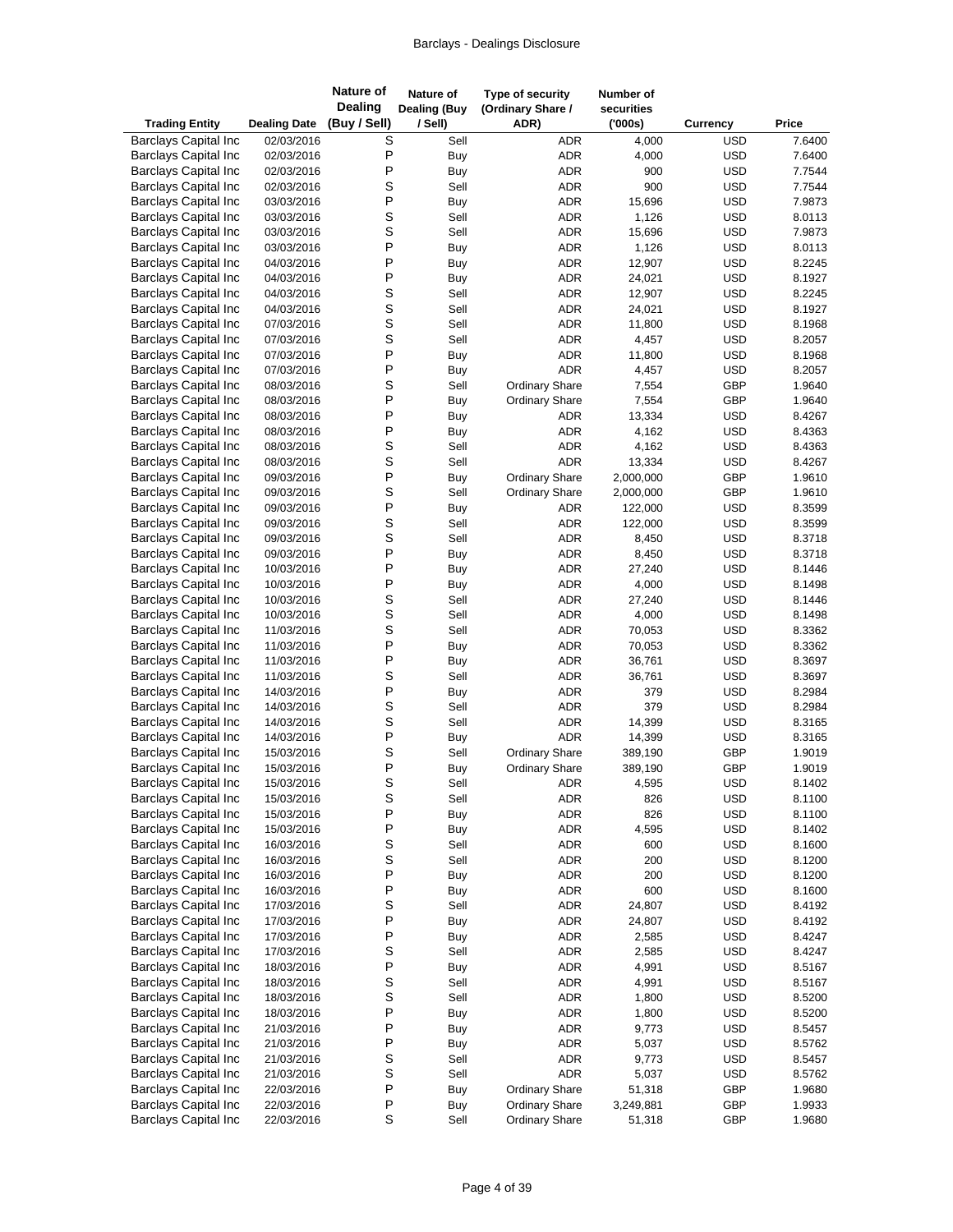| <b>Trading Entity</b>                                      | <b>Dealing Date</b>      | <b>Nature of</b><br><b>Dealing</b><br>(Buy / Sell) | Nature of<br><b>Dealing (Buy</b><br>/ Sell) | Type of security<br>(Ordinary Share /<br>ADR) | Number of<br>securities<br>(000s) | Currency                 | Price            |
|------------------------------------------------------------|--------------------------|----------------------------------------------------|---------------------------------------------|-----------------------------------------------|-----------------------------------|--------------------------|------------------|
| <b>Barclays Capital Inc</b>                                | 22/03/2016               | S                                                  | Sell                                        | <b>Ordinary Share</b>                         | 3,249,881                         | GBP                      | 1.9933           |
| <b>Barclays Capital Inc</b>                                | 22/03/2016               | S                                                  | Sell                                        | ADR                                           | 3,600                             | <b>USD</b>               | 8.6403           |
| <b>Barclays Capital Inc</b>                                | 22/03/2016               | P                                                  | Buy                                         | <b>ADR</b>                                    | 3,600                             | <b>USD</b>               | 8.6403           |
| <b>Barclays Capital Inc</b>                                | 22/03/2016               | S                                                  | Sell                                        | <b>ADR</b>                                    | 85,392                            | <b>USD</b>               | 8.5719           |
| <b>Barclays Capital Inc</b>                                | 22/03/2016               | P                                                  | Buy                                         | ADR                                           | 85,392                            | <b>USD</b>               | 8.5719           |
| <b>Barclays Capital Inc</b>                                | 23/03/2016               | S                                                  | Sell                                        | ADR                                           | 9,645                             | <b>USD</b>               | 8.4747           |
| <b>Barclays Capital Inc</b>                                | 23/03/2016               | P                                                  | Buy                                         | <b>ADR</b>                                    | 8,557                             | <b>USD</b>               | 8.3853           |
| <b>Barclays Capital Inc</b>                                | 23/03/2016               | S                                                  | Sell                                        | <b>ADR</b>                                    | 8,557                             | <b>USD</b>               | 8.3853           |
| <b>Barclays Capital Inc</b>                                | 23/03/2016               | P<br>P                                             | Buy                                         | <b>ADR</b>                                    | 9,645                             | <b>USD</b>               | 8.4747           |
| <b>Barclays Capital Inc</b><br><b>Barclays Capital Inc</b> | 24/03/2016               | P                                                  | Buy                                         | ADR<br><b>ADR</b>                             | 18,766                            | <b>USD</b>               | 8.1612           |
| <b>Barclays Capital Inc</b>                                | 24/03/2016<br>24/03/2016 | S                                                  | Buy<br>Sell                                 | <b>ADR</b>                                    | 6,378<br>6,378                    | <b>USD</b><br><b>USD</b> | 8.1267<br>8.1267 |
| <b>Barclays Capital Inc</b>                                | 24/03/2016               | S                                                  | Sell                                        | ADR                                           | 18,766                            | <b>USD</b>               | 8.1612           |
| <b>Barclays Capital Inc</b>                                | 28/03/2016               | P                                                  | Buy                                         | <b>ADR</b>                                    | 14,785                            | <b>USD</b>               | 8.1112           |
| <b>Barclays Capital Inc</b>                                | 28/03/2016               | S                                                  | Sell                                        | <b>ADR</b>                                    | 14,785                            | <b>USD</b>               | 8.1112           |
| <b>Barclays Capital Inc</b>                                | 29/03/2016               | P                                                  | Buy                                         | Ordinary Share                                | 7,147                             | GBP                      | 1.9156           |
| <b>Barclays Capital Inc</b>                                | 29/03/2016               | S                                                  | Sell                                        | <b>Ordinary Share</b>                         | 7,147                             | GBP                      | 1.9156           |
| <b>Barclays Capital Inc</b>                                | 29/03/2016               | P                                                  | Buy                                         | <b>ADR</b>                                    | 49,989                            | <b>USD</b>               | 8.1872           |
| <b>Barclays Capital Inc</b>                                | 29/03/2016               | S                                                  | Sell                                        | ADR                                           | 49,989                            | <b>USD</b>               | 8.1872           |
| <b>Barclays Capital Inc</b>                                | 29/03/2016               | P                                                  | Buy                                         | <b>ADR</b>                                    | 900                               | <b>USD</b>               | 8.1789           |
| <b>Barclays Capital Inc</b>                                | 29/03/2016               | S                                                  | Sell                                        | <b>ADR</b>                                    | 900                               | <b>USD</b>               | 8.1789           |
| <b>Barclays Capital Inc</b>                                | 30/03/2016               | P                                                  | Buy                                         | <b>ADR</b>                                    | 85,968                            | <b>USD</b>               | 8.3846           |
| <b>Barclays Capital Inc</b>                                | 30/03/2016               | S                                                  | Sell                                        | <b>ADR</b>                                    | 85,968                            | <b>USD</b>               | 8.3846           |
| <b>Barclays Capital Inc</b>                                | 31/03/2016               | S                                                  | Sell                                        | <b>Ordinary Share</b>                         | 2,260                             | GBP                      | 1.9180           |
| <b>Barclays Capital Inc</b>                                | 31/03/2016               | P                                                  | Buy                                         | <b>Ordinary Share</b>                         | 2,260                             | GBP                      | 1.9180           |
| <b>Barclays Capital Inc</b>                                | 31/03/2016               | S                                                  | Sell                                        | ADR                                           | 6,703                             | <b>USD</b>               | 8.3113           |
| <b>Barclays Capital Inc</b>                                | 31/03/2016               | P                                                  | Buy                                         | ADR                                           | 6,703                             | <b>USD</b>               | 8.3113           |
| <b>Barclays Capital Inc</b>                                | 31/03/2016               | S                                                  | Sell                                        | ADR                                           | 2,506                             | <b>USD</b>               | 8.3288           |
| <b>Barclays Capital Inc</b><br><b>Barclays Capital Inc</b> | 31/03/2016               | P<br>S                                             | Buy<br>Sell                                 | <b>ADR</b>                                    | 2,506                             | <b>USD</b><br><b>USD</b> | 8.3288<br>8.0464 |
| <b>Barclays Capital Inc</b>                                | 01/04/2016<br>01/04/2016 | S                                                  | Sell                                        | ADR<br>ADR                                    | 22,403<br>400                     | <b>USD</b>               | 8.0400           |
| <b>Barclays Capital Inc</b>                                | 01/04/2016               | Ρ                                                  | <b>Buy</b>                                  | <b>ADR</b>                                    | 22,403                            | <b>USD</b>               | 8.0464           |
| <b>Barclays Capital Inc</b>                                | 01/04/2016               | P                                                  | Buy                                         | ADR                                           | 400                               | <b>USD</b>               | 8.0400           |
| <b>Barclays Capital Inc</b>                                | 04/04/2016               | P                                                  | Buy                                         | ADR                                           | 46,790                            | <b>USD</b>               | 8.1695           |
| <b>Barclays Capital Inc</b>                                | 04/04/2016               | S                                                  | Sell                                        | <b>ADR</b>                                    | 46,790                            | <b>USD</b>               | 8.1695           |
| <b>Barclays Capital Inc</b>                                | 04/04/2016               | P                                                  | Buy                                         | <b>ADR</b>                                    | 30,033                            | <b>USD</b>               | 8.0390           |
| <b>Barclays Capital Inc</b>                                | 04/04/2016               | S                                                  | Sell                                        | ADR                                           | 30,033                            | <b>USD</b>               | 8.0390           |
| <b>Barclays Capital Inc</b>                                | 05/04/2016               | S                                                  | Sell                                        | ADR                                           | 62,146                            | <b>USD</b>               | 7.9892           |
| <b>Barclays Capital Inc</b>                                | 05/04/2016               | P                                                  | Buy                                         | <b>ADR</b>                                    | 300                               | <b>USD</b>               | 7.9733           |
| <b>Barclays Capital Inc</b>                                | 05/04/2016               | S                                                  | Sell                                        | <b>ADR</b>                                    | 300                               | <b>USD</b>               | 7.9733           |
| <b>Barclays Capital Inc</b>                                | 05/04/2016               | P                                                  | <b>Buy</b>                                  | <b>ADR</b>                                    | 62,146                            | <b>USD</b>               | 7.9892           |
| <b>Barclays Capital Inc</b>                                | 06/04/2016               | P                                                  | Buy                                         | <b>ADR</b>                                    | 561                               | <b>USD</b>               | 8.1000           |
| <b>Barclays Capital Inc</b>                                | 06/04/2016               | S                                                  | Sell                                        | ADR                                           | 200                               | <b>USD</b>               | 8.1500           |
| <b>Barclays Capital Inc</b>                                | 06/04/2016               | S<br>P                                             | Sell                                        | ADR                                           | 561<br>200                        | <b>USD</b>               | 8.1000           |
| <b>Barclays Capital Inc</b><br><b>Barclays Capital Inc</b> | 06/04/2016<br>06/04/2016 | S                                                  | Buy<br>Sell                                 | ADR<br>ADR                                    | 3,744                             | <b>USD</b><br><b>USD</b> | 8.1500<br>8.0651 |
| <b>Barclays Capital Inc</b>                                | 06/04/2016               | P                                                  | Buy                                         | ADR                                           | 3,744                             | <b>USD</b>               | 8.0651           |
| <b>Barclays Capital Inc</b>                                | 07/04/2016               | S                                                  | Sell                                        | ADR                                           | 10,527                            | <b>USD</b>               | 8.0650           |
| <b>Barclays Capital Inc</b>                                | 07/04/2016               | S                                                  | Sell                                        | ADR                                           | 15,000                            | <b>USD</b>               | 8.0635           |
| <b>Barclays Capital Inc</b>                                | 07/04/2016               | P                                                  | Buy                                         | ADR                                           | 10,527                            | <b>USD</b>               | 8.0650           |
| <b>Barclays Capital Inc</b>                                | 07/04/2016               | P                                                  | <b>Buy</b>                                  | ADR                                           | 15,000                            | <b>USD</b>               | 8.0635           |
| <b>Barclays Capital Inc</b>                                | 08/04/2016               | P                                                  | Buy                                         | ADR                                           | 2,000                             | <b>USD</b>               | 8.0900           |
| <b>Barclays Capital Inc</b>                                | 08/04/2016               | S                                                  | Sell                                        | ADR                                           | 2,000                             | <b>USD</b>               | 8.0900           |
| <b>Barclays Capital Inc</b>                                | 08/04/2016               | P                                                  | Buy                                         | ADR                                           | 100                               | <b>USD</b>               | 8.1100           |
| <b>Barclays Capital Inc</b>                                | 08/04/2016               | S                                                  | Sell                                        | ADR                                           | 100                               | <b>USD</b>               | 8.1100           |
| <b>Barclays Capital Inc</b>                                | 11/04/2016               | S                                                  | Sell                                        | ADR                                           | 737                               | <b>USD</b>               | 8.2951           |
| <b>Barclays Capital Inc</b>                                | 11/04/2016               | P                                                  | Buy                                         | ADR                                           | 958                               | <b>USD</b>               | 8.2703           |
| <b>Barclays Capital Inc</b>                                | 11/04/2016               | S                                                  | Sell                                        | ADR                                           | 958                               | <b>USD</b>               | 8.2703           |
| <b>Barclays Capital Inc</b>                                | 11/04/2016               | P                                                  | Buy                                         | ADR                                           | 737                               | <b>USD</b>               | 8.2951           |
| <b>Barclays Capital Inc</b>                                | 12/04/2016               | S                                                  | Sell                                        | ADR                                           | 600                               | <b>USD</b>               | 8.3950           |
| <b>Barclays Capital Inc</b>                                | 12/04/2016               | S                                                  | Sell                                        | ADR                                           | 16,649                            | <b>USD</b>               | 8.3805           |
| <b>Barclays Capital Inc</b>                                | 12/04/2016               | P                                                  | Buy                                         | ADR                                           | 16,649                            | <b>USD</b>               | 8.3805           |
| <b>Barclays Capital Inc</b><br><b>Barclays Capital Inc</b> | 12/04/2016<br>13/04/2016 | P<br>S                                             | Buy<br>Sell                                 | ADR<br><b>Ordinary Share</b>                  | 600<br>280,519                    | <b>USD</b><br>GBP        | 8.3950<br>1.8234 |
| <b>Barclays Capital Inc</b>                                | 13/04/2016               | $\mathbf S$                                        | Sell                                        | <b>Ordinary Share</b>                         | 60,266                            | GBP                      | 1.8234           |
|                                                            |                          |                                                    |                                             |                                               |                                   |                          |                  |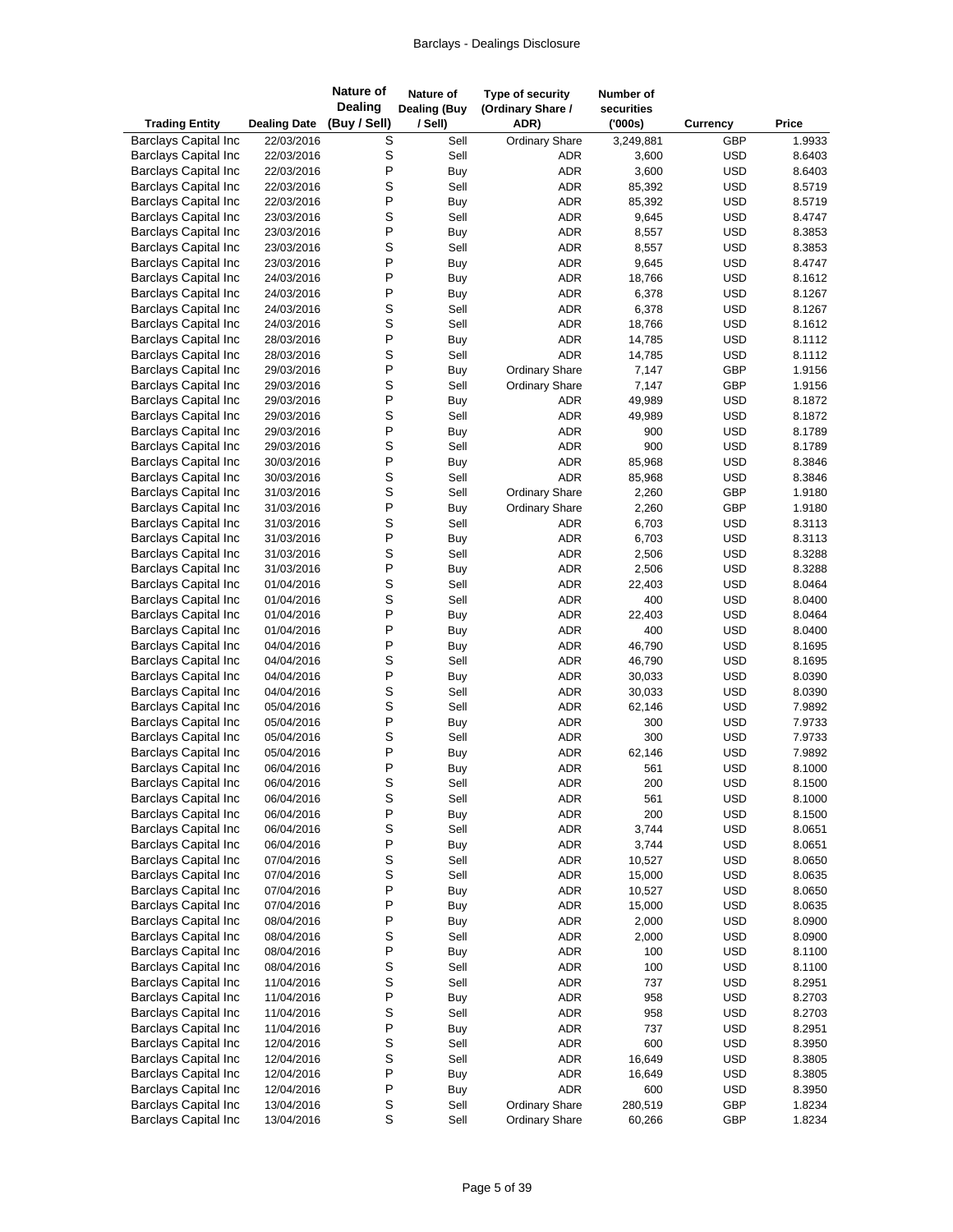| <b>Trading Entity</b>                                      | <b>Dealing Date</b>      | <b>Nature of</b><br><b>Dealing</b><br>(Buy / Sell) | Nature of<br><b>Dealing (Buy</b><br>/ Sell) | Type of security<br>(Ordinary Share /<br>ADR) | Number of<br>securities<br>(000s) | <b>Currency</b>          | Price            |
|------------------------------------------------------------|--------------------------|----------------------------------------------------|---------------------------------------------|-----------------------------------------------|-----------------------------------|--------------------------|------------------|
| <b>Barclays Capital Inc</b>                                | 13/04/2016               | P                                                  | Buy                                         | <b>Ordinary Share</b>                         | 687,971                           | GBP                      | 1.8234           |
| <b>Barclays Capital Inc</b>                                | 13/04/2016               | S                                                  | Sell                                        | <b>Ordinary Share</b>                         | 347,186                           | GBP                      | 1.8234           |
| <b>Barclays Capital Inc</b>                                | 13/04/2016               | S                                                  | Sell                                        | ADR                                           | 622                               | <b>USD</b>               | 7.8287           |
| <b>Barclays Capital Inc</b>                                | 13/04/2016               | S                                                  | Sell                                        | <b>ADR</b>                                    | 6,158                             | <b>USD</b>               | 7.8287           |
| <b>Barclays Capital Inc</b>                                | 13/04/2016               | S                                                  | Sell                                        | ADR                                           | 301                               | <b>USD</b>               | 7.8287           |
| <b>Barclays Capital Inc</b>                                | 13/04/2016               | S                                                  | Sell                                        | <b>ADR</b>                                    | 4,179                             | <b>USD</b>               | 7.8287           |
| <b>Barclays Capital Inc</b>                                | 13/04/2016               | S                                                  | Sell                                        | <b>ADR</b>                                    | 2,698                             | <b>USD</b>               | 7.8287           |
| <b>Barclays Capital Inc</b>                                | 13/04/2016               | S                                                  | Sell                                        | <b>ADR</b>                                    | 120,333                           | <b>USD</b>               | 7.8287           |
| <b>Barclays Capital Inc</b>                                | 13/04/2016               | S                                                  | Sell                                        | <b>ADR</b>                                    | 1,149                             | <b>USD</b>               | 7.8287           |
| <b>Barclays Capital Inc</b>                                | 13/04/2016               | S                                                  | Sell                                        | ADR                                           | 573                               | <b>USD</b>               | 7.8287           |
| <b>Barclays Capital Inc</b>                                | 13/04/2016               | S                                                  | Sell                                        | ADR<br><b>ADR</b>                             | 6,913                             | <b>USD</b>               | 7.8287           |
| <b>Barclays Capital Inc</b><br><b>Barclays Capital Inc</b> | 13/04/2016<br>13/04/2016 | S<br>S                                             | Sell<br>Sell                                | ADR                                           | 699<br>471                        | <b>USD</b><br><b>USD</b> | 7.8287<br>7.8287 |
| <b>Barclays Capital Inc</b>                                | 13/04/2016               | S                                                  | Sell                                        | ADR                                           | 1,467                             | <b>USD</b>               | 7.8287           |
| <b>Barclays Capital Inc</b>                                | 13/04/2016               | S                                                  | Sell                                        | ADR                                           | 33,758                            | <b>USD</b>               | 7.8287           |
| <b>Barclays Capital Inc</b>                                | 13/04/2016               | S                                                  | Sell                                        | ADR                                           | 1,364                             | <b>USD</b>               | 7.8287           |
| <b>Barclays Capital Inc</b>                                | 13/04/2016               | S                                                  | Sell                                        | ADR                                           | 1,459                             | <b>USD</b>               | 7.8287           |
| <b>Barclays Capital Inc</b>                                | 13/04/2016               | S                                                  | Sell                                        | <b>ADR</b>                                    | 368                               | <b>USD</b>               | 7.8287           |
| <b>Barclays Capital Inc</b>                                | 13/04/2016               | S                                                  | Sell                                        | ADR                                           | 7,653                             | <b>USD</b>               | 7.8287           |
| <b>Barclays Capital Inc</b>                                | 13/04/2016               | S                                                  | Sell                                        | ADR                                           | 313                               | <b>USD</b>               | 7.8287           |
| <b>Barclays Capital Inc</b>                                | 13/04/2016               | S                                                  | Sell                                        | ADR                                           | 418                               | <b>USD</b>               | 7.8287           |
| <b>Barclays Capital Inc</b>                                | 13/04/2016               | P                                                  | Buy                                         | ADR                                           | 213,689                           | <b>USD</b>               | 7.8287           |
| <b>Barclays Capital Inc</b>                                | 13/04/2016               | S                                                  | Sell                                        | ADR                                           | 22,793                            | <b>USD</b>               | 7.8287           |
| <b>Barclays Capital Inc</b>                                | 13/04/2016               | P                                                  | Buy                                         | <b>ADR</b>                                    | 12,796                            | <b>USD</b>               | 7.7783           |
| <b>Barclays Capital Inc</b>                                | 13/04/2016               | S                                                  | Sell                                        | ADR                                           | 8,853                             | <b>USD</b>               | 7.7685           |
| <b>Barclays Capital Inc</b>                                | 13/04/2016               | S                                                  | Sell                                        | ADR                                           | 12,796                            | <b>USD</b>               | 7.7783           |
| <b>Barclays Capital Inc</b>                                | 13/04/2016               | P                                                  | Buy                                         | ADR                                           | 8,853                             | <b>USD</b>               | 7.7685           |
| <b>Barclays Capital Inc</b>                                | 14/04/2016               | P                                                  | Buy                                         | ADR                                           | 300                               | <b>USD</b>               | 7.6200           |
| <b>Barclays Capital Inc</b>                                | 14/04/2016               | P                                                  | Buy                                         | ADR                                           | 39,353                            | <b>USD</b>               | 7.6144           |
| <b>Barclays Capital Inc</b>                                | 14/04/2016               | S                                                  | Sell                                        | ADR                                           | 300                               | <b>USD</b>               | 7.6200           |
| <b>Barclays Capital Inc</b>                                | 14/04/2016               | S                                                  | Sell                                        | ADR                                           | 39,353                            | <b>USD</b>               | 7.6144           |
| <b>Barclays Capital Inc</b>                                | 15/04/2016               | S                                                  | Sell                                        | ADR                                           | 2,400                             | <b>USD</b>               | 7.6500           |
| <b>Barclays Capital Inc</b><br><b>Barclays Capital Inc</b> | 15/04/2016<br>15/04/2016 | S<br>P                                             | Sell                                        | <b>ADR</b><br><b>ADR</b>                      | 341<br>341                        | <b>USD</b><br><b>USD</b> | 7.6829<br>7.6829 |
| <b>Barclays Capital Inc</b>                                | 15/04/2016               | P                                                  | Buy<br>Buy                                  | <b>ADR</b>                                    | 2,400                             | <b>USD</b>               | 7.6500           |
| <b>Barclays Capital Inc</b>                                | 18/04/2016               | P                                                  | Buy                                         | <b>Ordinary Share</b>                         | 2,243                             | GBP                      | 1.8095           |
| <b>Barclays Capital Inc</b>                                | 18/04/2016               | P                                                  | Buy                                         | <b>Ordinary Share</b>                         | 94,218                            | GBP                      | 1.8095           |
| <b>Barclays Capital Inc</b>                                | 18/04/2016               | S                                                  | Sell                                        | <b>Ordinary Share</b>                         | 2,243                             | GBP                      | 1.8095           |
| <b>Barclays Capital Inc</b>                                | 18/04/2016               | S                                                  | Sell                                        | <b>Ordinary Share</b>                         | 94,218                            | GBP                      | 1.8095           |
| <b>Barclays Capital Inc</b>                                | 18/04/2016               | P                                                  | Buy                                         | <b>ADR</b>                                    | 8,783                             | <b>USD</b>               | 7.7684           |
| <b>Barclays Capital Inc</b>                                | 18/04/2016               | S                                                  | Sell                                        | ADR                                           | 8,783                             | <b>USD</b>               | 7.7684           |
| <b>Barclays Capital Inc</b>                                | 18/04/2016               | P                                                  | Buy                                         | <b>ADR</b>                                    | 4,700                             | <b>USD</b>               | 7.8006           |
| <b>Barclays Capital Inc</b>                                | 18/04/2016               | S                                                  | Sell                                        | ADR                                           | 4,700                             | <b>USD</b>               | 7.8006           |
| <b>Barclays Capital Inc</b>                                | 19/04/2016               | S                                                  | Sell                                        | ADR                                           | 4,800                             | <b>USD</b>               | 7.8831           |
| <b>Barclays Capital Inc</b>                                | 19/04/2016               | S                                                  | Sell                                        | ADR                                           | 100                               | <b>USD</b>               | 7.8800           |
| <b>Barclays Capital Inc</b>                                | 19/04/2016               | P                                                  | Buy                                         | ADR                                           | 100                               | <b>USD</b>               | 7.8800           |
| <b>Barclays Capital Inc</b>                                | 19/04/2016               | P                                                  | Buy                                         | ADR                                           | 4,800                             | <b>USD</b>               | 7.8831           |
| <b>Barclays Capital Inc</b>                                | 20/04/2016               | P                                                  | Buy                                         | <b>Ordinary Share</b>                         | 500,000                           | GBP                      | 1.8071           |
| <b>Barclays Capital Inc</b>                                | 20/04/2016               | S                                                  | Sell                                        | <b>Ordinary Share</b>                         | 500,000                           | GBP                      | 1.8071           |
| <b>Barclays Capital Inc</b>                                | 20/04/2016               | P                                                  | Buy                                         | ADR                                           | 2,285                             | <b>USD</b>               | 7.8400           |
| <b>Barclays Capital Inc</b>                                | 20/04/2016               | S                                                  | Sell                                        | ADR                                           | 2,200                             | <b>USD</b>               | 7.8582           |
| <b>Barclays Capital Inc</b><br><b>Barclays Capital Inc</b> | 20/04/2016               | P<br>S                                             | Buy<br>Sell                                 | ADR<br>ADR                                    | 2,200<br>2,285                    | <b>USD</b><br><b>USD</b> | 7.8582<br>7.8400 |
| <b>Barclays Capital Inc</b>                                | 20/04/2016<br>21/04/2016 | P                                                  |                                             | <b>ADR</b>                                    | 31,020                            | <b>USD</b>               | 7.9665           |
| <b>Barclays Capital Inc</b>                                | 21/04/2016               | S                                                  | Buy<br>Sell                                 | ADR                                           | 1,081                             | <b>USD</b>               | 8.0000           |
| <b>Barclays Capital Inc</b>                                | 21/04/2016               | P                                                  | Buy                                         | ADR                                           | 1,081                             | <b>USD</b>               | 8.0000           |
| <b>Barclays Capital Inc</b>                                | 21/04/2016               | S                                                  | Sell                                        | <b>ADR</b>                                    | 31,020                            | <b>USD</b>               | 7.9665           |
| <b>Barclays Capital Inc</b>                                | 22/04/2016               | $\mathsf{P}$                                       | Buy                                         | <b>Ordinary Share</b>                         | 500,000                           | GBP                      | 1.8640           |
| <b>Barclays Capital Inc</b>                                | 22/04/2016               | S                                                  | Sell                                        | <b>Ordinary Share</b>                         | 52,044                            | GBP                      | 1.8656           |
| <b>Barclays Capital Inc</b>                                | 22/04/2016               | P                                                  | Buy                                         | <b>Ordinary Share</b>                         | 500,000                           | GBP                      | 1.8664           |
| <b>Barclays Capital Inc</b>                                | 22/04/2016               | S                                                  | Sell                                        | <b>Ordinary Share</b>                         | 1,897,541                         | GBP                      | 1.8656           |
| <b>Barclays Capital Inc</b>                                | 22/04/2016               | S                                                  | Sell                                        | <b>Ordinary Share</b>                         | 11,703                            | GBP                      | 1.8370           |
| <b>Barclays Capital Inc</b>                                | 22/04/2016               | P                                                  | Buy                                         | <b>Ordinary Share</b>                         | 1,300,000                         | GBP                      | 1.8660           |
| <b>Barclays Capital Inc</b>                                | 22/04/2016               | P                                                  | Buy                                         | <b>Ordinary Share</b>                         | 123,193                           | GBP                      | 1.8402           |
| <b>Barclays Capital Inc</b>                                | 22/04/2016               | P                                                  | Buy                                         | <b>Ordinary Share</b>                         | 11,703                            | GBP                      | 1.8370           |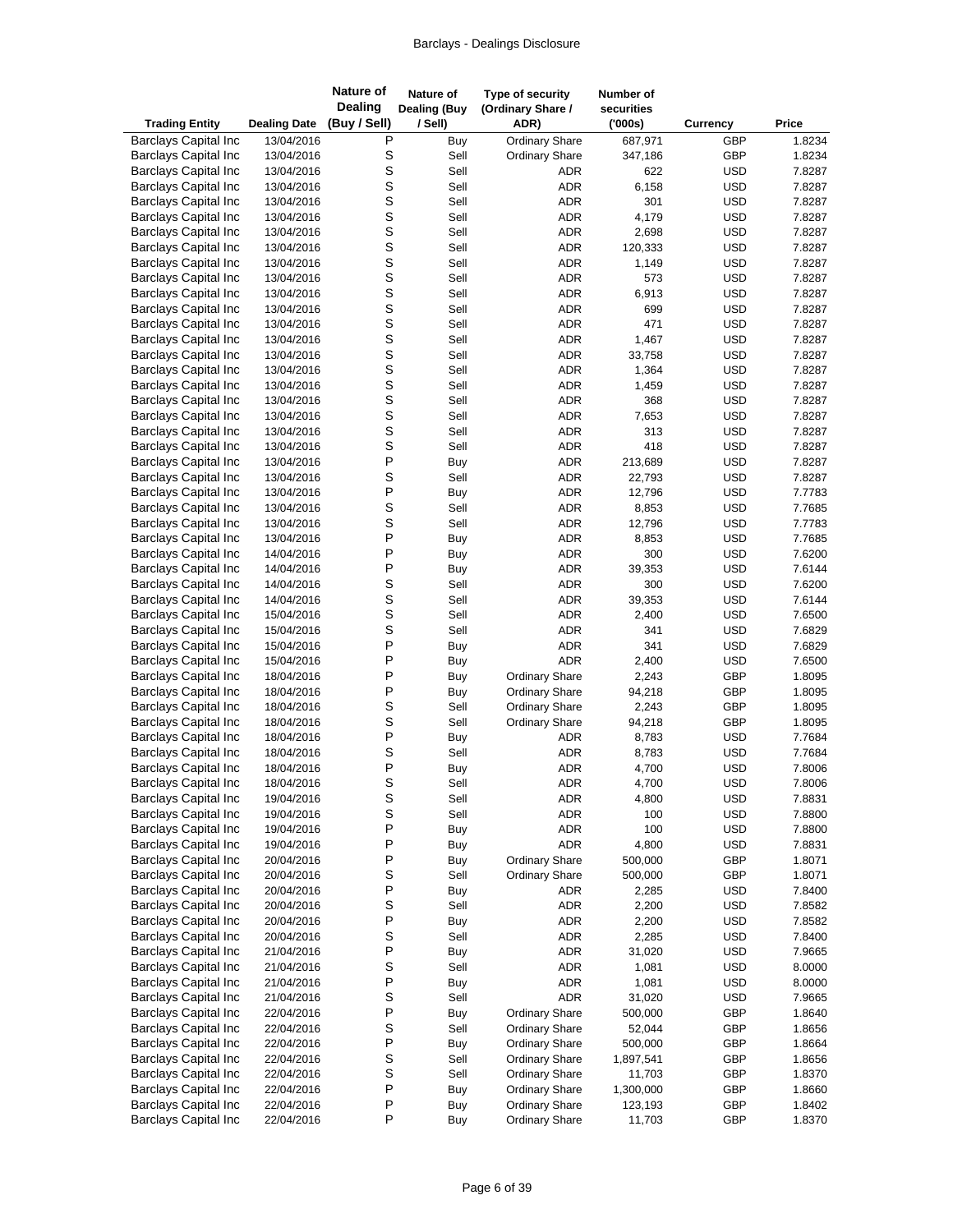| <b>Trading Entity</b>       | <b>Dealing Date</b> | <b>Nature of</b><br><b>Dealing</b><br>(Buy / Sell) | Nature of<br><b>Dealing (Buy</b><br>/ Sell) | Type of security<br>(Ordinary Share /<br>ADR) | Number of<br>securities<br>(000s) | <b>Currency</b> | Price  |
|-----------------------------|---------------------|----------------------------------------------------|---------------------------------------------|-----------------------------------------------|-----------------------------------|-----------------|--------|
| <b>Barclays Capital Inc</b> | 22/04/2016          | S                                                  | Sell                                        | Ordinary Share                                | 123,193                           | GBP             | 1.8402 |
| <b>Barclays Capital Inc</b> | 22/04/2016          | S                                                  | Sell                                        | <b>Ordinary Share</b>                         | 350,415                           | GBP             | 1.8656 |
| <b>Barclays Capital Inc</b> | 22/04/2016          | P                                                  | Buy                                         | ADR                                           | 500                               | <b>USD</b>      | 8.0600 |
| <b>Barclays Capital Inc</b> | 22/04/2016          | P                                                  | Buy                                         | <b>ADR</b>                                    | 39,028                            | <b>USD</b>      | 8.0489 |
| <b>Barclays Capital Inc</b> | 22/04/2016          | S                                                  | Sell                                        | <b>ADR</b>                                    | 39,028                            | <b>USD</b>      | 8.0489 |
| <b>Barclays Capital Inc</b> | 22/04/2016          | $\mathsf S$                                        | Sell                                        | <b>ADR</b>                                    | 500                               | <b>USD</b>      | 8.0600 |
| <b>Barclays Capital Inc</b> | 25/04/2016          | S                                                  | Sell                                        | <b>ADR</b>                                    | 200                               | <b>USD</b>      | 8.0700 |
| <b>Barclays Capital Inc</b> | 25/04/2016          | P                                                  | Buy                                         | <b>ADR</b>                                    | 200                               | <b>USD</b>      | 8.0700 |
| <b>Barclays Capital Inc</b> | 26/04/2016          | S                                                  | Sell                                        | <b>Ordinary Share</b>                         | 537,396                           | GBP             | 1.8512 |
| <b>Barclays Capital Inc</b> | 26/04/2016          | P                                                  | Buy                                         | <b>Ordinary Share</b>                         | 537,396                           | GBP             | 1.8512 |
| <b>Barclays Capital Inc</b> | 26/04/2016          | S                                                  | Sell                                        | <b>ADR</b>                                    | 1,600                             | <b>USD</b>      | 8.0600 |
| <b>Barclays Capital Inc</b> | 26/04/2016          | S                                                  | Sell                                        | <b>ADR</b>                                    | 36,569                            | <b>USD</b>      | 8.0580 |
| <b>Barclays Capital Inc</b> | 26/04/2016          | P                                                  | Buy                                         | <b>ADR</b>                                    | 36,569                            | <b>USD</b>      | 8.0580 |
| <b>Barclays Capital Inc</b> | 26/04/2016          | P                                                  | Buy                                         | ADR                                           | 1,600                             | <b>USD</b>      | 8.0600 |
| <b>Barclays Capital Inc</b> | 27/04/2016          | S                                                  | Sell                                        | <b>ADR</b>                                    | 10,100                            | <b>USD</b>      | 7.6739 |
| <b>Barclays Capital Inc</b> | 27/04/2016          | S                                                  | Sell                                        | ADR                                           | 400                               | <b>USD</b>      | 7.6500 |
| <b>Barclays Capital Inc</b> | 27/04/2016          | P                                                  | Buy                                         | ADR                                           | 400                               | <b>USD</b>      | 7.6500 |
| <b>Barclays Capital Inc</b> | 27/04/2016          | P                                                  | Buy                                         | <b>ADR</b>                                    | 10,100                            | <b>USD</b>      | 7.6739 |
| <b>Barclays Capital Inc</b> | 28/04/2016          | P                                                  | Buy                                         | Ordinary Share                                | 43,110                            | GBP             | 1.7272 |
| <b>Barclays Capital Inc</b> | 28/04/2016          | P                                                  | Buy                                         | <b>Ordinary Share</b>                         | 30,830                            | GBP             | 1.7272 |
| <b>Barclays Capital Inc</b> | 28/04/2016          | P                                                  | Buy                                         | <b>Ordinary Share</b>                         | 53,720                            | GBP             | 1.7272 |
| <b>Barclays Capital Inc</b> | 28/04/2016          | P                                                  | Buy                                         | <b>Ordinary Share</b>                         | 16,110                            | GBP             | 1.7272 |
| <b>Barclays Capital Inc</b> | 28/04/2016          | P                                                  | Buy                                         | <b>Ordinary Share</b>                         | 45,860                            | GBP             | 1.7272 |
| <b>Barclays Capital Inc</b> | 28/04/2016          | P                                                  | Buy                                         | <b>Ordinary Share</b>                         | 24,200                            | GBP             | 1.7272 |
| <b>Barclays Capital Inc</b> | 28/04/2016          | P                                                  | Buy                                         | <b>Ordinary Share</b>                         | 11,880                            | GBP             | 1.7272 |
| <b>Barclays Capital Inc</b> | 28/04/2016          | P                                                  | Buy                                         | <b>Ordinary Share</b>                         | 44,540                            | GBP             | 1.7272 |
| <b>Barclays Capital Inc</b> | 28/04/2016          | P                                                  | Buy                                         | <b>Ordinary Share</b>                         | 6,990                             | GBP             | 1.7272 |
| <b>Barclays Capital Inc</b> | 28/04/2016          | P                                                  | Buy                                         | <b>Ordinary Share</b>                         | 16,810                            | GBP             | 1.7272 |
| <b>Barclays Capital Inc</b> | 28/04/2016          | P                                                  | Buy                                         | <b>Ordinary Share</b>                         | 113,400                           | GBP             | 1.7272 |
| <b>Barclays Capital Inc</b> | 28/04/2016          | P                                                  | Buy                                         | <b>Ordinary Share</b>                         | 365,470                           | GBP             | 1.7272 |
| <b>Barclays Capital Inc</b> | 28/04/2016          | P                                                  | Buy                                         | <b>Ordinary Share</b>                         | 276,480                           | GBP             | 1.7272 |
| <b>Barclays Capital Inc</b> | 28/04/2016          | P                                                  | Buy                                         | <b>Ordinary Share</b>                         | 74,110                            | GBP             | 1.7272 |
| <b>Barclays Capital Inc</b> | 28/04/2016          | P                                                  | Buy                                         | <b>Ordinary Share</b>                         | 4,950                             | GBP             | 1.7272 |
| <b>Barclays Capital Inc</b> | 28/04/2016          | P                                                  | Buy                                         | <b>Ordinary Share</b>                         | 448,980                           | GBP             | 1.7272 |
| <b>Barclays Capital Inc</b> | 28/04/2016          | P                                                  | Buy                                         | <b>Ordinary Share</b>                         | 328,410                           | GBP             | 1.7272 |
| <b>Barclays Capital Inc</b> | 28/04/2016          | P                                                  | Buy                                         | <b>Ordinary Share</b>                         | 286,030                           | GBP             | 1.7272 |
| <b>Barclays Capital Inc</b> | 28/04/2016          | P                                                  | Buy                                         | <b>Ordinary Share</b>                         | 127,080                           | GBP             | 1.7272 |
| <b>Barclays Capital Inc</b> | 28/04/2016          | S                                                  | Sell                                        | <b>Ordinary Share</b>                         | 3,480,340                         | GBP             | 1.7271 |
| <b>Barclays Capital Inc</b> | 28/04/2016          | P                                                  | Buy                                         | <b>Ordinary Share</b>                         | 49,850                            | GBP             | 1.7272 |
| <b>Barclays Capital Inc</b> | 28/04/2016          | P                                                  | Buy                                         | <b>Ordinary Share</b>                         | 40,430                            | GBP             | 1.7272 |
| <b>Barclays Capital Inc</b> | 28/04/2016          | P                                                  | Buy                                         | <b>Ordinary Share</b>                         | 9,830                             | GBP             | 1.7272 |
| <b>Barclays Capital Inc</b> | 28/04/2016          | P                                                  | Buy                                         | <b>Ordinary Share</b>                         | 87,950                            | GBP             | 1.7272 |
| <b>Barclays Capital Inc</b> | 28/04/2016          | $\sf P$                                            | Buy                                         | <b>Ordinary Share</b>                         | 15,270                            | GBP             | 1.7272 |
| <b>Barclays Capital Inc</b> | 28/04/2016          | P                                                  | Buy                                         | <b>Ordinary Share</b>                         | 845,400                           | GBP             | 1.7272 |
| <b>Barclays Capital Inc</b> | 28/04/2016          | P                                                  | Buy                                         | <b>Ordinary Share</b>                         | 112,650                           | GBP             | 1.7272 |
| <b>Barclays Capital Inc</b> | 28/04/2016          | S                                                  | Sell                                        | ADR                                           | 541                               | <b>USD</b>      | 7.5340 |
| <b>Barclays Capital Inc</b> | 28/04/2016          | $\mbox{\bf S}$                                     | Sell                                        | ADR                                           | 9,100                             | <b>USD</b>      | 7.5409 |
| <b>Barclays Capital Inc</b> | 28/04/2016          | P                                                  | Buy                                         | ADR                                           | 9,100                             | <b>USD</b>      | 7.5409 |
| <b>Barclays Capital Inc</b> | 28/04/2016          | P                                                  | Buy                                         | <b>ADR</b>                                    | 541                               | <b>USD</b>      | 7.5340 |
| <b>Barclays Capital Inc</b> | 29/04/2016          | $\sf P$                                            | Buy                                         | <b>Ordinary Share</b>                         | 18,646                            | GBP             | 1.7210 |
| <b>Barclays Capital Inc</b> | 29/04/2016          | $\mbox{\bf S}$                                     | Sell                                        | <b>Ordinary Share</b>                         | 18,646                            | GBP             | 1.7210 |
| <b>Barclays Capital Inc</b> | 29/04/2016          | $\mbox{\bf S}$                                     | Sell                                        | <b>Ordinary Share</b>                         | 18,646                            | GBP             | 1.7210 |
| <b>Barclays Capital Inc</b> | 29/04/2016          | P                                                  | Buy                                         | <b>Ordinary Share</b>                         | 18,646                            | GBP             | 1.7210 |
| <b>Barclays Capital Inc</b> | 29/04/2016          | $\mbox{\bf S}$                                     | Sell                                        | <b>Ordinary Share</b>                         | 35,400                            | GBP             | 1.7210 |
| <b>Barclays Capital Inc</b> | 29/04/2016          | P                                                  | Buy                                         | <b>Ordinary Share</b>                         | 35,400                            | GBP             | 1.7210 |
| <b>Barclays Capital Inc</b> | 29/04/2016          | $\sf P$                                            | Buy                                         | <b>ADR</b>                                    | 2,500                             | <b>USD</b>      | 7.5508 |
| <b>Barclays Capital Inc</b> | 29/04/2016          | $\mbox{\bf S}$                                     | Sell                                        | ADR                                           | 13,065                            | <b>USD</b>      | 7.5721 |
| <b>Barclays Capital Inc</b> | 29/04/2016          | P                                                  | Buy                                         | ADR                                           | 13,065                            | <b>USD</b>      | 7.5721 |
| <b>Barclays Capital Inc</b> | 29/04/2016          | $\mbox{\bf S}$                                     | Sell                                        | ADR                                           | 2,500                             | <b>USD</b>      | 7.5508 |
| <b>Barclays Capital Inc</b> | 02/05/2016          | S                                                  | Sell                                        | ADR                                           | 643                               | <b>USD</b>      | 7.5800 |
| <b>Barclays Capital Inc</b> | 02/05/2016          | $\sf P$                                            | Buy                                         | ADR                                           | 643                               | <b>USD</b>      | 7.5800 |
| <b>Barclays Capital Inc</b> | 02/05/2016          | $\mbox{\bf S}$                                     | Sell                                        | ADR                                           | 1,200                             | <b>USD</b>      | 7.6200 |
| <b>Barclays Capital Inc</b> | 02/05/2016          | $\sf P$                                            | Buy                                         | ADR                                           | 1,200                             | <b>USD</b>      | 7.6200 |
| <b>Barclays Capital Inc</b> | 03/05/2016          | $\mbox{\bf S}$<br>P                                | Sell                                        | ADR                                           | 2,700                             | <b>USD</b>      | 7.4419 |
| <b>Barclays Capital Inc</b> | 03/05/2016          |                                                    | Buy                                         | ADR                                           | 2,700                             | <b>USD</b>      | 7.4419 |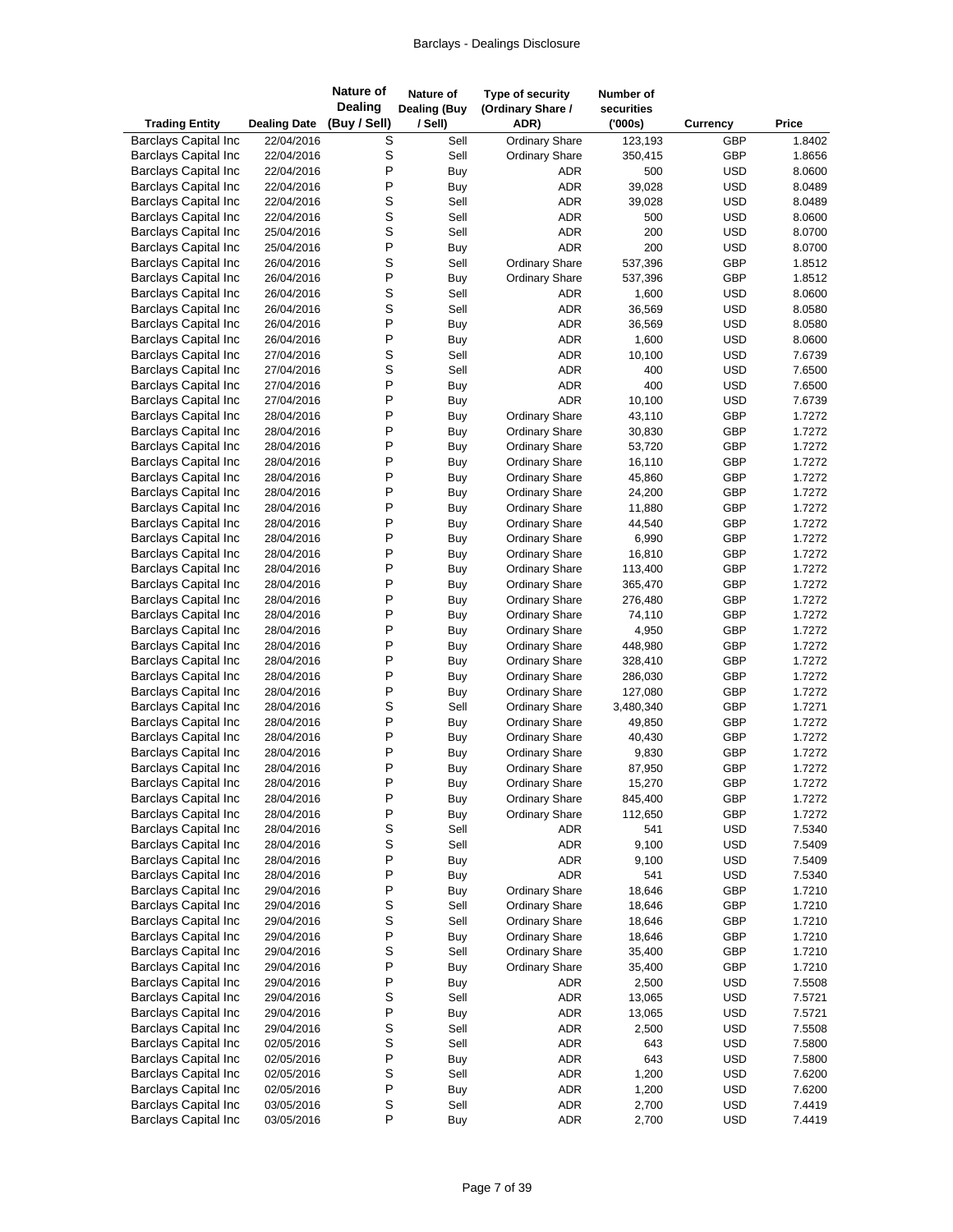| <b>Trading Entity</b>                                      | <b>Dealing Date</b>      | <b>Nature of</b><br><b>Dealing</b><br>(Buy / Sell) | Nature of<br><b>Dealing (Buy</b><br>/ Sell) | Type of security<br>(Ordinary Share /<br>ADR) | Number of<br>securities<br>(000s) | <b>Currency</b>          | Price            |
|------------------------------------------------------------|--------------------------|----------------------------------------------------|---------------------------------------------|-----------------------------------------------|-----------------------------------|--------------------------|------------------|
| <b>Barclays Capital Inc</b>                                | 03/05/2016               | S                                                  | Sell                                        | <b>ADR</b>                                    | 4,802                             | <b>USD</b>               | 7.3878           |
| <b>Barclays Capital Inc</b>                                | 03/05/2016               | P                                                  | <b>Buy</b>                                  | <b>ADR</b>                                    | 4,802                             | <b>USD</b>               | 7.3878           |
| <b>Barclays Capital Inc</b>                                | 04/05/2016               | S                                                  | Sell                                        | <b>ADR</b>                                    | 100                               | <b>USD</b>               | 6.9400           |
| <b>Barclays Capital Inc</b>                                | 04/05/2016               | P                                                  | <b>Buy</b>                                  | <b>ADR</b>                                    | 100                               | <b>USD</b>               | 6.9400           |
| <b>Barclays Capital Inc</b>                                | 04/05/2016               | S                                                  | Sell                                        | <b>ADR</b>                                    | 4,803                             | <b>USD</b>               | 7.0033           |
| <b>Barclays Capital Inc</b>                                | 04/05/2016               | P                                                  | Buy                                         | ADR                                           | 4,803                             | <b>USD</b>               | 7.0033           |
| <b>Barclays Capital Inc</b>                                | 05/05/2016               | Ρ                                                  | Buy                                         | <b>ADR</b>                                    | 13,827                            | <b>USD</b>               | 6.9085           |
| <b>Barclays Capital Inc</b>                                | 05/05/2016               | S                                                  | Sell                                        | <b>ADR</b>                                    | 13,827                            | <b>USD</b>               | 6.9085           |
| <b>Barclays Capital Inc</b>                                | 06/05/2016               | S                                                  | Sell                                        | <b>ADR</b>                                    | 4,200                             | <b>USD</b>               | 6.9200           |
| <b>Barclays Capital Inc</b>                                | 06/05/2016               | P                                                  | <b>Buy</b>                                  | ADR                                           | 16,761                            | <b>USD</b>               | 6.9073           |
| <b>Barclays Capital Inc</b>                                | 06/05/2016               | P                                                  | Buy                                         | <b>ADR</b>                                    | 4,200                             | <b>USD</b>               | 6.9200           |
| <b>Barclays Capital Inc</b>                                | 06/05/2016               | S                                                  | Sell                                        | <b>ADR</b>                                    | 16,761                            | <b>USD</b>               | 6.9073           |
| <b>Barclays Capital Inc</b>                                | 09/05/2016               | P                                                  | Buy                                         | ADR                                           | 3,300                             | <b>USD</b>               | 6.7836           |
| <b>Barclays Capital Inc</b>                                | 09/05/2016               | S                                                  | Sell                                        | <b>ADR</b>                                    | 3,300                             | <b>USD</b>               | 6.7836           |
| <b>Barclays Capital Inc</b>                                | 09/05/2016               | S                                                  | Sell                                        | <b>ADR</b>                                    | 15,700                            | <b>USD</b>               | 6.7937           |
| <b>Barclays Capital Inc</b>                                | 09/05/2016               | P                                                  | <b>Buy</b>                                  | <b>ADR</b>                                    | 15,700                            | <b>USD</b>               | 6.7937           |
| <b>Barclays Capital Inc</b>                                | 10/05/2016               | S<br>P                                             | Sell                                        | <b>ADR</b><br><b>ADR</b>                      | 40,334                            | <b>USD</b>               | 6.9026           |
| <b>Barclays Capital Inc</b><br><b>Barclays Capital Inc</b> | 10/05/2016               | P                                                  | Buy                                         | <b>Ordinary Share</b>                         | 40,334<br>11,765                  | <b>USD</b><br>GBP        | 6.9026<br>1.5971 |
| <b>Barclays Capital Inc</b>                                | 11/05/2016<br>11/05/2016 | S                                                  | Buy<br>Sell                                 | <b>Ordinary Share</b>                         | 17,220                            | GBP                      | 1.5971           |
| <b>Barclays Capital Inc</b>                                | 11/05/2016               | P                                                  | <b>Buy</b>                                  | <b>Ordinary Share</b>                         | 5,455                             | GBP                      | 1.5971           |
| <b>Barclays Capital Inc</b>                                | 11/05/2016               | S                                                  | Sell                                        | ADR                                           | 16,209                            | <b>USD</b>               | 6.8933           |
| <b>Barclays Capital Inc</b>                                | 11/05/2016               | P                                                  | Buy                                         | ADR                                           | 16,209                            | <b>USD</b>               | 6.8933           |
| <b>Barclays Capital Inc</b>                                | 12/05/2016               | S                                                  | Sell                                        | <b>ADR</b>                                    | 385                               | <b>USD</b>               | 6.8133           |
| <b>Barclays Capital Inc</b>                                | 12/05/2016               | P                                                  | Buy                                         | <b>ADR</b>                                    | 385                               | <b>USD</b>               | 6.8133           |
| <b>Barclays Capital Inc</b>                                | 12/05/2016               | S                                                  | Sell                                        | <b>ADR</b>                                    | 2,400                             | <b>USD</b>               | 6.7354           |
| <b>Barclays Capital Inc</b>                                | 12/05/2016               | P                                                  | Buy                                         | <b>ADR</b>                                    | 2,400                             | <b>USD</b>               | 6.7354           |
| <b>Barclays Capital Inc</b>                                | 13/05/2016               | S                                                  | Sell                                        | ADR                                           | 7,400                             | <b>USD</b>               | 6.9630           |
| <b>Barclays Capital Inc</b>                                | 13/05/2016               | P                                                  | <b>Buy</b>                                  | <b>ADR</b>                                    | 27,517                            | <b>USD</b>               | 6.9365           |
| <b>Barclays Capital Inc</b>                                | 13/05/2016               | P                                                  | Buy                                         | ADR                                           | 7,400                             | <b>USD</b>               | 6.9630           |
| <b>Barclays Capital Inc</b>                                | 13/05/2016               | S                                                  | Sell                                        | ADR                                           | 27,517                            | <b>USD</b>               | 6.9365           |
| <b>Barclays Capital Inc</b>                                | 16/05/2016               | Ρ                                                  | <b>Buy</b>                                  | <b>ADR</b>                                    | 7,331                             | <b>USD</b>               | 7.1555           |
| <b>Barclays Capital Inc</b>                                | 16/05/2016               | S                                                  | Sell                                        | ADR                                           | 7,331                             | <b>USD</b>               | 7.1555           |
| <b>Barclays Capital Inc</b>                                | 17/05/2016               | S                                                  | Sell                                        | <b>ADR</b>                                    | 11,676                            | <b>USD</b>               | 7.1028           |
| <b>Barclays Capital Inc</b>                                | 17/05/2016               | P                                                  | Buy                                         | <b>ADR</b>                                    | 100                               | <b>USD</b>               | 7.0900           |
| <b>Barclays Capital Inc</b>                                | 17/05/2016               | S                                                  | Sell                                        | ADR                                           | 100                               | <b>USD</b>               | 7.0900           |
| <b>Barclays Capital Inc</b>                                | 17/05/2016               | P                                                  | Buy                                         | <b>ADR</b>                                    | 11,676                            | <b>USD</b>               | 7.1028           |
| <b>Barclays Capital Inc</b>                                | 18/05/2016               | P                                                  | Buy                                         | <b>Ordinary Share</b>                         | 42,972                            | GBP                      | 1.6300           |
| <b>Barclays Capital Inc</b>                                | 18/05/2016               | S                                                  | Sell                                        | <b>Ordinary Share</b>                         | 42,972                            | GBP                      | 1.6300           |
| <b>Barclays Capital Inc</b>                                | 18/05/2016               | S                                                  | Sell                                        | <b>ADR</b>                                    | 6,627                             | <b>USD</b>               | 7.1082           |
| <b>Barclays Capital Inc</b>                                | 18/05/2016               | P                                                  | <b>Buy</b>                                  | ADR                                           | 26,000                            | <b>USD</b>               | 7.1018           |
| <b>Barclays Capital Inc</b>                                | 18/05/2016               | P                                                  | Buy                                         | <b>ADR</b>                                    | 6,627                             | <b>USD</b>               | 7.1082           |
| <b>Barclays Capital Inc</b>                                | 18/05/2016               | S                                                  | Sell                                        | ADR                                           | 26,000                            | <b>USD</b>               | 7.1018           |
| <b>Barclays Capital Inc</b>                                | 19/05/2016               | S                                                  | Sell                                        | ADR                                           | 4,500                             | <b>USD</b>               | 6.9822           |
| <b>Barclays Capital Inc</b>                                | 19/05/2016               | P                                                  | Buy                                         | ADR                                           | 4,500                             | <b>USD</b>               | 6.9822           |
| <b>Barclays Capital Inc</b>                                | 19/05/2016               | P                                                  | Buy                                         | ADR                                           | 17,524                            | <b>USD</b>               | 6.9949           |
| <b>Barclays Capital Inc</b>                                | 19/05/2016               | S<br>S                                             | Sell                                        | ADR                                           | 17,524                            | <b>USD</b>               | 6.9949           |
| <b>Barclays Capital Inc</b><br><b>Barclays Capital Inc</b> | 20/05/2016<br>20/05/2016 | P                                                  | Sell                                        | ADR                                           | 10,574                            | <b>USD</b>               | 7.1125           |
| <b>Barclays Capital Inc</b>                                | 23/05/2016               | S                                                  | Buy<br>Sell                                 | ADR<br>ADR                                    | 10,574<br>16,500                  | <b>USD</b><br><b>USD</b> | 7.1125<br>6.9576 |
| <b>Barclays Capital Inc</b>                                | 23/05/2016               | P                                                  | Buy                                         | ADR                                           | 15,443                            | <b>USD</b>               | 6.9631           |
| <b>Barclays Capital Inc</b>                                | 23/05/2016               | P                                                  | Buy                                         | ADR                                           | 16,500                            | <b>USD</b>               | 6.9576           |
| <b>Barclays Capital Inc</b>                                | 23/05/2016               | S                                                  | Sell                                        | ADR                                           | 15,443                            | <b>USD</b>               | 6.9631           |
| <b>Barclays Capital Inc</b>                                | 24/05/2016               | P                                                  | Buy                                         | ADR                                           | 100                               | <b>USD</b>               | 7.5100           |
| <b>Barclays Capital Inc</b>                                | 24/05/2016               | S                                                  | Sell                                        | ADR                                           | 78,213                            | <b>USD</b>               | 7.4294           |
| <b>Barclays Capital Inc</b>                                | 24/05/2016               | S                                                  | Sell                                        | ADR                                           | 100                               | <b>USD</b>               | 7.5100           |
| <b>Barclays Capital Inc</b>                                | 24/05/2016               | P                                                  | Buy                                         | ADR                                           | 78,213                            | <b>USD</b>               | 7.4294           |
| <b>Barclays Capital Inc</b>                                | 25/05/2016               | S                                                  | Sell                                        | <b>Ordinary Share</b>                         | 47,176                            | GBP                      | 1.7092           |
| <b>Barclays Capital Inc</b>                                | 25/05/2016               | S                                                  | Sell                                        | <b>Ordinary Share</b>                         | 698,389                           | GBP                      | 1.7092           |
| <b>Barclays Capital Inc</b>                                | 25/05/2016               | P                                                  | Buy                                         | <b>Ordinary Share</b>                         | 1,406,569                         | GBP                      | 1.7102           |
| <b>Barclays Capital Inc</b>                                | 25/05/2016               | S                                                  | Sell                                        | <b>Ordinary Share</b>                         | 1,861,004                         | GBP                      | 1.7092           |
| <b>Barclays Capital Inc</b>                                | 25/05/2016               | P                                                  | Buy                                         | <b>Ordinary Share</b>                         | 1,200,000                         | GBP                      | 1.7080           |
| <b>Barclays Capital Inc</b>                                | 25/05/2016               | S                                                  | Sell                                        | ADR                                           | 100                               | <b>USD</b>               | 7.3500           |
| <b>Barclays Capital Inc</b>                                | 25/05/2016               | $\sf P$                                            | Buy                                         | <b>ADR</b>                                    | 100                               | <b>USD</b>               | 7.3500           |
| Barclays Capital Inc                                       | 26/05/2016               | P                                                  | Buy                                         | ADR                                           | 1,800                             | <b>USD</b>               | 7.4100           |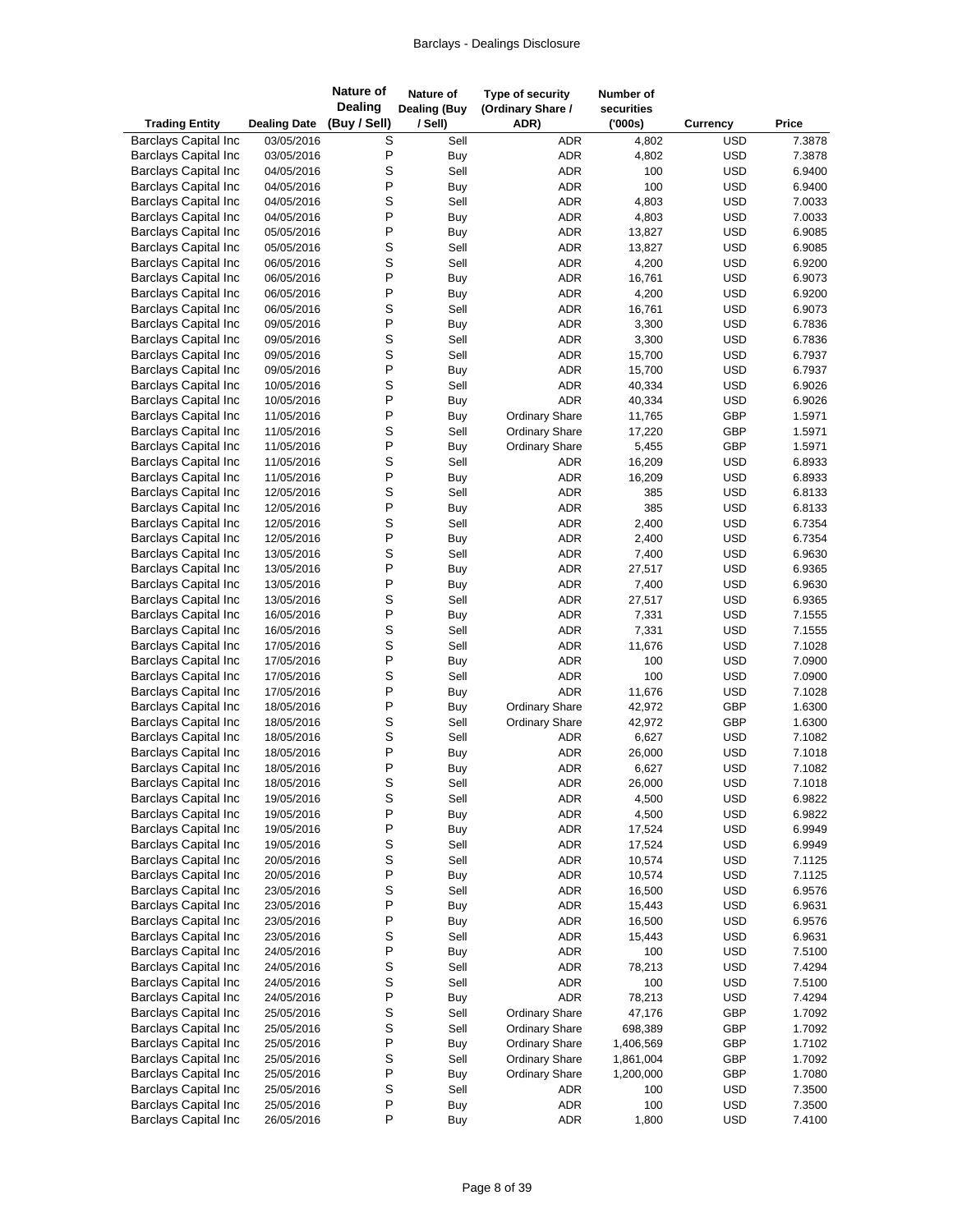| <b>Trading Entity</b>                                      | <b>Dealing Date</b>      | <b>Nature of</b><br><b>Dealing</b><br>(Buy / Sell) | Nature of<br><b>Dealing (Buy</b><br>/ Sell) | Type of security<br>(Ordinary Share /<br>ADR)  | Number of<br>securities<br>(000s) | Currency                 | Price            |
|------------------------------------------------------------|--------------------------|----------------------------------------------------|---------------------------------------------|------------------------------------------------|-----------------------------------|--------------------------|------------------|
| <b>Barclays Capital Inc</b>                                | 26/05/2016               | Ρ                                                  | Buy                                         | ADR                                            | 3,068                             | <b>USD</b>               | 7.3706           |
| <b>Barclays Capital Inc</b>                                | 26/05/2016               | S                                                  | Sell                                        | ADR                                            | 3,068                             | <b>USD</b>               | 7.3706           |
| <b>Barclays Capital Inc</b>                                | 26/05/2016               | S                                                  | Sell                                        | <b>ADR</b>                                     | 1,800                             | <b>USD</b>               | 7.4100           |
| <b>Barclays Capital Inc</b>                                | 27/05/2016               | P                                                  | <b>Buy</b>                                  | <b>ADR</b>                                     | 200                               | <b>USD</b>               | 7.2700           |
| <b>Barclays Capital Inc</b>                                | 27/05/2016               | S                                                  | Sell                                        | <b>ADR</b>                                     | 200                               | <b>USD</b>               | 7.2700           |
| <b>Barclays Capital Inc</b>                                | 31/05/2016               | P                                                  | Buy                                         | <b>ADR</b>                                     | 11,296                            | <b>USD</b>               | 7.1643           |
| <b>Barclays Capital Inc</b>                                | 31/05/2016               | S                                                  | Sell                                        | <b>ADR</b>                                     | 1,150                             | <b>USD</b>               | 7.1196           |
| <b>Barclays Capital Inc</b>                                | 31/05/2016               | P                                                  | Buy                                         | <b>ADR</b>                                     | 1,150                             | <b>USD</b>               | 7.1196           |
| <b>Barclays Capital Inc</b>                                | 31/05/2016               | S                                                  | Sell                                        | <b>ADR</b>                                     | 11,296                            | <b>USD</b>               | 7.1643           |
| <b>Barclays Capital Inc</b>                                | 01/06/2016               | S                                                  | Sell                                        | <b>Ordinary Share</b>                          | 895,750                           | GBP                      | 1.6606           |
| <b>Barclays Capital Inc</b>                                | 01/06/2016               | P                                                  | Buy                                         | <b>Ordinary Share</b>                          | 895,750                           | GBP                      | 1.6606           |
| <b>Barclays Capital Inc</b>                                | 01/06/2016               | P                                                  | Buy                                         | <b>ADR</b>                                     | 100                               | <b>USD</b>               | 7.1800           |
| <b>Barclays Capital Inc</b>                                | 01/06/2016               | S                                                  | Sell                                        | <b>ADR</b>                                     | 3,400                             | <b>USD</b>               | 7.1241           |
| <b>Barclays Capital Inc</b>                                | 01/06/2016               | P                                                  | Buy                                         | <b>ADR</b>                                     | 3,400                             | <b>USD</b>               | 7.1241           |
| <b>Barclays Capital Inc</b>                                | 01/06/2016               | S                                                  | Sell                                        | <b>ADR</b>                                     | 100                               | <b>USD</b>               | 7.1800           |
| <b>Barclays Capital Inc</b>                                | 02/06/2016               | P                                                  | Buy                                         | <b>ADR</b>                                     | 597                               | <b>USD</b>               | 7.3299           |
| <b>Barclays Capital Inc</b>                                | 02/06/2016<br>02/06/2016 | P                                                  | <b>Buy</b>                                  | <b>ADR</b>                                     | 2,500                             | <b>USD</b>               | 7.3028           |
| <b>Barclays Capital Inc</b><br><b>Barclays Capital Inc</b> |                          | S<br>S                                             | Sell<br>Sell                                | <b>ADR</b><br><b>ADR</b>                       | 597<br>2,500                      | <b>USD</b><br><b>USD</b> | 7.3299<br>7.3028 |
| <b>Barclays Capital Inc</b>                                | 02/06/2016<br>03/06/2016 | S                                                  | Sell                                        | <b>Ordinary Share</b>                          | 43,164                            | GBP                      | 1.6200           |
| <b>Barclays Capital Inc</b>                                | 03/06/2016               | S                                                  | Sell                                        | <b>Ordinary Share</b>                          | 3,598                             | GBP                      | 1.6200           |
| <b>Barclays Capital Inc</b>                                | 03/06/2016               | S                                                  | Sell                                        | <b>Ordinary Share</b>                          | 7,313                             | GBP                      | 1.6200           |
| <b>Barclays Capital Inc</b>                                | 03/06/2016               | S                                                  | Sell                                        | <b>Ordinary Share</b>                          | 8,141                             | GBP                      | 1.6200           |
| <b>Barclays Capital Inc</b>                                | 03/06/2016               | P                                                  | Buy                                         | <b>Ordinary Share</b>                          | 62,216                            | GBP                      | 1.6200           |
| <b>Barclays Capital Inc</b>                                | 03/06/2016               | $\mathsf{P}$                                       | Buy                                         | ADR                                            | 2,400                             | <b>USD</b>               | 7.1367           |
| <b>Barclays Capital Inc</b>                                | 03/06/2016               | S                                                  | Sell                                        | <b>ADR</b>                                     | 8,315                             | <b>USD</b>               | 7.0701           |
| <b>Barclays Capital Inc</b>                                | 03/06/2016               | S                                                  | Sell                                        | <b>ADR</b>                                     | 2,400                             | <b>USD</b>               | 7.1367           |
| <b>Barclays Capital Inc</b>                                | 03/06/2016               | P                                                  | Buy                                         | <b>ADR</b>                                     | 8,315                             | <b>USD</b>               | 7.0701           |
| <b>Barclays Capital Inc</b>                                | 06/06/2016               | P                                                  | <b>Buy</b>                                  | <b>Ordinary Share</b>                          | 100,336                           | GBP                      | 1.6043           |
| <b>Barclays Capital Inc</b>                                | 06/06/2016               | P                                                  | Buy                                         | <b>Ordinary Share</b>                          | 134,238                           | GBP                      | 1.6043           |
| <b>Barclays Capital Inc</b>                                | 06/06/2016               | P                                                  | Buy                                         | <b>Ordinary Share</b>                          | 24,377                            | GBP                      | 1.6043           |
| <b>Barclays Capital Inc</b>                                | 06/06/2016               | P                                                  | Buy                                         | <b>Ordinary Share</b>                          | 1,738,946                         | GBP                      | 1.6043           |
| <b>Barclays Capital Inc</b>                                | 06/06/2016               | P                                                  | Buy                                         | <b>Ordinary Share</b>                          | 144,145                           | GBP                      | 1.6043           |
| <b>Barclays Capital Inc</b>                                | 06/06/2016               | P                                                  | Buy                                         | <b>Ordinary Share</b>                          | 11,257                            | GBP                      | 1.6043           |
| <b>Barclays Capital Inc</b>                                | 06/06/2016               | P                                                  | Buy                                         | <b>Ordinary Share</b>                          | 29,573                            | GBP                      | 1.6043           |
| <b>Barclays Capital Inc</b>                                | 06/06/2016               | P                                                  | Buy                                         | <b>Ordinary Share</b>                          | 17,608                            | GBP                      | 1.6043           |
| <b>Barclays Capital Inc</b>                                | 06/06/2016               | P                                                  | Buy                                         | <b>Ordinary Share</b>                          | 33,499                            | GBP                      | 1.6043           |
| <b>Barclays Capital Inc</b>                                | 06/06/2016               | P                                                  | Buy                                         | <b>Ordinary Share</b>                          | 6,660                             | GBP                      | 1.6043           |
| <b>Barclays Capital Inc</b>                                | 06/06/2016               | P                                                  | Buy                                         | <b>Ordinary Share</b>                          | 47,709                            | GBP                      | 1.6043           |
| <b>Barclays Capital Inc</b>                                | 06/06/2016               | P                                                  | Buy                                         | <b>Ordinary Share</b>                          | 70,717                            | GBP                      | 1.6043           |
| <b>Barclays Capital Inc</b>                                | 06/06/2016               | P                                                  | Buy                                         | <b>Ordinary Share</b>                          | 13,022                            | GBP                      | 1.6043           |
| <b>Barclays Capital Inc</b>                                | 06/06/2016               | S                                                  | Sell                                        | <b>Ordinary Share</b>                          | 3,802,880                         | GBP                      | 1.6042           |
| <b>Barclays Capital Inc</b>                                | 06/06/2016               | $\mathsf{P}$                                       | <b>Buy</b>                                  | <b>Ordinary Share</b>                          | 3,352                             | GBP                      | 1.5920           |
| <b>Barclays Capital Inc</b>                                | 06/06/2016               | P                                                  | Buy                                         | <b>Ordinary Share</b>                          | 2,486                             | GBP                      | 1.6043           |
| <b>Barclays Capital Inc</b>                                | 06/06/2016               | S                                                  | Sell                                        | <b>Ordinary Share</b>                          | 3,352                             | GBP                      | 1.5920           |
| <b>Barclays Capital Inc</b>                                | 06/06/2016               | P                                                  | Buy                                         | <b>Ordinary Share</b>                          | 149,452                           | GBP                      | 1.6043           |
| <b>Barclays Capital Inc</b>                                | 06/06/2016               | P<br>P                                             | Buy                                         | <b>Ordinary Share</b>                          | 12,891                            | GBP                      | 1.6043           |
| <b>Barclays Capital Inc</b><br><b>Barclays Capital Inc</b> | 06/06/2016<br>06/06/2016 | P                                                  | Buy                                         | <b>Ordinary Share</b><br><b>Ordinary Share</b> | 354,914<br>15,955                 | GBP<br>GBP               | 1.6043<br>1.6043 |
| <b>Barclays Capital Inc</b>                                | 06/06/2016               | P                                                  | Buy<br>Buy                                  | <b>Ordinary Share</b>                          | 20,401                            | GBP                      | 1.6043           |
| <b>Barclays Capital Inc</b>                                | 06/06/2016               | P                                                  | Buy                                         | <b>Ordinary Share</b>                          | 113,929                           | GBP                      | 1.6043           |
| <b>Barclays Capital Inc</b>                                | 06/06/2016               | P                                                  | Buy                                         | <b>Ordinary Share</b>                          | 397,110                           | GBP                      | 1.6043           |
| <b>Barclays Capital Inc</b>                                | 06/06/2016               | P                                                  | Buy                                         | <b>Ordinary Share</b>                          | 7,452                             | GBP                      | 1.6043           |
| <b>Barclays Capital Inc</b>                                | 06/06/2016               | P                                                  | Buy                                         | <b>Ordinary Share</b>                          | 130,436                           | GBP                      | 1.6043           |
| <b>Barclays Capital Inc</b>                                | 06/06/2016               | P                                                  | Buy                                         | <b>Ordinary Share</b>                          | 25,643                            | GBP                      | 1.6043           |
| <b>Barclays Capital Inc</b>                                | 06/06/2016               | P                                                  | Buy                                         | <b>Ordinary Share</b>                          | 70,709                            | GBP                      | 1.6043           |
| <b>Barclays Capital Inc</b>                                | 06/06/2016               | P                                                  | Buy                                         | <b>Ordinary Share</b>                          | 110,151                           | GBP                      | 1.6043           |
| <b>Barclays Capital Inc</b>                                | 06/06/2016               | P                                                  | Buy                                         | <b>Ordinary Share</b>                          | 7,677                             | GBP                      | 1.6043           |
| <b>Barclays Capital Inc</b>                                | 06/06/2016               | P                                                  | Buy                                         | <b>Ordinary Share</b>                          | 11,587                            | GBP                      | 1.6043           |
| <b>Barclays Capital Inc</b>                                | 06/06/2016               | S                                                  | Sell                                        | ADR                                            | 2,175                             | <b>USD</b>               | 6.9060           |
| <b>Barclays Capital Inc</b>                                | 06/06/2016               | $\mathsf{P}$                                       | Buy                                         | <b>ADR</b>                                     | 2,175                             | <b>USD</b>               | 6.9060           |
| <b>Barclays Capital Inc</b>                                | 06/06/2016               | S                                                  | Sell                                        | ADR                                            | 11,303                            | <b>USD</b>               | 6.9012           |
| <b>Barclays Capital Inc</b>                                | 06/06/2016               | P                                                  | Buy                                         | <b>ADR</b>                                     | 11,303                            | <b>USD</b>               | 6.9012           |
| <b>Barclays Capital Inc</b>                                | 07/06/2016               | P                                                  | Buy                                         | <b>Ordinary Share</b>                          | 32,366                            | GBP                      | 1.5841           |
| <b>Barclays Capital Inc</b>                                | 07/06/2016               | P                                                  | Buy                                         | <b>Ordinary Share</b>                          | 164,635                           | GBP                      | 1.5841           |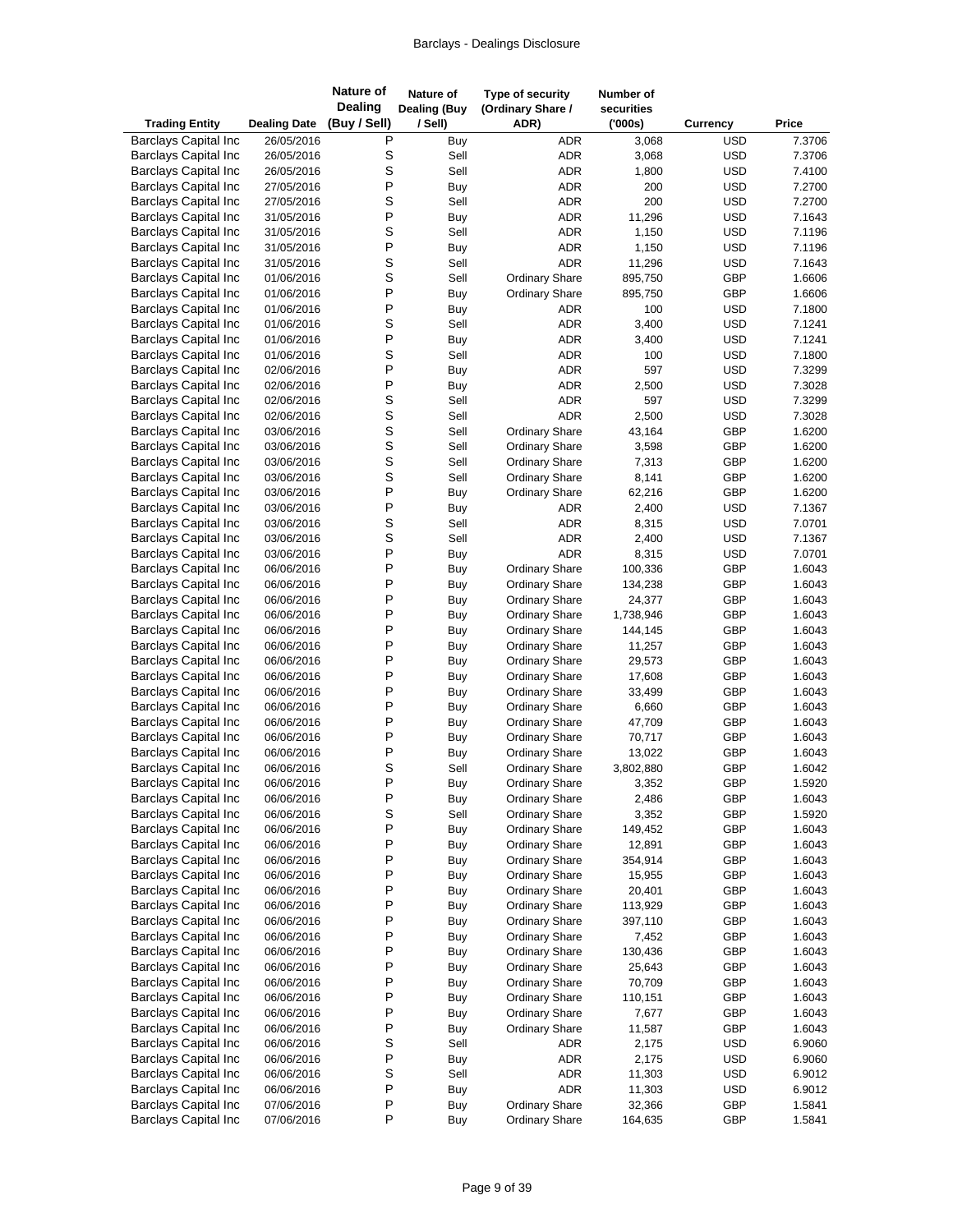| <b>Trading Entity</b>       | <b>Dealing Date</b> | <b>Nature of</b><br><b>Dealing</b><br>(Buy / Sell) | Nature of<br><b>Dealing (Buy</b><br>/ Sell) | Type of security<br>(Ordinary Share /<br>ADR) | Number of<br>securities<br>(000s) | Currency   | Price  |
|-----------------------------|---------------------|----------------------------------------------------|---------------------------------------------|-----------------------------------------------|-----------------------------------|------------|--------|
| <b>Barclays Capital Inc</b> | 07/06/2016          | Ρ                                                  | Buy                                         | <b>Ordinary Share</b>                         | 42,280                            | GBP        | 1.5841 |
| <b>Barclays Capital Inc</b> | 07/06/2016          | P                                                  | Buy                                         | <b>Ordinary Share</b>                         | 89,248                            | GBP        | 1.5841 |
| <b>Barclays Capital Inc</b> | 07/06/2016          | P                                                  | Buy                                         | <b>Ordinary Share</b>                         | 25,751                            | GBP        | 1.5841 |
| <b>Barclays Capital Inc</b> | 07/06/2016          | P                                                  | Buy                                         | <b>Ordinary Share</b>                         | 14,627                            | GBP        | 1.5841 |
| <b>Barclays Capital Inc</b> | 07/06/2016          | P                                                  | Buy                                         | <b>Ordinary Share</b>                         | 16,439                            | GBP        | 1.5841 |
| <b>Barclays Capital Inc</b> | 07/06/2016          | P                                                  | Buy                                         | <b>Ordinary Share</b>                         | 169,433                           | GBP        | 1.5841 |
| <b>Barclays Capital Inc</b> | 07/06/2016          | P                                                  | Buy                                         | <b>Ordinary Share</b>                         | 22,226                            | GBP        | 1.5841 |
| <b>Barclays Capital Inc</b> | 07/06/2016          | P                                                  | Buy                                         | <b>Ordinary Share</b>                         | 501,232                           | GBP        | 1.5841 |
| <b>Barclays Capital Inc</b> | 07/06/2016          | P                                                  | Buy                                         | <b>Ordinary Share</b>                         | 8,408                             | GBP        | 1.5841 |
| <b>Barclays Capital Inc</b> | 07/06/2016          | P                                                  | Buy                                         | <b>Ordinary Share</b>                         | 60,216                            | GBP        | 1.5841 |
| <b>Barclays Capital Inc</b> | 07/06/2016          | P                                                  | <b>Buy</b>                                  | <b>Ordinary Share</b>                         | 143,800                           | GBP        | 1.5841 |
| <b>Barclays Capital Inc</b> | 07/06/2016          | P                                                  | Buy                                         | <b>Ordinary Share</b>                         | 181,940                           | GBP        | 1.5841 |
| <b>Barclays Capital Inc</b> | 07/06/2016          | P                                                  | Buy                                         | <b>Ordinary Share</b>                         | 30,771                            | GBP        | 1.5841 |
| <b>Barclays Capital Inc</b> | 07/06/2016          | P                                                  | Buy                                         | <b>Ordinary Share</b>                         | 188,638                           | GBP        | 1.5841 |
| <b>Barclays Capital Inc</b> | 07/06/2016          | P                                                  | Buy                                         | <b>Ordinary Share</b>                         | 139,031                           | GBP        | 1.5841 |
| <b>Barclays Capital Inc</b> | 07/06/2016          | P                                                  | Buy                                         | <b>Ordinary Share</b>                         | 9,691                             | GBP        | 1.5841 |
| <b>Barclays Capital Inc</b> | 07/06/2016          | P                                                  | <b>Buy</b>                                  | <b>Ordinary Share</b>                         | 2,194,899                         | GBP        | 1.5841 |
| <b>Barclays Capital Inc</b> | 07/06/2016          | P                                                  | Buy                                         | <b>Ordinary Share</b>                         | 447,973                           | GBP        | 1.5841 |
| <b>Barclays Capital Inc</b> | 07/06/2016          | P                                                  | Buy                                         | Ordinary Share                                | 16,272                            | GBP        | 1.5841 |
| <b>Barclays Capital Inc</b> | 07/06/2016          | P                                                  | Buy                                         | <b>Ordinary Share</b>                         | 20,140                            | GBP        | 1.5841 |
| <b>Barclays Capital Inc</b> | 07/06/2016          | P                                                  | Buy                                         | <b>Ordinary Share</b>                         | 14,211                            | GBP        | 1.5841 |
| <b>Barclays Capital Inc</b> | 07/06/2016          | P                                                  | Buy                                         | <b>Ordinary Share</b>                         | 3,139                             | GBP        | 1.5841 |
| <b>Barclays Capital Inc</b> | 07/06/2016          | P                                                  | Buy                                         | <b>Ordinary Share</b>                         | 37,326                            | GBP        | 1.5841 |
| <b>Barclays Capital Inc</b> | 07/06/2016          | P                                                  | Buy                                         | <b>Ordinary Share</b>                         | 89,258                            | GBP        | 1.5841 |
| <b>Barclays Capital Inc</b> | 07/06/2016          | P                                                  | Buy                                         | <b>Ordinary Share</b>                         | 9,407                             | GBP        | 1.5841 |
| <b>Barclays Capital Inc</b> | 07/06/2016          | P                                                  | Buy                                         | <b>Ordinary Share</b>                         | 126,643                           | GBP        | 1.5841 |
| <b>Barclays Capital Inc</b> | 07/06/2016          | S                                                  | Sell                                        | <b>Ordinary Share</b>                         | 4,800,000                         | GBP        | 1.5841 |
| <b>Barclays Capital Inc</b> | 07/06/2016          | P                                                  | Buy                                         | ADR                                           | 36,552                            | <b>USD</b> | 6.8156 |
| <b>Barclays Capital Inc</b> | 07/06/2016          | S                                                  | Sell                                        | <b>ADR</b>                                    | 36,552                            | <b>USD</b> | 6.8156 |
| <b>Barclays Capital Inc</b> | 08/06/2016          | S                                                  | Sell                                        | <b>Ordinary Share</b>                         | 600,190                           | GBP        | 1.5828 |
| <b>Barclays Capital Inc</b> | 08/06/2016          | P                                                  | Buy                                         | <b>Ordinary Share</b>                         | 600,190                           | GBP        | 1.5828 |
| <b>Barclays Capital Inc</b> | 08/06/2016          | S                                                  | Sell                                        | <b>Ordinary Share</b>                         | 13,097                            | GBP        | 1.6055 |
| <b>Barclays Capital Inc</b> | 08/06/2016          | S                                                  | Sell                                        | <b>Ordinary Share</b>                         | 3,358,665                         | GBP        | 1.5845 |
| <b>Barclays Capital Inc</b> | 08/06/2016          | P                                                  | Buy                                         | <b>Ordinary Share</b>                         | 13,097                            | GBP        | 1.6055 |
| <b>Barclays Capital Inc</b> | 08/06/2016          | P                                                  | Buy                                         | <b>Ordinary Share</b>                         | 3,358,665                         | GBP        | 1.5845 |
| <b>Barclays Capital Inc</b> | 08/06/2016          | S                                                  | Sell                                        | ADR                                           | 13,895                            | <b>USD</b> | 6.9491 |
| <b>Barclays Capital Inc</b> | 08/06/2016          | S                                                  | Sell                                        | <b>ADR</b>                                    | 9,380                             | <b>USD</b> | 6.9998 |
| <b>Barclays Capital Inc</b> | 08/06/2016          | P                                                  | Buy                                         | <b>ADR</b>                                    | 9,380                             | <b>USD</b> | 6.9998 |
| <b>Barclays Capital Inc</b> | 08/06/2016          | P                                                  | Buy                                         | <b>ADR</b>                                    | 13,895                            | <b>USD</b> | 6.9491 |
| <b>Barclays Capital Inc</b> | 09/06/2016          | P                                                  | Buy                                         | <b>ADR</b>                                    | 1,995                             | <b>USD</b> | 6.8400 |
| <b>Barclays Capital Inc</b> | 09/06/2016          | S                                                  | Sell                                        | <b>ADR</b>                                    | 6,000                             | <b>USD</b> | 6.8467 |
| <b>Barclays Capital Inc</b> | 09/06/2016          | P                                                  | Buy                                         | <b>ADR</b>                                    | 6,000                             | <b>USD</b> | 6.8467 |
| <b>Barclays Capital Inc</b> | 09/06/2016          | S                                                  | Sell                                        | ADR                                           | 1,995                             | <b>USD</b> | 6.8400 |
| <b>Barclays Capital Inc</b> | 10/06/2016          | S                                                  | Sell                                        | ADR                                           | 25,619                            | <b>USD</b> | 6.5134 |
| <b>Barclays Capital Inc</b> | 10/06/2016          | S                                                  | Sell                                        | ADR                                           | 1,000                             | <b>USD</b> | 6.4300 |
| <b>Barclays Capital Inc</b> | 10/06/2016          | P                                                  | Buy                                         | ADR                                           | 25,619                            | <b>USD</b> | 6.5134 |
| <b>Barclays Capital Inc</b> | 10/06/2016          | P                                                  | Buy                                         | ADR                                           | 1,000                             | <b>USD</b> | 6.4300 |
| <b>Barclays Capital Inc</b> | 13/06/2016          | P                                                  | Buy                                         | ADR                                           | 16,603                            | <b>USD</b> | 6.3944 |
| <b>Barclays Capital Inc</b> | 13/06/2016          | S                                                  | Sell                                        | ADR                                           | 13,002                            | <b>USD</b> | 6.3145 |
| <b>Barclays Capital Inc</b> | 13/06/2016          | P                                                  | Buy                                         | ADR                                           | 13,002                            | <b>USD</b> | 6.3145 |
| <b>Barclays Capital Inc</b> | 13/06/2016          | S                                                  | Sell                                        | <b>ADR</b>                                    | 16,603                            | <b>USD</b> | 6.3944 |
| <b>Barclays Capital Inc</b> | 14/06/2016          | P                                                  | Buy                                         | <b>Ordinary Share</b>                         | 2,433                             | GBP        | 1.4920 |
| <b>Barclays Capital Inc</b> | 14/06/2016          | S                                                  | Sell                                        | <b>Ordinary Share</b>                         | 2,433                             | GBP        | 1.4920 |
| <b>Barclays Capital Inc</b> | 14/06/2016          | P                                                  | Buy                                         | <b>ADR</b>                                    | 14,892                            | <b>USD</b> | 6.2472 |
| <b>Barclays Capital Inc</b> | 14/06/2016          | S                                                  | Sell                                        | ADR                                           | 14,892                            | <b>USD</b> | 6.2472 |
| <b>Barclays Capital Inc</b> | 15/06/2016          | P                                                  | Buy                                         | ADR                                           | 34,009                            | <b>USD</b> | 6.4041 |
| <b>Barclays Capital Inc</b> | 15/06/2016          | S                                                  | Sell                                        | ADR                                           | 34,009                            | <b>USD</b> | 6.4041 |
| <b>Barclays Capital Inc</b> | 16/06/2016          | $\mathsf{P}$                                       | <b>Buy</b>                                  | ADR                                           | 3,300                             | <b>USD</b> | 6.4348 |
| <b>Barclays Capital Inc</b> | 16/06/2016          | P                                                  | Buy                                         | ADR                                           | 41,900                            | <b>USD</b> | 6.4010 |
| <b>Barclays Capital Inc</b> | 16/06/2016          | S                                                  | Sell                                        | ADR                                           | 41,900                            | <b>USD</b> | 6.4010 |
| <b>Barclays Capital Inc</b> | 16/06/2016          | S                                                  | Sell                                        | ADR                                           | 3,300                             | <b>USD</b> | 6.4348 |
| <b>Barclays Capital Inc</b> | 17/06/2016          | S                                                  | Sell                                        | ADR                                           | 6,000                             | <b>USD</b> | 6.6200 |
| <b>Barclays Capital Inc</b> | 17/06/2016          | P                                                  | Buy                                         | ADR                                           | 6,000                             | <b>USD</b> | 6.6200 |
| <b>Barclays Capital Inc</b> | 17/06/2016          | $\sf P$                                            | Buy                                         | ADR                                           | 16,100                            | <b>USD</b> | 6.5957 |
| <b>Barclays Capital Inc</b> | 17/06/2016          | $\mathsf S$                                        | Sell                                        | ADR                                           | 16,100                            | <b>USD</b> | 6.5957 |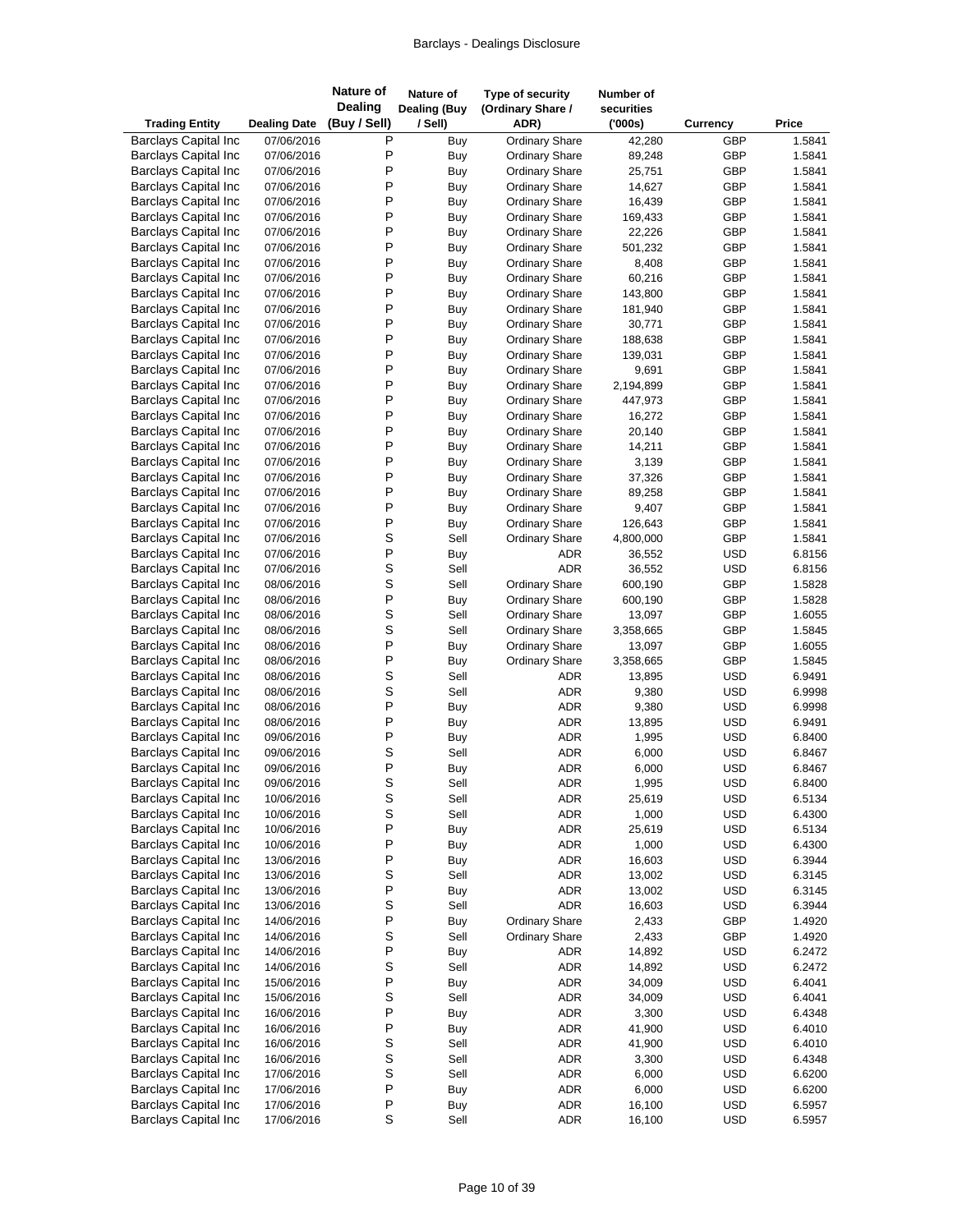| <b>Trading Entity</b>                                      | <b>Dealing Date</b>      | <b>Nature of</b><br><b>Dealing</b><br>(Buy / Sell) | Nature of<br><b>Dealing (Buy</b><br>/ Sell) | Type of security<br>(Ordinary Share /<br>ADR) | Number of<br>securities<br>(000s) | <b>Currency</b>          | Price            |
|------------------------------------------------------------|--------------------------|----------------------------------------------------|---------------------------------------------|-----------------------------------------------|-----------------------------------|--------------------------|------------------|
| <b>Barclays Capital Inc</b>                                | 20/06/2016               | S                                                  | Sell                                        |                                               | <b>ADR</b><br>43,703              | <b>USD</b>               | 7.0377           |
| <b>Barclays Capital Inc</b>                                | 20/06/2016               | P                                                  | <b>Buy</b>                                  |                                               | <b>ADR</b><br>200                 | <b>USD</b>               | 7.0300           |
| <b>Barclays Capital Inc</b>                                | 20/06/2016               | P                                                  | <b>Buy</b>                                  |                                               | <b>ADR</b><br>43,703              | <b>USD</b>               | 7.0377           |
| <b>Barclays Capital Inc</b>                                | 20/06/2016               | S                                                  | Sell                                        |                                               | <b>ADR</b><br>200                 | <b>USD</b>               | 7.0300           |
| <b>Barclays Capital Inc</b>                                | 21/06/2016               | P                                                  | Buy                                         | <b>Ordinary Share</b>                         | 3,290                             | GBP                      | 1.6415           |
| <b>Barclays Capital Inc</b>                                | 21/06/2016               | S                                                  | Sell                                        | <b>Ordinary Share</b>                         | 3,290                             | GBP                      | 1.6415           |
| <b>Barclays Capital Inc</b>                                | 21/06/2016               | P                                                  | Buy                                         |                                               | <b>ADR</b><br>5,400               | <b>USD</b>               | 7.2341           |
| <b>Barclays Capital Inc</b>                                | 21/06/2016               | S                                                  | Sell                                        |                                               | <b>ADR</b><br>7,000               | <b>USD</b>               | 7.1589           |
| <b>Barclays Capital Inc</b>                                | 21/06/2016               | S                                                  | Sell                                        |                                               | <b>ADR</b><br>5,400               | <b>USD</b>               | 7.2341           |
| <b>Barclays Capital Inc</b>                                | 21/06/2016               | P                                                  | Buy                                         |                                               | ADR<br>7,000                      | <b>USD</b>               | 7.1589           |
| <b>Barclays Capital Inc</b>                                | 22/06/2016               | S                                                  | Sell                                        |                                               | <b>ADR</b><br>6,400               | <b>USD</b>               | 7.3161           |
| <b>Barclays Capital Inc</b>                                | 22/06/2016               | S                                                  | Sell                                        |                                               | <b>ADR</b><br>7,200               | <b>USD</b>               | 7.2835           |
| <b>Barclays Capital Inc</b>                                | 22/06/2016               | P                                                  | Buy                                         |                                               | ADR<br>7,200                      | <b>USD</b>               | 7.2835           |
| <b>Barclays Capital Inc</b>                                | 22/06/2016               | P                                                  | <b>Buy</b>                                  |                                               | <b>ADR</b><br>6,400               | <b>USD</b>               | 7.3161           |
| <b>Barclays Capital Inc</b>                                | 23/06/2016               | P                                                  | Buy                                         |                                               | <b>ADR</b><br>11,351              | <b>USD</b>               | 7.3841           |
| <b>Barclays Capital Inc</b><br><b>Barclays Capital Inc</b> | 23/06/2016               | S<br>P                                             | Sell                                        |                                               | ADR<br>11,351<br><b>ADR</b>       | <b>USD</b><br><b>USD</b> | 7.3841           |
| <b>Barclays Capital Inc</b>                                | 23/06/2016<br>23/06/2016 | S                                                  | Buy<br>Sell                                 |                                               | 3,200<br><b>ADR</b><br>3,200      | <b>USD</b>               | 7.3869<br>7.3869 |
| <b>Barclays Capital Inc</b>                                | 24/06/2016               | S                                                  | Sell                                        | <b>Ordinary Share</b>                         | 817                               | GBP                      | 1.6660           |
| <b>Barclays Capital Inc</b>                                | 24/06/2016               | P                                                  | Buy                                         | <b>Ordinary Share</b>                         | 817                               | GBP                      | 1.6660           |
| <b>Barclays Capital Inc</b>                                | 24/06/2016               | P                                                  | Buy                                         |                                               | <b>ADR</b><br>2,600               | <b>USD</b>               | 6.8004           |
| <b>Barclays Capital Inc</b>                                | 24/06/2016               | S                                                  | Sell                                        |                                               | ADR<br>2,600                      | <b>USD</b>               | 6.8004           |
| <b>Barclays Capital Inc</b>                                | 24/06/2016               | P                                                  | Buy                                         |                                               | <b>ADR</b><br>18,787              | <b>USD</b>               | 6.6177           |
| <b>Barclays Capital Inc</b>                                | 24/06/2016               | S                                                  | Sell                                        |                                               | <b>ADR</b><br>18,787              | <b>USD</b>               | 6.6177           |
| <b>Barclays Capital Inc</b>                                | 27/06/2016               | P                                                  | Buy                                         |                                               | <b>ADR</b><br>2,046               | <b>USD</b>               | 6.0308           |
| <b>Barclays Capital Inc</b>                                | 27/06/2016               | S                                                  | Sell                                        |                                               | ADR<br>2,046                      | <b>USD</b>               | 6.0308           |
| <b>Barclays Capital Inc</b>                                | 27/06/2016               | S                                                  | Sell                                        |                                               | ADR<br>6,600                      | <b>USD</b>               | 6.0753           |
| <b>Barclays Capital Inc</b>                                | 27/06/2016               | P                                                  | Buy                                         |                                               | <b>ADR</b><br>6,600               | <b>USD</b>               | 6.0753           |
| <b>Barclays Capital Inc</b>                                | 28/06/2016               | S                                                  | Sell                                        |                                               | <b>ADR</b><br>4,177               | <b>USD</b>               | 6.4299           |
| <b>Barclays Capital Inc</b>                                | 28/06/2016               | P                                                  | Buy                                         |                                               | ADR<br>51,496                     | <b>USD</b>               | 6.4375           |
| <b>Barclays Capital Inc</b>                                | 28/06/2016               | P                                                  | Buy                                         |                                               | ADR<br>4,177                      | <b>USD</b>               | 6.4299           |
| <b>Barclays Capital Inc</b>                                | 28/06/2016               | S                                                  | Sell                                        |                                               | <b>ADR</b><br>51,496              | <b>USD</b>               | 6.4375           |
| <b>Barclays Capital Inc</b>                                | 29/06/2016               | P                                                  | Buy                                         |                                               | ADR<br>12,300                     | <b>USD</b>               | 6.7980           |
| <b>Barclays Capital Inc</b>                                | 29/06/2016               | S                                                  | Sell                                        |                                               | ADR<br>12,300                     | <b>USD</b>               | 6.7980           |
| <b>Barclays Capital Inc</b>                                | 29/06/2016               | S                                                  | Sell                                        |                                               | ADR<br>200                        | <b>USD</b>               | 6.8700           |
| <b>Barclays Capital Inc</b>                                | 29/06/2016               | P                                                  | Buy                                         |                                               | <b>ADR</b><br>200                 | <b>USD</b>               | 6.8700           |
| <b>Barclays Capital Inc</b>                                | 30/06/2016               | P                                                  | Buy                                         | <b>Ordinary Share</b>                         | 647,662                           | GBP                      | 1.7320           |
| <b>Barclays Capital Inc</b>                                | 30/06/2016               | S                                                  | Sell                                        | <b>Ordinary Share</b>                         | 1,252,000                         | GBP                      | 1.7247           |
| <b>Barclays Capital Inc</b>                                | 30/06/2016               | S                                                  | Sell                                        | <b>Ordinary Share</b>                         | 31,978                            | GBP                      | 1.7490           |
| <b>Barclays Capital Inc</b>                                | 30/06/2016               | P                                                  | Buy                                         | <b>Ordinary Share</b>                         | 125,200                           | GBP                      | 1.7247           |
| <b>Barclays Capital Inc</b>                                | 30/06/2016               | P                                                  | Buy                                         | <b>Ordinary Share</b>                         | 1,126,800                         | GBP                      | 1.7247           |
| <b>Barclays Capital Inc</b>                                | 30/06/2016               | S                                                  | Sell                                        | <b>Ordinary Share</b>                         | 101,116                           | GBP                      | 1.7320           |
| <b>Barclays Capital Inc</b>                                | 30/06/2016               | S                                                  | Sell                                        | <b>Ordinary Share</b>                         | 11,326                            | GBP                      | 1.7320           |
| <b>Barclays Capital Inc</b>                                | 30/06/2016               | S                                                  | Sell                                        | <b>Ordinary Share</b>                         | 535,220                           | GBP                      | 1.7320           |
| <b>Barclays Capital Inc</b>                                | 30/06/2016               | P<br>S                                             | Buy                                         | <b>Ordinary Share</b>                         | 31,978                            | GBP                      | 1.7490<br>6.9079 |
| <b>Barclays Capital Inc</b><br><b>Barclays Capital Inc</b> | 30/06/2016<br>30/06/2016 | P                                                  | Sell<br>Buy                                 |                                               | ADR<br>18,000<br>ADR<br>18,000    | <b>USD</b><br><b>USD</b> | 6.9079           |
| <b>Barclays Capital Inc</b>                                | 30/06/2016               | S                                                  | Sell                                        |                                               | ADR<br>800                        | <b>USD</b>               | 6.9075           |
| <b>Barclays Capital Inc</b>                                | 30/06/2016               | P                                                  | Buy                                         |                                               | <b>ADR</b><br>800                 | <b>USD</b>               | 6.9075           |
| <b>Barclays Capital Inc</b>                                | 01/07/2016               | S                                                  | Sell                                        |                                               | ADR<br>2,280                      | <b>USD</b>               | 7.0200           |
| <b>Barclays Capital Inc</b>                                | 01/07/2016               | P                                                  | Buy                                         |                                               | ADR<br>2,280                      | <b>USD</b>               | 7.0200           |
| <b>Barclays Capital Inc</b>                                | 05/07/2016               | P                                                  | Buy                                         |                                               | ADR<br>200                        | <b>USD</b>               | 6.8300           |
| <b>Barclays Capital Inc</b>                                | 05/07/2016               | S                                                  | Sell                                        |                                               | ADR<br>200                        | <b>USD</b>               | 6.8300           |
| <b>Barclays Capital Inc</b>                                | 06/07/2016               | P                                                  | Buy                                         |                                               | ADR<br>36,986                     | <b>USD</b>               | 6.1991           |
| <b>Barclays Capital Inc</b>                                | 06/07/2016               | S                                                  | Sell                                        |                                               | ADR<br>36,986                     | <b>USD</b>               | 6.1991           |
| <b>Barclays Capital Inc</b>                                | 07/07/2016               | S                                                  | Sell                                        |                                               | ADR<br>800                        | <b>USD</b>               | 6.2300           |
| <b>Barclays Capital Inc</b>                                | 07/07/2016               | P                                                  | <b>Buy</b>                                  |                                               | ADR<br>8,800                      | <b>USD</b>               | 6.2900           |
| <b>Barclays Capital Inc</b>                                | 07/07/2016               | P                                                  | Buy                                         |                                               | ADR<br>800                        | <b>USD</b>               | 6.2300           |
| <b>Barclays Capital Inc</b>                                | 07/07/2016               | S                                                  | Sell                                        |                                               | ADR<br>8,800                      | <b>USD</b>               | 6.2900           |
| <b>Barclays Capital Inc</b>                                | 08/07/2016               | S                                                  | Sell                                        |                                               | ADR<br>1,426                      | <b>USD</b>               | 6.2700           |
| <b>Barclays Capital Inc</b>                                | 08/07/2016               | $\mathsf{P}$                                       | Buy                                         |                                               | ADR<br>1,426                      | <b>USD</b>               | 6.2700           |
| <b>Barclays Capital Inc</b>                                | 11/07/2016               | P                                                  | Buy                                         |                                               | ADR<br>2,000                      | <b>USD</b>               | 6.4000           |
| <b>Barclays Capital Inc</b>                                | 11/07/2016               | S                                                  | Sell                                        |                                               | ADR<br>2,000                      | <b>USD</b>               | 6.4000           |
| <b>Barclays Capital Inc</b>                                | 12/07/2016               | $\sf P$                                            | <b>Buy</b>                                  | <b>Ordinary Share</b>                         | 2,020                             | GBP                      | 1.6550           |
| <b>Barclays Capital Inc</b>                                | 12/07/2016               | $\mathsf S$                                        | Sell                                        | <b>Ordinary Share</b>                         | 2,020                             | GBP                      | 1.6550           |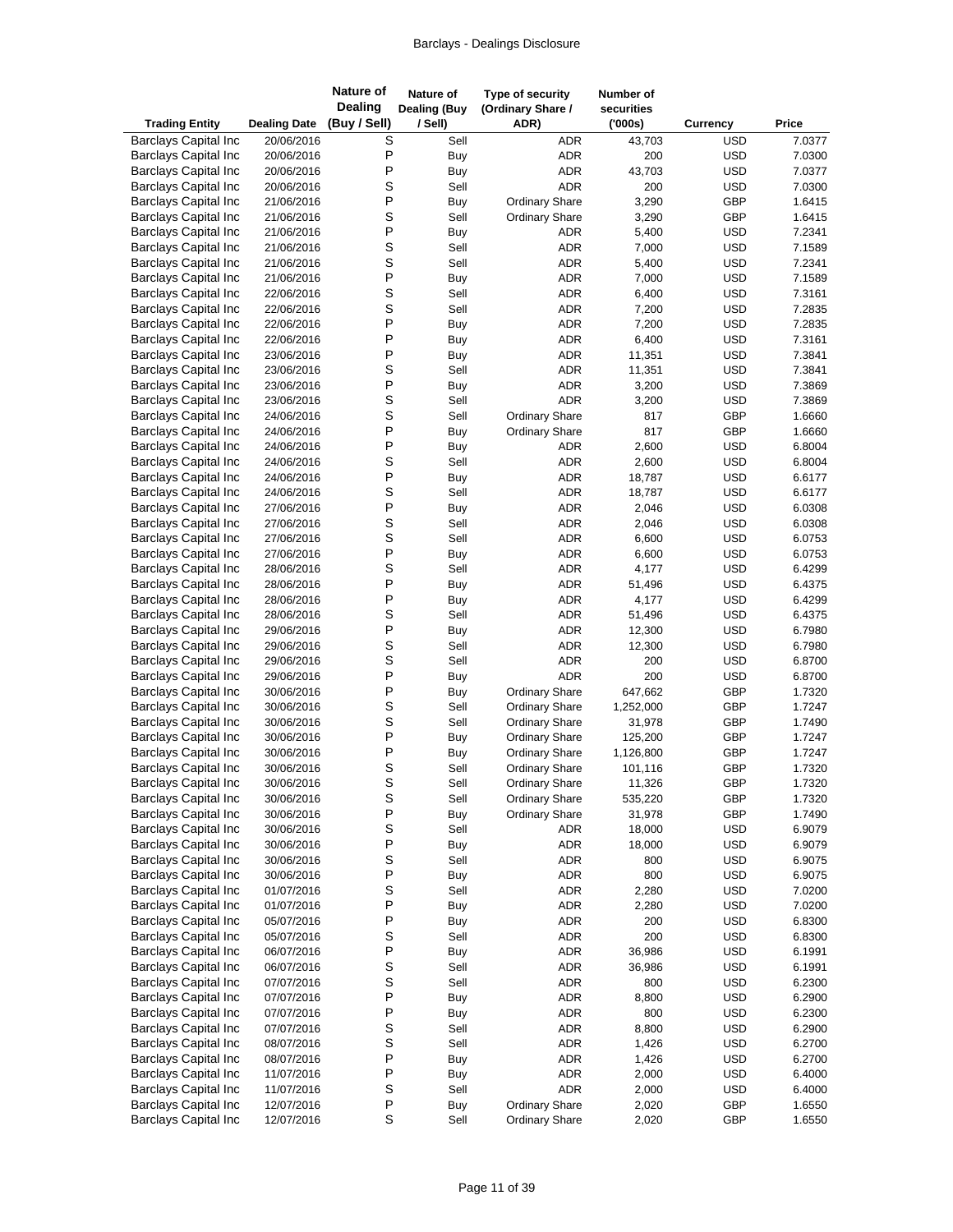| <b>Trading Entity</b>                                      | <b>Dealing Date</b>      | <b>Nature of</b><br><b>Dealing</b><br>(Buy / Sell) | <b>Nature of</b><br><b>Dealing (Buy</b><br>/ Sell) | Type of security<br>(Ordinary Share /<br>ADR) | Number of<br>securities<br>(000s) | <b>Currency</b> | Price            |
|------------------------------------------------------------|--------------------------|----------------------------------------------------|----------------------------------------------------|-----------------------------------------------|-----------------------------------|-----------------|------------------|
| <b>Barclays Capital Inc</b>                                | 12/07/2016               | P                                                  | Buy                                                | <b>Ordinary Share</b>                         | 5,680                             | GBP             | 1.6880           |
| <b>Barclays Capital Inc</b>                                | 12/07/2016               | S                                                  | Sell                                               | <b>Ordinary Share</b>                         | 5,680                             | GBP             | 1.6880           |
| <b>Barclays Capital Inc</b>                                | 12/07/2016               | P                                                  | Buy                                                | <b>ADR</b>                                    | 27,668                            | <b>USD</b>      | 6.6491           |
| <b>Barclays Capital Inc</b>                                | 12/07/2016               | S                                                  | Sell                                               | <b>ADR</b>                                    | 27,668                            | <b>USD</b>      | 6.6491           |
| <b>Barclays Capital Inc</b>                                | 13/07/2016               | P                                                  | Buy                                                | <b>ADR</b>                                    | 1,900                             | <b>USD</b>      | 6.7547           |
| <b>Barclays Capital Inc</b>                                | 13/07/2016               | S                                                  | Sell                                               | <b>ADR</b>                                    | 1,900                             | <b>USD</b>      | 6.7547           |
| <b>Barclays Capital Inc</b>                                | 13/07/2016               | $\mathsf S$                                        | Sell                                               | <b>ADR</b>                                    | 800                               | <b>USD</b>      | 6.7513           |
| <b>Barclays Capital Inc</b>                                | 13/07/2016               | P                                                  | Buy                                                | <b>ADR</b>                                    | 800                               | <b>USD</b>      | 6.7513           |
| <b>Barclays Capital Inc</b>                                | 14/07/2016               | P                                                  | Buy                                                | <b>Ordinary Share</b>                         | 54,600                            | GBP             | 1.7105           |
| <b>Barclays Capital Inc</b>                                | 14/07/2016               | S                                                  | Sell                                               | <b>Ordinary Share</b>                         | 14,182                            | GBP             | 1.7105           |
| <b>Barclays Capital Inc</b>                                | 14/07/2016               | P                                                  | Buy                                                | <b>Ordinary Share</b>                         | 14,182                            | GBP             | 1.7105           |
| <b>Barclays Capital Inc</b>                                | 14/07/2016               | S                                                  | Sell                                               | <b>Ordinary Share</b>                         | 54,600                            | GBP             | 1.7105           |
| <b>Barclays Capital Inc</b>                                | 14/07/2016               | S                                                  | Sell                                               | <b>Ordinary Share</b>                         | 14,182                            | GBP             | 1.7105           |
| <b>Barclays Capital Inc</b>                                | 14/07/2016               | P                                                  | Buy                                                | ADR                                           | 1,400                             | <b>USD</b>      | 6.7286           |
| <b>Barclays Capital Inc</b>                                | 14/07/2016               | S                                                  | Sell                                               | <b>ADR</b>                                    | 1,400                             | <b>USD</b>      | 6.7286           |
| <b>Barclays Capital Inc</b>                                | 14/07/2016               | S                                                  | Sell                                               | <b>ADR</b>                                    | 300                               | <b>USD</b>      | 6.7300           |
| <b>Barclays Capital Inc</b>                                | 14/07/2016               | P                                                  | Buy                                                | <b>ADR</b>                                    | 300                               | <b>USD</b>      | 6.7300           |
| <b>Barclays Capital Inc</b>                                | 15/07/2016               | P                                                  | Buy                                                | <b>ADR</b>                                    | 12,800                            | <b>USD</b>      | 6.5352           |
| <b>Barclays Capital Inc</b>                                | 15/07/2016               | S                                                  | Sell                                               | <b>ADR</b>                                    | 12,800                            | <b>USD</b>      | 6.5352           |
| <b>Barclays Capital Inc</b>                                | 19/07/2016               | S                                                  | Sell                                               | <b>ADR</b>                                    | 6,100                             | <b>USD</b>      | 6.4616           |
| <b>Barclays Capital Inc</b>                                | 19/07/2016               | P                                                  | Buy                                                | <b>ADR</b>                                    | 6,100                             | <b>USD</b>      | 6.4616           |
| <b>Barclays Capital Inc</b>                                | 20/07/2016               | P                                                  | Buy                                                | <b>ADR</b>                                    | 4,075                             | <b>USD</b>      | 6.3400           |
| <b>Barclays Capital Inc</b>                                | 20/07/2016               | S                                                  | Sell                                               | <b>ADR</b>                                    | 4,075                             | <b>USD</b>      | 6.3400           |
| <b>Barclays Capital Inc</b>                                | 21/07/2016               | P                                                  | Buy                                                | Ordinary Share                                | 110,847                           | GBP             | 1.5880           |
| <b>Barclays Capital Inc</b>                                | 21/07/2016               | S                                                  | Sell                                               | <b>Ordinary Share</b>                         | 110,847                           | GBP             | 1.5880           |
| <b>Barclays Capital Inc</b>                                | 21/07/2016               | P                                                  | Buy                                                | <b>ADR</b>                                    | 5,900                             | <b>USD</b>      | 6.2380           |
| <b>Barclays Capital Inc</b>                                | 21/07/2016               | S                                                  | Sell                                               | <b>ADR</b>                                    | 5,900                             | <b>USD</b>      | 6.2380           |
| <b>Barclays Capital Inc</b>                                | 22/07/2016               | S                                                  | Sell                                               | <b>ADR</b>                                    | 3,300                             | <b>USD</b>      | 6.2500           |
| <b>Barclays Capital Inc</b>                                | 22/07/2016               | P                                                  | Buy                                                | <b>ADR</b>                                    | 3,300                             | <b>USD</b>      | 6.2500           |
| <b>Barclays Capital Inc</b>                                | 25/07/2016<br>25/07/2016 | S<br>P                                             | Sell                                               | <b>Ordinary Share</b>                         | 5,571                             | GBP<br>GBP      | 1.6249<br>1.6249 |
| <b>Barclays Capital Inc</b><br><b>Barclays Capital Inc</b> | 25/07/2016               | S                                                  | Buy<br>Sell                                        | <b>Ordinary Share</b><br><b>ADR</b>           | 5,571<br>200                      | <b>USD</b>      | 6.3750           |
| <b>Barclays Capital Inc</b>                                | 25/07/2016               | P                                                  |                                                    | <b>ADR</b>                                    | 200                               | <b>USD</b>      | 6.3750           |
| <b>Barclays Capital Inc</b>                                | 26/07/2016               | S                                                  | Buy<br>Sell                                        | <b>ADR</b>                                    | 5,000                             | <b>USD</b>      | 6.0900           |
| <b>Barclays Capital Inc</b>                                | 26/07/2016               | S                                                  | Sell                                               | <b>ADR</b>                                    | 8,605                             | <b>USD</b>      | 6.1353           |
| <b>Barclays Capital Inc</b>                                | 26/07/2016               | P                                                  | Buy                                                | <b>ADR</b>                                    | 5,000                             | <b>USD</b>      | 6.0900           |
| <b>Barclays Capital Inc</b>                                | 26/07/2016               | P                                                  | Buy                                                | <b>ADR</b>                                    | 8,605                             | <b>USD</b>      | 6.1353           |
| <b>Barclays Capital Inc</b>                                | 27/07/2016               | P                                                  | Buy                                                | <b>ADR</b>                                    | 14,633                            | <b>USD</b>      | 6.1243           |
| <b>Barclays Capital Inc</b>                                | 27/07/2016               | $\mbox{\bf S}$                                     | Sell                                               | <b>ADR</b>                                    | 14,633                            | <b>USD</b>      | 6.1243           |
| <b>Barclays Capital Inc</b>                                | 28/07/2016               | S                                                  | Sell                                               | <b>Ordinary Share</b>                         | 12,775                            | <b>GBP</b>      | 1.5653           |
| <b>Barclays Capital Inc</b>                                | 28/07/2016               | S                                                  | Sell                                               | <b>Ordinary Share</b>                         | 8,700                             | GBP             | 1.5653           |
| <b>Barclays Capital Inc</b>                                | 28/07/2016               | P                                                  | Buy                                                | <b>Ordinary Share</b>                         | 128,383                           | GBP             | 1.5651           |
| <b>Barclays Capital Inc</b>                                | 28/07/2016               | S                                                  | Sell                                               | <b>Ordinary Share</b>                         | 1,275                             | <b>GBP</b>      | 1.5653           |
| <b>Barclays Capital Inc</b>                                | 28/07/2016               | S                                                  | Sell                                               | <b>Ordinary Share</b>                         | 2,025                             | GBP             | 1.5653           |
| <b>Barclays Capital Inc</b>                                | 28/07/2016               |                                                    | Sell                                               | <b>Ordinary Share</b>                         | 29,900                            | GBP             | 1.5653           |
| <b>Barclays Capital Inc</b>                                | 28/07/2016               | s<br>s<br>s                                        | Sell                                               | <b>Ordinary Share</b>                         | 9,125                             | GBP             | 1.5653           |
| <b>Barclays Capital Inc</b>                                | 28/07/2016               |                                                    | Sell                                               | <b>Ordinary Share</b>                         | 65,200                            | GBP             | 1.5653           |
| <b>Barclays Capital Inc</b>                                | 28/07/2016               | $\mathsf{s}$                                       | Sell                                               | <b>Ordinary Share</b>                         | 2,875                             | GBP             | 1.5653           |
| <b>Barclays Capital Inc</b>                                | 28/07/2016               | $\mathsf{s}$                                       | Sell                                               | <b>Ordinary Share</b>                         | 25,625                            | GBP             | 1.5653           |
| <b>Barclays Capital Inc</b>                                | 28/07/2016               | $\mbox{\bf S}$                                     | Sell                                               | <b>Ordinary Share</b>                         | 205,328                           | GBP             | 1.5653           |
| <b>Barclays Capital Inc</b>                                | 28/07/2016               | P                                                  | Buy                                                | <b>Ordinary Share</b>                         | 337,778                           | GBP             | 1.5686           |
| <b>Barclays Capital Inc</b>                                | 28/07/2016               | P                                                  | Buy                                                | <b>Ordinary Share</b>                         | 4,817                             | GBP             | 1.5666           |
| <b>Barclays Capital Inc</b>                                | 28/07/2016               | P                                                  | Buy                                                | <b>Ordinary Share</b>                         | 600,000                           | GBP             | 1.5620           |
| <b>Barclays Capital Inc</b>                                | 28/07/2016               | $\mbox{\bf S}$                                     | Sell                                               | <b>Ordinary Share</b>                         | 4,817                             | GBP             | 1.5666           |
| <b>Barclays Capital Inc</b>                                | 28/07/2016               | $\sf P$                                            | Buy                                                | <b>Ordinary Share</b>                         | 396,017                           | GBP             | 1.5676           |
| <b>Barclays Capital Inc</b>                                | 28/07/2016               | S                                                  | Sell                                               | <b>Ordinary Share</b>                         | 16,075                            | GBP             | 1.5653           |
| <b>Barclays Capital Inc</b>                                | 28/07/2016               | S                                                  | Sell                                               | <b>Ordinary Share</b>                         | 23,925                            | GBP             | 1.5653           |
| <b>Barclays Capital Inc</b>                                | 28/07/2016               | $\mathsf{s}$                                       | Sell                                               | <b>Ordinary Share</b>                         | 64,700                            | GBP             | 1.5653           |
| <b>Barclays Capital Inc</b>                                | 28/07/2016               |                                                    | Sell                                               | <b>Ordinary Share</b>                         | 164,400                           | GBP             | 1.5653           |
| <b>Barclays Capital Inc</b>                                | 28/07/2016               | s<br>s                                             | Sell                                               | <b>Ordinary Share</b>                         | 24,000                            | GBP             | 1.5653           |
| <b>Barclays Capital Inc</b>                                | 28/07/2016               | $\mathsf{s}$                                       | Sell                                               | <b>Ordinary Share</b>                         | 25,425                            | GBP             | 1.5653           |
| <b>Barclays Capital Inc</b>                                | 28/07/2016               | S                                                  | Sell                                               | <b>Ordinary Share</b>                         | 170,600                           | GBP             | 1.5653           |
| <b>Barclays Capital Inc</b>                                | 28/07/2016               | S                                                  | Sell                                               | <b>Ordinary Share</b>                         | 18,725                            | GBP             | 1.5653           |
| <b>Barclays Capital Inc</b>                                | 28/07/2016               | S                                                  | Sell                                               | <b>Ordinary Share</b>                         | 5,500                             | GBP             | 1.5653           |
| <b>Barclays Capital Inc</b>                                | 28/07/2016               | $\mathsf S$                                        | Sell                                               | <b>Ordinary Share</b>                         | 24,200                            | GBP             | 1.5653           |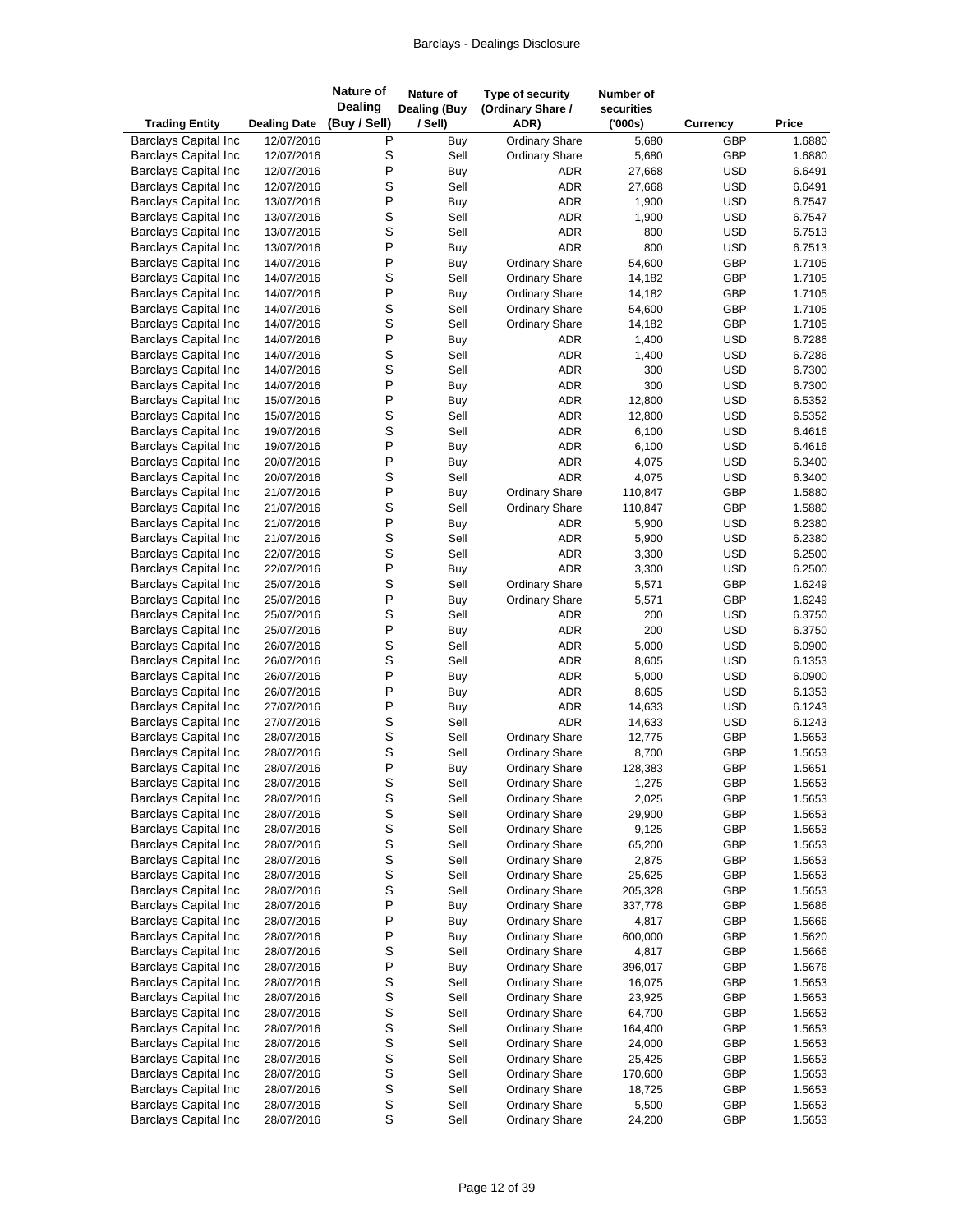| <b>Trading Entity</b>                                      | <b>Dealing Date</b>      | <b>Nature of</b><br><b>Dealing</b><br>(Buy / Sell) | Nature of<br><b>Dealing (Buy</b><br>/ Sell) | Type of security<br>(Ordinary Share /<br>ADR)  | Number of<br>securities<br>(000s) | <b>Currency</b>          | Price            |
|------------------------------------------------------------|--------------------------|----------------------------------------------------|---------------------------------------------|------------------------------------------------|-----------------------------------|--------------------------|------------------|
| <b>Barclays Capital Inc</b>                                | 28/07/2016               | S                                                  | Sell                                        | <b>Ordinary Share</b>                          | 78,450                            | GBP                      | 1.5653           |
| <b>Barclays Capital Inc</b>                                | 28/07/2016               | S                                                  | Sell                                        | <b>Ordinary Share</b>                          | 94,025                            | GBP                      | 1.5653           |
| <b>Barclays Capital Inc</b>                                | 28/07/2016               | S                                                  | Sell                                        | <b>Ordinary Share</b>                          | 53,200                            | GBP                      | 1.5653           |
| <b>Barclays Capital Inc</b>                                | 28/07/2016               | S                                                  | Sell                                        | <b>Ordinary Share</b>                          | 139,200                           | GBP                      | 1.5653           |
| <b>Barclays Capital Inc</b>                                | 28/07/2016               | S                                                  | Sell                                        | <b>Ordinary Share</b>                          | 7,050                             | GBP                      | 1.5653           |
| <b>Barclays Capital Inc</b>                                | 28/07/2016               | S                                                  | Sell                                        | <b>Ordinary Share</b>                          | 19,700                            | GBP                      | 1.5653           |
| <b>Barclays Capital Inc</b>                                | 28/07/2016               | S                                                  | Sell                                        | <b>Ordinary Share</b>                          | 30,100                            | GBP                      | 1.5653           |
| <b>Barclays Capital Inc</b>                                | 28/07/2016               | S                                                  | Sell                                        | <b>Ordinary Share</b>                          | 140,075                           | GBP                      | 1.5653           |
| <b>Barclays Capital Inc</b>                                | 29/07/2016               | S                                                  | Sell                                        | <b>Ordinary Share</b>                          | 144,003                           | GBP                      | 1.5604           |
| <b>Barclays Capital Inc</b>                                | 29/07/2016<br>29/07/2016 | S<br>S                                             | Sell                                        | <b>Ordinary Share</b>                          | 26,368                            | GBP<br>GBP               | 1.5604           |
| <b>Barclays Capital Inc</b><br><b>Barclays Capital Inc</b> | 29/07/2016               | S                                                  | Sell<br>Sell                                | <b>Ordinary Share</b><br><b>Ordinary Share</b> | 122,691<br>121,917                | GBP                      | 1.5604<br>1.5604 |
| <b>Barclays Capital Inc</b>                                | 29/07/2016               | S                                                  | Sell                                        | <b>Ordinary Share</b>                          | 46,603                            | GBP                      | 1.5604           |
| <b>Barclays Capital Inc</b>                                | 29/07/2016               | S                                                  | Sell                                        | <b>Ordinary Share</b>                          | 3,476                             | GBP                      | 1.5604           |
| <b>Barclays Capital Inc</b>                                | 29/07/2016               | S                                                  | Sell                                        | <b>Ordinary Share</b>                          | 68,708                            | GBP                      | 1.5604           |
| <b>Barclays Capital Inc</b>                                | 29/07/2016               | P                                                  | Buy                                         | <b>Ordinary Share</b>                          | 127,392                           | GBP                      | 1.5493           |
| <b>Barclays Capital Inc</b>                                | 29/07/2016               | S                                                  | Sell                                        | <b>Ordinary Share</b>                          | 21,017                            | GBP                      | 1.5604           |
| <b>Barclays Capital Inc</b>                                | 29/07/2016               | S                                                  | Sell                                        | <b>Ordinary Share</b>                          | 20,951                            | GBP                      | 1.5604           |
| <b>Barclays Capital Inc</b>                                | 29/07/2016               | S                                                  | Sell                                        | <b>Ordinary Share</b>                          | 6,167                             | GBP                      | 1.5604           |
| <b>Barclays Capital Inc</b>                                | 29/07/2016               | P                                                  | Buy                                         | <b>Ordinary Share</b>                          | 100,000                           | GBP                      | 1.5625           |
| <b>Barclays Capital Inc</b>                                | 29/07/2016               | P                                                  | Buy                                         | <b>Ordinary Share</b>                          | 600,000                           | GBP                      | 1.5600           |
| <b>Barclays Capital Inc</b>                                | 29/07/2016               | S                                                  | Sell                                        | <b>Ordinary Share</b>                          | 149,422                           | GBP                      | 1.5604           |
| <b>Barclays Capital Inc</b>                                | 29/07/2016               | S                                                  | Sell                                        | <b>Ordinary Share</b>                          | 1,124                             | GBP                      | 1.5604           |
| <b>Barclays Capital Inc</b>                                | 29/07/2016               | S                                                  | Sell                                        | <b>Ordinary Share</b>                          | 12,506                            | GBP                      | 1.5604           |
| <b>Barclays Capital Inc</b>                                | 29/07/2016               | S                                                  | Sell                                        | <b>Ordinary Share</b>                          | 26,193                            | GBP                      | 1.5604           |
| <b>Barclays Capital Inc</b>                                | 29/07/2016               | S                                                  | Sell                                        | <b>Ordinary Share</b>                          | 22,433                            | GBP                      | 1.5604           |
| <b>Barclays Capital Inc</b>                                | 29/07/2016               | S                                                  | Sell                                        | <b>Ordinary Share</b>                          | 19,393                            | GBP                      | 1.5604           |
| <b>Barclays Capital Inc</b>                                | 29/07/2016               | S                                                  | Sell                                        | <b>Ordinary Share</b>                          | 11,189                            | GBP                      | 1.5604           |
| <b>Barclays Capital Inc</b>                                | 29/07/2016<br>29/07/2016 | S<br>S                                             | Sell<br>Sell                                | <b>Ordinary Share</b>                          | 21,195                            | GBP<br>GBP               | 1.5604<br>1.5604 |
| <b>Barclays Capital Inc</b><br><b>Barclays Capital Inc</b> | 29/07/2016               | S                                                  | Sell                                        | <b>Ordinary Share</b><br><b>Ordinary Share</b> | 179,823<br>1,773                  | GBP                      | 1.5604           |
| <b>Barclays Capital Inc</b>                                | 29/07/2016               | S                                                  | Sell                                        | <b>Ordinary Share</b>                          | 16,407                            | GBP                      | 1.5604           |
| <b>Barclays Capital Inc</b>                                | 29/07/2016               | S                                                  | Sell                                        | <b>Ordinary Share</b>                          | 7,996                             | GBP                      | 1.5604           |
| <b>Barclays Capital Inc</b>                                | 29/07/2016               | S                                                  | Sell                                        | <b>Ordinary Share</b>                          | 3,582                             | GBP                      | 1.5604           |
| <b>Barclays Capital Inc</b>                                | 29/07/2016               | S                                                  | Sell                                        | <b>Ordinary Share</b>                          | 82,352                            | GBP                      | 1.5604           |
| <b>Barclays Capital Inc</b>                                | 29/07/2016               | S                                                  | Sell                                        | <b>Ordinary Share</b>                          | 55,749                            | GBP                      | 1.5604           |
| <b>Barclays Capital Inc</b>                                | 29/07/2016               | S                                                  | Sell                                        | <b>Ordinary Share</b>                          | 14,074                            | GBP                      | 1.5604           |
| <b>Barclays Capital Inc</b>                                | 29/07/2016               | S                                                  | Sell                                        | <b>Ordinary Share</b>                          | 56,676                            | GBP                      | 1.5604           |
| <b>Barclays Capital Inc</b>                                | 29/07/2016               | S                                                  | Sell                                        | <b>Ordinary Share</b>                          | 57,110                            | GBP                      | 1.5604           |
| <b>Barclays Capital Inc</b>                                | 29/07/2016               | S                                                  | Sell                                        | <b>Ordinary Share</b>                          | 6,494                             | GBP                      | 1.5604           |
| <b>Barclays Capital Inc</b>                                | 29/07/2016               | P                                                  | <b>Buy</b>                                  | <b>Ordinary Share</b>                          | 500,000                           | GBP                      | 1.5634           |
| <b>Barclays Capital Inc</b>                                | 29/07/2016               | P                                                  | Buy                                         | <b>ADR</b>                                     | 12,500                            | <b>USD</b>               | 6.1716           |
| <b>Barclays Capital Inc</b>                                | 29/07/2016               | $\mathsf{P}$                                       | Buy                                         | ADR                                            | 200                               | <b>USD</b>               | 6.1700           |
| <b>Barclays Capital Inc</b><br><b>Barclays Capital Inc</b> | 29/07/2016               | S<br>S                                             | Sell                                        | ADR                                            | 200                               | <b>USD</b>               | 6.1700<br>6.1716 |
| <b>Barclays Capital Inc</b>                                | 29/07/2016<br>01/08/2016 | P                                                  | Sell<br><b>Buy</b>                          | ADR<br>ADR                                     | 12,500<br>10,466                  | <b>USD</b><br><b>USD</b> | 6.0837           |
| <b>Barclays Capital Inc</b>                                | 01/08/2016               | S                                                  | Sell                                        | ADR                                            | 10,466                            | <b>USD</b>               | 6.0837           |
| <b>Barclays Capital Inc</b>                                | 02/08/2016               | P                                                  | Buy                                         | <b>Ordinary Share</b>                          | 1,635,000                         | GBP                      | 1.5473           |
| <b>Barclays Capital Inc</b>                                | 02/08/2016               | P                                                  | Buy                                         | <b>Ordinary Share</b>                          | 6,878                             | GBP                      | 1.5438           |
| <b>Barclays Capital Inc</b>                                | 02/08/2016               | $\mathsf{P}$                                       | Buy                                         | <b>Ordinary Share</b>                          | 1,635,000                         | GBP                      | 1.5473           |
| <b>Barclays Capital Inc</b>                                | 02/08/2016               | S                                                  | Sell                                        | <b>Ordinary Share</b>                          | 91,910                            | GBP                      | 1.5412           |
| <b>Barclays Capital Inc</b>                                | 02/08/2016               | S                                                  | Sell                                        | <b>Ordinary Share</b>                          | 6,878                             | GBP                      | 1.5438           |
| <b>Barclays Capital Inc</b>                                | 02/08/2016               | S                                                  | Sell                                        | <b>Ordinary Share</b>                          | 800,000                           | GBP                      | 1.5470           |
| <b>Barclays Capital Inc</b>                                | 02/08/2016               | P                                                  | Buy                                         | <b>Ordinary Share</b>                          | 308,389                           | GBP                      | 1.5473           |
| <b>Barclays Capital Inc</b>                                | 02/08/2016               | P                                                  | Buy                                         | <b>Ordinary Share</b>                          | 2,315,000                         | GBP                      | 1.5473           |
| <b>Barclays Capital Inc</b>                                | 02/08/2016               | S                                                  | Sell                                        | <b>Ordinary Share</b>                          | 2,358,389                         | GBP                      | 1.5476           |
| <b>Barclays Capital Inc</b>                                | 02/08/2016               | P                                                  | Buy                                         | <b>Ordinary Share</b>                          | 91,910                            | GBP                      | 1.5412           |
| <b>Barclays Capital Inc</b>                                | 02/08/2016               | S                                                  | Sell                                        | <b>Ordinary Share</b>                          | 1,100,000                         | GBP                      | 1.5470           |
| <b>Barclays Capital Inc</b>                                | 02/08/2016               | P                                                  | Buy                                         | <b>Ordinary Share</b>                          | 308,389                           | GBP                      | 1.5473           |
| <b>Barclays Capital Inc</b><br><b>Barclays Capital Inc</b> | 02/08/2016               | P<br>S                                             | Buy<br>Sell                                 | <b>Ordinary Share</b>                          | 2,315,000                         | GBP<br><b>USD</b>        | 1.5473<br>6.1287 |
| <b>Barclays Capital Inc</b>                                | 02/08/2016<br>02/08/2016 | P                                                  | Buy                                         | ADR<br>ADR                                     | 54,056<br>54,056                  | <b>USD</b>               | 6.1287           |
| <b>Barclays Capital Inc</b>                                | 03/08/2016               | S                                                  | Sell                                        | <b>Ordinary Share</b>                          | 1,301,499                         | GBP                      | 1.5367           |
| <b>Barclays Capital Inc</b>                                | 03/08/2016               | $\sf P$                                            | Buy                                         | <b>Ordinary Share</b>                          | 500,716                           | GBP                      | 1.5367           |
| <b>Barclays Capital Inc</b>                                | 03/08/2016               | P                                                  | Buy                                         | <b>Ordinary Share</b>                          | 93,603                            | GBP                      | 1.5367           |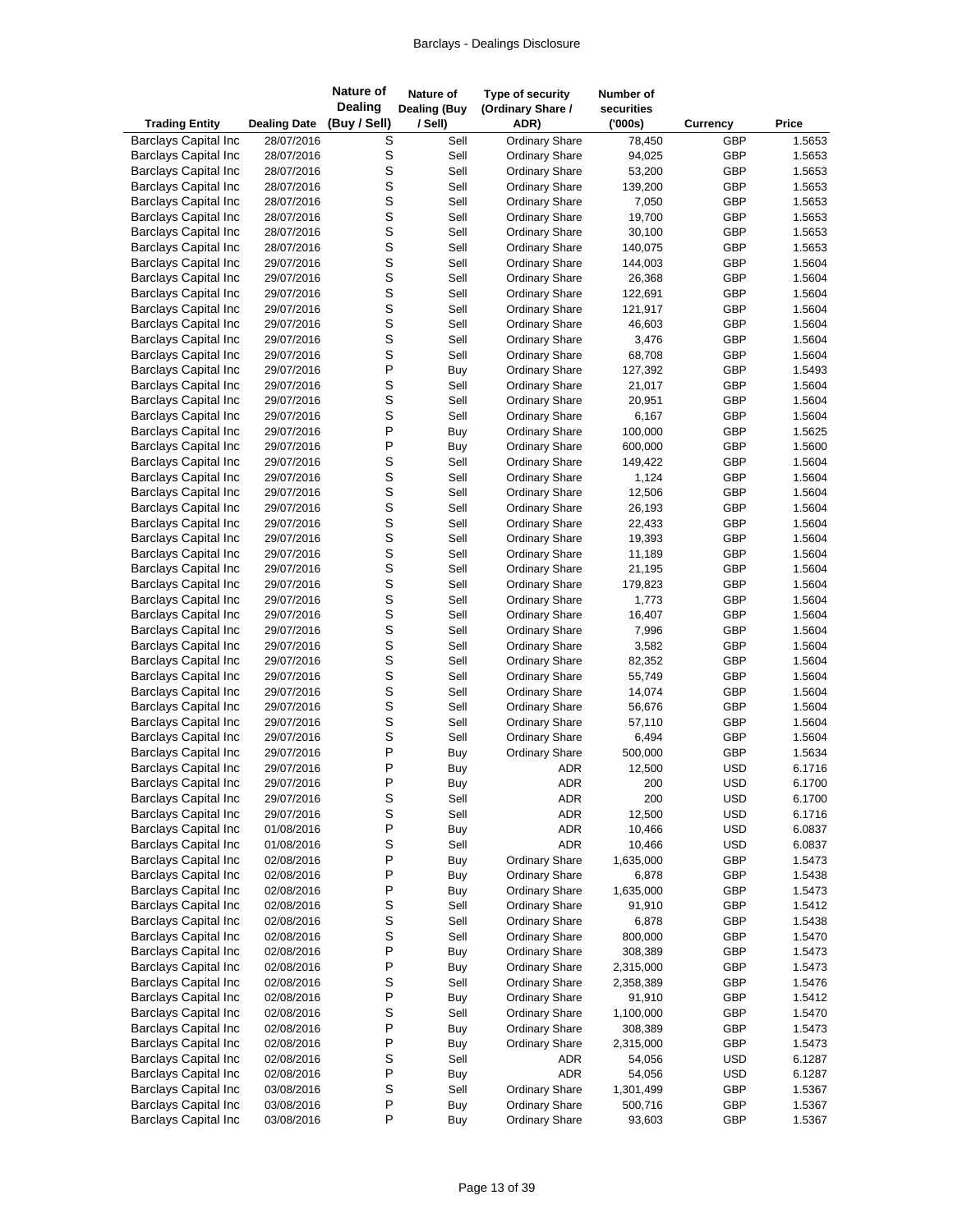| <b>Trading Entity</b>       | <b>Dealing Date</b> | <b>Nature of</b><br><b>Dealing</b><br>(Buy / Sell) | Nature of<br><b>Dealing (Buy</b><br>/ Sell) | Type of security<br>(Ordinary Share /<br>ADR) | Number of<br>securities<br>(000s) | <b>Currency</b> | Price  |
|-----------------------------|---------------------|----------------------------------------------------|---------------------------------------------|-----------------------------------------------|-----------------------------------|-----------------|--------|
| <b>Barclays Capital Inc</b> | 03/08/2016          | P                                                  | Buy                                         | <b>Ordinary Share</b>                         | 707,180                           | GBP             | 1.5367 |
| <b>Barclays Capital Inc</b> | 03/08/2016          | S                                                  | Sell                                        | <b>Ordinary Share</b>                         | 40,832                            | GBP             | 1.5334 |
| <b>Barclays Capital Inc</b> | 03/08/2016          | S                                                  | Sell                                        | <b>Ordinary Share</b>                         | 87,833                            | GBP             | 1.5334 |
| <b>Barclays Capital Inc</b> | 03/08/2016          | S                                                  | Sell                                        | <b>Ordinary Share</b>                         | 15,093                            | GBP             | 1.5334 |
| <b>Barclays Capital Inc</b> | 03/08/2016          | S                                                  | Sell                                        | <b>Ordinary Share</b>                         | 2,505                             | GBP             | 1.5334 |
| <b>Barclays Capital Inc</b> | 03/08/2016          | S                                                  | Sell                                        | <b>Ordinary Share</b>                         | 59,330                            | GBP             | 1.5334 |
| <b>Barclays Capital Inc</b> | 03/08/2016          | S                                                  | Sell                                        | <b>Ordinary Share</b>                         | 107,649                           | GBP             | 1.5334 |
| <b>Barclays Capital Inc</b> | 03/08/2016          | S                                                  | Sell                                        | <b>Ordinary Share</b>                         | 4,442                             | GBP             | 1.5334 |
| <b>Barclays Capital Inc</b> | 03/08/2016          | S                                                  | Sell                                        | <b>Ordinary Share</b>                         | 5,872                             | GBP             | 1.5334 |
| <b>Barclays Capital Inc</b> | 03/08/2016          | S                                                  | Sell                                        | <b>Ordinary Share</b>                         | 15,269                            | GBP             | 1.5334 |
| <b>Barclays Capital Inc</b> | 03/08/2016          | S                                                  | Sell                                        | <b>Ordinary Share</b>                         | 15,141                            | GBP             | 1.5334 |
| <b>Barclays Capital Inc</b> | 03/08/2016          | S                                                  | Sell                                        | <b>Ordinary Share</b>                         | 41,143                            | GBP             | 1.5334 |
| <b>Barclays Capital Inc</b> | 03/08/2016          | S                                                  | Sell                                        | <b>Ordinary Share</b>                         | 33,574                            | GBP             | 1.5334 |
| <b>Barclays Capital Inc</b> | 03/08/2016          | S                                                  | Sell                                        | <b>Ordinary Share</b>                         | 59,497                            | GBP             | 1.5334 |
| <b>Barclays Capital Inc</b> | 03/08/2016          | S                                                  | Sell                                        | <b>Ordinary Share</b>                         | 10,140                            | GBP             | 1.5334 |
| <b>Barclays Capital Inc</b> | 03/08/2016          | S                                                  | Sell                                        | <b>Ordinary Share</b>                         | 49,500                            | GBP             | 1.5334 |
| <b>Barclays Capital Inc</b> | 03/08/2016          | S                                                  | Sell                                        | <b>Ordinary Share</b>                         | 11,820                            | GBP             | 1.5334 |
| <b>Barclays Capital Inc</b> | 03/08/2016          | S                                                  | Sell                                        | <b>Ordinary Share</b>                         | 5,741                             | GBP             | 1.5334 |
| <b>Barclays Capital Inc</b> | 03/08/2016          | S                                                  | Sell                                        | Ordinary Share                                | 5,761                             | GBP             | 1.5334 |
| <b>Barclays Capital Inc</b> | 03/08/2016          | S                                                  | Sell                                        | <b>Ordinary Share</b>                         | 18,997                            | GBP             | 1.5334 |
| <b>Barclays Capital Inc</b> | 03/08/2016          | P                                                  | <b>Buy</b>                                  | <b>Ordinary Share</b>                         | 500,000                           | GBP             | 1.5325 |
| <b>Barclays Capital Inc</b> | 03/08/2016          | S                                                  | Sell                                        | <b>Ordinary Share</b>                         | 88,391                            | GBP             | 1.5334 |
| <b>Barclays Capital Inc</b> | 03/08/2016          | P                                                  | Buy                                         | <b>Ordinary Share</b>                         | 500,000                           | GBP             | 1.5343 |
| <b>Barclays Capital Inc</b> | 03/08/2016          | S                                                  | Sell                                        | <b>Ordinary Share</b>                         | 809                               | GBP             | 1.5334 |
| <b>Barclays Capital Inc</b> | 03/08/2016          | S                                                  | Sell                                        | <b>Ordinary Share</b>                         | 8,060                             | GBP             | 1.5334 |
| <b>Barclays Capital Inc</b> | 03/08/2016          | S                                                  | Sell                                        | <b>Ordinary Share</b>                         | 9,010                             | GBP             | 1.5334 |
| <b>Barclays Capital Inc</b> | 03/08/2016          | S                                                  | Sell                                        | <b>Ordinary Share</b>                         | 16,162                            | GBP             | 1.5334 |
| <b>Barclays Capital Inc</b> | 03/08/2016          | S                                                  | Sell                                        | <b>Ordinary Share</b>                         | 129,550                           | GBP             | 1.5334 |
| <b>Barclays Capital Inc</b> | 03/08/2016          | S                                                  | Sell                                        | <b>Ordinary Share</b>                         | 40,163                            | GBP             | 1.5334 |
| <b>Barclays Capital Inc</b> | 03/08/2016          | S                                                  | Sell                                        | <b>Ordinary Share</b>                         | 13,972                            | GBP             | 1.5334 |
| <b>Barclays Capital Inc</b> | 03/08/2016          | S                                                  | Sell                                        | <b>Ordinary Share</b>                         | 103,744                           | GBP             | 1.5334 |
| <b>Barclays Capital Inc</b> | 03/08/2016          | S                                                  | Sell                                        | <b>ADR</b>                                    | 128,700                           | <b>USD</b>      | 6.1106 |
| <b>Barclays Capital Inc</b> | 03/08/2016          | $\mathsf{P}$                                       | Buy                                         | <b>ADR</b>                                    | 128,700                           | <b>USD</b>      | 6.1106 |
| <b>Barclays Capital Inc</b> | 04/08/2016          | S                                                  | Sell                                        | <b>Ordinary Share</b>                         | 1                                 | GBP             | 1.5400 |
| <b>Barclays Capital Inc</b> | 04/08/2016          | S                                                  | Sell                                        | <b>Ordinary Share</b>                         | 147,630                           | GBP             | 1.5394 |
| <b>Barclays Capital Inc</b> | 04/08/2016          | S                                                  | Sell                                        | <b>Ordinary Share</b>                         | 49,488                            | GBP             | 1.5399 |
| <b>Barclays Capital Inc</b> | 04/08/2016          | P                                                  | Buy                                         | <b>Ordinary Share</b>                         | 147,630                           | GBP             | 1.5394 |
| <b>Barclays Capital Inc</b> | 04/08/2016          | P                                                  | Buy                                         | <b>Ordinary Share</b>                         | 49,488                            | GBP             | 1.5399 |
| <b>Barclays Capital Inc</b> | 04/08/2016          | P                                                  | Buy                                         | <b>Ordinary Share</b>                         | $\mathbf{1}$                      | GBP             | 1.5400 |
| <b>Barclays Capital Inc</b> | 04/08/2016          | S                                                  | Sell                                        | <b>ADR</b>                                    | 5,200                             | <b>USD</b>      | 6.1510 |
| <b>Barclays Capital Inc</b> | 04/08/2016          | S                                                  | Sell                                        | <b>ADR</b>                                    | 2,000                             | <b>USD</b>      | 6.1200 |
| <b>Barclays Capital Inc</b> | 04/08/2016          | P                                                  | Buy                                         | <b>ADR</b>                                    | 2,000                             | <b>USD</b>      | 6.1200 |
| <b>Barclays Capital Inc</b> | 04/08/2016          | $\mathsf{P}$                                       | Buy                                         | ADR                                           | 5,200                             | <b>USD</b>      | 6.1510 |
| <b>Barclays Capital Inc</b> | 05/08/2016          | S                                                  | Sell                                        | ADR                                           | 2,757                             | <b>USD</b>      | 6.0527 |
| <b>Barclays Capital Inc</b> | 05/08/2016          | P                                                  | Buy                                         | ADR                                           | 2,757                             | <b>USD</b>      | 6.0527 |
| <b>Barclays Capital Inc</b> | 08/08/2016          | P                                                  | Buy                                         | ADR                                           | 5,899                             | <b>USD</b>      | 6.0289 |
| <b>Barclays Capital Inc</b> | 08/08/2016          | S                                                  | Sell                                        | ADR                                           | 5,899                             | <b>USD</b>      | 6.0289 |
| <b>Barclays Capital Inc</b> | 09/08/2016          | P                                                  | <b>Buy</b>                                  | ADR                                           | 16,200                            | <b>USD</b>      | 6.1423 |
| <b>Barclays Capital Inc</b> | 09/08/2016          | S                                                  | Sell                                        | ADR                                           | 2,000                             | <b>USD</b>      | 6.1400 |
| <b>Barclays Capital Inc</b> | 09/08/2016          | P                                                  | Buy                                         | ADR                                           | 2,000                             | <b>USD</b>      | 6.1400 |
| <b>Barclays Capital Inc</b> | 09/08/2016          | S                                                  | Sell                                        | <b>ADR</b>                                    | 16,200                            | <b>USD</b>      | 6.1423 |
| <b>Barclays Capital Inc</b> | 10/08/2016          | S                                                  | Sell                                        | <b>Ordinary Share</b>                         | 28,250                            | GBP             | 1.5875 |
| <b>Barclays Capital Inc</b> | 10/08/2016          | S                                                  | Sell                                        | <b>Ordinary Share</b>                         | 1                                 | GBP             | 1.5810 |
| <b>Barclays Capital Inc</b> | 10/08/2016          | S                                                  | Sell                                        | <b>Ordinary Share</b>                         | 69,625                            | GBP             | 1.5875 |
| <b>Barclays Capital Inc</b> | 10/08/2016          | P                                                  | Buy                                         | <b>Ordinary Share</b>                         | 1                                 | GBP             | 1.5810 |
| <b>Barclays Capital Inc</b> | 10/08/2016          | P                                                  | Buy                                         | <b>Ordinary Share</b>                         | 418,000                           | GBP             | 1.5869 |
| <b>Barclays Capital Inc</b> | 10/08/2016          | S                                                  | Sell                                        | <b>Ordinary Share</b>                         | 58,150                            | GBP             | 1.5875 |
| <b>Barclays Capital Inc</b> | 10/08/2016          | S                                                  | Sell                                        | <b>Ordinary Share</b>                         | 291,425                           | GBP             | 1.5875 |
| <b>Barclays Capital Inc</b> | 10/08/2016          | P                                                  | Buy                                         | <b>Ordinary Share</b>                         | 300,825                           | GBP             | 1.5883 |
| <b>Barclays Capital Inc</b> | 10/08/2016          | P                                                  | Buy                                         | <b>Ordinary Share</b>                         | 100,000                           | GBP             | 1.5872 |
| <b>Barclays Capital Inc</b> | 10/08/2016          | S                                                  | Sell                                        | <b>Ordinary Share</b>                         | 347,575                           | GBP             | 1.5875 |
| <b>Barclays Capital Inc</b> | 10/08/2016          | S                                                  | Sell                                        | <b>Ordinary Share</b>                         | 23,800                            | GBP             | 1.5875 |
| <b>Barclays Capital Inc</b> | 10/08/2016          | P                                                  | Buy                                         | ADR                                           | 41,002                            | <b>USD</b>      | 6.1456 |
| <b>Barclays Capital Inc</b> | 10/08/2016          | S                                                  | Sell                                        | <b>ADR</b>                                    | 41,002                            | <b>USD</b>      | 6.1456 |
| <b>Barclays Capital Inc</b> | 11/08/2016          | $\mathbf S$                                        | Sell                                        | Ordinary Share                                | 35,265                            | GBP             | 1.5655 |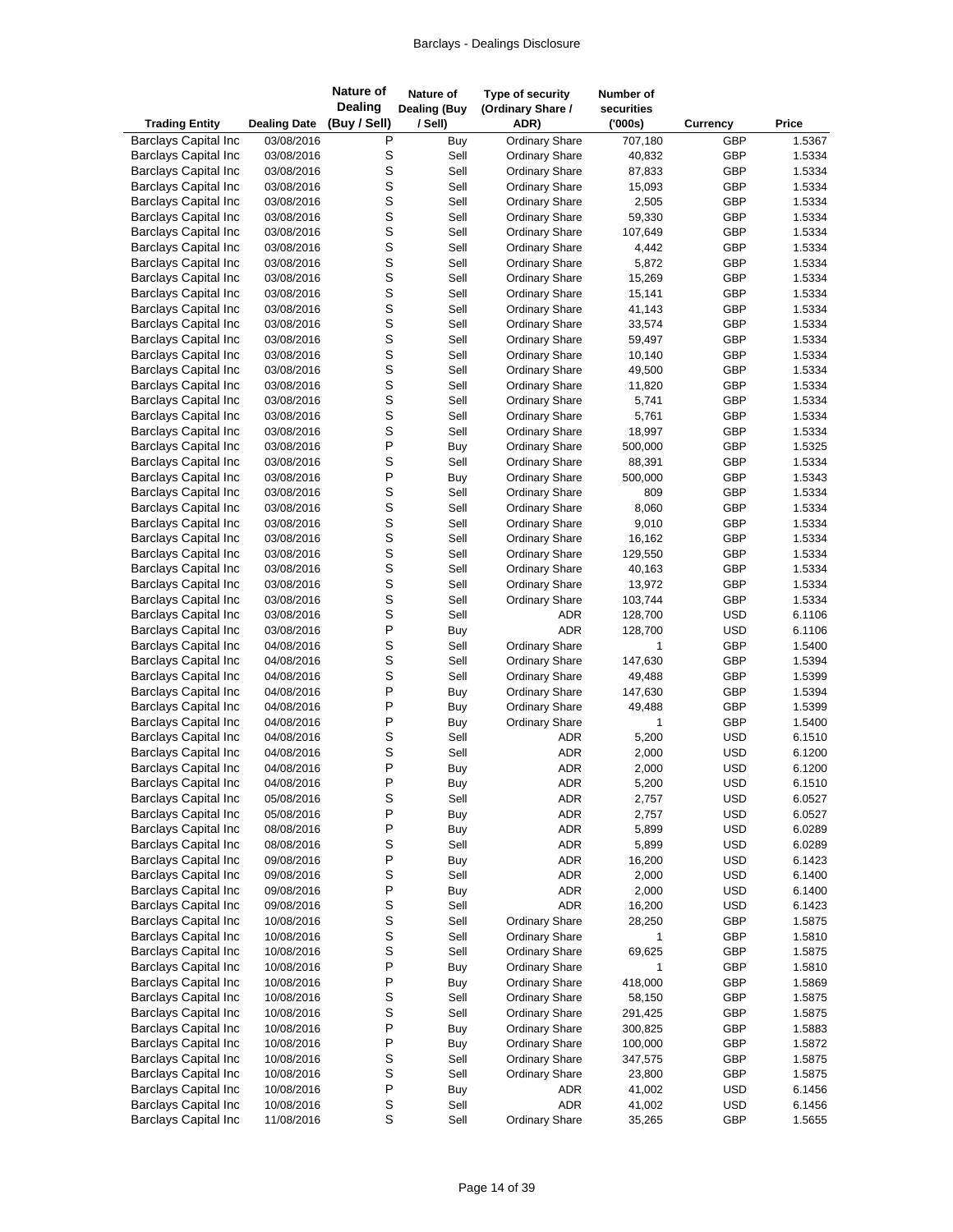| <b>Trading Entity</b>                                      | <b>Dealing Date</b>      | <b>Nature of</b><br><b>Dealing</b><br>(Buy / Sell) | Nature of<br><b>Dealing (Buy</b><br>/ Sell) | Type of security<br>(Ordinary Share /<br>ADR)  | Number of<br>securities<br>(000s) | <b>Currency</b>          | Price            |
|------------------------------------------------------------|--------------------------|----------------------------------------------------|---------------------------------------------|------------------------------------------------|-----------------------------------|--------------------------|------------------|
| <b>Barclays Capital Inc</b>                                | 11/08/2016               | Ρ                                                  | Buy                                         | <b>Ordinary Share</b>                          | 35,265                            | GBP                      | 1.5655           |
| <b>Barclays Capital Inc</b>                                | 11/08/2016               | P                                                  | Buy                                         | ADR                                            | 2,000                             | <b>USD</b>               | 6.0400           |
| <b>Barclays Capital Inc</b>                                | 11/08/2016               | S                                                  | Sell                                        | <b>ADR</b>                                     | 2,000                             | <b>USD</b>               | 6.0400           |
| <b>Barclays Capital Inc</b>                                | 11/08/2016               | P                                                  | Buy                                         | <b>ADR</b>                                     | 1,700                             | <b>USD</b>               | 6.0682           |
| <b>Barclays Capital Inc</b>                                | 11/08/2016               | S                                                  | Sell                                        | <b>ADR</b>                                     | 1,700                             | <b>USD</b>               | 6.0682           |
| <b>Barclays Capital Inc</b>                                | 12/08/2016               | S                                                  | Sell                                        | <b>Ordinary Share</b>                          | 5,427                             | GBP                      | 1.5998           |
| <b>Barclays Capital Inc</b>                                | 12/08/2016               | P                                                  | Buy                                         | <b>Ordinary Share</b>                          | 5,427                             | GBP                      | 1.5998           |
| <b>Barclays Capital Inc</b>                                | 12/08/2016               | P                                                  | Buy                                         | ADR                                            | 9,200                             | <b>USD</b>               | 6.1926           |
| <b>Barclays Capital Inc</b>                                | 12/08/2016               | S                                                  | Sell                                        | <b>ADR</b>                                     | 9,200                             | <b>USD</b>               | 6.1926           |
| <b>Barclays Capital Inc</b><br><b>Barclays Capital Inc</b> | 15/08/2016<br>15/08/2016 | P<br>S                                             | Buy<br>Sell                                 | ADR<br><b>ADR</b>                              | 19,600<br>19,600                  | <b>USD</b><br><b>USD</b> | 6.0908<br>6.0908 |
| <b>Barclays Capital Inc</b>                                | 16/08/2016               | S                                                  | Sell                                        | <b>ADR</b>                                     | 975                               | <b>USD</b>               | 6.1100           |
| <b>Barclays Capital Inc</b>                                | 16/08/2016               | P                                                  | Buy                                         | ADR                                            | 975                               | <b>USD</b>               | 6.1100           |
| <b>Barclays Capital Inc</b>                                | 16/08/2016               | P                                                  | Buy                                         | <b>ADR</b>                                     | 100                               | <b>USD</b>               | 6.1000           |
| <b>Barclays Capital Inc</b>                                | 16/08/2016               | S                                                  | Sell                                        | <b>ADR</b>                                     | 100                               | <b>USD</b>               | 6.1000           |
| <b>Barclays Capital Inc</b>                                | 17/08/2016               | P                                                  | Buy                                         | <b>Ordinary Share</b>                          | 12,314                            | GBP                      | 1.5628           |
| <b>Barclays Capital Inc</b>                                | 17/08/2016               | S                                                  | Sell                                        | <b>Ordinary Share</b>                          | 13,624                            | GBP                      | 1.5610           |
| <b>Barclays Capital Inc</b>                                | 17/08/2016               | P                                                  | Buy                                         | <b>Ordinary Share</b>                          | 7,995                             | GBP                      | 1.5626           |
| <b>Barclays Capital Inc</b>                                | 17/08/2016               | S                                                  | Sell                                        | Ordinary Share                                 | 12,314                            | GBP                      | 1.5628           |
| <b>Barclays Capital Inc</b>                                | 17/08/2016               | S                                                  | Sell                                        | <b>Ordinary Share</b>                          | 7,995                             | GBP                      | 1.5626           |
| <b>Barclays Capital Inc</b>                                | 17/08/2016               | P                                                  | Buy                                         | <b>Ordinary Share</b>                          | 13,624                            | GBP                      | 1.5610           |
| <b>Barclays Capital Inc</b>                                | 17/08/2016               | P                                                  | Buy                                         | ADR                                            | 1,300                             | <b>USD</b>               | 6.0900           |
| <b>Barclays Capital Inc</b>                                | 17/08/2016               | S                                                  | Sell                                        | ADR                                            | 1,300                             | <b>USD</b>               | 6.0900           |
| <b>Barclays Capital Inc</b>                                | 17/08/2016               | P                                                  | Buy                                         | <b>ADR</b>                                     | 500                               | <b>USD</b>               | 6.0800           |
| <b>Barclays Capital Inc</b>                                | 17/08/2016               | S                                                  | Sell                                        | <b>ADR</b>                                     | 500                               | <b>USD</b>               | 6.0800           |
| <b>Barclays Capital Inc</b>                                | 18/08/2016               | P                                                  | Buy                                         | <b>Ordinary Share</b>                          | 2,000,000                         | GBP                      | 1.5650           |
| <b>Barclays Capital Inc</b>                                | 18/08/2016               | S                                                  | Sell                                        | <b>Ordinary Share</b>                          | 45,150                            | GBP                      | 1.5650           |
| <b>Barclays Capital Inc</b><br><b>Barclays Capital Inc</b> | 18/08/2016               | S<br>S                                             | Sell<br>Sell                                | <b>Ordinary Share</b>                          | 171,600                           | GBP<br>GBP               | 1.5650           |
| <b>Barclays Capital Inc</b>                                | 18/08/2016<br>18/08/2016 | S                                                  | Sell                                        | <b>Ordinary Share</b><br><b>Ordinary Share</b> | 5,500<br>260,775                  | GBP                      | 1.5650<br>1.5650 |
| <b>Barclays Capital Inc</b>                                | 18/08/2016               | S                                                  | Sell                                        | <b>Ordinary Share</b>                          | 29,800                            | GBP                      | 1.5650           |
| <b>Barclays Capital Inc</b>                                | 18/08/2016               | S                                                  | Sell                                        | <b>Ordinary Share</b>                          | 37,600                            | GBP                      | 1.5650           |
| <b>Barclays Capital Inc</b>                                | 18/08/2016               | S                                                  | Sell                                        | <b>Ordinary Share</b>                          | 15,650                            | GBP                      | 1.5650           |
| <b>Barclays Capital Inc</b>                                | 18/08/2016               | S                                                  | Sell                                        | <b>Ordinary Share</b>                          | 33,750                            | GBP                      | 1.5650           |
| <b>Barclays Capital Inc</b>                                | 18/08/2016               | S                                                  | Sell                                        | <b>Ordinary Share</b>                          | 18,600                            | GBP                      | 1.5650           |
| <b>Barclays Capital Inc</b>                                | 18/08/2016               | S                                                  | Sell                                        | <b>Ordinary Share</b>                          | 115,825                           | GBP                      | 1.5650           |
| <b>Barclays Capital Inc</b>                                | 18/08/2016               | S                                                  | Sell                                        | <b>Ordinary Share</b>                          | 231,375                           | GBP                      | 1.5650           |
| <b>Barclays Capital Inc</b>                                | 18/08/2016               | S                                                  | Sell                                        | <b>Ordinary Share</b>                          | 189,100                           | GBP                      | 1.5650           |
| <b>Barclays Capital Inc</b>                                | 18/08/2016               | S                                                  | Sell                                        | <b>Ordinary Share</b>                          | 12,525                            | GBP                      | 1.5650           |
| <b>Barclays Capital Inc</b>                                | 18/08/2016               | S                                                  | Sell                                        | <b>Ordinary Share</b>                          | 41,500                            | GBP                      | 1.5650           |
| <b>Barclays Capital Inc</b>                                | 18/08/2016               | S                                                  | Sell                                        | <b>Ordinary Share</b>                          | 157,300                           | GBP                      | 1.5650           |
| <b>Barclays Capital Inc</b>                                | 18/08/2016               | S                                                  | Sell                                        | <b>Ordinary Share</b>                          | 313,650                           | GBP                      | 1.5650           |
| <b>Barclays Capital Inc</b>                                | 18/08/2016               | S                                                  | Sell                                        | <b>Ordinary Share</b>                          | 2,150                             | GBP                      | 1.5650           |
| <b>Barclays Capital Inc</b><br><b>Barclays Capital Inc</b> | 18/08/2016<br>18/08/2016 | S<br>S                                             | Sell<br>Sell                                | <b>Ordinary Share</b><br><b>Ordinary Share</b> | 294,375<br>23,775                 | GBP<br>GBP               | 1.5650<br>1.5650 |
| <b>Barclays Capital Inc</b>                                | 18/08/2016               | P                                                  | Buy                                         | ADR                                            | 14,118                            | <b>USD</b>               | 6.2321           |
| <b>Barclays Capital Inc</b>                                | 18/08/2016               | S                                                  | Sell                                        | ADR                                            | 14,118                            | <b>USD</b>               | 6.2321           |
| <b>Barclays Capital Inc</b>                                | 19/08/2016               | S                                                  | Sell                                        | ADR                                            | 2,500                             | <b>USD</b>               | 6.1764           |
| <b>Barclays Capital Inc</b>                                | 19/08/2016               | P                                                  | Buy                                         | <b>ADR</b>                                     | 2,500                             | <b>USD</b>               | 6.1764           |
| <b>Barclays Capital Inc</b>                                | 22/08/2016               | S                                                  | Sell                                        | ADR                                            | 10,387                            | <b>USD</b>               | 6.2542           |
| <b>Barclays Capital Inc</b>                                | 22/08/2016               | P                                                  | Buy                                         | ADR                                            | 10,387                            | <b>USD</b>               | 6.2542           |
| <b>Barclays Capital Inc</b>                                | 23/08/2016               | P                                                  | Buy                                         | ADR                                            | 44,908                            | <b>USD</b>               | 6.5337           |
| <b>Barclays Capital Inc</b>                                | 23/08/2016               | S                                                  | Sell                                        | ADR                                            | 44,908                            | <b>USD</b>               | 6.5337           |
| <b>Barclays Capital Inc</b>                                | 24/08/2016               | S                                                  | Sell                                        | ADR                                            | 3,400                             | <b>USD</b>               | 6.5163           |
| <b>Barclays Capital Inc</b>                                | 24/08/2016               | P                                                  | Buy                                         | ADR                                            | 3,400                             | <b>USD</b>               | 6.5163           |
| <b>Barclays Capital Inc</b>                                | 24/08/2016               | P                                                  | Buy                                         | ADR                                            | 4,577                             | <b>USD</b>               | 6.4980           |
| <b>Barclays Capital Inc</b>                                | 24/08/2016               | S                                                  | Sell                                        | ADR                                            | 4,577                             | <b>USD</b>               | 6.4980           |
| <b>Barclays Capital Inc</b>                                | 25/08/2016               | S                                                  | Sell                                        | ADR                                            | 3,813                             | <b>USD</b>               | 6.5013           |
| <b>Barclays Capital Inc</b>                                | 25/08/2016               | P                                                  | Buy                                         | ADR                                            | 3,813                             | <b>USD</b>               | 6.5013           |
| <b>Barclays Capital Inc</b>                                | 26/08/2016               | S<br>$\mathsf{P}$                                  | Sell                                        | ADR                                            | 12,400                            | <b>USD</b>               | 6.5555           |
| <b>Barclays Capital Inc</b>                                | 26/08/2016               | S                                                  | Buy<br>Sell                                 | ADR                                            | 20,340                            | <b>USD</b>               | 6.5046           |
| <b>Barclays Capital Inc</b><br><b>Barclays Capital Inc</b> | 26/08/2016<br>26/08/2016 | P                                                  | Buy                                         | ADR<br>ADR                                     | 20,340<br>12,400                  | <b>USD</b><br><b>USD</b> | 6.5046<br>6.5555 |
| <b>Barclays Capital Inc</b>                                | 29/08/2016               | $\sf P$                                            | Buy                                         | ADR                                            | 1,785                             | <b>USD</b>               | 6.4096           |
| <b>Barclays Capital Inc</b>                                | 29/08/2016               | $\mbox{\bf S}$                                     | Sell                                        | ADR                                            | 1,233                             | <b>USD</b>               | 6.3659           |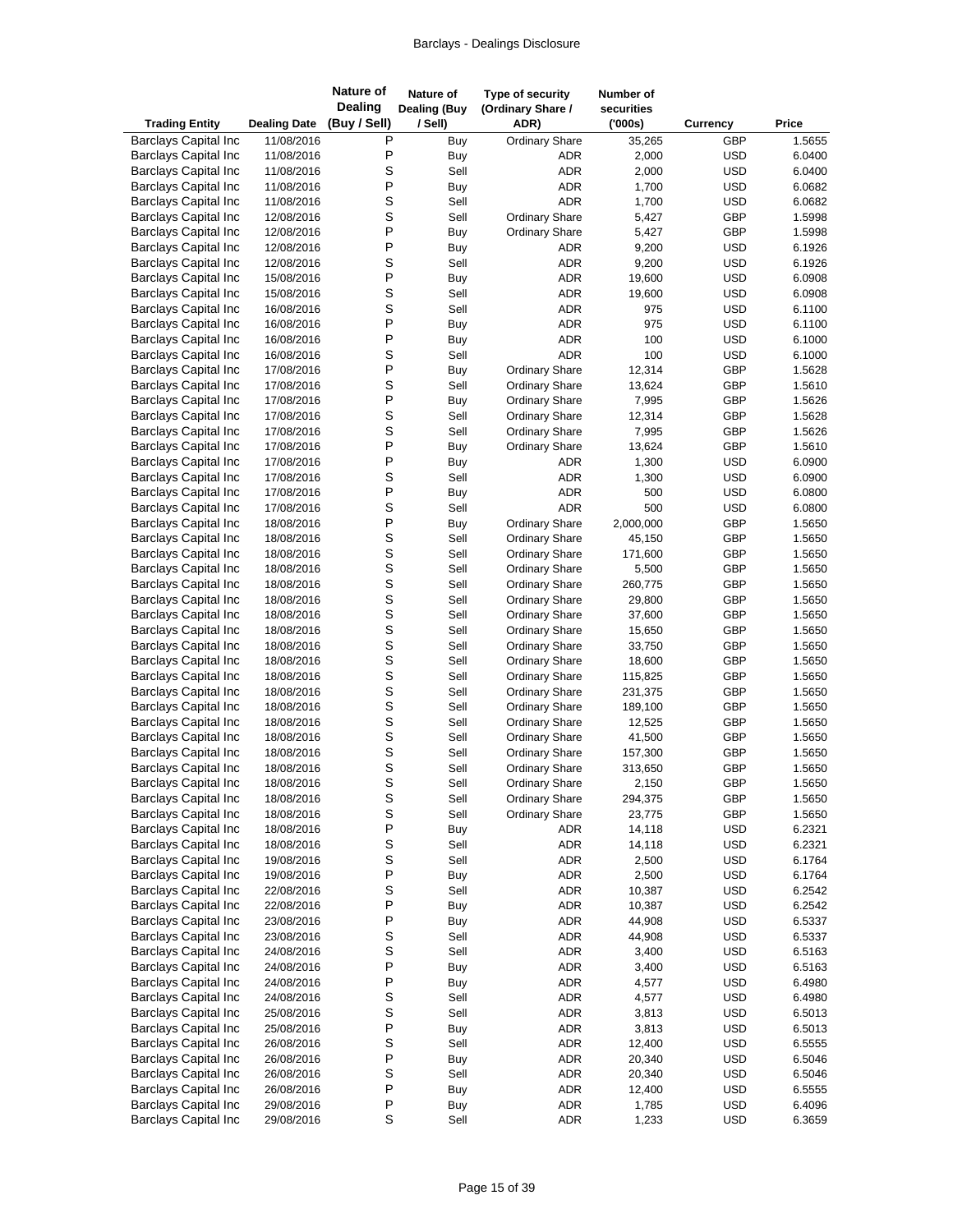| <b>Trading Entity</b>                                      | <b>Dealing Date</b>      | <b>Nature of</b><br><b>Dealing</b><br>(Buy / Sell) | Nature of<br><b>Dealing (Buy</b><br>/ Sell) | Type of security<br>(Ordinary Share /<br>ADR)  | Number of<br>securities<br>(000s) | Currency                 | Price            |
|------------------------------------------------------------|--------------------------|----------------------------------------------------|---------------------------------------------|------------------------------------------------|-----------------------------------|--------------------------|------------------|
| <b>Barclays Capital Inc</b>                                | 29/08/2016               | Ρ                                                  | Buy                                         | <b>ADR</b>                                     | 1,233                             | <b>USD</b>               | 6.3659           |
| <b>Barclays Capital Inc</b>                                | 29/08/2016               | S                                                  | Sell                                        | <b>ADR</b>                                     | 1,785                             | <b>USD</b>               | 6.4096           |
| <b>Barclays Capital Inc</b>                                | 30/08/2016               | P                                                  | Buy                                         | <b>Ordinary Share</b>                          | 8,982                             | GBP                      | 1.6330           |
| <b>Barclays Capital Inc</b>                                | 30/08/2016               | S                                                  | Sell                                        | <b>Ordinary Share</b>                          | 8,982                             | GBP                      | 1.6330           |
| <b>Barclays Capital Inc</b>                                | 30/08/2016               | P                                                  | Buy                                         | <b>Ordinary Share</b>                          | 642                               | GBP                      | 1.6295           |
| <b>Barclays Capital Inc</b>                                | 30/08/2016               | S                                                  | Sell                                        | <b>Ordinary Share</b>                          | 642                               | GBP                      | 1.6295           |
| <b>Barclays Capital Inc</b>                                | 30/08/2016               | S                                                  | Sell                                        | <b>ADR</b>                                     | 24,233                            | <b>USD</b>               | 6.4190           |
| <b>Barclays Capital Inc</b>                                | 30/08/2016               | P                                                  | Buy                                         | <b>ADR</b>                                     | 24,233                            | <b>USD</b>               | 6.4190           |
| <b>Barclays Capital Inc</b>                                | 31/08/2016               | S                                                  | Sell                                        | <b>Ordinary Share</b>                          | 521,600                           | GBP                      | 1.6488           |
| <b>Barclays Capital Inc</b>                                | 31/08/2016               | P                                                  | Buy                                         | <b>Ordinary Share</b>                          | 521,600                           | GBP                      | 1.6488           |
| <b>Barclays Capital Inc</b>                                | 31/08/2016               | P                                                  | Buy                                         | <b>Ordinary Share</b>                          | 10,394                            | GBP                      | 1.6635           |
| Barclays Capital Inc                                       | 31/08/2016               | S<br>P                                             | Sell                                        | <b>Ordinary Share</b>                          | 10,394                            | GBP                      | 1.6635           |
| <b>Barclays Capital Inc</b><br><b>Barclays Capital Inc</b> | 31/08/2016               | S                                                  | Buy<br>Sell                                 | ADR<br><b>ADR</b>                              | 28,500                            | <b>USD</b><br><b>USD</b> | 6.4680           |
| <b>Barclays Capital Inc</b>                                | 31/08/2016<br>01/09/2016 | S                                                  | Sell                                        | <b>ADR</b>                                     | 28,500                            | <b>USD</b>               | 6.4680<br>6.6865 |
| <b>Barclays Capital Inc</b>                                | 01/09/2016               | P                                                  |                                             | <b>ADR</b>                                     | 28,650<br>28,650                  | <b>USD</b>               | 6.6865           |
| <b>Barclays Capital Inc</b>                                | 02/09/2016               | S                                                  | Buy<br>Sell                                 | <b>Ordinary Share</b>                          | 47,986                            | GBP                      | 1.6883           |
| <b>Barclays Capital Inc</b>                                | 02/09/2016               | P                                                  | Buy                                         | <b>Ordinary Share</b>                          | 944                               | GBP                      | 1.6860           |
| <b>Barclays Capital Inc</b>                                | 02/09/2016               | S                                                  | Sell                                        | Ordinary Share                                 | 15,835                            | GBP                      | 1.6883           |
| <b>Barclays Capital Inc</b>                                | 02/09/2016               | S                                                  | Sell                                        | <b>Ordinary Share</b>                          | 944                               | GBP                      | 1.6860           |
| <b>Barclays Capital Inc</b>                                | 02/09/2016               | P                                                  | <b>Buy</b>                                  | <b>Ordinary Share</b>                          | 63,821                            | GBP                      | 1.6883           |
| <b>Barclays Capital Inc</b>                                | 02/09/2016               | S                                                  | Sell                                        | ADR                                            | 300                               | <b>USD</b>               | 6.8300           |
| <b>Barclays Capital Inc</b>                                | 02/09/2016               | P                                                  | Buy                                         | ADR                                            | 30,186                            | <b>USD</b>               | 6.8110           |
| <b>Barclays Capital Inc</b>                                | 02/09/2016               | S                                                  | Sell                                        | <b>ADR</b>                                     | 30,186                            | <b>USD</b>               | 6.8110           |
| <b>Barclays Capital Inc</b>                                | 02/09/2016               | P                                                  | Buy                                         | <b>ADR</b>                                     | 300                               | <b>USD</b>               | 6.8300           |
| <b>Barclays Capital Inc</b>                                | 06/09/2016               | P                                                  | Buy                                         | <b>Ordinary Share</b>                          | 11,597                            | GBP                      | 1.7034           |
| <b>Barclays Capital Inc</b>                                | 06/09/2016               | S                                                  | Sell                                        | <b>Ordinary Share</b>                          | 11,597                            | GBP                      | 1.7034           |
| <b>Barclays Capital Inc</b>                                | 06/09/2016               | S                                                  | Sell                                        | <b>Ordinary Share</b>                          | 24,378                            | GBP                      | 1.7000           |
| <b>Barclays Capital Inc</b>                                | 06/09/2016               | P                                                  | Buy                                         | <b>Ordinary Share</b>                          | 24,378                            | GBP                      | 1.7000           |
| <b>Barclays Capital Inc</b>                                | 06/09/2016               | P                                                  | Buy                                         | ADR                                            | 21,306                            | <b>USD</b>               | 6.8085           |
| <b>Barclays Capital Inc</b>                                | 06/09/2016               | S                                                  | Sell                                        | ADR                                            | 21,306                            | <b>USD</b>               | 6.8085           |
| <b>Barclays Capital Inc</b>                                | 07/09/2016               | S                                                  | Sell                                        | <b>Ordinary Share</b>                          | 11,425                            | GBP                      | 1.7100           |
| <b>Barclays Capital Inc</b>                                | 07/09/2016               | P                                                  | Buy                                         | <b>Ordinary Share</b>                          | 11,425                            | GBP                      | 1.7100           |
| <b>Barclays Capital Inc</b>                                | 07/09/2016               | S                                                  | Sell                                        | <b>ADR</b>                                     | 22,363                            | <b>USD</b>               | 6.8188           |
| <b>Barclays Capital Inc</b>                                | 07/09/2016               | P                                                  | Buy                                         | <b>ADR</b>                                     | 22,363                            | <b>USD</b>               | 6.8188           |
| <b>Barclays Capital Inc</b>                                | 08/09/2016               | S                                                  | Sell                                        | <b>Ordinary Share</b>                          | 2,356                             | GBP                      | 1.7110           |
| <b>Barclays Capital Inc</b>                                | 08/09/2016               | P                                                  | Buy                                         | <b>Ordinary Share</b>                          | 2,356                             | GBP                      | 1.7110           |
| <b>Barclays Capital Inc</b>                                | 08/09/2016               | S                                                  | Sell                                        | ADR                                            | 2,310                             | <b>USD</b>               | 6.7596           |
| <b>Barclays Capital Inc</b>                                | 08/09/2016               | P                                                  | Buy                                         | <b>ADR</b>                                     | 2,310                             | <b>USD</b>               | 6.7596           |
| <b>Barclays Capital Inc</b>                                | 09/09/2016               | S                                                  | Sell                                        | <b>Ordinary Share</b>                          | 389,675                           | GBP                      | 1.6940           |
| <b>Barclays Capital Inc</b>                                | 09/09/2016               | S                                                  | Sell                                        | <b>Ordinary Share</b>                          | 429,375                           | GBP                      | 1.6940           |
| <b>Barclays Capital Inc</b>                                | 09/09/2016               | S                                                  | Sell                                        | <b>Ordinary Share</b>                          | 54,800                            | GBP                      | 1.6940           |
| <b>Barclays Capital Inc</b><br><b>Barclays Capital Inc</b> | 09/09/2016<br>09/09/2016 | S<br>S                                             | Sell<br>Sell                                | <b>Ordinary Share</b><br><b>Ordinary Share</b> | 142,350<br>197,675                | GBP<br>GBP               | 1.6940<br>1.6940 |
| <b>Barclays Capital Inc</b>                                |                          | S                                                  | Sell                                        | <b>Ordinary Share</b>                          | 126,950                           | GBP                      | 1.6940           |
| <b>Barclays Capital Inc</b>                                | 09/09/2016<br>09/09/2016 | S                                                  | Sell                                        | <b>Ordinary Share</b>                          | 20,050                            | GBP                      | 1.6940           |
| <b>Barclays Capital Inc</b>                                | 09/09/2016               | S                                                  | Sell                                        | <b>Ordinary Share</b>                          | 28,841                            | GBP                      | 1.7027           |
| <b>Barclays Capital Inc</b>                                | 09/09/2016               | P                                                  | Buy                                         | <b>Ordinary Share</b>                          | 165,850                           | GBP                      | 1.7044           |
| <b>Barclays Capital Inc</b>                                | 09/09/2016               | P                                                  | Buy                                         | <b>Ordinary Share</b>                          | 900,000                           | GBP                      | 1.6894           |
| <b>Barclays Capital Inc</b>                                | 09/09/2016               | $\mathsf{P}$                                       | Buy                                         | <b>Ordinary Share</b>                          | 500,000                           | GBP                      | 1.6836           |
| <b>Barclays Capital Inc</b>                                | 09/09/2016               | P                                                  | Buy                                         | <b>Ordinary Share</b>                          | 498,801                           | GBP                      | 1.7093           |
| <b>Barclays Capital Inc</b>                                | 09/09/2016               | P                                                  | Buy                                         | <b>Ordinary Share</b>                          | 28,841                            | GBP                      | 1.7027           |
| <b>Barclays Capital Inc</b>                                | 09/09/2016               | S                                                  | Sell                                        | <b>Ordinary Share</b>                          | 77,775                            | GBP                      | 1.6940           |
| <b>Barclays Capital Inc</b>                                | 09/09/2016               | S                                                  | Sell                                        | <b>Ordinary Share</b>                          | 544,501                           | GBP                      | 1.6940           |
| <b>Barclays Capital Inc</b>                                | 09/09/2016               | S                                                  | Sell                                        | <b>Ordinary Share</b>                          | 4,600                             | GBP                      | 1.6940           |
| <b>Barclays Capital Inc</b>                                | 09/09/2016               | S                                                  | Sell                                        | <b>Ordinary Share</b>                          | 76,900                            | GBP                      | 1.6940           |
| <b>Barclays Capital Inc</b>                                | 09/09/2016               | P                                                  | Buy                                         | ADR                                            | 7,681                             | <b>USD</b>               | 6.6150           |
| <b>Barclays Capital Inc</b>                                | 09/09/2016               | S                                                  | Sell                                        | <b>ADR</b>                                     | 7,681                             | <b>USD</b>               | 6.6150           |
| <b>Barclays Capital Inc</b>                                | 12/09/2016               | P                                                  | Buy                                         | ADR                                            | 6,300                             | <b>USD</b>               | 6.5167           |
| <b>Barclays Capital Inc</b>                                | 12/09/2016               | S                                                  | Sell                                        | ADR                                            | 6,300                             | <b>USD</b>               | 6.5167           |
| <b>Barclays Capital Inc</b>                                | 13/09/2016               | $\mathsf{P}$                                       | Buy                                         | ADR                                            | 3,200                             | <b>USD</b>               | 6.3638           |
| <b>Barclays Capital Inc</b>                                | 13/09/2016               | P                                                  | Buy                                         | ADR                                            | 1,412                             | <b>USD</b>               | 6.3349           |
| <b>Barclays Capital Inc</b>                                | 13/09/2016               | S                                                  | Sell                                        | ADR                                            | 3,200                             | <b>USD</b>               | 6.3638           |
| <b>Barclays Capital Inc</b>                                | 13/09/2016               | $\mathbf S$                                        | Sell                                        | <b>ADR</b>                                     | 1,412                             | <b>USD</b>               | 6.3349           |
| <b>Barclays Capital Inc</b>                                | 14/09/2016               | $\mathbf S$                                        | Sell                                        | <b>Ordinary Share</b>                          | 60,953                            | GBP                      | 1.6170           |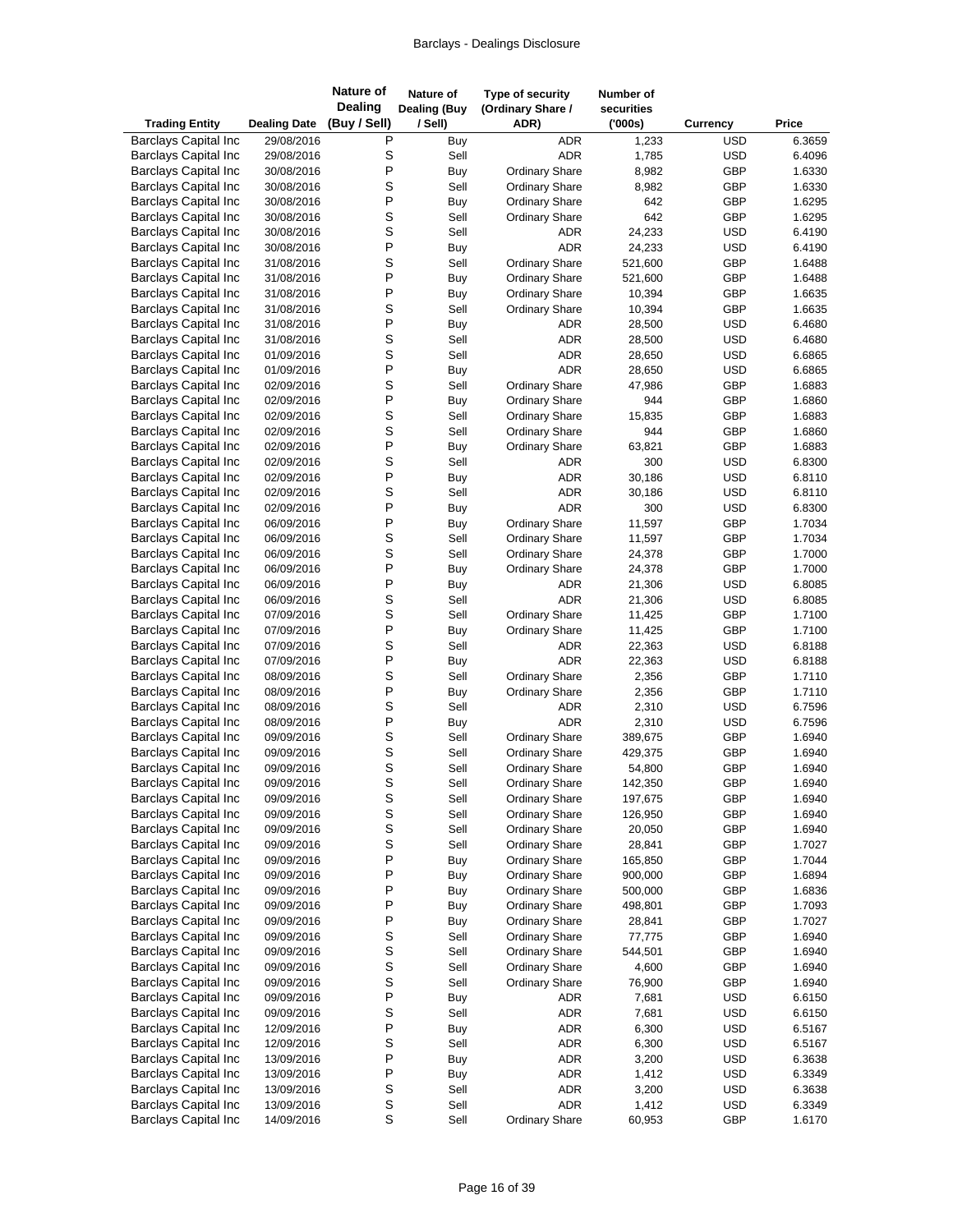| <b>Trading Entity</b>                                      | <b>Dealing Date</b>      | <b>Nature of</b><br><b>Dealing</b><br>(Buy / Sell) | Nature of<br><b>Dealing (Buy</b><br>/ Sell) | Type of security<br>(Ordinary Share /<br>ADR) | Number of<br>securities<br>(000s) | Currency                 | Price            |
|------------------------------------------------------------|--------------------------|----------------------------------------------------|---------------------------------------------|-----------------------------------------------|-----------------------------------|--------------------------|------------------|
| <b>Barclays Capital Inc</b>                                | 14/09/2016               | Ρ                                                  | Buy                                         | <b>Ordinary Share</b>                         | 60,953                            | GBP                      | 1.6170           |
| <b>Barclays Capital Inc</b>                                | 14/09/2016               | S                                                  | Sell                                        | ADR                                           | 8,268                             | <b>USD</b>               | 6.3524           |
| <b>Barclays Capital Inc</b>                                | 14/09/2016               | P                                                  | Buy                                         | <b>ADR</b>                                    | 8,268                             | <b>USD</b>               | 6.3524           |
| <b>Barclays Capital Inc</b>                                | 15/09/2016               | P                                                  | Buy                                         | <b>Ordinary Share</b>                         | 73,901                            | GBP                      | 1.6704           |
| <b>Barclays Capital Inc</b>                                | 15/09/2016               | P                                                  | Buy                                         | <b>Ordinary Share</b>                         | 116,470                           | GBP                      | 1.6704           |
| <b>Barclays Capital Inc</b>                                | 15/09/2016               | P                                                  | Buy                                         | <b>Ordinary Share</b>                         | 128,519                           | GBP                      | 1.6704           |
| <b>Barclays Capital Inc</b>                                | 15/09/2016               | P                                                  | Buy                                         | <b>Ordinary Share</b>                         | 18,452                            | GBP                      | 1.6704           |
| <b>Barclays Capital Inc</b>                                | 15/09/2016               | P                                                  | Buy                                         | <b>Ordinary Share</b>                         | 133,381                           | GBP                      | 1.6704           |
| <b>Barclays Capital Inc</b>                                | 15/09/2016               | P                                                  | Buy                                         | <b>Ordinary Share</b>                         | 6,564                             | GBP                      | 1.6704           |
| <b>Barclays Capital Inc</b>                                | 15/09/2016               | P                                                  | Buy                                         | <b>Ordinary Share</b>                         | 14,713                            | GBP                      | 1.6704           |
| <b>Barclays Capital Inc</b>                                | 15/09/2016               | S                                                  | Sell                                        | <b>Ordinary Share</b>                         | 492,000                           | GBP                      | 1.6704           |
| <b>Barclays Capital Inc</b>                                | 15/09/2016               | P                                                  | Buy                                         | <b>ADR</b>                                    | 63,127                            | <b>USD</b>               | 6.6234           |
| <b>Barclays Capital Inc</b>                                | 15/09/2016               | S                                                  | Sell                                        | <b>ADR</b>                                    | 63,127                            | <b>USD</b>               | 6.6234           |
| <b>Barclays Capital Inc</b>                                | 16/09/2016               | S                                                  | Sell                                        | <b>Ordinary Share</b>                         | 544                               | GBP                      | 1.6930           |
| <b>Barclays Capital Inc</b>                                | 16/09/2016               | P                                                  | Buy                                         | <b>Ordinary Share</b>                         | 544                               | GBP                      | 1.6930           |
| <b>Barclays Capital Inc</b>                                | 16/09/2016               | S                                                  | Sell                                        | ADR                                           | 1,600                             | <b>USD</b>               | 6.5794           |
| <b>Barclays Capital Inc</b>                                | 16/09/2016               | S<br>P                                             | Sell                                        | <b>ADR</b>                                    | 100                               | <b>USD</b>               | 6.6100           |
| <b>Barclays Capital Inc</b><br><b>Barclays Capital Inc</b> | 16/09/2016<br>16/09/2016 | P                                                  | Buy                                         | <b>ADR</b><br>ADR                             | 1,600<br>100                      | <b>USD</b><br><b>USD</b> | 6.5794<br>6.6100 |
| <b>Barclays Capital Inc</b>                                | 19/09/2016               | P                                                  | Buy                                         | <b>ADR</b>                                    | 6,500                             | <b>USD</b>               | 6.8302           |
| <b>Barclays Capital Inc</b>                                | 19/09/2016               | S                                                  | Buy<br>Sell                                 | <b>ADR</b>                                    | 6,500                             | <b>USD</b>               | 6.8302           |
| <b>Barclays Capital Inc</b>                                | 20/09/2016               | S                                                  | Sell                                        | <b>Ordinary Share</b>                         | 5,665                             | GBP                      | 1.7790           |
| <b>Barclays Capital Inc</b>                                | 20/09/2016               | P                                                  | Buy                                         | <b>Ordinary Share</b>                         | 5,665                             | GBP                      | 1.7790           |
| <b>Barclays Capital Inc</b>                                | 20/09/2016               | S                                                  | Sell                                        | ADR                                           | 4,549                             | <b>USD</b>               | 6.9127           |
| <b>Barclays Capital Inc</b>                                | 20/09/2016               | P                                                  | Buy                                         | <b>ADR</b>                                    | 4,549                             | <b>USD</b>               | 6.9127           |
| <b>Barclays Capital Inc</b>                                | 21/09/2016               | P                                                  | Buy                                         | <b>Ordinary Share</b>                         | 25,633                            | GBP                      | 1.7765           |
| <b>Barclays Capital Inc</b>                                | 21/09/2016               | S                                                  | Sell                                        | <b>Ordinary Share</b>                         | 25,633                            | GBP                      | 1.7765           |
| <b>Barclays Capital Inc</b>                                | 21/09/2016               | S                                                  | Sell                                        | ADR                                           | 200                               | <b>USD</b>               | 6.8900           |
| <b>Barclays Capital Inc</b>                                | 21/09/2016               | P                                                  | Buy                                         | <b>ADR</b>                                    | 200                               | <b>USD</b>               | 6.8900           |
| <b>Barclays Capital Inc</b>                                | 22/09/2016               | S                                                  | Sell                                        | <b>ADR</b>                                    | 39,353                            | <b>USD</b>               | 7.0720           |
| <b>Barclays Capital Inc</b>                                | 22/09/2016               | P                                                  | Buy                                         | ADR                                           | 39,353                            | <b>USD</b>               | 7.0720           |
| <b>Barclays Capital Inc</b>                                | 23/09/2016               | S                                                  | Sell                                        | <b>ADR</b>                                    | 21,300                            | <b>USD</b>               | 7.0352           |
| <b>Barclays Capital Inc</b>                                | 23/09/2016               | P                                                  | Buy                                         | <b>ADR</b>                                    | 21,300                            | <b>USD</b>               | 7.0352           |
| <b>Barclays Capital Inc</b>                                | 26/09/2016               | S                                                  | Sell                                        | <b>Ordinary Share</b>                         | 377,302                           | GBP                      | 1.7958           |
| <b>Barclays Capital Inc</b>                                | 26/09/2016               | P                                                  | Buy                                         | <b>Ordinary Share</b>                         | 193,197                           | GBP                      | 1.7930           |
| <b>Barclays Capital Inc</b>                                | 26/09/2016               | S                                                  | Sell                                        | <b>Ordinary Share</b>                         | 9,092                             | GBP                      | 1.7958           |
| <b>Barclays Capital Inc</b>                                | 26/09/2016               | P                                                  | Buy                                         | <b>Ordinary Share</b>                         | 193,197                           | GBP                      | 1.7985           |
| <b>Barclays Capital Inc</b>                                | 26/09/2016               | P                                                  | Buy                                         | ADR                                           | 600                               | <b>USD</b>               | 6.8500           |
| <b>Barclays Capital Inc</b>                                | 26/09/2016               | S                                                  | Sell                                        | <b>ADR</b>                                    | 600                               | <b>USD</b>               | 6.8500           |
| <b>Barclays Capital Inc</b>                                | 26/09/2016               | P                                                  | Buy                                         | <b>ADR</b>                                    | 325                               | <b>USD</b>               | 6.8100           |
| <b>Barclays Capital Inc</b>                                | 26/09/2016               | S                                                  | Sell                                        | <b>ADR</b>                                    | 325                               | <b>USD</b>               | 6.8100           |
| <b>Barclays Capital Inc</b>                                | 27/09/2016               | P                                                  | Buy                                         | <b>Ordinary Share</b>                         | 11,585                            | GBP                      | 1.7775           |
| <b>Barclays Capital Inc</b>                                | 27/09/2016               | S                                                  | Sell                                        | <b>Ordinary Share</b>                         | 11,585                            | GBP                      | 1.7775           |
| <b>Barclays Capital Inc</b>                                | 27/09/2016               | S                                                  | Sell                                        | ADR                                           | 4,511                             | <b>USD</b>               | 6.8592           |
| <b>Barclays Capital Inc</b>                                | 27/09/2016               | S                                                  | Sell                                        | ADR                                           | 2,400                             | <b>USD</b>               | 6.8800           |
| <b>Barclays Capital Inc</b>                                | 27/09/2016               | P                                                  | Buy                                         | ADR                                           | 2,400                             | <b>USD</b>               | 6.8800           |
| <b>Barclays Capital Inc</b>                                | 27/09/2016               | P<br>S                                             | Buy                                         | ADR                                           | 4,511                             | <b>USD</b>               | 6.8592           |
| <b>Barclays Capital Inc</b><br><b>Barclays Capital Inc</b> | 28/09/2016               | P                                                  | Sell<br><b>Buy</b>                          | ADR<br>ADR                                    | 800<br>800                        | <b>USD</b><br><b>USD</b> | 6.8900<br>6.8900 |
| <b>Barclays Capital Inc</b>                                | 28/09/2016<br>28/09/2016 | $\mathsf{P}$                                       | <b>Buy</b>                                  | ADR                                           | 19,300                            | <b>USD</b>               | 6.9093           |
| <b>Barclays Capital Inc</b>                                | 28/09/2016               | S                                                  | Sell                                        | <b>ADR</b>                                    | 19,300                            | <b>USD</b>               | 6.9093           |
| <b>Barclays Capital Inc</b>                                | 29/09/2016               | P                                                  | Buy                                         | <b>Ordinary Share</b>                         | 125,000                           | GBP                      | 1.7944           |
| <b>Barclays Capital Inc</b>                                | 29/09/2016               | S                                                  | Sell                                        | <b>Ordinary Share</b>                         | 125,000                           | GBP                      | 1.7944           |
| <b>Barclays Capital Inc</b>                                | 29/09/2016               | P                                                  | Buy                                         | ADR                                           | 600                               | <b>USD</b>               | 6.9700           |
| <b>Barclays Capital Inc</b>                                | 29/09/2016               | S                                                  | Sell                                        | ADR                                           | 600                               | <b>USD</b>               | 6.9700           |
| <b>Barclays Capital Inc</b>                                | 29/09/2016               | S                                                  | Sell                                        | ADR                                           | 3,504                             | <b>USD</b>               | 6.9114           |
| <b>Barclays Capital Inc</b>                                | 29/09/2016               | P                                                  | Buy                                         | ADR                                           | 3,504                             | <b>USD</b>               | 6.9114           |
| <b>Barclays Capital Inc</b>                                | 30/09/2016               | S                                                  | Sell                                        | ADR                                           | 2,300                             | <b>USD</b>               | 7.0704           |
| <b>Barclays Capital Inc</b>                                | 30/09/2016               | P                                                  | Buy                                         | <b>ADR</b>                                    | 2,300                             | <b>USD</b>               | 7.0704           |
| <b>Barclays Capital Inc</b>                                | 03/10/2016               | P                                                  | Buy                                         | <b>Ordinary Share</b>                         | 2,701,145                         | GBP                      | 1.8373           |
| <b>Barclays Capital Inc</b>                                | 03/10/2016               | S                                                  | Sell                                        | <b>Ordinary Share</b>                         | 2,701,145                         | GBP                      | 1.8373           |
| <b>Barclays Capital Inc</b>                                | 03/10/2016               | P                                                  | Buy                                         | <b>Ordinary Share</b>                         | 1,589                             | GBP                      | 1.8290           |
| <b>Barclays Capital Inc</b>                                | 03/10/2016               | S                                                  | Sell                                        | <b>Ordinary Share</b>                         | 1,589                             | GBP                      | 1.8290           |
| <b>Barclays Capital Inc</b>                                | 03/10/2016               | $\sf P$                                            | Buy                                         | ADR                                           | 700                               | <b>USD</b>               | 7.1071           |
| <b>Barclays Capital Inc</b>                                | 03/10/2016               | $\mathbf S$                                        | Sell                                        | <b>ADR</b>                                    | 700                               | <b>USD</b>               | 7.1071           |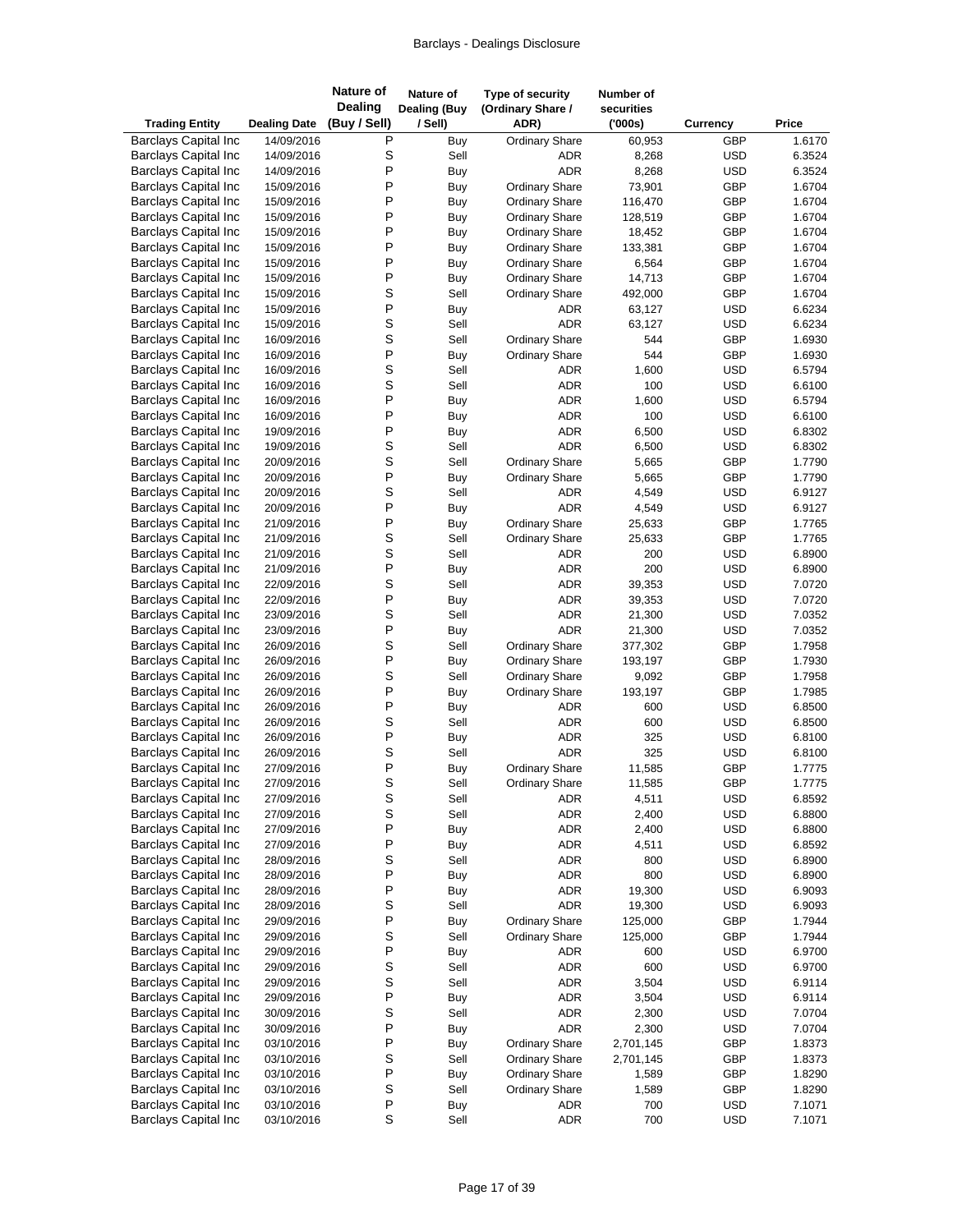| <b>Trading Entity</b>                                      | <b>Dealing Date</b>      | <b>Nature of</b><br><b>Dealing</b><br>(Buy / Sell) | Nature of<br>Dealing (Buy<br>/ Sell) | Type of security<br>(Ordinary Share /<br>ADR) | Number of<br>securities<br>(000s) | Currency                 | Price            |
|------------------------------------------------------------|--------------------------|----------------------------------------------------|--------------------------------------|-----------------------------------------------|-----------------------------------|--------------------------|------------------|
| <b>Barclays Capital Inc</b>                                | 03/10/2016               | S                                                  | Sell                                 | ADR                                           | 3,262                             | <b>USD</b>               | 7.0759           |
| <b>Barclays Capital Inc</b>                                | 03/10/2016               | P                                                  | Buy                                  | ADR                                           | 3,262                             | <b>USD</b>               | 7.0759           |
| <b>Barclays Capital Inc</b>                                | 04/10/2016               | S                                                  | Sell                                 | <b>ADR</b>                                    | 5,741                             | <b>USD</b>               | 7.1831           |
| <b>Barclays Capital Inc</b>                                | 04/10/2016               | S                                                  | Sell                                 | <b>ADR</b>                                    | 108                               | <b>USD</b>               | 7.1200           |
| <b>Barclays Capital Inc</b>                                | 04/10/2016               | P                                                  | Buy                                  | <b>ADR</b>                                    | 5,741                             | <b>USD</b>               | 7.1831           |
| <b>Barclays Capital Inc</b>                                | 04/10/2016               | P                                                  | Buy                                  | <b>ADR</b>                                    | 108                               | <b>USD</b>               | 7.1200           |
| <b>Barclays Capital Inc</b>                                | 05/10/2016               | S                                                  | Sell                                 | <b>Ordinary Share</b>                         | 50,000                            | GBP                      | 2.0710           |
| <b>Barclays Capital Inc</b>                                | 05/10/2016               | P                                                  | Buy                                  | <b>Ordinary Share</b>                         | 50,000                            | GBP                      | 2.0710           |
| <b>Barclays Capital Inc</b>                                | 05/10/2016               | S                                                  | Sell                                 | ADR                                           | 39,003                            | <b>USD</b>               | 7.9297           |
| <b>Barclays Capital Inc</b>                                | 05/10/2016               | P                                                  | Buy                                  | ADR                                           | 39,003                            | <b>USD</b>               | 7.9297           |
| <b>Barclays Capital Inc</b>                                | 06/10/2016               | P                                                  | Buy                                  | <b>Ordinary Share</b>                         | 30,855                            | GBP                      | 2.0190           |
| <b>Barclays Capital Inc</b>                                | 06/10/2016               | S                                                  | Sell                                 | <b>Ordinary Share</b>                         | 30,855                            | GBP                      | 2.0190           |
| <b>Barclays Capital Inc</b>                                | 06/10/2016               | S                                                  | Sell                                 | ADR                                           | 3,281                             | <b>USD</b>               | 7.6427           |
| <b>Barclays Capital Inc</b>                                | 06/10/2016               | P                                                  | Buy                                  | <b>ADR</b>                                    | 3,281                             | <b>USD</b>               | 7.6427           |
| <b>Barclays Capital Inc</b>                                | 07/10/2016               | S                                                  | Sell                                 | ADR                                           | 200                               | <b>USD</b>               | 7.4550           |
| <b>Barclays Capital Inc</b>                                | 07/10/2016               | P                                                  | <b>Buy</b>                           | <b>ADR</b>                                    | 200                               | <b>USD</b>               | 7.4550           |
| <b>Barclays Capital Inc</b>                                | 10/10/2016               | S<br>P                                             | Sell                                 | <b>ADR</b>                                    | 300                               | <b>USD</b>               | 7.4833           |
| <b>Barclays Capital Inc</b><br><b>Barclays Capital Inc</b> | 10/10/2016               | S                                                  | Buy                                  | <b>ADR</b>                                    | 300                               | <b>USD</b>               | 7.4833           |
| <b>Barclays Capital Inc</b>                                | 11/10/2016               | S                                                  | Sell<br>Sell                         | ADR<br><b>ADR</b>                             | 25,281<br>3,200                   | <b>USD</b><br><b>USD</b> | 7.3742           |
| <b>Barclays Capital Inc</b>                                | 11/10/2016<br>11/10/2016 | P                                                  | Buy                                  | <b>ADR</b>                                    | 25,281                            | <b>USD</b>               | 7.3506<br>7.3742 |
| <b>Barclays Capital Inc</b>                                | 11/10/2016               | P                                                  | Buy                                  | ADR                                           | 3,200                             | <b>USD</b>               | 7.3506           |
| <b>Barclays Capital Inc</b>                                | 12/10/2016               | P                                                  | Buy                                  | ADR                                           | 1,684                             | <b>USD</b>               | 7.3124           |
| <b>Barclays Capital Inc</b>                                | 12/10/2016               | S                                                  | Sell                                 | <b>ADR</b>                                    | 1,684                             | <b>USD</b>               | 7.3124           |
| <b>Barclays Capital Inc</b>                                | 13/10/2016               | P                                                  | Buy                                  | <b>ADR</b>                                    | 3,100                             | <b>USD</b>               | 7.1526           |
| <b>Barclays Capital Inc</b>                                | 13/10/2016               | S                                                  | Sell                                 | ADR                                           | 3,100                             | <b>USD</b>               | 7.1526           |
| <b>Barclays Capital Inc</b>                                | 13/10/2016               | P                                                  | Buy                                  | ADR                                           | 4,200                             | <b>USD</b>               | 7.1162           |
| <b>Barclays Capital Inc</b>                                | 13/10/2016               | S                                                  | Sell                                 | ADR                                           | 4,200                             | <b>USD</b>               | 7.1162           |
| <b>Barclays Capital Inc</b>                                | 14/10/2016               | S                                                  | Sell                                 | <b>ADR</b>                                    | 4,100                             | <b>USD</b>               | 7.4246           |
| <b>Barclays Capital Inc</b>                                | 14/10/2016               | P                                                  | Buy                                  | ADR                                           | 4,100                             | <b>USD</b>               | 7.4246           |
| <b>Barclays Capital Inc</b>                                | 18/10/2016               | P                                                  | Buy                                  | ADR                                           | 1,500                             | <b>USD</b>               | 7.6600           |
| <b>Barclays Capital Inc</b>                                | 18/10/2016               | S                                                  | Sell                                 | <b>ADR</b>                                    | 1,500                             | <b>USD</b>               | 7.6600           |
| <b>Barclays Capital Inc</b>                                | 21/10/2016               | P                                                  | Buy                                  | <b>ADR</b>                                    | 11,100                            | <b>USD</b>               | 7.6505           |
| <b>Barclays Capital Inc</b>                                | 21/10/2016               | S                                                  | Sell                                 | <b>ADR</b>                                    | 11,100                            | <b>USD</b>               | 7.6505           |
| <b>Barclays Capital Inc</b>                                | 24/10/2016               | S                                                  | Sell                                 | <b>Ordinary Share</b>                         | 3,204                             | GBP                      | 2.1175           |
| <b>Barclays Capital Inc</b>                                | 24/10/2016               | P                                                  | Buy                                  | <b>Ordinary Share</b>                         | 3,204                             | GBP                      | 2.1175           |
| <b>Barclays Capital Inc</b>                                | 24/10/2016               | P                                                  | Buy                                  | ADR                                           | 137                               | <b>USD</b>               | 7.6500           |
| <b>Barclays Capital Inc</b>                                | 24/10/2016               | S                                                  | Sell                                 | ADR                                           | 137                               | <b>USD</b>               | 7.6500           |
| <b>Barclays Capital Inc</b>                                | 24/10/2016               | P                                                  | Buy                                  | ADR                                           | 920                               | <b>USD</b>               | 7.6661           |
| <b>Barclays Capital Inc</b>                                | 24/10/2016               | S                                                  | Sell                                 | <b>ADR</b>                                    | 920                               | <b>USD</b>               | 7.6661           |
| <b>Barclays Capital Inc</b>                                | 25/10/2016               | P                                                  | <b>Buy</b>                           | <b>Ordinary Share</b>                         | 6,155                             | GBP                      | 2.1015           |
| <b>Barclays Capital Inc</b>                                | 25/10/2016               | S                                                  | Sell                                 | <b>Ordinary Share</b>                         | 6,155                             | GBP                      | 2.1015           |
| <b>Barclays Capital Inc</b>                                | 25/10/2016               | S                                                  | Sell                                 | ADR                                           | 5,597                             | <b>USD</b>               | 7.5848           |
| <b>Barclays Capital Inc</b>                                | 25/10/2016               | P                                                  | Buy                                  | ADR                                           | 5,597                             | <b>USD</b>               | 7.5848           |
| <b>Barclays Capital Inc</b>                                | 25/10/2016               | S                                                  | Sell                                 | ADR                                           | 260                               | <b>USD</b>               | 7.6100           |
| <b>Barclays Capital Inc</b>                                | 25/10/2016               | P                                                  | <b>Buy</b>                           | ADR                                           | 260                               | <b>USD</b>               | 7.6100           |
| <b>Barclays Capital Inc</b>                                | 26/10/2016               | P<br>S                                             | Buy                                  | ADR<br>ADR                                    | 6,684                             | <b>USD</b>               | 7.7547           |
| <b>Barclays Capital Inc</b><br><b>Barclays Capital Inc</b> | 26/10/2016               | P                                                  | Sell                                 | <b>Ordinary Share</b>                         | 6,684<br>1,300,000                | <b>USD</b><br>GBP        | 7.7547<br>2.1175 |
| <b>Barclays Capital Inc</b>                                | 27/10/2016<br>27/10/2016 | P                                                  | Buy<br>Buy                           | <b>Ordinary Share</b>                         | 100,000                           | GBP                      | 2.1344           |
| <b>Barclays Capital Inc</b>                                | 27/10/2016               | P                                                  | Buy                                  | <b>Ordinary Share</b>                         | 200,000                           | GBP                      | 2.1328           |
| <b>Barclays Capital Inc</b>                                | 27/10/2016               | P                                                  | Buy                                  | <b>Ordinary Share</b>                         | 100,000                           | GBP                      | 2.1405           |
| <b>Barclays Capital Inc</b>                                | 27/10/2016               | P                                                  | Buy                                  | <b>Ordinary Share</b>                         | 250,000                           | GBP                      | 2.1355           |
| <b>Barclays Capital Inc</b>                                | 27/10/2016               | P                                                  | Buy                                  | <b>Ordinary Share</b>                         | 152,326                           | GBP                      | 2.1432           |
| <b>Barclays Capital Inc</b>                                | 27/10/2016               | P                                                  | Buy                                  | <b>Ordinary Share</b>                         | 150,000                           | GBP                      | 2.1345           |
| <b>Barclays Capital Inc</b>                                | 27/10/2016               | S                                                  | Sell                                 | <b>Ordinary Share</b>                         | 747,744                           | GBP                      | 2.1280           |
| <b>Barclays Capital Inc</b>                                | 27/10/2016               | S                                                  | Sell                                 | <b>Ordinary Share</b>                         | 42,672                            | GBP                      | 2.1280           |
| <b>Barclays Capital Inc</b>                                | 27/10/2016               | $\mathsf{P}$                                       | Buy                                  | <b>Ordinary Share</b>                         | 150,000                           | GBP                      | 2.1358           |
| <b>Barclays Capital Inc</b>                                | 27/10/2016               | P                                                  | Buy                                  | <b>Ordinary Share</b>                         | 100,000                           | GBP                      | 2.1383           |
| <b>Barclays Capital Inc</b>                                | 27/10/2016               | P                                                  | Buy                                  | <b>Ordinary Share</b>                         | 100,000                           | GBP                      | 2.1348           |
| <b>Barclays Capital Inc</b>                                | 27/10/2016               | S                                                  | Sell                                 | <b>Ordinary Share</b>                         | 2,061,910                         | GBP                      | 2.1280           |
| <b>Barclays Capital Inc</b>                                | 27/10/2016               | P                                                  | Buy                                  | <b>Ordinary Share</b>                         | 250,000                           | GBP                      | 2.1390           |
| <b>Barclays Capital Inc</b>                                | 27/10/2016               | P                                                  | Buy                                  | ADR                                           | 2,305                             | <b>USD</b>               | 7.7695           |
| <b>Barclays Capital Inc</b>                                | 27/10/2016               | S                                                  | Sell                                 | <b>ADR</b>                                    | 2,305                             | <b>USD</b>               | 7.7695           |
| <b>Barclays Capital Inc</b>                                | 28/10/2016               | P                                                  | Buy                                  | <b>Ordinary Share</b>                         | 408,929                           | GBP                      | 2.1562           |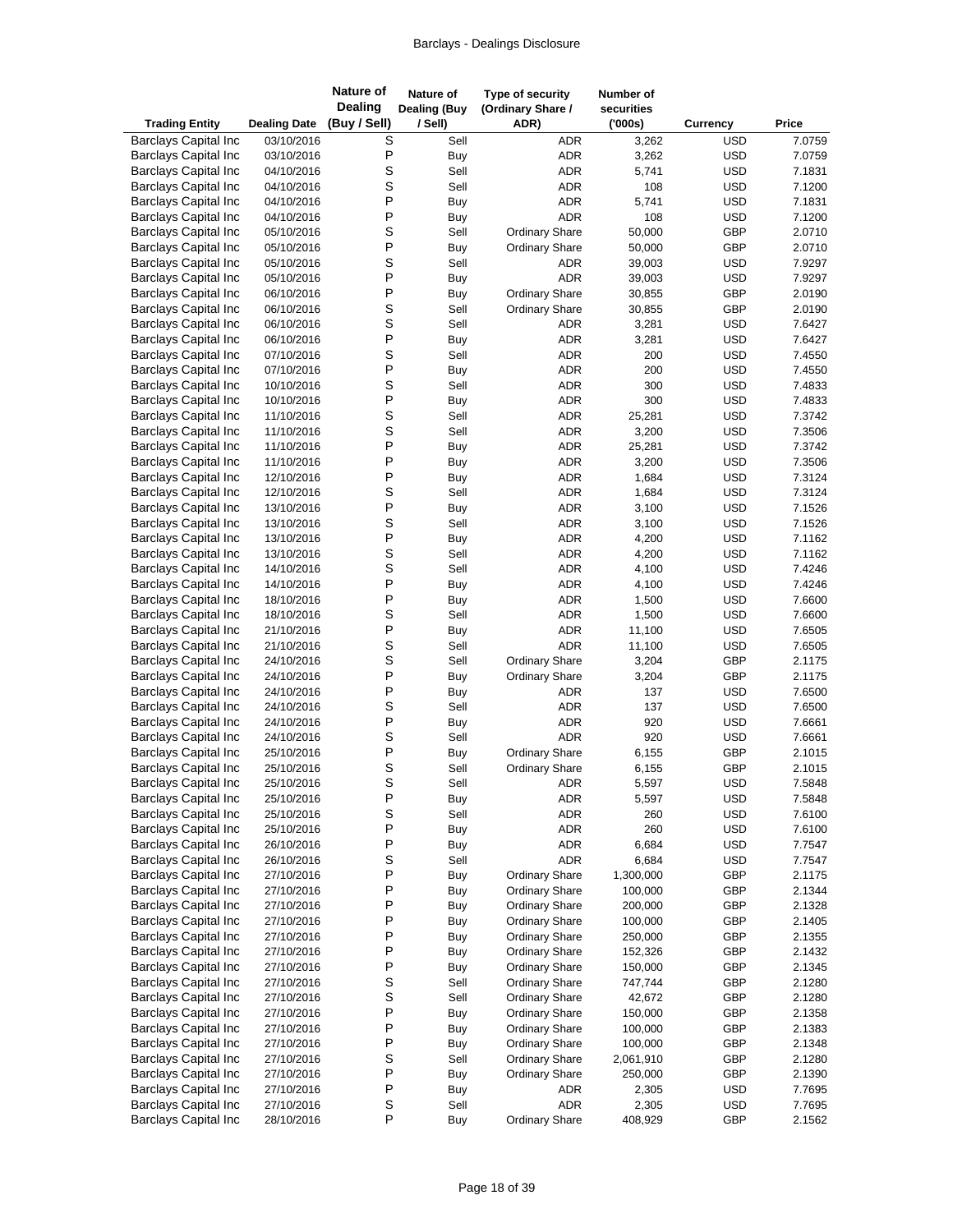| <b>Trading Entity</b>                                      | <b>Dealing Date</b>      | <b>Nature of</b><br><b>Dealing</b><br>(Buy / Sell) | Nature of<br><b>Dealing (Buy</b><br>/ Sell) | Type of security<br>(Ordinary Share /<br>ADR) | Number of<br>securities<br>(000s) | <b>Currency</b>          | Price            |
|------------------------------------------------------------|--------------------------|----------------------------------------------------|---------------------------------------------|-----------------------------------------------|-----------------------------------|--------------------------|------------------|
| <b>Barclays Capital Inc</b>                                | 28/10/2016               | S                                                  | Sell                                        | Ordinary Share                                | 814,700                           | GBP                      | 2.1546           |
| <b>Barclays Capital Inc</b>                                | 28/10/2016               | P                                                  | Buy                                         | <b>Ordinary Share</b>                         | 200,000                           | GBP                      | 2.1482           |
| <b>Barclays Capital Inc</b>                                | 28/10/2016               | P                                                  | Buy                                         | <b>Ordinary Share</b>                         | 205,771                           | GBP                      | 2.1575           |
| <b>Barclays Capital Inc</b>                                | 28/10/2016               | P                                                  | Buy                                         | <b>ADR</b>                                    | 9,570                             | <b>USD</b>               | 7.7802           |
| <b>Barclays Capital Inc</b>                                | 28/10/2016               | S                                                  | Sell                                        | <b>ADR</b>                                    | 9,570                             | <b>USD</b>               | 7.7802           |
| <b>Barclays Capital Inc</b>                                | 31/10/2016               | P                                                  | Buy                                         | <b>Ordinary Share</b>                         | 611                               | GBP                      | 2.1075           |
| <b>Barclays Capital Inc</b>                                | 31/10/2016               | P                                                  | Buy                                         | <b>Ordinary Share</b>                         | 10,828                            | GBP                      | 2.1075           |
| <b>Barclays Capital Inc</b>                                | 31/10/2016               | $\mathbb S$                                        | Sell                                        | <b>Ordinary Share</b>                         | 10,828                            | GBP                      | 2.1075           |
| <b>Barclays Capital Inc</b>                                | 31/10/2016               | S                                                  | Sell                                        | <b>Ordinary Share</b>                         | 611                               | GBP                      | 2.1075           |
| <b>Barclays Capital Inc</b>                                | 31/10/2016               | P                                                  | Buy                                         | <b>Ordinary Share</b>                         | 542,260                           | GBP                      | 2.1067           |
| <b>Barclays Capital Inc</b>                                | 31/10/2016               | $\mathbb S$                                        | Sell                                        | <b>Ordinary Share</b>                         | 542,260                           | GBP                      | 2.1067           |
| <b>Barclays Capital Inc</b>                                | 31/10/2016               | S                                                  | Sell                                        | <b>ADR</b>                                    | 5,960                             | <b>USD</b>               | 7.6640           |
| <b>Barclays Capital Inc</b>                                | 31/10/2016               | P                                                  | Buy                                         | <b>ADR</b>                                    | 5,960                             | <b>USD</b>               | 7.6640           |
| <b>Barclays Capital Inc</b>                                | 01/11/2016               | $\mathbb S$                                        | Sell                                        | <b>ADR</b>                                    | 9,671                             | <b>USD</b>               | 7.7670           |
| <b>Barclays Capital Inc</b>                                | 01/11/2016               | P                                                  | Buy                                         | <b>ADR</b>                                    | 9,671                             | <b>USD</b>               | 7.7670           |
| <b>Barclays Capital Inc</b>                                | 02/11/2016               | S                                                  | Sell                                        | <b>ADR</b>                                    | 6,291                             | <b>USD</b>               | 7.6708           |
| <b>Barclays Capital Inc</b>                                | 02/11/2016               | P<br>P                                             | Buy                                         | <b>ADR</b>                                    | 400                               | <b>USD</b>               | 7.6700<br>7.6708 |
| <b>Barclays Capital Inc</b>                                | 02/11/2016               | S                                                  | Buy<br>Sell                                 | <b>ADR</b>                                    | 6,291<br>400                      | <b>USD</b>               |                  |
| <b>Barclays Capital Inc</b><br><b>Barclays Capital Inc</b> | 02/11/2016               | P                                                  |                                             | <b>ADR</b>                                    |                                   | <b>USD</b><br><b>USD</b> | 7.6700<br>7.7654 |
| <b>Barclays Capital Inc</b>                                | 03/11/2016<br>03/11/2016 | S                                                  | Buy<br>Sell                                 | <b>ADR</b><br><b>ADR</b>                      | 14,045<br>14,045                  | <b>USD</b>               | 7.7654           |
| <b>Barclays Capital Inc</b>                                | 04/11/2016               | S                                                  | Sell                                        | <b>ADR</b>                                    | 3,832                             | <b>USD</b>               | 7.5423           |
| <b>Barclays Capital Inc</b>                                | 04/11/2016               | P                                                  | Buy                                         | <b>ADR</b>                                    | 5                                 | <b>USD</b>               | 7.5700           |
| <b>Barclays Capital Inc</b>                                | 04/11/2016               | P                                                  | Buy                                         | <b>ADR</b>                                    | 3,832                             | <b>USD</b>               | 7.5423           |
| <b>Barclays Capital Inc</b>                                | 04/11/2016               | S                                                  | Sell                                        | <b>ADR</b>                                    | 5                                 | <b>USD</b>               | 7.5700           |
| <b>Barclays Capital Inc</b>                                | 07/11/2016               | S                                                  | Sell                                        | <b>ADR</b>                                    | 22,555                            | <b>USD</b>               | 7.3821           |
| <b>Barclays Capital Inc</b>                                | 07/11/2016               | P                                                  | Buy                                         | <b>ADR</b>                                    | 22,555                            | <b>USD</b>               | 7.3821           |
| <b>Barclays Capital Inc</b>                                | 08/11/2016               | S                                                  | Sell                                        | <b>ADR</b>                                    | 2,455                             | <b>USD</b>               | 7.4219           |
| <b>Barclays Capital Inc</b>                                | 08/11/2016               | P                                                  | Buy                                         | <b>ADR</b>                                    | 2,455                             | <b>USD</b>               | 7.4219           |
| <b>Barclays Capital Inc</b>                                | 09/11/2016               | S                                                  | Sell                                        | <b>Ordinary Share</b>                         | 3,500,000                         | GBP                      | 1.9927           |
| <b>Barclays Capital Inc</b>                                | 09/11/2016               | P                                                  | Buy                                         | <b>Ordinary Share</b>                         | 3,500,000                         | GBP                      | 1.9927           |
| <b>Barclays Capital Inc</b>                                | 09/11/2016               | S                                                  | Sell                                        | <b>ADR</b>                                    | 278                               | <b>USD</b>               | 7.3500           |
| <b>Barclays Capital Inc</b>                                | 09/11/2016               | P                                                  | Buy                                         | <b>ADR</b>                                    | 278                               | <b>USD</b>               | 7.3500           |
| <b>Barclays Capital Inc</b>                                | 10/11/2016               | S                                                  | Sell                                        | <b>Ordinary Share</b>                         | 6,346,102                         | GBP                      | 1.9944           |
| <b>Barclays Capital Inc</b>                                | 10/11/2016               | P                                                  | Buy                                         | <b>Ordinary Share</b>                         | 6,346,102                         | GBP                      | 1.9944           |
| <b>Barclays Capital Inc</b>                                | 10/11/2016               | S                                                  | Sell                                        | ADR                                           | 16,482                            | <b>USD</b>               | 7.4460           |
| <b>Barclays Capital Inc</b>                                | 10/11/2016               | P                                                  | Buy                                         | <b>ADR</b>                                    | 16,482                            | <b>USD</b>               | 7.4460           |
| <b>Barclays Capital Inc</b>                                | 10/11/2016               | P                                                  | Buy                                         | <b>ADR</b>                                    | 100                               | <b>USD</b>               | 7.4900           |
| <b>Barclays Capital Inc</b>                                | 10/11/2016               | $\mathbb S$                                        | Sell                                        | <b>ADR</b>                                    | 100                               | <b>USD</b>               | 7.4900           |
| <b>Barclays Capital Inc</b>                                | 11/11/2016               | S                                                  | Sell                                        | <b>Ordinary Share</b>                         | 1,345,071                         | GBP                      | 1.9887           |
| <b>Barclays Capital Inc</b>                                | 11/11/2016               | P                                                  | Buy                                         | <b>Ordinary Share</b>                         | 1,345,071                         | GBP                      | 1.9887           |
| <b>Barclays Capital Inc</b>                                | 11/11/2016               | S                                                  | Sell                                        | <b>ADR</b>                                    | 7,918                             | <b>USD</b>               | 7.4289           |
| <b>Barclays Capital Inc</b>                                | 11/11/2016               | $\sf P$                                            | Buy                                         | ADR                                           | 7,918                             | <b>USD</b>               | 7.4289           |
| <b>Barclays Capital Inc</b>                                | 14/11/2016               | P                                                  | Buy                                         | <b>ADR</b>                                    | 322                               | <b>USD</b>               | 7.6800           |
| <b>Barclays Capital Inc</b>                                | 14/11/2016               | S                                                  | Sell                                        | <b>ADR</b>                                    | 322                               | <b>USD</b>               | 7.6800           |
| <b>Barclays Capital Inc</b>                                | 14/11/2016               | S                                                  | Sell                                        | ADR                                           | 4,739                             | <b>USD</b>               | 7.6706           |
| <b>Barclays Capital Inc</b>                                | 14/11/2016               | $\sf P$<br>P                                       | Buy                                         | <b>ADR</b>                                    | 4,739                             | <b>USD</b>               | 7.6706           |
| <b>Barclays Capital Inc</b><br><b>Barclays Capital Inc</b> | 15/11/2016               |                                                    | Buy                                         | <b>Ordinary Share</b>                         | 1,254,510                         | GBP                      | 2.1206           |
| <b>Barclays Capital Inc</b>                                | 15/11/2016<br>15/11/2016 | S<br>$\sf P$                                       | Sell                                        | <b>Ordinary Share</b>                         | 1,254,510<br>800                  | GBP<br><b>USD</b>        | 2.1206<br>8.0900 |
| <b>Barclays Capital Inc</b>                                | 15/11/2016               | $\sf P$                                            | Buy<br>Buy                                  | ADR<br>ADR                                    | 14,678                            | <b>USD</b>               | 8.0155           |
| <b>Barclays Capital Inc</b>                                | 15/11/2016               | $\mbox{\bf S}$                                     | Sell                                        | ADR                                           | 800                               | <b>USD</b>               | 8.0900           |
| <b>Barclays Capital Inc</b>                                | 15/11/2016               | S                                                  | Sell                                        | ADR                                           | 14,678                            | <b>USD</b>               | 8.0155           |
| <b>Barclays Capital Inc</b>                                | 16/11/2016               | P                                                  | Buy                                         | <b>ADR</b>                                    | 859                               | <b>USD</b>               | 7.9782           |
| <b>Barclays Capital Inc</b>                                | 16/11/2016               | S                                                  | Sell                                        | ADR                                           | 859                               | <b>USD</b>               | 7.9782           |
| <b>Barclays Capital Inc</b>                                | 18/11/2016               | P                                                  | Buy                                         | ADR                                           | 137                               | <b>USD</b>               | 7.8300           |
| <b>Barclays Capital Inc</b>                                | 18/11/2016               | $\mbox{\bf S}$                                     | Sell                                        | ADR                                           | 137                               | <b>USD</b>               | 7.8300           |
| <b>Barclays Capital Inc</b>                                | 21/11/2016               | P                                                  | Buy                                         | ADR                                           | 400                               | <b>USD</b>               | 7.9600           |
| <b>Barclays Capital Inc</b>                                | 21/11/2016               | $\mbox{\bf S}$                                     | Sell                                        | <b>ADR</b>                                    | 400                               | <b>USD</b>               | 7.9600           |
| <b>Barclays Capital Inc</b>                                | 22/11/2016               | P                                                  | Buy                                         | <b>Ordinary Share</b>                         | 15,229                            | GBP                      | 2.1870           |
| <b>Barclays Capital Inc</b>                                | 22/11/2016               | $\mathbb S$                                        | Sell                                        | <b>Ordinary Share</b>                         | 129,000                           | GBP                      | 2.1804           |
| <b>Barclays Capital Inc</b>                                | 22/11/2016               | P                                                  | Buy                                         | <b>Ordinary Share</b>                         | 129,000                           | GBP                      | 2.1804           |
| <b>Barclays Capital Inc</b>                                | 22/11/2016               | $\mbox{\bf S}$                                     | Sell                                        | <b>Ordinary Share</b>                         | 15,229                            | GBP                      | 2.1870           |
| <b>Barclays Capital Inc</b>                                | 23/11/2016               | $\sf P$                                            | Buy                                         | ADR                                           | 55,923                            | <b>USD</b>               | 7.8914           |
| <b>Barclays Capital Inc</b>                                | 23/11/2016               | $\mathbb S$                                        | Sell                                        | ADR                                           | 55,923                            | <b>USD</b>               | 7.8914           |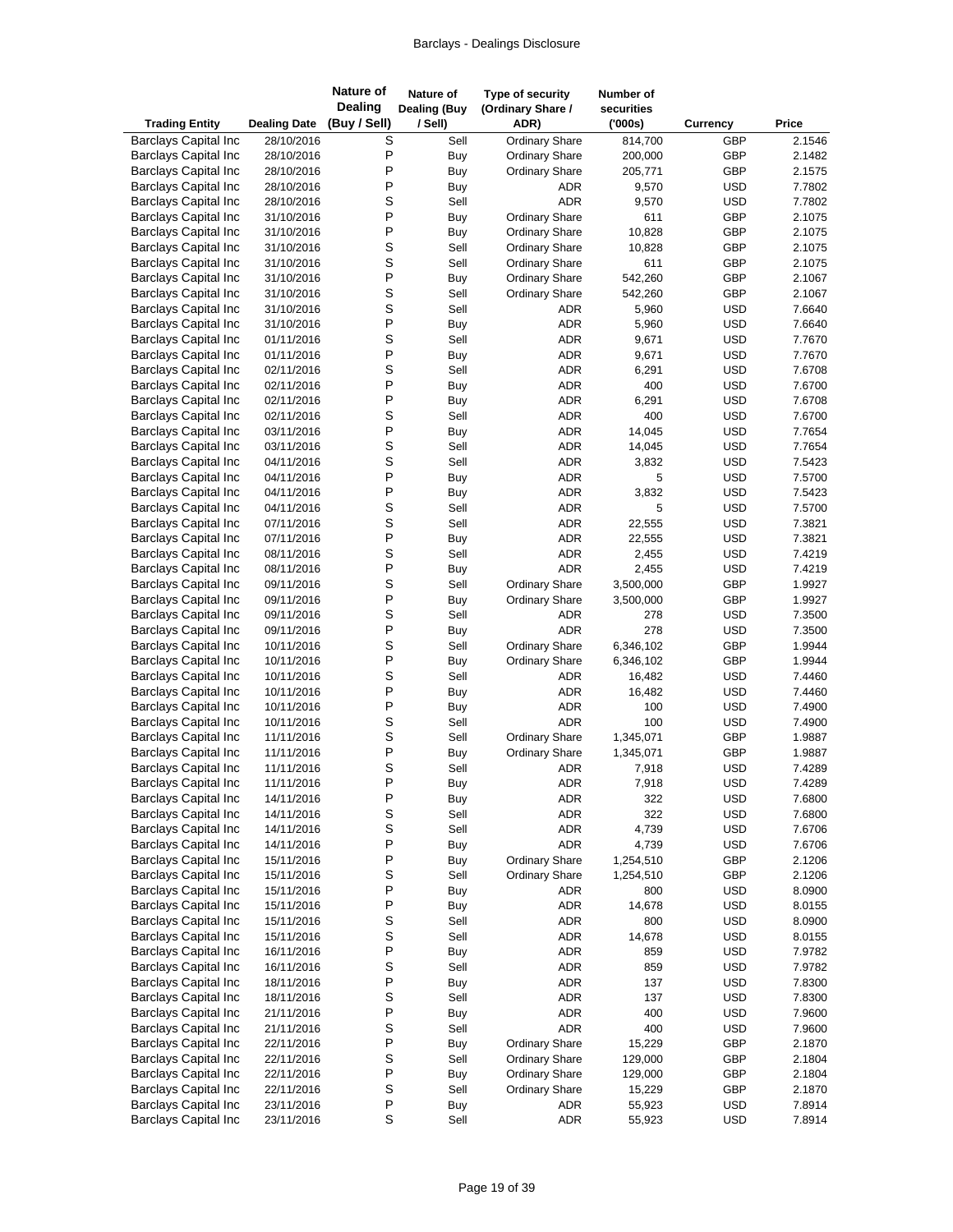| <b>Trading Entity</b>                                      | <b>Dealing Date</b>      | <b>Nature of</b><br><b>Dealing</b><br>(Buy / Sell) | Nature of<br><b>Dealing (Buy</b><br>/ Sell) | Type of security<br>(Ordinary Share /<br>ADR)  | <b>Number of</b><br>securities<br>(000s) | <b>Currency</b>          | Price            |
|------------------------------------------------------------|--------------------------|----------------------------------------------------|---------------------------------------------|------------------------------------------------|------------------------------------------|--------------------------|------------------|
| <b>Barclays Capital Inc</b>                                | 28/11/2016               | P                                                  | Buy                                         | <b>ADR</b>                                     | 250                                      | <b>USD</b>               | 7.7400           |
| <b>Barclays Capital Inc</b>                                | 28/11/2016               | S                                                  | Sell                                        | <b>ADR</b>                                     | 250                                      | <b>USD</b>               | 7.7400           |
| <b>Barclays Capital Inc</b>                                | 29/11/2016               | S                                                  | Sell                                        | <b>Ordinary Share</b>                          | 490                                      | GBP                      | 2.0910           |
| <b>Barclays Capital Inc</b>                                | 29/11/2016               | P                                                  | Buy                                         | <b>Ordinary Share</b>                          | 490                                      | GBP                      | 2.0910           |
| <b>Barclays Capital Inc</b>                                | 29/11/2016               | P                                                  | Buy                                         | <b>ADR</b>                                     | 17                                       | <b>USD</b>               | 7.7000           |
| <b>Barclays Capital Inc</b>                                | 29/11/2016               | $\mathsf S$                                        | Sell                                        | <b>ADR</b>                                     | 17                                       | <b>USD</b>               | 7.7000           |
| <b>Barclays Capital Inc</b>                                | 29/11/2016               | S                                                  | Sell                                        | <b>ADR</b>                                     | 41,415                                   | <b>USD</b>               | 7.7601           |
| <b>Barclays Capital Inc</b>                                | 29/11/2016               | P                                                  | Buy                                         | <b>ADR</b>                                     | 41,415                                   | <b>USD</b>               | 7.7601           |
| <b>Barclays Capital Inc</b>                                | 30/11/2016               | S                                                  | Sell                                        | <b>Ordinary Share</b>                          | 31,675                                   | GBP                      | 2.0870           |
| <b>Barclays Capital Inc</b>                                | 30/11/2016               | P                                                  | <b>Buy</b>                                  | <b>Ordinary Share</b>                          | 7,003                                    | GBP                      | 2.0870           |
| <b>Barclays Capital Inc</b>                                | 30/11/2016               | P                                                  | Buy                                         | <b>Ordinary Share</b>                          | 70,763                                   | GBP                      | 2.0870           |
| <b>Barclays Capital Inc</b><br><b>Barclays Capital Inc</b> | 30/11/2016               | S<br>P                                             | Sell                                        | <b>Ordinary Share</b>                          | 77,766                                   | GBP<br>GBP               | 2.0870           |
| <b>Barclays Capital Inc</b>                                | 30/11/2016<br>30/11/2016 | S                                                  | Buy<br>Sell                                 | <b>Ordinary Share</b><br><b>Ordinary Share</b> | 31,675<br>25,000                         | GBP                      | 2.0870<br>2.1150 |
| <b>Barclays Capital Inc</b>                                | 30/11/2016               | P                                                  | Buy                                         | <b>Ordinary Share</b>                          | 25,000                                   | GBP                      | 2.1150           |
| <b>Barclays Capital Inc</b>                                | 30/11/2016               | S                                                  | Sell                                        | <b>ADR</b>                                     | 98,578                                   | <b>USD</b>               | 7.7765           |
| <b>Barclays Capital Inc</b>                                | 30/11/2016               | P                                                  | Buy                                         | <b>ADR</b>                                     | 98,578                                   | <b>USD</b>               | 7.7765           |
| <b>Barclays Capital Inc</b>                                | 01/12/2016               | P                                                  | Buy                                         | <b>ADR</b>                                     | 758                                      | <b>USD</b>               | 7.7000           |
| <b>Barclays Capital Inc</b>                                | 01/12/2016               | P                                                  | Buy                                         | <b>ADR</b>                                     | 37,785                                   | <b>USD</b>               | 7.6887           |
| <b>Barclays Capital Inc</b>                                | 01/12/2016               | $\mathsf S$                                        | Sell                                        | <b>ADR</b>                                     | 37,785                                   | <b>USD</b>               | 7.6887           |
| <b>Barclays Capital Inc</b>                                | 01/12/2016               | S                                                  | Sell                                        | <b>ADR</b>                                     | 758                                      | <b>USD</b>               | 7.7000           |
| <b>Barclays Capital Inc</b>                                | 02/12/2016               | $\mathsf S$                                        | Sell                                        | <b>ADR</b>                                     | 22,416                                   | <b>USD</b>               | 7.7831           |
| <b>Barclays Capital Inc</b>                                | 02/12/2016               | S                                                  | Sell                                        | <b>ADR</b>                                     | 2,000                                    | <b>USD</b>               | 7.7800           |
| <b>Barclays Capital Inc</b>                                | 02/12/2016               | P                                                  | Buy                                         | <b>ADR</b>                                     | 22,416                                   | <b>USD</b>               | 7.7831           |
| <b>Barclays Capital Inc</b>                                | 02/12/2016               | P                                                  | Buy                                         | <b>ADR</b>                                     | 2,000                                    | <b>USD</b>               | 7.7800           |
| <b>Barclays Capital Inc</b>                                | 05/12/2016               | P                                                  | Buy                                         | <b>ADR</b>                                     | 2,390                                    | <b>USD</b>               | 8.0900           |
| <b>Barclays Capital Inc</b>                                | 05/12/2016               | S                                                  | Sell                                        | <b>ADR</b>                                     | 2,390                                    | <b>USD</b>               | 8.0900           |
| <b>Barclays Capital Inc</b>                                | 05/12/2016               | S                                                  | Sell                                        | <b>ADR</b>                                     | 38,873                                   | <b>USD</b>               | 8.0454           |
| <b>Barclays Capital Inc</b>                                | 05/12/2016               | P                                                  | Buy                                         | <b>ADR</b>                                     | 38,873                                   | <b>USD</b>               | 8.0454           |
| <b>Barclays Capital Inc</b>                                | 06/12/2016               | P                                                  | Buy                                         | <b>Ordinary Share</b>                          | 4,967                                    | GBP                      | 2.1110           |
| <b>Barclays Capital Inc</b>                                | 06/12/2016               | $\mathsf S$                                        | Sell                                        | <b>Ordinary Share</b>                          | 4,967                                    | GBP                      | 2.1110           |
| <b>Barclays Capital Inc</b>                                | 07/12/2016               | P                                                  | Buy                                         | <b>ADR</b>                                     | 8,707                                    | <b>USD</b>               | 7.9469           |
| <b>Barclays Capital Inc</b>                                | 07/12/2016               | S                                                  | Sell                                        | <b>ADR</b>                                     | 8,707                                    | <b>USD</b>               | 7.9469           |
| <b>Barclays Capital Inc</b>                                | 08/12/2016               | S<br>P                                             | Sell                                        | <b>ADR</b>                                     | 48,250                                   | <b>USD</b>               | 8.0891           |
| <b>Barclays Capital Inc</b><br><b>Barclays Capital Inc</b> | 08/12/2016<br>08/12/2016 | P                                                  | Buy<br>Buy                                  | <b>ADR</b><br><b>ADR</b>                       | 48,250<br>400                            | <b>USD</b><br><b>USD</b> | 8.0891<br>8.1600 |
| <b>Barclays Capital Inc</b>                                | 08/12/2016               | S                                                  | Sell                                        | <b>ADR</b>                                     | 400                                      | <b>USD</b>               | 8.1600           |
| <b>Barclays Capital Inc</b>                                | 09/12/2016               | P                                                  | Buy                                         | <b>ADR</b>                                     | 969                                      | <b>USD</b>               | 8.1858           |
| <b>Barclays Capital Inc</b>                                | 09/12/2016               | S                                                  | Sell                                        | <b>ADR</b>                                     | 4,400                                    | <b>USD</b>               | 8.2105           |
| <b>Barclays Capital Inc</b>                                | 09/12/2016               | P                                                  | Buy                                         | <b>ADR</b>                                     | 4,400                                    | <b>USD</b>               | 8.2105           |
| <b>Barclays Capital Inc</b>                                | 09/12/2016               | S                                                  | Sell                                        | <b>ADR</b>                                     | 969                                      | <b>USD</b>               | 8.1858           |
| <b>Barclays Capital Inc</b>                                | 12/12/2016               | S                                                  | Sell                                        | <b>ADR</b>                                     | 3,632                                    | <b>USD</b>               | 8.0211           |
| <b>Barclays Capital Inc</b>                                | 12/12/2016               | $\sf P$                                            | Buy                                         | <b>ADR</b>                                     | 3,632                                    | <b>USD</b>               | 8.0211           |
| <b>Barclays Capital Inc</b>                                | 12/12/2016               | P                                                  | Buy                                         | <b>ADR</b>                                     | 2,049                                    | <b>USD</b>               | 8.0632           |
| <b>Barclays Capital Inc</b>                                | 12/12/2016               | $\mbox{\bf S}$                                     | Sell                                        | <b>ADR</b>                                     | 2,049                                    | <b>USD</b>               | 8.0632           |
| <b>Barclays Capital Inc</b>                                | 13/12/2016               | P                                                  | Buy                                         | <b>Ordinary Share</b>                          | 132,198                                  | GBP                      | 2.0652           |
| <b>Barclays Capital Inc</b>                                | 13/12/2016               | $\mbox{\bf S}$                                     | Sell                                        | <b>Ordinary Share</b>                          | 132,198                                  | GBP                      | 2.0652           |
| <b>Barclays Capital Inc</b>                                | 13/12/2016               | P                                                  | Buy                                         | ADR                                            | 5,443                                    | <b>USD</b>               | 7.8046           |
| <b>Barclays Capital Inc</b>                                | 13/12/2016               | S                                                  | Sell                                        | ADR                                            | 5,443                                    | <b>USD</b>               | 7.8046           |
| <b>Barclays Capital Inc</b>                                | 13/12/2016               | $\mathsf S$                                        | Sell                                        | ADR                                            | 9,533                                    | <b>USD</b>               | 7.7376           |
| <b>Barclays Capital Inc</b>                                | 13/12/2016               | P                                                  | Buy                                         | <b>ADR</b>                                     | 9,533                                    | <b>USD</b>               | 7.7376           |
| <b>Barclays Capital Inc</b>                                | 14/12/2016               | P                                                  | Buy                                         | <b>Ordinary Share</b>                          | 4,222                                    | GBP                      | 2.0664           |
| <b>Barclays Capital Inc</b>                                | 14/12/2016               | S                                                  | Sell                                        | <b>Ordinary Share</b>                          | 4,222                                    | GBP                      | 2.0664           |
| <b>Barclays Capital Inc</b><br><b>Barclays Capital Inc</b> | 14/12/2016               | P<br>$\mbox{\bf S}$                                | Buy                                         | <b>ADR</b>                                     | 9,741                                    | <b>USD</b>               | 7.7608           |
| <b>Barclays Capital Inc</b>                                | 14/12/2016               | $\sf P$                                            | Sell                                        | <b>ADR</b><br><b>Ordinary Share</b>            | 9,741<br>2,621                           | <b>USD</b><br>GBP        | 7.7608<br>2.0490 |
| <b>Barclays Capital Inc</b>                                | 15/12/2016<br>15/12/2016 | S                                                  | Buy<br>Sell                                 | <b>Ordinary Share</b>                          | 2,621                                    | GBP                      | 2.0490           |
| <b>Barclays Capital Inc</b>                                | 15/12/2016               | $\mbox{\bf S}$                                     | Sell                                        | ADR                                            | 2,300                                    | <b>USD</b>               | 7.5900           |
| <b>Barclays Capital Inc</b>                                | 15/12/2016               | $\mbox{\bf S}$                                     | Sell                                        | ADR                                            | 5,668                                    | <b>USD</b>               | 7.5773           |
| <b>Barclays Capital Inc</b>                                | 15/12/2016               | P                                                  | Buy                                         | ADR                                            | 5,668                                    | <b>USD</b>               | 7.5773           |
| <b>Barclays Capital Inc</b>                                | 15/12/2016               | $\sf P$                                            | Buy                                         | ADR                                            | 2,300                                    | <b>USD</b>               | 7.5900           |
| <b>Barclays Capital Inc</b>                                | 16/12/2016               | $\mathbb S$                                        | Sell                                        | <b>Ordinary Share</b>                          | 6,676                                    | GBP                      | 2.0040           |
| <b>Barclays Capital Inc</b>                                | 16/12/2016               | P                                                  | Buy                                         | <b>Ordinary Share</b>                          | 6,676                                    | GBP                      | 2.0040           |
| <b>Barclays Capital Inc</b>                                | 16/12/2016               | $\sf P$                                            | Buy                                         | ADR                                            | 2,900                                    | <b>USD</b>               | 7.4690           |
| <b>Barclays Capital Inc</b>                                | 16/12/2016               | $\mathbb S$                                        | Sell                                        | <b>ADR</b>                                     | 2,900                                    | <b>USD</b>               | 7.4690           |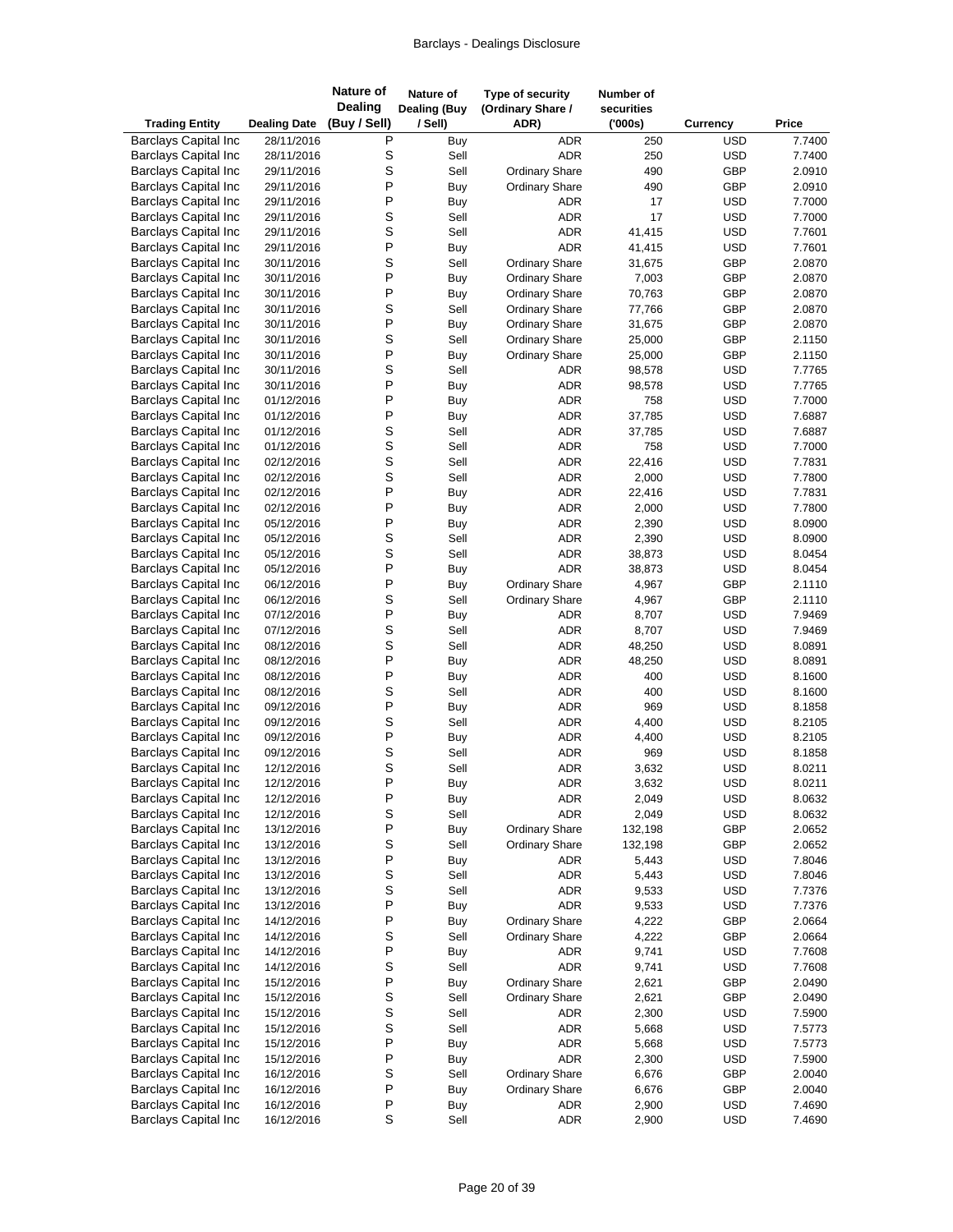| <b>Trading Entity</b>                                      | <b>Dealing Date</b>      | <b>Nature of</b><br><b>Dealing</b><br>(Buy / Sell) | Nature of<br><b>Dealing (Buy</b><br>/ Sell) | Type of security<br>(Ordinary Share /<br>ADR) | Number of<br>securities<br>(000s) | <b>Currency</b>          | Price            |
|------------------------------------------------------------|--------------------------|----------------------------------------------------|---------------------------------------------|-----------------------------------------------|-----------------------------------|--------------------------|------------------|
| <b>Barclays Capital Inc</b>                                | 16/12/2016               | P                                                  | Buy                                         | <b>ADR</b>                                    | 6,515                             | <b>USD</b>               | 7.4585           |
| <b>Barclays Capital Inc</b>                                | 16/12/2016               | S                                                  | Sell                                        | <b>ADR</b>                                    | 6,515                             | <b>USD</b>               | 7.4585           |
| <b>Barclays Capital Inc</b>                                | 19/12/2016               | P                                                  | Buy                                         | ADR                                           | 11,762                            | <b>USD</b>               | 7.4223           |
| <b>Barclays Capital Inc</b>                                | 19/12/2016               | S                                                  | Sell                                        | <b>ADR</b>                                    | 11,762                            | <b>USD</b>               | 7.4223           |
| <b>Barclays Capital Inc</b>                                | 20/12/2016               | P                                                  | Buy                                         | <b>ADR</b>                                    | 2,500                             | <b>USD</b>               | 7.5280           |
| <b>Barclays Capital Inc</b>                                | 20/12/2016               | S                                                  | Sell                                        | <b>ADR</b>                                    | 2,500                             | <b>USD</b>               | 7.5280           |
| <b>Barclays Capital Inc</b>                                | 20/12/2016               | S                                                  | Sell                                        | ADR                                           | 22,433                            | <b>USD</b>               | 7.5047           |
| <b>Barclays Capital Inc</b>                                | 20/12/2016               | $\mathsf{P}$                                       | Buy                                         | <b>ADR</b>                                    | 22,433                            | <b>USD</b>               | 7.5047           |
| <b>Barclays Capital Inc</b>                                | 21/12/2016               | S                                                  | Sell                                        | <b>Ordinary Share</b>                         | 15,300                            | GBP                      | 2.0443           |
| <b>Barclays Capital Inc</b>                                | 21/12/2016               | P                                                  | Buy                                         | <b>Ordinary Share</b>                         | 15,300                            | GBP                      | 2.0443           |
| <b>Barclays Capital Inc</b>                                | 21/12/2016               | S                                                  | Sell                                        | ADR                                           | 3,387                             | <b>USD</b>               | 7.4946           |
| <b>Barclays Capital Inc</b>                                | 21/12/2016               | P                                                  | Buy                                         | <b>ADR</b>                                    | 3,387                             | <b>USD</b>               | 7.4946           |
| <b>Barclays Capital Inc</b>                                | 22/12/2016               | S<br>P                                             | Sell                                        | ADR                                           | 13,259                            | <b>USD</b>               | 7.4408           |
| <b>Barclays Capital Inc</b>                                | 22/12/2016               | P                                                  | Buy                                         | <b>ADR</b><br><b>ADR</b>                      | 13,259                            | <b>USD</b><br><b>USD</b> | 7.4408<br>7.4879 |
| <b>Barclays Capital Inc</b><br><b>Barclays Capital Inc</b> | 23/12/2016<br>23/12/2016 | S                                                  | Buy<br>Sell                                 | ADR                                           | 8,556<br>8,556                    | <b>USD</b>               | 7.4879           |
| <b>Barclays Capital Inc</b>                                | 27/12/2016               | S                                                  | Sell                                        | <b>ADR</b>                                    | 14,546                            | <b>USD</b>               | 7.5037           |
| <b>Barclays Capital Inc</b>                                | 27/12/2016               | P                                                  | Buy                                         | <b>ADR</b>                                    | 14,546                            | <b>USD</b>               | 7.5037           |
| <b>Barclays Capital Inc</b>                                | 28/12/2016               | S                                                  | Sell                                        | <b>Ordinary Share</b>                         | 16,750                            | GBP                      | 2.0370           |
| <b>Barclays Capital Inc</b>                                | 28/12/2016               | P                                                  | Buy                                         | <b>Ordinary Share</b>                         | 16,750                            | GBP                      | 2.0370           |
| <b>Barclays Capital Inc</b>                                | 28/12/2016               | S                                                  | Sell                                        | ADR                                           | 13,698                            | <b>USD</b>               | 7.4041           |
| <b>Barclays Capital Inc</b>                                | 28/12/2016               | P                                                  | Buy                                         | ADR                                           | 13,698                            | <b>USD</b>               | 7.4041           |
| <b>Barclays Capital Inc</b>                                | 29/12/2016               | P                                                  | Buy                                         | <b>ADR</b>                                    | 400                               | <b>USD</b>               | 7.5400           |
| <b>Barclays Capital Inc</b>                                | 29/12/2016               | P                                                  | Buy                                         | <b>ADR</b>                                    | 10,289                            | <b>USD</b>               | 7.5067           |
| <b>Barclays Capital Inc</b>                                | 29/12/2016               | S                                                  | Sell                                        | ADR                                           | 10,289                            | <b>USD</b>               | 7.5067           |
| <b>Barclays Capital Inc</b>                                | 29/12/2016               | S                                                  | Sell                                        | <b>ADR</b>                                    | 400                               | <b>USD</b>               | 7.5400           |
| <b>Barclays Capital Inc</b>                                | 30/12/2016               | P                                                  | Buy                                         | <b>Ordinary Share</b>                         | 1,188                             | GBP                      | 2.0685           |
| <b>Barclays Capital Inc</b>                                | 30/12/2016               | S                                                  | Sell                                        | <b>Ordinary Share</b>                         | 1,188                             | GBP                      | 2.0685           |
| <b>Barclays Capital Inc</b>                                | 30/12/2016               | P                                                  | Buy                                         | <b>ADR</b>                                    | 400                               | <b>USD</b>               | 7.6100           |
| <b>Barclays Capital Inc</b>                                | 30/12/2016               | S                                                  | Sell                                        | <b>ADR</b>                                    | 400                               | <b>USD</b>               | 7.6100           |
| <b>Barclays Capital Inc</b>                                | 30/12/2016               | S                                                  | Sell                                        | <b>ADR</b>                                    | 400                               | <b>USD</b>               | 7.5900           |
| <b>Barclays Capital Inc</b>                                | 30/12/2016               | P                                                  | Buy                                         | <b>ADR</b>                                    | 400                               | <b>USD</b>               | 7.5900           |
| <b>Barclays Capital Inc</b>                                | 03/01/2017               | S                                                  | Sell                                        | <b>Ordinary Share</b>                         | 16,699                            | GBP                      | 2.0411           |
| <b>Barclays Capital Inc</b>                                | 03/01/2017               | P                                                  | Buy                                         | <b>Ordinary Share</b>                         | 16,699                            | GBP                      | 2.0411           |
| <b>Barclays Capital Inc</b>                                | 03/01/2017               | S                                                  | Sell                                        | ADR                                           | 32,200                            | <b>USD</b>               | 7.5200           |
| <b>Barclays Capital Inc</b>                                | 03/01/2017               | P                                                  | Buy                                         | ADR                                           | 37,339                            | <b>USD</b>               | 7.5530           |
| <b>Barclays Capital Inc</b>                                | 03/01/2017               | S                                                  | Sell                                        | <b>ADR</b>                                    | 37,339                            | <b>USD</b>               | 7.5530           |
| <b>Barclays Capital Inc</b>                                | 03/01/2017               | P                                                  | Buy                                         | <b>ADR</b>                                    | 32,200                            | <b>USD</b>               | 7.5200           |
| <b>Barclays Capital Inc</b>                                | 04/01/2017               | S                                                  | Sell                                        | <b>Ordinary Share</b>                         | 89,584                            | GBP                      | 2.0485           |
| <b>Barclays Capital Inc</b>                                | 04/01/2017               | P                                                  | Buy                                         | <b>Ordinary Share</b>                         | 5,792                             | GBP                      | 2.0485           |
| <b>Barclays Capital Inc</b>                                | 04/01/2017               | P                                                  | Buy                                         | <b>Ordinary Share</b>                         | 28,519                            | GBP                      | 2.0485           |
| <b>Barclays Capital Inc</b>                                | 04/01/2017               | P                                                  | Buy                                         | <b>Ordinary Share</b>                         | 55,273                            | GBP                      | 2.0485           |
| <b>Barclays Capital Inc</b>                                | 04/01/2017               | P<br>S                                             | <b>Buy</b><br>Sell                          | ADR                                           | 916                               | <b>USD</b>               | 7.5700           |
| <b>Barclays Capital Inc</b>                                | 04/01/2017               | P                                                  |                                             | ADR                                           | 916                               | <b>USD</b>               | 7.5700           |
| <b>Barclays Capital Inc</b><br><b>Barclays Capital Inc</b> | 05/01/2017<br>05/01/2017 | S                                                  | Buy<br>Sell                                 | ADR<br>ADR                                    | 100<br>100                        | <b>USD</b><br><b>USD</b> | 7.4100<br>7.4100 |
| <b>Barclays Capital Inc</b>                                | 05/01/2017               | P                                                  | Buy                                         | ADR                                           | 300                               | <b>USD</b>               | 7.3900           |
| <b>Barclays Capital Inc</b>                                | 05/01/2017               | S                                                  | Sell                                        | ADR                                           | 300                               | <b>USD</b>               | 7.3900           |
| <b>Barclays Capital Inc</b>                                | 06/01/2017               | S                                                  | Sell                                        | <b>Ordinary Share</b>                         | 1,371                             | GBP                      | 1.9735           |
| <b>Barclays Capital Inc</b>                                | 06/01/2017               | P                                                  | Buy                                         | <b>Ordinary Share</b>                         | 1,371                             | GBP                      | 1.9735           |
| <b>Barclays Capital Inc</b>                                | 06/01/2017               | P                                                  | Buy                                         | ADR                                           | 2,000                             | <b>USD</b>               | 7.2900           |
| <b>Barclays Capital Inc</b>                                | 06/01/2017               | S                                                  | Sell                                        | ADR                                           | 2,000                             | <b>USD</b>               | 7.2900           |
| <b>Barclays Capital Inc</b>                                | 09/01/2017               | S                                                  | Sell                                        | ADR                                           | 20,939                            | <b>USD</b>               | 7.3113           |
| <b>Barclays Capital Inc</b>                                | 09/01/2017               | P                                                  | Buy                                         | ADR                                           | 20,939                            | <b>USD</b>               | 7.3113           |
| <b>Barclays Capital Inc</b>                                | 10/01/2017               | P                                                  | Buy                                         | ADR                                           | 15,540                            | <b>USD</b>               | 7.7083           |
| <b>Barclays Capital Inc</b>                                | 10/01/2017               | P                                                  | <b>Buy</b>                                  | ADR                                           | 3,378                             | <b>USD</b>               | 7.7300           |
| <b>Barclays Capital Inc</b>                                | 10/01/2017               | S                                                  | Sell                                        | ADR                                           | 3,378                             | <b>USD</b>               | 7.7300           |
| <b>Barclays Capital Inc</b>                                | 10/01/2017               | S                                                  | Sell                                        | <b>ADR</b>                                    | 15,540                            | <b>USD</b>               | 7.7083           |
| <b>Barclays Capital Inc</b>                                | 11/01/2017               | S                                                  | Sell                                        | <b>Ordinary Share</b>                         | 47,600                            | GBP                      | 2.0880           |
| <b>Barclays Capital Inc</b>                                | 11/01/2017               | S                                                  | Sell                                        | <b>Ordinary Share</b>                         | 100                               | GBP                      | 2.1021           |
| <b>Barclays Capital Inc</b>                                | 11/01/2017               | $\mathsf{P}$                                       | Buy                                         | <b>Ordinary Share</b>                         | 47,600                            | GBP                      | 2.0880           |
| <b>Barclays Capital Inc</b>                                | 11/01/2017               | P                                                  | Buy                                         | <b>Ordinary Share</b>                         | 100                               | GBP                      | 2.1021           |
| <b>Barclays Capital Inc</b>                                | 11/01/2017               | P                                                  | Buy                                         | <b>Ordinary Share</b>                         | 7,684                             | GBP                      | 2.1011           |
| <b>Barclays Capital Inc</b>                                | 11/01/2017               | $\mathsf{P}$                                       | Buy                                         | <b>Ordinary Share</b>                         | 220,415                           | GBP                      | 2.1011           |
| <b>Barclays Capital Inc</b>                                | 11/01/2017               | S                                                  | Sell                                        | <b>Ordinary Share</b>                         | 228,099                           | GBP                      | 2.1011           |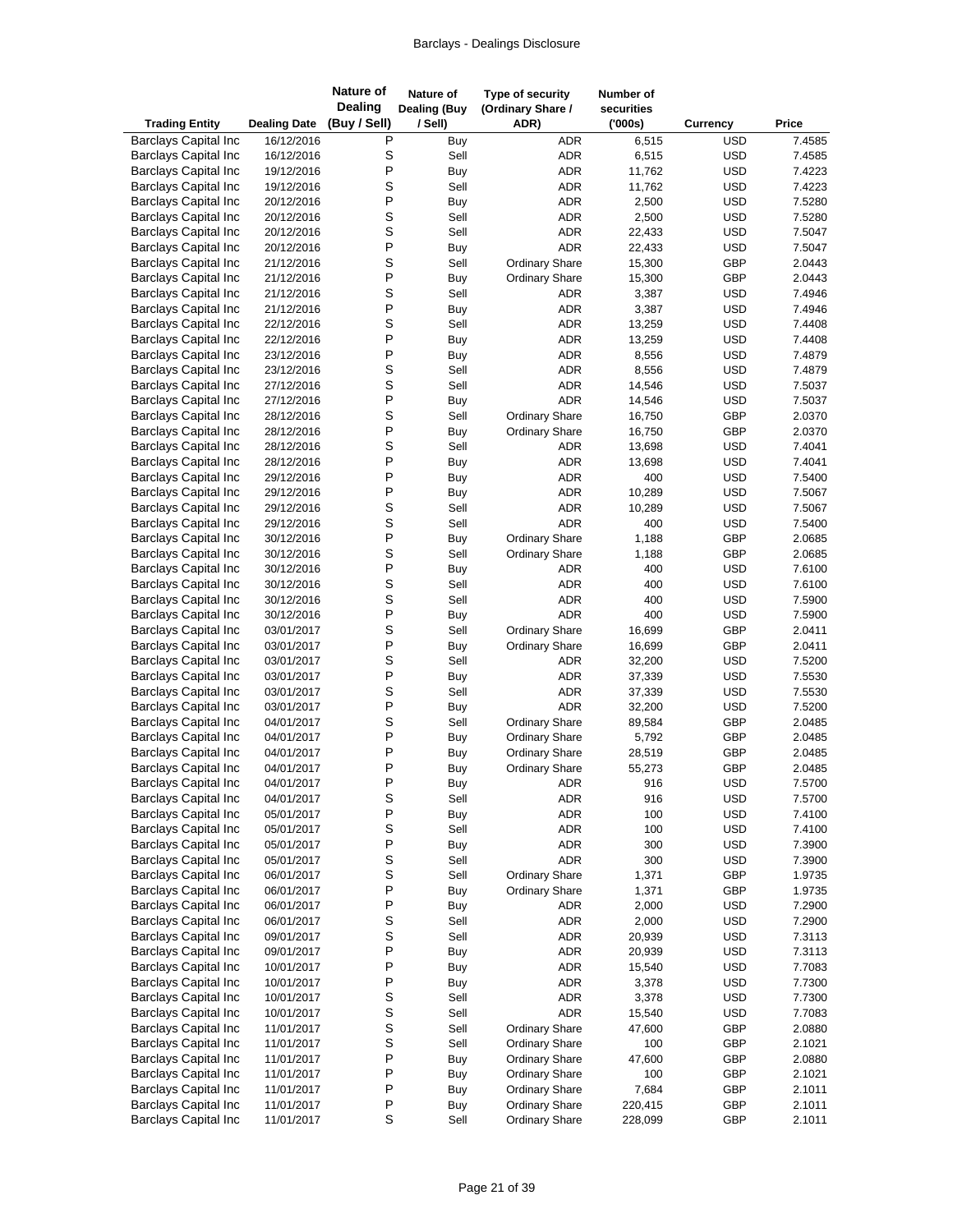| <b>Trading Entity</b>                                      | <b>Dealing Date</b>      | <b>Nature of</b><br><b>Dealing</b><br>(Buy / Sell) | Nature of<br><b>Dealing (Buy</b><br>/ Sell) | Type of security<br>(Ordinary Share /<br>ADR) | Number of<br>securities<br>(000s) | <b>Currency</b>          | Price            |
|------------------------------------------------------------|--------------------------|----------------------------------------------------|---------------------------------------------|-----------------------------------------------|-----------------------------------|--------------------------|------------------|
| <b>Barclays Capital Inc</b>                                | 11/01/2017               | S                                                  | Sell                                        | <b>ADR</b>                                    | 6,400                             | <b>USD</b>               | 7.6006           |
| <b>Barclays Capital Inc</b>                                | 11/01/2017               | P                                                  | Buy                                         | <b>ADR</b>                                    | 10,800                            | <b>USD</b>               | 7.6398           |
| <b>Barclays Capital Inc</b>                                | 11/01/2017               | P                                                  | Buy                                         | <b>ADR</b>                                    | 6,400                             | <b>USD</b>               | 7.6006           |
| <b>Barclays Capital Inc</b>                                | 11/01/2017               | S                                                  | Sell                                        | <b>ADR</b>                                    | 10,800                            | <b>USD</b>               | 7.6398           |
| <b>Barclays Capital Inc</b>                                | 12/01/2017               | P                                                  | Buy                                         | <b>ADR</b>                                    | 3,063                             | <b>USD</b>               | 7.5000           |
| <b>Barclays Capital Inc</b>                                | 12/01/2017               | $\mathsf S$                                        | Sell                                        | <b>ADR</b>                                    | 3,063                             | <b>USD</b>               | 7.5000           |
| <b>Barclays Capital Inc</b>                                | 13/01/2017               | P                                                  | Buy                                         | <b>ADR</b>                                    | 100                               | <b>USD</b>               | 7.4800           |
| <b>Barclays Capital Inc</b>                                | 13/01/2017               | S                                                  | Sell                                        | <b>ADR</b>                                    | 100                               | <b>USD</b>               | 7.4800           |
| <b>Barclays Capital Inc</b>                                | 17/01/2017               | P                                                  | Buy                                         | <b>ADR</b>                                    | 18,901                            | <b>USD</b>               | 7.4926           |
| <b>Barclays Capital Inc</b>                                | 17/01/2017               | S                                                  | Sell                                        | <b>ADR</b>                                    | 3,564                             | <b>USD</b>               | 7.4100           |
| <b>Barclays Capital Inc</b>                                | 17/01/2017               | P                                                  | Buy                                         | <b>ADR</b>                                    | 3,564                             | <b>USD</b>               | 7.4100           |
| <b>Barclays Capital Inc</b><br><b>Barclays Capital Inc</b> | 17/01/2017               | S<br>P                                             | Sell                                        | <b>ADR</b><br><b>ADR</b>                      | 18,901                            | <b>USD</b><br><b>USD</b> | 7.4926<br>7.3900 |
| <b>Barclays Capital Inc</b>                                | 18/01/2017<br>18/01/2017 | $\mathsf S$                                        | Buy<br>Sell                                 | <b>ADR</b>                                    | 2,940<br>2,940                    | <b>USD</b>               | 7.3900           |
| <b>Barclays Capital Inc</b>                                | 18/01/2017               | P                                                  | Buy                                         | <b>ADR</b>                                    | 6,000                             | <b>USD</b>               | 7.4000           |
| <b>Barclays Capital Inc</b>                                | 18/01/2017               | S                                                  | Sell                                        | <b>ADR</b>                                    | 6,000                             | <b>USD</b>               | 7.4000           |
| <b>Barclays Capital Inc</b>                                | 19/01/2017               | S                                                  | Sell                                        | <b>ADR</b>                                    | 36,232                            | <b>USD</b>               | 7.4229           |
| <b>Barclays Capital Inc</b>                                | 19/01/2017               | S                                                  | Sell                                        | <b>ADR</b>                                    | 13,044                            | <b>USD</b>               | 7.3510           |
| <b>Barclays Capital Inc</b>                                | 19/01/2017               | P                                                  | Buy                                         | <b>ADR</b>                                    | 36,232                            | <b>USD</b>               | 7.4229           |
| <b>Barclays Capital Inc</b>                                | 19/01/2017               | P                                                  | Buy                                         | <b>ADR</b>                                    | 13,044                            | <b>USD</b>               | 7.3510           |
| <b>Barclays Capital Inc</b>                                | 20/01/2017               | P                                                  | <b>Buy</b>                                  | <b>ADR</b>                                    | 3,670                             | <b>USD</b>               | 7.3321           |
| <b>Barclays Capital Inc</b>                                | 20/01/2017               | P                                                  | Buy                                         | <b>ADR</b>                                    | 7,618                             | <b>USD</b>               | 7.2794           |
| <b>Barclays Capital Inc</b>                                | 20/01/2017               | S                                                  | Sell                                        | <b>ADR</b>                                    | 7,618                             | <b>USD</b>               | 7.2794           |
| <b>Barclays Capital Inc</b>                                | 20/01/2017               | S                                                  | Sell                                        | <b>ADR</b>                                    | 3,670                             | <b>USD</b>               | 7.3321           |
| <b>Barclays Capital Inc</b>                                | 23/01/2017               | $\mathsf S$                                        | Sell                                        | <b>ADR</b>                                    | 109,095                           | <b>USD</b>               | 7.3055           |
| <b>Barclays Capital Inc</b>                                | 23/01/2017               | P                                                  | Buy                                         | <b>ADR</b>                                    | 109,095                           | <b>USD</b>               | 7.3055           |
| <b>Barclays Capital Inc</b>                                | 24/01/2017               | P                                                  | Buy                                         | <b>Ordinary Share</b>                         | 1,889,575                         | GBP                      | 1.9490           |
| <b>Barclays Capital Inc</b>                                | 24/01/2017               | P                                                  | Buy                                         | <b>Ordinary Share</b>                         | 31,076                            | GBP                      | 1.9490           |
| <b>Barclays Capital Inc</b>                                | 24/01/2017               | S                                                  | Sell                                        | <b>Ordinary Share</b>                         | 1,920,651                         | GBP                      | 1.9490           |
| <b>Barclays Capital Inc</b>                                | 24/01/2017               | P                                                  | Buy                                         | ADR                                           | 9,931                             | <b>USD</b>               | 7.2063           |
| <b>Barclays Capital Inc</b>                                | 24/01/2017               | P                                                  | Buy                                         | <b>ADR</b>                                    | 100                               | <b>USD</b>               | 7.2000           |
| <b>Barclays Capital Inc</b>                                | 24/01/2017               | S                                                  | Sell                                        | <b>ADR</b>                                    | 100                               | <b>USD</b>               | 7.2000           |
| <b>Barclays Capital Inc</b>                                | 24/01/2017               | S                                                  | Sell                                        | <b>ADR</b>                                    | 9,931                             | <b>USD</b>               | 7.2063           |
| <b>Barclays Capital Inc</b>                                | 25/01/2017               | P                                                  | Buy                                         | Ordinary Share                                | 2,500,000                         | GBP                      | 1.9010           |
| <b>Barclays Capital Inc</b>                                | 25/01/2017               | S<br>P                                             | Sell                                        | <b>Ordinary Share</b>                         | 2,500,000                         | GBP<br><b>USD</b>        | 1.9010           |
| <b>Barclays Capital Inc</b><br><b>Barclays Capital Inc</b> | 25/01/2017<br>25/01/2017 | S                                                  | Buy<br>Sell                                 | <b>ADR</b><br><b>ADR</b>                      | 1,807<br>1,807                    | <b>USD</b>               | 7.1006<br>7.1006 |
| <b>Barclays Capital Inc</b>                                | 26/01/2017               | S                                                  | Sell                                        | <b>Ordinary Share</b>                         | 342,600                           | GBP                      | 1.8945           |
| <b>Barclays Capital Inc</b>                                | 26/01/2017               | P                                                  | Buy                                         | <b>Ordinary Share</b>                         | 342,600                           | GBP                      | 1.8945           |
| <b>Barclays Capital Inc</b>                                | 26/01/2017               | S                                                  | Sell                                        | <b>ADR</b>                                    | 12,673                            | <b>USD</b>               | 7.1207           |
| <b>Barclays Capital Inc</b>                                | 26/01/2017               | P                                                  | Buy                                         | <b>ADR</b>                                    | 12,673                            | <b>USD</b>               | 7.1207           |
| <b>Barclays Capital Inc</b>                                | 26/01/2017               | S                                                  | Sell                                        | <b>ADR</b>                                    | 1,200                             | <b>USD</b>               | 7.1100           |
| <b>Barclays Capital Inc</b>                                | 26/01/2017               | $\sf P$                                            | Buy                                         | ADR                                           | 1,200                             | <b>USD</b>               | 7.1100           |
| <b>Barclays Capital Inc</b>                                | 27/01/2017               | P                                                  | Buy                                         | <b>ADR</b>                                    | 2,400                             | <b>USD</b>               | 7.7500           |
| <b>Barclays Capital Inc</b>                                | 27/01/2017               | $\mbox{\bf S}$                                     | Sell                                        | ADR                                           | 2,400                             | <b>USD</b>               | 7.7500           |
| <b>Barclays Capital Inc</b>                                | 27/01/2017               | P                                                  | Buy                                         | ADR                                           | 26,898                            | <b>USD</b>               | 7.8264           |
| <b>Barclays Capital Inc</b>                                | 27/01/2017               | $\mbox{\bf S}$                                     | Sell                                        | ADR                                           | 26,898                            | <b>USD</b>               | 7.8264           |
| <b>Barclays Capital Inc</b>                                | 30/01/2017               | S                                                  | Sell                                        | ADR                                           | 18,800                            | <b>USD</b>               | 7.3862           |
| <b>Barclays Capital Inc</b>                                | 30/01/2017               | P                                                  | Buy                                         | ADR                                           | 18,800                            | <b>USD</b>               | 7.3862           |
| <b>Barclays Capital Inc</b>                                | 31/01/2017               | $\mathbb S$                                        | Sell                                        | ADR                                           | 766                               | <b>USD</b>               | 7.3100           |
| <b>Barclays Capital Inc</b>                                | 31/01/2017               | P                                                  | Buy                                         | ADR                                           | 766                               | <b>USD</b>               | 7.3100           |
| <b>Barclays Capital Inc</b>                                | 31/01/2017               | P                                                  | Buy                                         | ADR                                           | 12,903                            | <b>USD</b>               | 7.3739           |
| <b>Barclays Capital Inc</b>                                | 31/01/2017               | S                                                  | Sell                                        | <b>ADR</b>                                    | 12,903                            | <b>USD</b>               | 7.3739           |
| <b>Barclays Capital Inc</b>                                | 01/02/2017               | $\mbox{\bf S}$                                     | Sell                                        | <b>Ordinary Share</b>                         | 23,933                            | GBP                      | 1.9462           |
| <b>Barclays Capital Inc</b>                                | 01/02/2017               | P                                                  | Buy                                         | <b>Ordinary Share</b>                         | 23,933                            | GBP                      | 1.9462           |
| <b>Barclays Capital Inc</b>                                | 01/02/2017               | S                                                  | Sell                                        | ADR                                           | 100                               | <b>USD</b>               | 7.4100           |
| <b>Barclays Capital Inc</b>                                | 01/02/2017               | $\mbox{\bf S}$<br>$\sf P$                          | Sell                                        | ADR                                           | 31,609                            | <b>USD</b>               | 7.4215           |
| <b>Barclays Capital Inc</b>                                | 01/02/2017               | P                                                  | Buy                                         | ADR                                           | 31,609<br>100                     | <b>USD</b><br><b>USD</b> | 7.4215           |
| <b>Barclays Capital Inc</b><br><b>Barclays Capital Inc</b> | 01/02/2017<br>02/02/2017 | S                                                  | Buy<br>Sell                                 | ADR<br>ADR                                    | 2,155                             | <b>USD</b>               | 7.4100<br>7.3935 |
| <b>Barclays Capital Inc</b>                                | 02/02/2017               | $\sf P$                                            | Buy                                         | ADR                                           | 2,155                             | <b>USD</b>               | 7.3935           |
| <b>Barclays Capital Inc</b>                                | 03/02/2017               | P                                                  | Buy                                         | ADR                                           | 2,100                             | <b>USD</b>               | 7.3905           |
| <b>Barclays Capital Inc</b>                                | 03/02/2017               | S                                                  | Sell                                        | ADR                                           | 2,100                             | <b>USD</b>               | 7.3905           |
| <b>Barclays Capital Inc</b>                                | 06/02/2017               | $\mathbb S$                                        | Sell                                        | ADR                                           | 100                               | <b>USD</b>               | 7.2200           |
| <b>Barclays Capital Inc</b>                                | 06/02/2017               | $\mathsf S$                                        | Sell                                        | ADR                                           | 5,100                             | <b>USD</b>               | 7.2404           |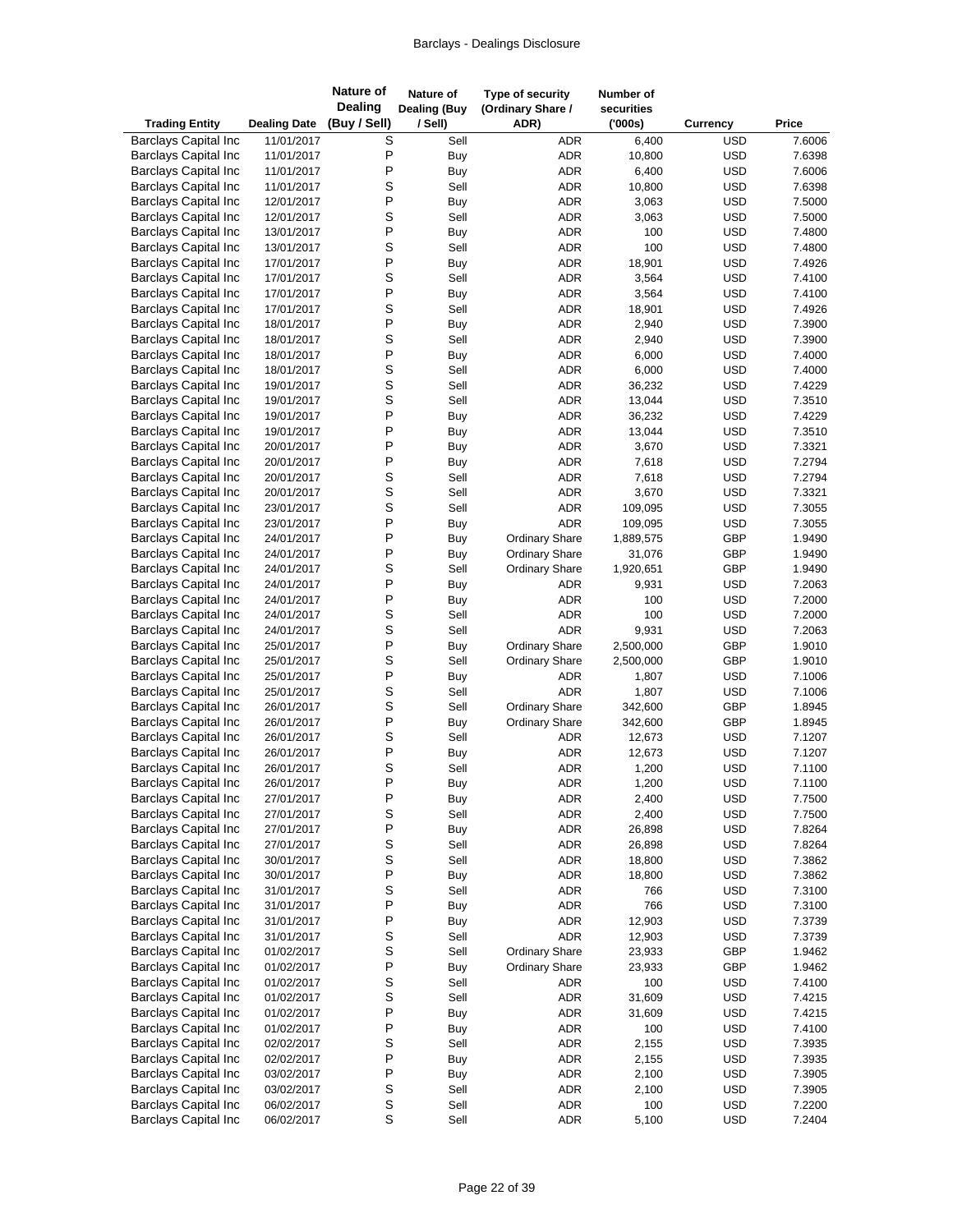| <b>Trading Entity</b>                                      | <b>Dealing Date</b>      | <b>Nature of</b><br><b>Dealing</b><br>(Buy / Sell) | Nature of<br><b>Dealing (Buy</b><br>/ Sell) | Type of security<br>(Ordinary Share /<br>ADR) | Number of<br>securities<br>(000s) | Currency                 | Price            |
|------------------------------------------------------------|--------------------------|----------------------------------------------------|---------------------------------------------|-----------------------------------------------|-----------------------------------|--------------------------|------------------|
| <b>Barclays Capital Inc</b>                                | 06/02/2017               | Ρ                                                  | Buy                                         | <b>ADR</b>                                    | 5,100                             | <b>USD</b>               | 7.2404           |
| <b>Barclays Capital Inc</b>                                | 06/02/2017               | P                                                  | Buy                                         | <b>ADR</b>                                    | 100                               | <b>USD</b>               | 7.2200           |
| <b>Barclays Capital Inc</b>                                | 07/02/2017               | S                                                  | Sell                                        | <b>ADR</b>                                    | 1,000                             | <b>USD</b>               | 7.2800           |
| <b>Barclays Capital Inc</b>                                | 07/02/2017               | P                                                  | Buy                                         | <b>ADR</b>                                    | 6,000                             | <b>USD</b>               | 7.3033           |
| <b>Barclays Capital Inc</b>                                | 07/02/2017               | P                                                  | Buy                                         | ADR                                           | 1,000                             | <b>USD</b>               | 7.2800           |
| <b>Barclays Capital Inc</b>                                | 07/02/2017               | S                                                  | Sell                                        | <b>ADR</b>                                    | 6,000                             | <b>USD</b>               | 7.3033           |
| <b>Barclays Capital Inc</b>                                | 08/02/2017               | S                                                  | Sell                                        | <b>Ordinary Share</b>                         | 45,880                            | GBP                      | 1.9493           |
| <b>Barclays Capital Inc</b>                                | 08/02/2017               | P                                                  | Buy                                         | <b>Ordinary Share</b>                         | 45,880                            | GBP                      | 1.9493           |
| <b>Barclays Capital Inc</b>                                | 08/02/2017               | S                                                  | Sell                                        | ADR                                           | 1,400                             | <b>USD</b>               | 7.4543           |
| <b>Barclays Capital Inc</b>                                | 08/02/2017               | P                                                  | Buy                                         | <b>ADR</b>                                    | 1,400                             | <b>USD</b>               | 7.4543           |
| <b>Barclays Capital Inc</b>                                | 08/02/2017               | P                                                  | Buy                                         | <b>ADR</b>                                    | 12,850                            | <b>USD</b>               | 7.3394           |
| <b>Barclays Capital Inc</b>                                | 08/02/2017               | S                                                  | Sell                                        | <b>ADR</b>                                    | 12,850                            | <b>USD</b>               | 7.3394           |
| <b>Barclays Capital Inc</b>                                | 09/02/2017               | S                                                  | Sell                                        | <b>ADR</b>                                    | 3,100                             | <b>USD</b>               | 7.4171           |
| <b>Barclays Capital Inc</b>                                | 09/02/2017               | P                                                  | Buy                                         | <b>ADR</b>                                    | 3,100                             | <b>USD</b>               | 7.4171           |
| <b>Barclays Capital Inc</b>                                | 10/02/2017               | S                                                  | Sell                                        | <b>ADR</b>                                    | 3,031                             | <b>USD</b>               | 7.3965           |
| <b>Barclays Capital Inc</b><br><b>Barclays Capital Inc</b> | 10/02/2017<br>14/02/2017 | P<br>S                                             | <b>Buy</b><br>Sell                          | <b>ADR</b><br><b>ADR</b>                      | 3,031                             | <b>USD</b><br><b>USD</b> | 7.3965           |
| <b>Barclays Capital Inc</b>                                | 14/02/2017               | P                                                  | Buy                                         | <b>ADR</b>                                    | 2,053<br>2,053                    | <b>USD</b>               | 7.3405<br>7.3405 |
| <b>Barclays Capital Inc</b>                                | 15/02/2017               | P                                                  | Buy                                         | ADR                                           | 1,702                             | <b>USD</b>               | 7.3409           |
| <b>Barclays Capital Inc</b>                                | 15/02/2017               | S                                                  | Sell                                        | <b>ADR</b>                                    | 1,702                             | <b>USD</b>               | 7.3409           |
| <b>Barclays Capital Inc</b>                                | 16/02/2017               | P                                                  | Buy                                         | <b>ADR</b>                                    | 8,253                             | <b>USD</b>               | 7.3609           |
| <b>Barclays Capital Inc</b>                                | 16/02/2017               | S                                                  | Sell                                        | ADR                                           | 8,253                             | <b>USD</b>               | 7.3609           |
| <b>Barclays Capital Inc</b>                                | 16/02/2017               | P                                                  | Buy                                         | <b>ADR</b>                                    | 1,175                             | <b>USD</b>               | 7.2800           |
| <b>Barclays Capital Inc</b>                                | 16/02/2017               | S                                                  | Sell                                        | <b>ADR</b>                                    | 1,175                             | <b>USD</b>               | 7.2800           |
| <b>Barclays Capital Inc</b>                                | 17/02/2017               | S                                                  | Sell                                        | <b>ADR</b>                                    | 100                               | <b>USD</b>               | 7.3000           |
| <b>Barclays Capital Inc</b>                                | 17/02/2017               | S                                                  | Sell                                        | <b>ADR</b>                                    | 849                               | <b>USD</b>               | 7.3388           |
| <b>Barclays Capital Inc</b>                                | 17/02/2017               | P                                                  | Buy                                         | <b>ADR</b>                                    | 100                               | <b>USD</b>               | 7.3000           |
| <b>Barclays Capital Inc</b>                                | 17/02/2017               | P                                                  | Buy                                         | ADR                                           | 849                               | <b>USD</b>               | 7.3388           |
| <b>Barclays Capital Inc</b>                                | 21/02/2017               | P                                                  | Buy                                         | <b>ADR</b>                                    | 400                               | <b>USD</b>               | 7.2000           |
| <b>Barclays Capital Inc</b>                                | 21/02/2017               | P                                                  | Buy                                         | <b>ADR</b>                                    | 700                               | <b>USD</b>               | 7.1657           |
| <b>Barclays Capital Inc</b>                                | 21/02/2017               | S                                                  | Sell                                        | ADR                                           | 700                               | <b>USD</b>               | 7.1657           |
| <b>Barclays Capital Inc</b>                                | 21/02/2017               | S                                                  | Sell                                        | <b>ADR</b>                                    | 400                               | <b>USD</b>               | 7.2000           |
| <b>Barclays Capital Inc</b>                                | 22/02/2017               | $\mathsf{P}$                                       | Buy                                         | ADR                                           | 47,199                            | <b>USD</b>               | 7.2155           |
| <b>Barclays Capital Inc</b>                                | 22/02/2017               | S                                                  | Sell                                        | ADR                                           | 47,199                            | <b>USD</b>               | 7.2155           |
| <b>Barclays Capital Inc</b>                                | 23/02/2017               | S                                                  | Sell                                        | <b>ADR</b>                                    | 10,125                            | <b>USD</b>               | 7.1721           |
| <b>Barclays Capital Inc</b>                                | 23/02/2017               | $\mathsf{P}$                                       | Buy                                         | ADR                                           | 10,125                            | <b>USD</b>               | 7.1721           |
| <b>Barclays Capital Inc</b>                                | 24/02/2017               | S                                                  | Sell                                        | <b>ADR</b>                                    | 168                               | <b>USD</b>               | 7.1500           |
| <b>Barclays Capital Inc</b>                                | 24/02/2017               | P                                                  | Buy                                         | <b>ADR</b>                                    | 168                               | <b>USD</b>               | 7.1500           |
| <b>Barclays Capital Inc</b>                                | 27/02/2017               | P                                                  | Buy                                         | <b>Ordinary Share</b>                         | 19,130                            | GBP                      | 1.9070           |
| <b>Barclays Capital Inc</b>                                | 27/02/2017               | S                                                  | Sell                                        | <b>Ordinary Share</b>                         | 80,000                            | GBP                      | 1.9070           |
| <b>Barclays Capital Inc</b>                                | 27/02/2017               | P                                                  | <b>Buy</b>                                  | <b>Ordinary Share</b>                         | 60,870                            | GBP                      | 1.9070           |
| <b>Barclays Capital Inc</b>                                | 27/02/2017               | P                                                  | Buy                                         | <b>ADR</b>                                    | 16,868                            | <b>USD</b>               | 7.0218           |
| <b>Barclays Capital Inc</b>                                | 27/02/2017               | S                                                  | Sell                                        | ADR                                           | 16,868                            | <b>USD</b>               | 7.0218           |
| <b>Barclays Capital Inc</b>                                | 28/02/2017               | S                                                  | Sell                                        | <b>Ordinary Share</b>                         | 418,320                           | GBP                      | 1.8840           |
| <b>Barclays Capital Inc</b>                                | 28/02/2017               | P                                                  | Buy                                         | <b>Ordinary Share</b>                         | 409,535                           | GBP                      | 1.8840           |
| <b>Barclays Capital Inc</b><br><b>Barclays Capital Inc</b> | 28/02/2017               | P<br>S                                             | Buy<br>Sell                                 | <b>Ordinary Share</b>                         | 8,785<br>5,310                    | GBP<br><b>USD</b>        | 1.8840<br>6.9906 |
| <b>Barclays Capital Inc</b>                                | 28/02/2017               | $\mathsf{P}$                                       |                                             | ADR<br>ADR                                    |                                   | <b>USD</b>               | 6.9906           |
| <b>Barclays Capital Inc</b>                                | 28/02/2017<br>01/03/2017 | P                                                  | Buy                                         | <b>Ordinary Share</b>                         | 5,310<br>629                      | GBP                      | 1.8865           |
| <b>Barclays Capital Inc</b>                                | 01/03/2017               | S                                                  | Buy<br>Sell                                 | <b>Ordinary Share</b>                         | 629                               | GBP                      | 1.8865           |
| <b>Barclays Capital Inc</b>                                | 01/03/2017               | $\mathsf{P}$                                       | Buy                                         | ADR                                           | 5,000                             | <b>USD</b>               | 6.9760           |
| <b>Barclays Capital Inc</b>                                | 01/03/2017               | S                                                  | Sell                                        | ADR                                           | 5,000                             | <b>USD</b>               | 6.9760           |
| <b>Barclays Capital Inc</b>                                | 02/03/2017               | S                                                  | Sell                                        | ADR                                           | 125,989                           | <b>USD</b>               | 6.9205           |
| <b>Barclays Capital Inc</b>                                | 02/03/2017               | P                                                  | Buy                                         | <b>ADR</b>                                    | 125,989                           | <b>USD</b>               | 6.9205           |
| <b>Barclays Capital Inc</b>                                | 03/03/2017               | $\mathsf{P}$                                       | Buy                                         | <b>Ordinary Share</b>                         | 29,931                            | GBP                      | 1.8810           |
| <b>Barclays Capital Inc</b>                                | 03/03/2017               | S                                                  | Sell                                        | <b>Ordinary Share</b>                         | 29,931                            | GBP                      | 1.8810           |
| <b>Barclays Capital Inc</b>                                | 03/03/2017               | S                                                  | Sell                                        | ADR                                           | 1,514                             | <b>USD</b>               | 6.8800           |
| <b>Barclays Capital Inc</b>                                | 03/03/2017               | $\mathsf{P}$                                       | Buy                                         | <b>ADR</b>                                    | 1,514                             | <b>USD</b>               | 6.8800           |
| <b>Barclays Capital Inc</b>                                | 06/03/2017               | $\mathsf{P}$                                       | Buy                                         | <b>Ordinary Share</b>                         | 130,000                           | GBP                      | 1.8778           |
| <b>Barclays Capital Inc</b>                                | 06/03/2017               | P                                                  | Buy                                         | <b>Ordinary Share</b>                         | 120,000                           | GBP                      | 1.8814           |
| <b>Barclays Capital Inc</b>                                | 06/03/2017               | S                                                  | Sell                                        | <b>Ordinary Share</b>                         | 250,000                           | GBP                      | 1.8795           |
| <b>Barclays Capital Inc</b>                                | 06/03/2017               | S                                                  | Sell                                        | ADR                                           | 35,278                            | <b>USD</b>               | 6.9157           |
| <b>Barclays Capital Inc</b>                                | 06/03/2017               | P                                                  | Buy                                         | ADR                                           | 35,278                            | <b>USD</b>               | 6.9157           |
| <b>Barclays Capital Inc</b>                                | 07/03/2017               | $\mathbb S$                                        | Sell                                        | <b>Ordinary Share</b>                         | 275,400                           | GBP                      | 1.8738           |
| Barclays Capital Inc                                       | 07/03/2017               | $\mathbf S$                                        | Sell                                        | <b>Ordinary Share</b>                         | 469,800                           | GBP                      | 1.8738           |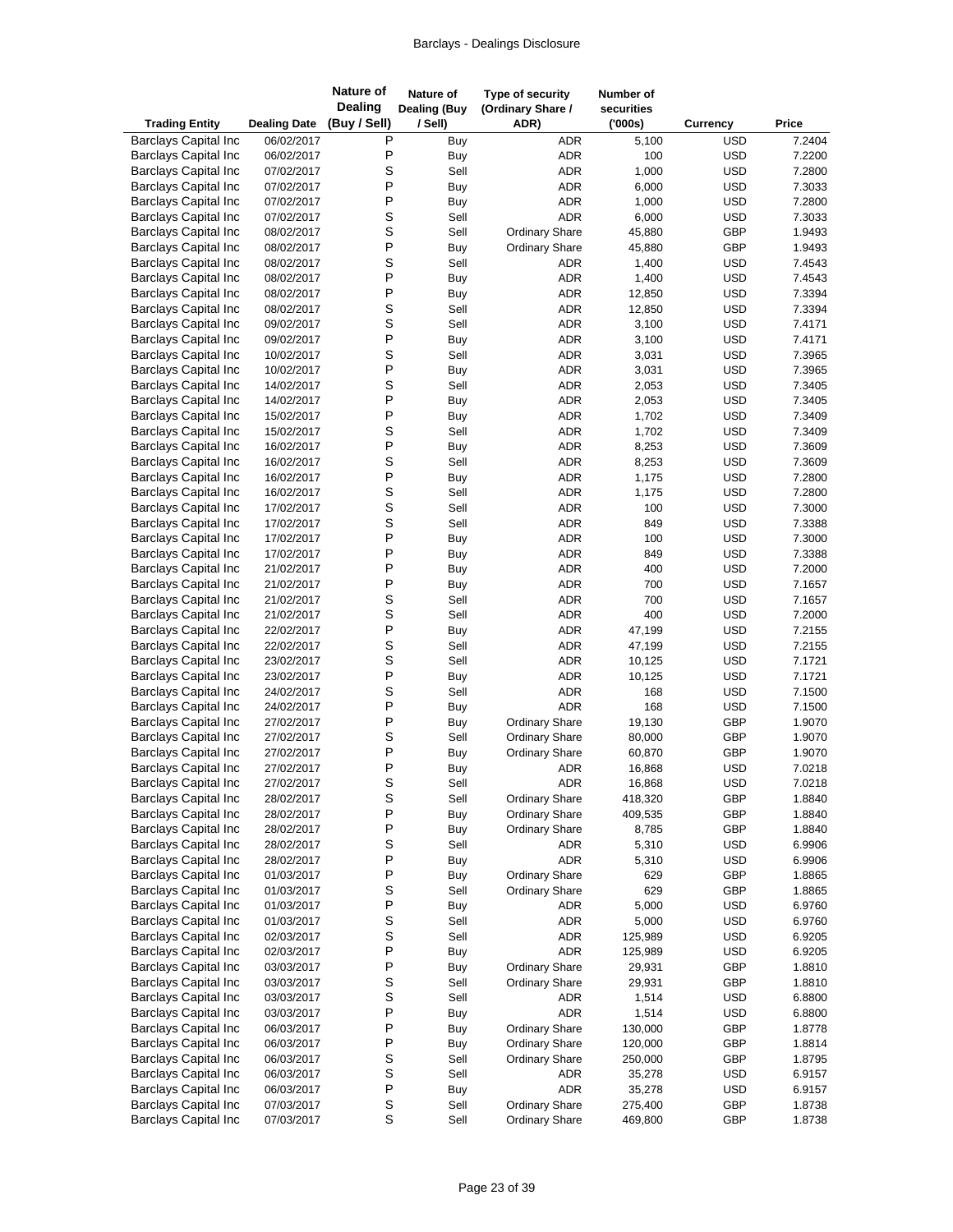| <b>Trading Entity</b>                                      | <b>Dealing Date</b>      | Nature of<br>Dealing<br>(Buy / Sell) | Nature of<br><b>Dealing (Buy</b><br>/ Sell) | Type of security<br>(Ordinary Share /<br>ADR)  | Number of<br>securities<br>(000s) | <b>Currency</b>          | Price            |
|------------------------------------------------------------|--------------------------|--------------------------------------|---------------------------------------------|------------------------------------------------|-----------------------------------|--------------------------|------------------|
| <b>Barclays Capital Inc</b>                                | 07/03/2017               | S                                    | Sell                                        | <b>Ordinary Share</b>                          | 76,400                            | <b>GBP</b>               | 1.8738           |
| <b>Barclays Capital Inc</b>                                | 07/03/2017               | S                                    | Sell                                        | <b>Ordinary Share</b>                          | 78,400                            | GBP                      | 1.8738           |
| <b>Barclays Capital Inc</b>                                | 07/03/2017               | P                                    | Buy                                         | <b>Ordinary Share</b>                          | 500,000                           | GBP                      | 1.8705           |
| <b>Barclays Capital Inc</b>                                | 07/03/2017               | Ρ                                    | <b>Buy</b>                                  | <b>Ordinary Share</b>                          | 100,000                           | <b>GBP</b>               | 1.8768           |
| <b>Barclays Capital Inc</b>                                | 07/03/2017               | P                                    | Buy                                         | <b>Ordinary Share</b>                          | 100,000                           | GBP                      | 1.8870           |
| <b>Barclays Capital Inc</b>                                | 07/03/2017               | P                                    | Buy                                         | <b>Ordinary Share</b>                          | 200,000                           | GBP                      | 1.8740           |
| <b>Barclays Capital Inc</b>                                | 07/03/2017               | P                                    | Buy                                         | <b>ADR</b>                                     | 20,159                            | <b>USD</b>               | 6.8477           |
| <b>Barclays Capital Inc</b>                                | 07/03/2017               | S                                    | Sell                                        | ADR                                            | 147                               | <b>USD</b>               | 6.8600           |
| <b>Barclays Capital Inc</b>                                | 07/03/2017               | S                                    | Sell                                        | ADR                                            | 20,159                            | <b>USD</b>               | 6.8477           |
| <b>Barclays Capital Inc</b>                                | 07/03/2017               | P                                    | Buy                                         | <b>ADR</b>                                     | 147                               | <b>USD</b>               | 6.8600           |
| <b>Barclays Capital Inc</b>                                | 08/03/2017               | P                                    | Buy                                         | Ordinary Share                                 | 621,258                           | GBP                      | 1.8805           |
| <b>Barclays Capital Inc</b>                                | 08/03/2017               | P                                    | Buy                                         | <b>Ordinary Share</b>                          | 13,546                            | GBP                      | 1.8805           |
| <b>Barclays Capital Inc</b>                                | 08/03/2017               | S                                    | Sell                                        | <b>Ordinary Share</b>                          | 3,300                             | GBP                      | 1.8848           |
| <b>Barclays Capital Inc</b>                                | 08/03/2017               | S                                    | Sell                                        | <b>Ordinary Share</b>                          | 38,900                            | GBP                      | 1.8848           |
| <b>Barclays Capital Inc</b>                                | 08/03/2017               | S                                    | Sell                                        | <b>Ordinary Share</b>                          | 70,900                            | <b>GBP</b>               | 1.8848           |
| <b>Barclays Capital Inc</b>                                | 08/03/2017               | P                                    | Buy                                         | <b>Ordinary Share</b>                          | 291,180                           | GBP                      | 1.8814           |
| <b>Barclays Capital Inc</b>                                | 08/03/2017               | P                                    | Buy                                         | <b>Ordinary Share</b>                          | 475,604                           | GBP                      | 1.8850           |
| <b>Barclays Capital Inc</b>                                | 08/03/2017               | S                                    | Sell                                        | <b>Ordinary Share</b>                          | 21,700                            | GBP                      | 1.8848           |
| <b>Barclays Capital Inc</b>                                | 08/03/2017               | S                                    | Sell                                        | <b>Ordinary Share</b>                          | 291,180                           | GBP                      | 1.8814           |
| <b>Barclays Capital Inc</b>                                | 08/03/2017               | S                                    | Sell                                        | <b>Ordinary Share</b>                          | 1,400                             | <b>GBP</b>               | 1.8848           |
| <b>Barclays Capital Inc</b>                                | 08/03/2017               | S                                    | Sell                                        | <b>Ordinary Share</b>                          | 3,500                             | GBP                      | 1.8848           |
| <b>Barclays Capital Inc</b>                                | 08/03/2017               | S                                    | Sell                                        | <b>Ordinary Share</b>                          | 120,500                           | GBP                      | 1.8848           |
| <b>Barclays Capital Inc</b>                                | 08/03/2017               | S                                    | Sell                                        | <b>Ordinary Share</b>                          | 19,300                            | <b>GBP</b>               | 1.8848           |
| <b>Barclays Capital Inc</b>                                | 08/03/2017               | S                                    | Sell                                        | <b>Ordinary Share</b>                          | 82,400                            | <b>GBP</b>               | 1.8848           |
| <b>Barclays Capital Inc</b>                                | 08/03/2017               | S                                    | Sell                                        | <b>Ordinary Share</b>                          | 517,402                           | <b>GBP</b>               | 1.8800           |
| <b>Barclays Capital Inc</b>                                | 08/03/2017               | P                                    | Buy                                         | <b>Ordinary Share</b>                          | 100,000                           | <b>GBP</b>               | 1.8849           |
| <b>Barclays Capital Inc</b>                                | 08/03/2017               | S                                    | Sell                                        | <b>Ordinary Share</b>                          | 135,700                           | <b>GBP</b>               | 1.8848           |
| <b>Barclays Capital Inc</b>                                | 08/03/2017               | S                                    | Sell                                        | <b>Ordinary Share</b>                          | 77,200                            | <b>GBP</b>               | 1.8848           |
| <b>Barclays Capital Inc</b>                                | 08/03/2017               | S                                    | Sell                                        | <b>Ordinary Share</b>                          | 3,300                             | GBP                      | 1.8848           |
| <b>Barclays Capital Inc</b>                                | 08/03/2017               | S                                    | Sell                                        | <b>Ordinary Share</b>                          | 19,900                            | <b>GBP</b>               | 1.8848           |
| <b>Barclays Capital Inc</b>                                | 08/03/2017               | S                                    | Sell                                        | <b>Ordinary Share</b>                          | 65,100                            | <b>GBP</b>               | 1.8848           |
| <b>Barclays Capital Inc</b>                                | 08/03/2017               | S                                    | Sell                                        | <b>Ordinary Share</b>                          | 17,200                            | <b>GBP</b>               | 1.8848           |
| <b>Barclays Capital Inc</b>                                | 08/03/2017               | P                                    | Buy                                         | <b>Ordinary Share</b>                          | 400,000                           | <b>GBP</b>               | 1.8848           |
| <b>Barclays Capital Inc</b>                                | 08/03/2017               | S                                    | Sell                                        | Ordinary Share                                 | 19,600                            | <b>GBP</b>               | 1.8848           |
| <b>Barclays Capital Inc</b><br><b>Barclays Capital Inc</b> | 08/03/2017               | S<br>S                               | Sell<br>Sell                                | <b>Ordinary Share</b>                          | 120,900<br>1,500                  | <b>GBP</b><br><b>GBP</b> | 1.8848<br>1.8848 |
| <b>Barclays Capital Inc</b>                                | 08/03/2017<br>08/03/2017 | S                                    | Sell                                        | <b>Ordinary Share</b><br><b>Ordinary Share</b> | 126,100                           | <b>GBP</b>               | 1.8848           |
| <b>Barclays Capital Inc</b>                                | 08/03/2017               | S                                    | Sell                                        |                                                |                                   | <b>GBP</b>               | 1.8827           |
| <b>Barclays Capital Inc</b>                                | 08/03/2017               | P                                    |                                             | <b>Ordinary Share</b>                          | 117,402<br>24,396                 | <b>GBP</b>               | 1.8785           |
| <b>Barclays Capital Inc</b>                                | 08/03/2017               | S                                    | Buy<br>Sell                                 | <b>Ordinary Share</b><br><b>Ordinary Share</b> | 16,600                            | <b>GBP</b>               | 1.8848           |
| <b>Barclays Capital Inc</b>                                | 08/03/2017               | S                                    | Sell                                        | <b>Ordinary Share</b>                          | 20,200                            | <b>GBP</b>               | 1.8848           |
| <b>Barclays Capital Inc</b>                                | 08/03/2017               | S                                    | Sell                                        | <b>Ordinary Share</b>                          | 3,300                             | <b>GBP</b>               | 1.8848           |
| <b>Barclays Capital Inc</b>                                | 08/03/2017               | S                                    | Sell                                        | <b>Ordinary Share</b>                          | 11,500                            | <b>GBP</b>               | 1.8848           |
| <b>Barclays Capital Inc</b>                                | 08/03/2017               | S                                    | Sell                                        | ADR                                            | 100                               | <b>USD</b>               | 6.8400           |
| <b>Barclays Capital Inc</b>                                | 08/03/2017               | P                                    | Buy                                         | <b>ADR</b>                                     | 100                               | <b>USD</b>               | 6.8400           |
| <b>Barclays Capital Inc</b>                                | 09/03/2017               | P                                    | Buy                                         | <b>Ordinary Share</b>                          | 869,233                           | GBP                      | 1.8512           |
| <b>Barclays Capital Inc</b>                                | 09/03/2017               | S                                    | Sell                                        | <b>Ordinary Share</b>                          | 281,720                           | GBP                      | 1.8553           |
| <b>Barclays Capital Inc</b>                                | 09/03/2017               | P                                    | Buy                                         | <b>Ordinary Share</b>                          | 628,674                           | GBP                      | 1.8553           |
| <b>Barclays Capital Inc</b>                                | 09/03/2017               | P                                    | Buy                                         | <b>Ordinary Share</b>                          | 24,688                            | <b>GBP</b>               | 1.8512           |
| <b>Barclays Capital Inc</b>                                | 09/03/2017               | P                                    | Buy                                         | <b>Ordinary Share</b>                          | 1,106,079                         | GBP                      | 1.8512           |
| <b>Barclays Capital Inc</b>                                | 09/03/2017               | P                                    | Buy                                         | <b>Ordinary Share</b>                          | 393,763                           | GBP                      | 1.8540           |
| <b>Barclays Capital Inc</b>                                | 09/03/2017               | S                                    | Sell                                        | <b>Ordinary Share</b>                          | 2,000,000                         | GBP                      | 1.8512           |
| <b>Barclays Capital Inc</b>                                | 09/03/2017               | S                                    | Sell                                        | <b>Ordinary Share</b>                          | 402,348                           | GBP                      | 1.8540           |
| <b>Barclays Capital Inc</b>                                | 09/03/2017               | P                                    | Buy                                         | <b>Ordinary Share</b>                          | 8,585                             | <b>GBP</b>               | 1.8540           |
| <b>Barclays Capital Inc</b>                                | 09/03/2017               | S                                    | Sell                                        | <b>Ordinary Share</b>                          | 346,954                           | GBP                      | 1.8553           |
| <b>Barclays Capital Inc</b>                                | 09/03/2017               | P                                    | Buy                                         | ADR                                            | 3,418                             | <b>USD</b>               | 6.7466           |
| <b>Barclays Capital Inc</b>                                | 09/03/2017               | S                                    | Sell                                        | ADR                                            | 3,418                             | <b>USD</b>               | 6.7466           |
| <b>Barclays Capital Inc</b>                                | 09/03/2017               | P                                    | Buy                                         | ADR                                            | 2,368                             | <b>USD</b>               | 6.7721           |
| <b>Barclays Capital Inc</b>                                | 09/03/2017               | S                                    | Sell                                        | ADR                                            | 2,368                             | <b>USD</b>               | 6.7721           |
| <b>Barclays Capital Inc</b>                                | 10/03/2017               | P                                    | Buy                                         | ADR                                            | 5,321                             | <b>USD</b>               | 6.8615           |
| <b>Barclays Capital Inc</b>                                | 10/03/2017               | S                                    | Sell                                        | ADR                                            | 5,321                             | <b>USD</b>               | 6.8615           |
| <b>Barclays Capital Inc</b>                                | 13/03/2017               | S                                    | Sell                                        | ADR                                            | 9,497                             | <b>USD</b>               | 6.9401           |
| <b>Barclays Capital Inc</b>                                | 13/03/2017               | P                                    | Buy                                         | ADR                                            | 9,497                             | <b>USD</b>               | 6.9401           |
| <b>Barclays Capital Inc</b>                                | 14/03/2017               | $\sf P$                              | Buy                                         | ADR                                            | 4,105                             | <b>USD</b>               | 6.8232           |
| <b>Barclays Capital Inc</b>                                | 14/03/2017               | $\mathsf S$                          | Sell                                        | ADR                                            | 4,105                             | <b>USD</b>               | 6.8232           |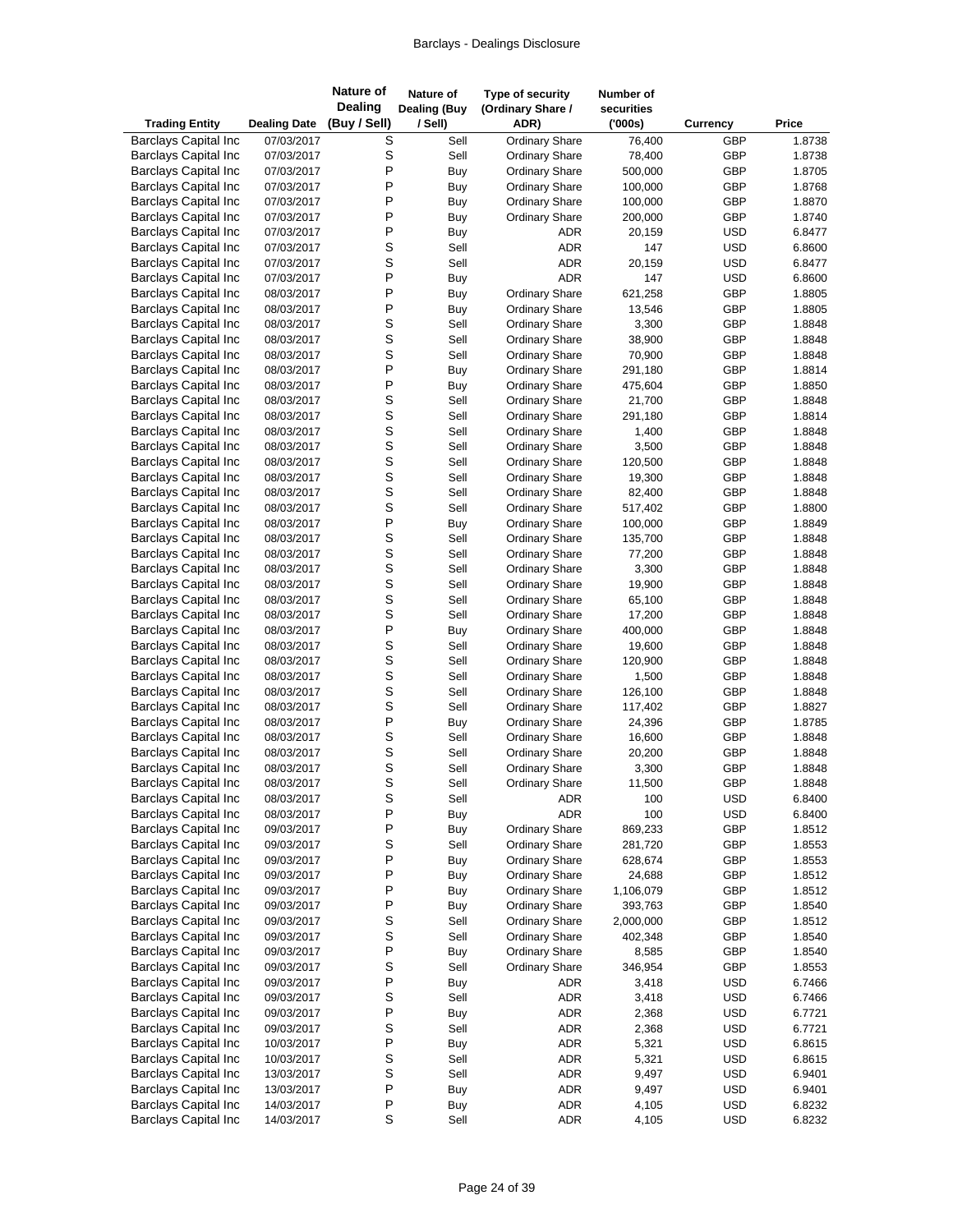| <b>Trading Entity</b>                                      | <b>Dealing Date</b>      | Nature of<br><b>Dealing</b><br>(Buy / Sell) | <b>Nature of</b><br><b>Dealing (Buy</b><br>/ Sell) | Type of security<br>(Ordinary Share /<br>ADR)  | Number of<br>securities<br>(000s) | <b>Currency</b>          | Price            |
|------------------------------------------------------------|--------------------------|---------------------------------------------|----------------------------------------------------|------------------------------------------------|-----------------------------------|--------------------------|------------------|
| <b>Barclays Capital Inc</b>                                | 15/03/2017               | $\overline{s}$                              | Sell                                               | <b>ADR</b>                                     | 30,481                            | <b>USD</b>               | 6.9052           |
| <b>Barclays Capital Inc.</b>                               | 15/03/2017               | P                                           | Buy                                                | <b>ADR</b>                                     | 30,481                            | <b>USD</b>               | 6.9052           |
| <b>Barclays Capital Inc</b>                                | 16/03/2017               | S                                           | Sell                                               | ADR                                            | 600                               | <b>USD</b>               | 6.8700           |
| <b>Barclays Capital Inc</b>                                | 16/03/2017               | P                                           | Buy                                                | <b>ADR</b>                                     | 600                               | <b>USD</b>               | 6.8700           |
| <b>Barclays Capital Inc</b>                                | 17/03/2017               | $\mathbb S$                                 | Sell                                               | <b>Ordinary Share</b>                          | 2,922                             | GBP                      | 1.8735           |
| <b>Barclays Capital Inc</b>                                | 17/03/2017               | $\sf P$                                     | Buy                                                | <b>Ordinary Share</b>                          | 140,000                           | GBP                      | 1.8741           |
| <b>Barclays Capital Inc</b>                                | 17/03/2017               | P                                           | Buy                                                | <b>Ordinary Share</b>                          | 60,000                            | <b>GBP</b>               | 1.8660           |
| <b>Barclays Capital Inc</b>                                | 17/03/2017               | $\mathbb S$                                 | Sell                                               | <b>Ordinary Share</b>                          | 200,000                           | GBP                      | 1.8717           |
| <b>Barclays Capital Inc</b>                                | 17/03/2017               | $\sf P$<br>P                                | Buy                                                | <b>Ordinary Share</b>                          | 2,922                             | GBP                      | 1.8735           |
| <b>Barclays Capital Inc</b><br><b>Barclays Capital Inc</b> | 17/03/2017<br>17/03/2017 | $\mathbb S$                                 | Buy<br>Sell                                        | ADR<br><b>ADR</b>                              | 14,703                            | <b>USD</b><br><b>USD</b> | 6.8882<br>6.8882 |
| <b>Barclays Capital Inc</b>                                | 20/03/2017               | $\sf P$                                     | Buy                                                | <b>Ordinary Share</b>                          | 14,703<br>10,900                  | <b>GBP</b>               | 1.8780           |
| <b>Barclays Capital Inc</b>                                | 20/03/2017               | $\mathsf S$                                 | Sell                                               | <b>Ordinary Share</b>                          | 153,518                           | GBP                      | 1.8819           |
| <b>Barclays Capital Inc.</b>                               | 20/03/2017               | $\mathsf{P}$                                | Buy                                                | <b>Ordinary Share</b>                          | 153,518                           | GBP                      | 1.8819           |
| <b>Barclays Capital Inc</b>                                | 20/03/2017               | $\mathbb S$                                 | Sell                                               | <b>Ordinary Share</b>                          | 10,900                            | GBP                      | 1.8780           |
| <b>Barclays Capital Inc</b>                                | 20/03/2017               | $\sf P$                                     | Buy                                                | ADR                                            | 400                               | <b>USD</b>               | 6.9700           |
| <b>Barclays Capital Inc</b>                                | 20/03/2017               | S                                           | Sell                                               | <b>ADR</b>                                     | 400                               | <b>USD</b>               | 6.9700           |
| <b>Barclays Capital Inc</b>                                | 20/03/2017               | P                                           | Buy                                                | <b>ADR</b>                                     | 2,400                             | <b>USD</b>               | 6.9367           |
| <b>Barclays Capital Inc</b>                                | 20/03/2017               | $\mathsf S$                                 | Sell                                               | <b>ADR</b>                                     | 2,400                             | <b>USD</b>               | 6.9367           |
| <b>Barclays Capital Inc</b>                                | 21/03/2017               | $\sf P$                                     | Buy                                                | <b>Ordinary Share</b>                          | 3,500                             | GBP                      | 1.9026           |
| <b>Barclays Capital Inc</b>                                | 21/03/2017               | $\mathbb S$                                 | Sell                                               | <b>Ordinary Share</b>                          | 3,500                             | GBP                      | 1.9026           |
| <b>Barclays Capital Inc</b>                                | 21/03/2017               | $\sf P$                                     | Buy                                                | ADR                                            | 6,106                             | <b>USD</b>               | 7.0341           |
| <b>Barclays Capital Inc</b>                                | 21/03/2017               | $\mathsf S$                                 | Sell                                               | <b>ADR</b>                                     | 6,106                             | <b>USD</b>               | 7.0341           |
| <b>Barclays Capital Inc</b>                                | 22/03/2017               | P                                           | Buy                                                | Ordinary Share                                 | 225,000                           | GBP                      | 1.8609           |
| <b>Barclays Capital Inc</b>                                | 22/03/2017               | $\mathbb S$                                 | Sell                                               | <b>Ordinary Share</b>                          | 225,000                           | GBP                      | 1.8609           |
| <b>Barclays Capital Inc</b>                                | 22/03/2017               | $\sf P$                                     | Buy                                                | <b>ADR</b>                                     | 1,566                             | <b>USD</b>               | 6.9291           |
| <b>Barclays Capital Inc</b>                                | 22/03/2017               | $\mathsf S$                                 | Sell                                               | <b>ADR</b>                                     | 1,566                             | <b>USD</b>               | 6.9291           |
| <b>Barclays Capital Inc</b>                                | 24/03/2017               | S                                           | Sell                                               | <b>ADR</b>                                     | 1,582                             | <b>USD</b>               | 7.1339           |
| <b>Barclays Capital Inc</b>                                | 24/03/2017               | P                                           | Buy                                                | <b>ADR</b>                                     | 17,000                            | <b>USD</b>               | 7.1000           |
| <b>Barclays Capital Inc</b>                                | 24/03/2017               | $\mathsf S$                                 | Sell                                               | <b>ADR</b>                                     | 17,000                            | <b>USD</b>               | 7.1000           |
| <b>Barclays Capital Inc</b>                                | 24/03/2017               | $\sf P$                                     | Buy                                                | ADR                                            | 1,582                             | <b>USD</b>               | 7.1339           |
| <b>Barclays Capital Inc</b>                                | 27/03/2017               | P                                           | Buy                                                | <b>ADR</b>                                     | 498                               | <b>USD</b>               | 7.1700           |
| <b>Barclays Capital Inc</b><br><b>Barclays Capital Inc</b> | 27/03/2017               | $\mathbb S$<br>$\sf P$                      | Sell                                               | <b>ADR</b>                                     | 1,400                             | <b>USD</b>               | 7.1200           |
| <b>Barclays Capital Inc</b>                                | 27/03/2017<br>27/03/2017 | S                                           | Buy<br>Sell                                        | <b>ADR</b><br><b>ADR</b>                       | 1,400<br>498                      | <b>USD</b><br><b>USD</b> | 7.1200<br>7.1700 |
| <b>Barclays Capital Inc</b>                                | 28/03/2017               | $\sf P$                                     | Buy                                                | <b>ADR</b>                                     | 2,966                             | <b>USD</b>               | 7.1253           |
| <b>Barclays Capital Inc</b>                                | 28/03/2017               | $\mathbb S$                                 | Sell                                               | <b>ADR</b>                                     | 2,966                             | <b>USD</b>               | 7.1253           |
| <b>Barclays Capital Inc</b>                                | 29/03/2017               | $\sf P$                                     | Buy                                                | <b>ADR</b>                                     | 400                               | <b>USD</b>               | 7.0900           |
| <b>Barclays Capital Inc</b>                                | 29/03/2017               | $\mbox{\bf S}$                              | Sell                                               | ADR                                            | 1,852                             | <b>USD</b>               | 7.0600           |
| <b>Barclays Capital Inc</b>                                | 29/03/2017               | $\mathsf S$                                 | Sell                                               | <b>ADR</b>                                     | 400                               | <b>USD</b>               | 7.0900           |
| <b>Barclays Capital Inc</b>                                | 29/03/2017               | $\mathsf{P}$                                | Buy                                                | <b>ADR</b>                                     | 1,852                             | <b>USD</b>               | 7.0600           |
| <b>Barclays Capital Inc</b>                                | 30/03/2017               | S                                           | Sell                                               | <b>ADR</b>                                     | 470                               | <b>USD</b>               | 7.0800           |
| <b>Barclays Capital Inc</b>                                | 30/03/2017               | P                                           | Buy                                                | <b>ADR</b>                                     | 470                               | <b>USD</b>               | 7.0800           |
| <b>Barclays Capital Inc</b>                                | 31/03/2017               | $\sf P$                                     | Buy                                                | ADR                                            | 6,200                             | <b>USD</b>               | 6.9790           |
| <b>Barclays Capital Inc</b>                                | 31/03/2017               | S                                           | Sell                                               | ADR                                            | 6,200                             | <b>USD</b>               | 6.9790           |
| <b>Barclays Capital Inc</b>                                | 03/04/2017               | $\sf P$                                     | Buy                                                | ADR                                            | 5,500                             | <b>USD</b>               | 6.9496           |
| <b>Barclays Capital Inc</b>                                | 03/04/2017               | $\mbox{\bf S}$                              | Sell                                               | ADR                                            | 5,500                             | <b>USD</b>               | 6.9496           |
| <b>Barclays Capital Inc</b>                                | 04/04/2017               | $\sf P$                                     | Buy                                                | <b>ADR</b>                                     | 2,000                             | <b>USD</b>               | 6.8900           |
| <b>Barclays Capital Inc</b>                                | 04/04/2017               | S                                           | Sell                                               | ADR                                            | 1,450                             | <b>USD</b>               | 6.9007           |
| <b>Barclays Capital Inc</b>                                | 04/04/2017               | $\sf P$                                     | Buy                                                | ADR                                            | 1,450                             | <b>USD</b>               | 6.9007           |
| <b>Barclays Capital Inc</b>                                | 04/04/2017               | S                                           | Sell                                               | ADR                                            | 2,000                             | <b>USD</b>               | 6.8900           |
| <b>Barclays Capital Inc</b>                                | 05/04/2017               | $\sf P$                                     | Buy                                                | Ordinary Share                                 | 1,295,000                         | GBP                      | 1.8445           |
| <b>Barclays Capital Inc</b>                                | 05/04/2017               | $\mbox{\bf S}$                              | Sell                                               | Ordinary Share                                 | 2,006,814                         | GBP                      | 1.8423           |
| <b>Barclays Capital Inc</b>                                | 05/04/2017               | $\sf P$<br>$\mathsf S$                      | Buy                                                | <b>Ordinary Share</b>                          | 400,000                           | GBP                      | 1.8416           |
| <b>Barclays Capital Inc</b>                                | 05/04/2017               | $\sf P$                                     | Sell                                               | Ordinary Share                                 | 59,770                            | GBP                      | 1.8444           |
| <b>Barclays Capital Inc</b><br><b>Barclays Capital Inc</b> | 05/04/2017               | P                                           | Buy                                                | <b>Ordinary Share</b>                          | 1,071                             | GBP<br>GBP               | 1.8444           |
| <b>Barclays Capital Inc</b>                                | 05/04/2017<br>05/04/2017 | $\sf P$                                     | Buy<br>Buy                                         | <b>Ordinary Share</b><br><b>Ordinary Share</b> | 58,699<br>200,000                 | GBP                      | 1.8444<br>1.8438 |
| <b>Barclays Capital Inc</b>                                | 05/04/2017               | $\sf P$                                     | Buy                                                | <b>Ordinary Share</b>                          | 600,000                           | GBP                      | 1.8425           |
| <b>Barclays Capital Inc</b>                                | 05/04/2017               | S                                           | Sell                                               | <b>Ordinary Share</b>                          | 1,295,000                         | GBP                      | 1.8445           |
| <b>Barclays Capital Inc</b>                                | 05/04/2017               | $\sf P$                                     | Buy                                                | <b>Ordinary Share</b>                          | 806,814                           | GBP                      | 1.8421           |
| <b>Barclays Capital Inc</b>                                | 05/04/2017               | $\sf P$                                     | Buy                                                | ADR                                            | 3,602                             | <b>USD</b>               | 6.8609           |
| <b>Barclays Capital Inc</b>                                | 05/04/2017               | $\mbox{\bf S}$                              | Sell                                               | ADR                                            | 3,602                             | <b>USD</b>               | 6.8609           |
| <b>Barclays Capital Inc</b>                                | 06/04/2017               | $\mathbb S$                                 | Sell                                               | ADR                                            | 42                                | <b>USD</b>               | 6.9400           |
| <b>Barclays Capital Inc</b>                                | 06/04/2017               | $\sf P$                                     | <b>Buy</b>                                         | ADR                                            | 42                                | <b>USD</b>               | 6.9400           |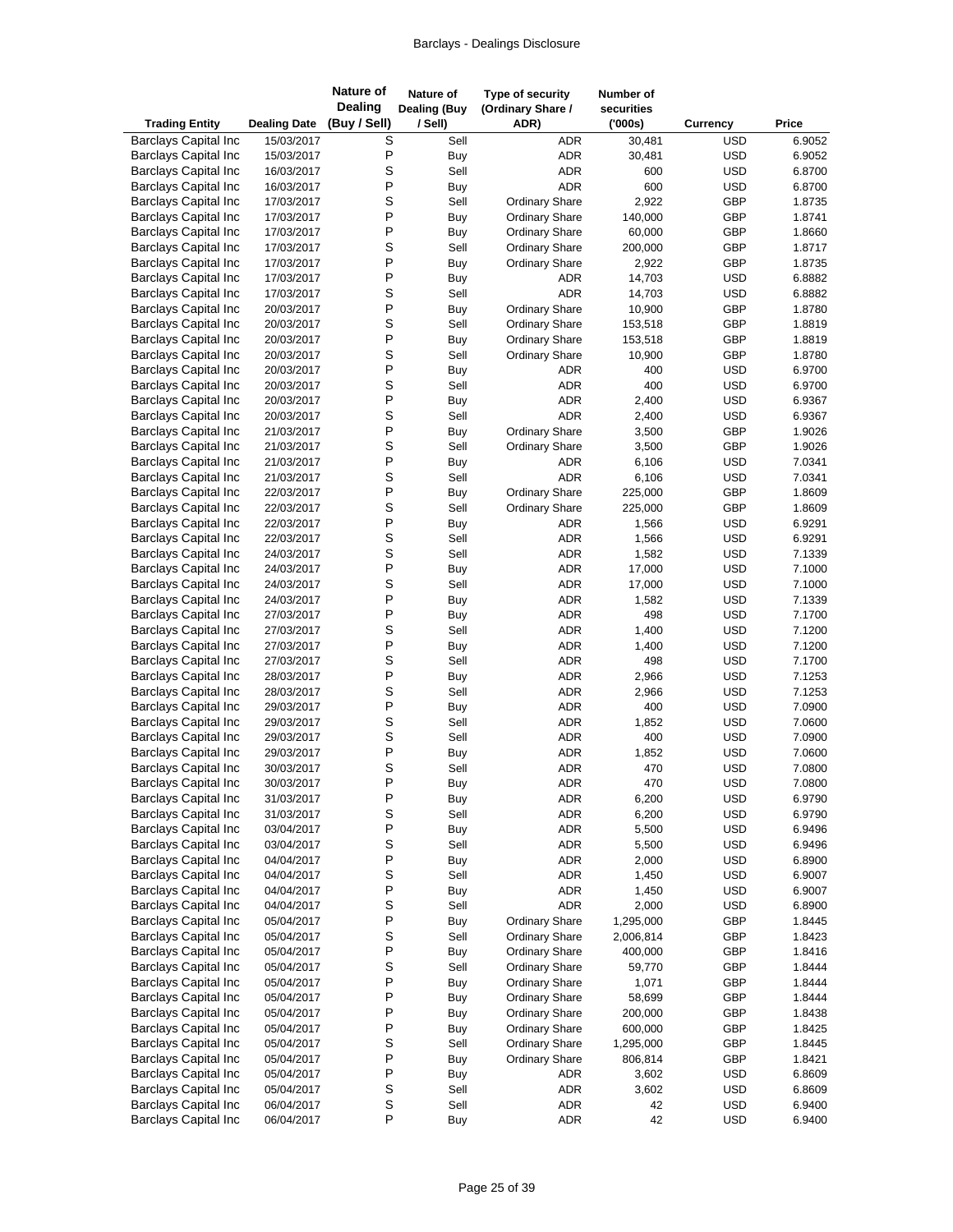| <b>Trading Entity</b>                                      | <b>Dealing Date</b>      | <b>Nature of</b><br><b>Dealing</b><br>(Buy / Sell) | Nature of<br><b>Dealing (Buy</b><br>/ Sell) | Type of security<br>(Ordinary Share /<br>ADR)  | Number of<br>securities<br>(000s) | <b>Currency</b> | Price            |
|------------------------------------------------------------|--------------------------|----------------------------------------------------|---------------------------------------------|------------------------------------------------|-----------------------------------|-----------------|------------------|
| <b>Barclays Capital Inc</b>                                | 07/04/2017               | S                                                  | Sell                                        |                                                | <b>ADR</b><br>4,000               | USD             | 7.0000           |
| <b>Barclays Capital Inc</b>                                | 07/04/2017               | P                                                  | Buy                                         |                                                | <b>ADR</b><br>4,000               | <b>USD</b>      | 7.0000           |
| <b>Barclays Capital Inc</b>                                | 10/04/2017               | S                                                  | Sell                                        | <b>Ordinary Share</b>                          | 2,094                             | GBP             | 1.9294           |
| <b>Barclays Capital Inc</b>                                | 10/04/2017               | S                                                  | Sell                                        | <b>Ordinary Share</b>                          | 7,918                             | GBP             | 1.9294           |
| <b>Barclays Capital Inc</b>                                | 10/04/2017               | S                                                  | Sell                                        | <b>Ordinary Share</b>                          | 5,777                             | GBP             | 1.9294           |
| <b>Barclays Capital Inc</b>                                | 10/04/2017               | S                                                  | Sell                                        | <b>Ordinary Share</b>                          | 18,624                            | GBP             | 1.9294           |
| <b>Barclays Capital Inc</b>                                | 10/04/2017               | S                                                  | Sell                                        | Ordinary Share                                 | 114,352                           | GBP             | 1.9294           |
| <b>Barclays Capital Inc</b>                                | 10/04/2017               | S                                                  | Sell                                        | <b>Ordinary Share</b>                          | 11,832                            | GBP             | 1.9294           |
| <b>Barclays Capital Inc</b>                                | 10/04/2017               | S                                                  | Sell                                        | <b>Ordinary Share</b>                          | 16,587                            | GBP             | 1.9294           |
| <b>Barclays Capital Inc</b>                                | 10/04/2017               | S                                                  | Sell                                        | <b>Ordinary Share</b>                          | 11,753                            | GBP             | 1.9294           |
| <b>Barclays Capital Inc</b>                                | 10/04/2017               | S                                                  | Sell                                        | <b>Ordinary Share</b>                          | 4,275                             | GBP             | 1.9294           |
| <b>Barclays Capital Inc</b>                                | 10/04/2017               | S                                                  | Sell                                        | <b>Ordinary Share</b>                          | 2,424                             | GBP             | 1.9294           |
| <b>Barclays Capital Inc</b>                                | 10/04/2017               | S                                                  | Sell                                        | <b>Ordinary Share</b>                          | 18,193                            | GBP             | 1.9294           |
| <b>Barclays Capital Inc</b>                                | 10/04/2017               | S                                                  | Sell                                        | <b>Ordinary Share</b>                          | 17,511                            | GBP             | 1.9294           |
| <b>Barclays Capital Inc</b>                                | 10/04/2017               | S                                                  | Sell                                        | <b>Ordinary Share</b>                          | 4,789                             | GBP             | 1.9294           |
| <b>Barclays Capital Inc</b><br><b>Barclays Capital Inc</b> | 10/04/2017<br>10/04/2017 | S<br>S                                             | Sell                                        | <b>Ordinary Share</b>                          | 2,970<br>12,690                   | GBP<br>GBP      | 1.9294           |
| <b>Barclays Capital Inc</b>                                | 10/04/2017               | S                                                  | Sell<br>Sell                                | <b>Ordinary Share</b><br><b>Ordinary Share</b> | 3,500                             | GBP             | 1.9294<br>1.9294 |
| <b>Barclays Capital Inc</b>                                | 10/04/2017               | S                                                  | Sell                                        | <b>Ordinary Share</b>                          | 3,813                             | GBP             | 1.9294           |
| <b>Barclays Capital Inc</b>                                | 10/04/2017               | S                                                  | Sell                                        | <b>Ordinary Share</b>                          | 12,482                            | GBP             | 1.9294           |
| <b>Barclays Capital Inc</b>                                | 10/04/2017               | S                                                  | Sell                                        | <b>Ordinary Share</b>                          | 155,622                           | GBP             | 1.9294           |
| <b>Barclays Capital Inc</b>                                | 10/04/2017               | S                                                  | Sell                                        | <b>Ordinary Share</b>                          | 5,416                             | GBP             | 1.9294           |
| <b>Barclays Capital Inc</b>                                | 10/04/2017               | S                                                  | Sell                                        | <b>Ordinary Share</b>                          | 18,828                            | GBP             | 1.9294           |
| <b>Barclays Capital Inc</b>                                | 10/04/2017               | S                                                  | Sell                                        | <b>Ordinary Share</b>                          | 58,906                            | GBP             | 1.9294           |
| <b>Barclays Capital Inc</b>                                | 10/04/2017               | S                                                  | Sell                                        | <b>Ordinary Share</b>                          | 13,511                            | GBP             | 1.9294           |
| <b>Barclays Capital Inc</b>                                | 10/04/2017               | S                                                  | Sell                                        | <b>Ordinary Share</b>                          | 2,094                             | GBP             | 1.9294           |
| <b>Barclays Capital Inc</b>                                | 10/04/2017               | S                                                  | Sell                                        | <b>Ordinary Share</b>                          | 231,219                           | GBP             | 1.9294           |
| <b>Barclays Capital Inc</b>                                | 10/04/2017               | S                                                  | Sell                                        | <b>Ordinary Share</b>                          | 78,799                            | GBP             | 1.9294           |
| <b>Barclays Capital Inc</b>                                | 10/04/2017               | S                                                  | Sell                                        | <b>Ordinary Share</b>                          | 16,721                            | GBP             | 1.9294           |
| <b>Barclays Capital Inc</b>                                | 10/04/2017               | P                                                  | Buy                                         | <b>Ordinary Share</b>                          | 1,337,377                         | GBP             | 1.9294           |
| <b>Barclays Capital Inc</b>                                | 10/04/2017               | S                                                  | Sell                                        | <b>Ordinary Share</b>                          | 32,380                            | GBP             | 1.9294           |
| <b>Barclays Capital Inc</b>                                | 10/04/2017               | S                                                  | Sell                                        | <b>Ordinary Share</b>                          | 4,058                             | GBP             | 1.9294           |
| <b>Barclays Capital Inc</b>                                | 10/04/2017               | S                                                  | Sell                                        | <b>Ordinary Share</b>                          | 8,936                             | GBP             | 1.9294           |
| <b>Barclays Capital Inc</b>                                | 10/04/2017               | S                                                  | Sell                                        | <b>Ordinary Share</b>                          | 12,780                            | GBP             | 1.9294           |
| <b>Barclays Capital Inc</b>                                | 10/04/2017               | S                                                  | Sell                                        | <b>Ordinary Share</b>                          | 169,406                           | GBP             | 1.9294           |
| <b>Barclays Capital Inc</b>                                | 10/04/2017               | S                                                  | Sell                                        | <b>Ordinary Share</b>                          | 253,007                           | GBP             | 1.9294           |
| <b>Barclays Capital Inc</b>                                | 10/04/2017               | S                                                  | Sell                                        | <b>Ordinary Share</b>                          | 4,110                             | GBP             | 1.9294           |
| <b>Barclays Capital Inc</b>                                | 10/04/2017               | P                                                  | Buy                                         |                                                | ADR<br>2,800                      | <b>USD</b>      | 7.2000           |
| <b>Barclays Capital Inc</b>                                | 10/04/2017               | S                                                  | Sell                                        |                                                | <b>ADR</b><br>2,800               | <b>USD</b>      | 7.2000           |
| <b>Barclays Capital Inc</b>                                | 11/04/2017               | P                                                  | Buy                                         | <b>Ordinary Share</b>                          | 109,186                           | GBP             | 1.9376           |
| <b>Barclays Capital Inc</b>                                | 11/04/2017               | S                                                  | Sell                                        | <b>Ordinary Share</b>                          | 2,080                             | GBP             | 1.9376           |
| <b>Barclays Capital Inc</b>                                | 11/04/2017               | S                                                  | Sell                                        | <b>Ordinary Share</b>                          | 2,080                             | GBP             | 1.9376           |
| <b>Barclays Capital Inc</b>                                | 11/04/2017               | S                                                  | Sell                                        | <b>Ordinary Share</b>                          | 2,080                             | GBP             | 1.9376           |
| <b>Barclays Capital Inc</b>                                | 11/04/2017               | S                                                  | Sell                                        | <b>Ordinary Share</b>                          | 2,080                             | GBP             | 1.9376           |
| <b>Barclays Capital Inc</b>                                | 11/04/2017               | S                                                  | Sell                                        | <b>Ordinary Share</b><br><b>Ordinary Share</b> | 2,080                             | GBP             | 1.9376<br>1.9376 |
| <b>Barclays Capital Inc</b>                                | 11/04/2017               | S<br>S                                             | Sell                                        |                                                | 2,080                             | GBP             |                  |
| <b>Barclays Capital Inc</b><br><b>Barclays Capital Inc</b> | 11/04/2017<br>11/04/2017 | S                                                  | Sell<br>Sell                                | <b>Ordinary Share</b><br><b>Ordinary Share</b> | 2,080<br>12,007                   | GBP<br>GBP      | 1.9376<br>1.9376 |
| <b>Barclays Capital Inc</b>                                | 11/04/2017               | S                                                  | Sell                                        | <b>Ordinary Share</b>                          | 2,080                             | GBP             | 1.9376           |
| <b>Barclays Capital Inc</b>                                | 11/04/2017               | S                                                  | Sell                                        | <b>Ordinary Share</b>                          | 2,080                             | GBP             | 1.9376           |
| <b>Barclays Capital Inc</b>                                | 11/04/2017               | S                                                  | Sell                                        | <b>Ordinary Share</b>                          | 2,080                             | GBP             | 1.9376           |
| <b>Barclays Capital Inc</b>                                | 11/04/2017               | S                                                  | Sell                                        | <b>Ordinary Share</b>                          | 2,080                             | GBP             | 1.9376           |
| <b>Barclays Capital Inc</b>                                | 11/04/2017               | S                                                  | Sell                                        | <b>Ordinary Share</b>                          | 2,080                             | GBP             | 1.9376           |
| <b>Barclays Capital Inc</b>                                | 11/04/2017               |                                                    | Sell                                        | <b>Ordinary Share</b>                          | 2,080                             | GBP             | 1.9376           |
| <b>Barclays Capital Inc</b>                                | 11/04/2017               |                                                    | Sell                                        | <b>Ordinary Share</b>                          | 2,806                             | GBP             | 1.9376           |
| <b>Barclays Capital Inc</b>                                | 11/04/2017               | s<br>s<br>s                                        | Sell                                        | <b>Ordinary Share</b>                          | 8,290                             | GBP             | 1.9376           |
| <b>Barclays Capital Inc</b>                                | 11/04/2017               | S                                                  | Sell                                        | <b>Ordinary Share</b>                          | 2,080                             | GBP             | 1.9376           |
| <b>Barclays Capital Inc</b>                                | 11/04/2017               | S                                                  | Sell                                        | <b>Ordinary Share</b>                          | 2,080                             | GBP             | 1.9376           |
| <b>Barclays Capital Inc</b>                                | 11/04/2017               | S                                                  | Sell                                        | <b>Ordinary Share</b>                          | 10,873                            | GBP             | 1.9376           |
| <b>Barclays Capital Inc</b>                                | 11/04/2017               | S                                                  | Sell                                        | <b>Ordinary Share</b>                          | 2,080                             | GBP             | 1.9376           |
| <b>Barclays Capital Inc</b>                                | 11/04/2017               | S                                                  | Sell                                        | <b>Ordinary Share</b>                          | 2,080                             | GBP             | 1.9376           |
| <b>Barclays Capital Inc</b>                                | 11/04/2017               |                                                    | Sell                                        | <b>Ordinary Share</b>                          | 2,080                             | GBP             | 1.9376           |
| <b>Barclays Capital Inc</b>                                | 11/04/2017               | s<br>s                                             | Sell                                        | <b>Ordinary Share</b>                          | 5,439                             | GBP             | 1.9376           |
| <b>Barclays Capital Inc</b>                                | 11/04/2017               | S                                                  | Sell                                        | <b>Ordinary Share</b>                          | 9,852                             | GBP             | 1.9376           |
| <b>Barclays Capital Inc</b>                                | 11/04/2017               | $\mathsf S$                                        | Sell                                        | <b>Ordinary Share</b>                          | 2,080                             | GBP             | 1.9376           |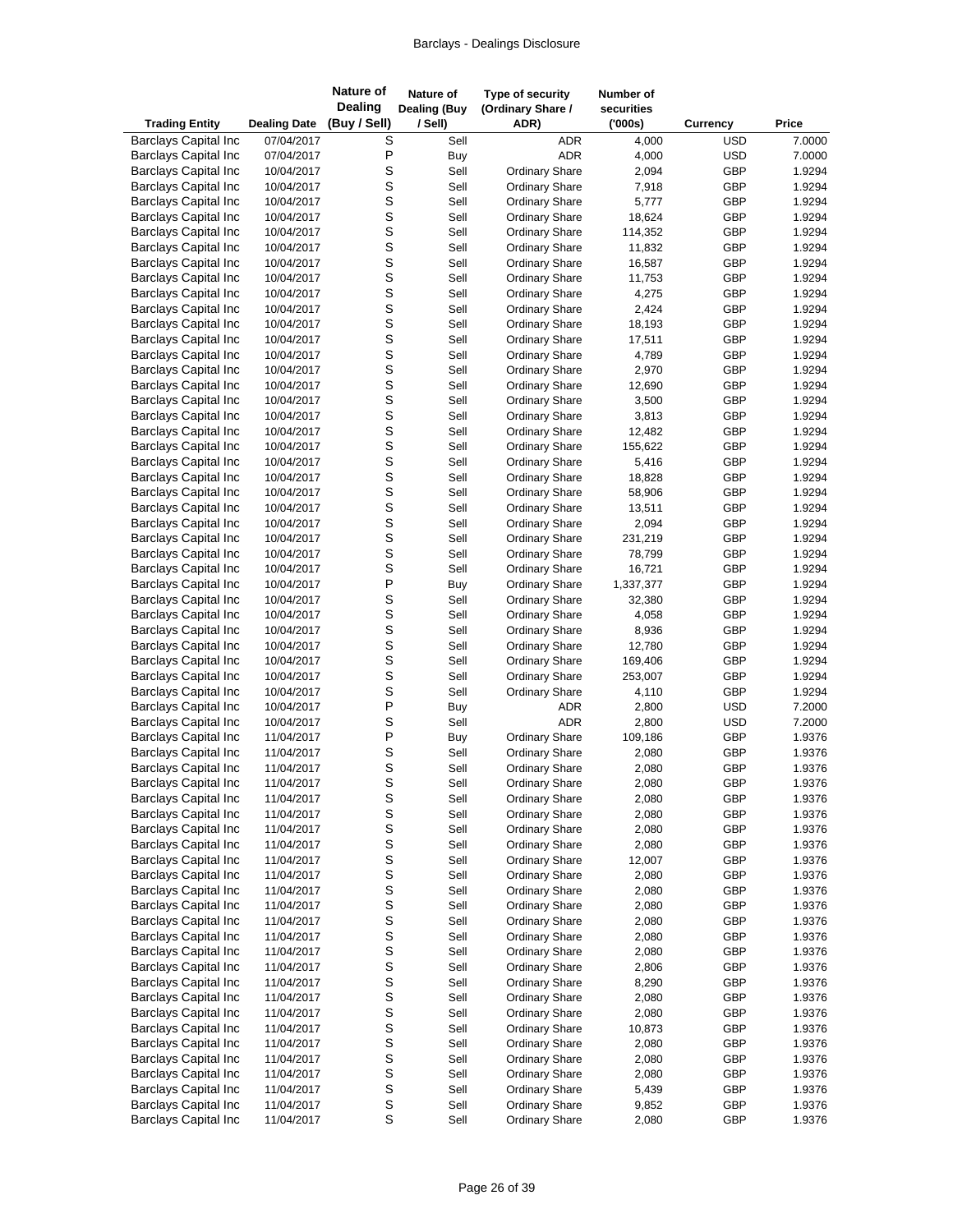| <b>Trading Entity</b>                                      | <b>Dealing Date</b>      | <b>Nature of</b><br><b>Dealing</b><br>(Buy / Sell) | Nature of<br><b>Dealing (Buy</b><br>/ Sell) | Type of security<br>(Ordinary Share /<br>ADR) | Number of<br>securities<br>(000s) | <b>Currency</b>          | Price            |
|------------------------------------------------------------|--------------------------|----------------------------------------------------|---------------------------------------------|-----------------------------------------------|-----------------------------------|--------------------------|------------------|
| <b>Barclays Capital Inc</b>                                | 11/04/2017               | S                                                  | Sell                                        | <b>Ordinary Share</b>                         | 2,080                             | GBP                      | 1.9376           |
| <b>Barclays Capital Inc</b>                                | 11/04/2017               | S                                                  | Sell                                        | <b>Ordinary Share</b>                         | 2,080                             | GBP                      | 1.9376           |
| <b>Barclays Capital Inc</b>                                | 11/04/2017               | S                                                  | Sell                                        | <b>Ordinary Share</b>                         | 2,080                             | GBP                      | 1.9376           |
| <b>Barclays Capital Inc</b>                                | 11/04/2017               | S                                                  | Sell                                        | <b>Ordinary Share</b>                         | 2,080                             | GBP                      | 1.9376           |
| <b>Barclays Capital Inc</b>                                | 11/04/2017               | S                                                  | Sell                                        | <b>Ordinary Share</b>                         | 2,080                             | GBP                      | 1.9376           |
| <b>Barclays Capital Inc</b>                                | 11/04/2017               | s<br>s                                             | Sell                                        | <b>Ordinary Share</b>                         | 2,080                             | GBP                      | 1.9376           |
| <b>Barclays Capital Inc</b>                                | 11/04/2017               |                                                    | Sell                                        | <b>Ordinary Share</b>                         | 3,759                             | GBP                      | 1.9376           |
| <b>Barclays Capital Inc</b>                                | 11/04/2017               | $\mathbf{s}$                                       | Sell                                        | <b>Ordinary Share</b>                         | 2,080                             | GBP                      | 1.9376           |
| <b>Barclays Capital Inc</b>                                | 11/04/2017               | S                                                  | Sell                                        | <b>Ordinary Share</b>                         | 2,080                             | GBP                      | 1.9376           |
| <b>Barclays Capital Inc</b><br><b>Barclays Capital Inc</b> | 11/04/2017               | P<br>S                                             | Buy                                         | <b>ADR</b><br>ADR                             | 345<br>345                        | <b>USD</b><br><b>USD</b> | 7.2800           |
| <b>Barclays Capital Inc</b>                                | 11/04/2017<br>11/04/2017 | P                                                  | Sell<br>Buy                                 | <b>ADR</b>                                    | 2,574                             | <b>USD</b>               | 7.2800<br>7.3500 |
| <b>Barclays Capital Inc</b>                                | 11/04/2017               | $\mathsf S$                                        | Sell                                        | ADR                                           | 2,574                             | <b>USD</b>               | 7.3500           |
| <b>Barclays Capital Inc</b>                                | 11/04/2017               | S                                                  | Sell                                        | ADR                                           | 3,745                             | <b>USD</b>               | 7.2896           |
| <b>Barclays Capital Inc</b>                                | 11/04/2017               | P                                                  | Buy                                         | <b>ADR</b>                                    | 3,745                             | <b>USD</b>               | 7.2896           |
| <b>Barclays Capital Inc</b>                                | 12/04/2017               | S                                                  | Sell                                        | <b>ADR</b>                                    | 38,731                            | <b>USD</b>               | 6.9513           |
| <b>Barclays Capital Inc</b>                                | 12/04/2017               | P                                                  | Buy                                         | ADR                                           | 38,731                            | <b>USD</b>               | 6.9513           |
| <b>Barclays Capital Inc</b>                                | 12/04/2017               | P                                                  | Buy                                         | <b>ADR</b>                                    | 38,731                            | <b>USD</b>               | 6.9513           |
| <b>Barclays Capital Inc</b>                                | 13/04/2017               | S                                                  | Sell                                        | <b>ADR</b>                                    | 17,300                            | <b>USD</b>               | 6.8700           |
| <b>Barclays Capital Inc</b>                                | 13/04/2017               | P                                                  | Buy                                         | <b>ADR</b>                                    | 12,262                            | <b>USD</b>               | 6.8613           |
| <b>Barclays Capital Inc</b>                                | 13/04/2017               | P                                                  | Buy                                         | <b>ADR</b>                                    | 17,300                            | <b>USD</b>               | 6.8700           |
| <b>Barclays Capital Inc</b>                                | 13/04/2017               | S                                                  | Sell                                        | <b>ADR</b>                                    | 12,262                            | <b>USD</b>               | 6.8613           |
| <b>Barclays Capital Inc</b>                                | 18/04/2017               | S                                                  | Sell                                        | <b>ADR</b>                                    | 88,591                            | <b>USD</b>               | 6.8184           |
| <b>Barclays Capital Inc</b>                                | 18/04/2017               | S                                                  | Sell                                        | <b>ADR</b>                                    | 400                               | <b>USD</b>               | 6.8400           |
| <b>Barclays Capital Inc</b>                                | 18/04/2017               | P<br>P                                             | Buy                                         | ADR                                           | 88,591                            | <b>USD</b>               | 6.8184           |
| <b>Barclays Capital Inc</b><br><b>Barclays Capital Inc</b> | 18/04/2017<br>19/04/2017 | S                                                  | Buy<br>Sell                                 | <b>ADR</b><br><b>ADR</b>                      | 400<br>12,411                     | <b>USD</b><br><b>USD</b> | 6.8400<br>6.8092 |
| <b>Barclays Capital Inc</b>                                | 19/04/2017               | P                                                  | Buy                                         | ADR                                           | 12,411                            | <b>USD</b>               | 6.8092           |
| <b>Barclays Capital Inc</b>                                | 19/04/2017               | P                                                  | Buy                                         | <b>ADR</b>                                    | 38,085                            | <b>USD</b>               | 6.8001           |
| <b>Barclays Capital Inc</b>                                | 19/04/2017               | S                                                  | Sell                                        | <b>ADR</b>                                    | 38,085                            | <b>USD</b>               | 6.8001           |
| <b>Barclays Capital Inc</b>                                | 20/04/2017               | $\mathsf S$                                        | Sell                                        | <b>ADR</b>                                    | 34,272                            | <b>USD</b>               | 6.7903           |
| <b>Barclays Capital Inc</b>                                | 20/04/2017               | P                                                  | Buy                                         | <b>ADR</b>                                    | 34,272                            | <b>USD</b>               | 6.7903           |
| <b>Barclays Capital Inc</b>                                | 21/04/2017               | S                                                  | Sell                                        | <b>ADR</b>                                    | 400                               | <b>USD</b>               | 6.7600           |
| <b>Barclays Capital Inc</b>                                | 21/04/2017               | P                                                  | Buy                                         | <b>ADR</b>                                    | 26,400                            | <b>USD</b>               | 6.7420           |
| <b>Barclays Capital Inc</b>                                | 21/04/2017               | P                                                  | Buy                                         | <b>ADR</b>                                    | 400                               | <b>USD</b>               | 6.7600           |
| <b>Barclays Capital Inc</b>                                | 21/04/2017               | S                                                  | Sell                                        | <b>ADR</b>                                    | 26,400                            | <b>USD</b>               | 6.7420           |
| <b>Barclays Capital Inc</b>                                | 24/04/2017               | P                                                  | Buy                                         | <b>ADR</b>                                    | 13,944                            | <b>USD</b>               | 6.8256           |
| <b>Barclays Capital Inc</b>                                | 24/04/2017               | S                                                  | Sell                                        | <b>ADR</b>                                    | 13,944                            | <b>USD</b>               | 6.8256           |
| <b>Barclays Capital Inc</b>                                | 25/04/2017               | P                                                  | Buy                                         | ADR                                           | 6,788                             | <b>USD</b>               | 6.9250           |
| <b>Barclays Capital Inc</b>                                | 25/04/2017               | S                                                  | Sell                                        | <b>ADR</b>                                    | 258                               | <b>USD</b>               | 6.9500           |
| <b>Barclays Capital Inc</b><br><b>Barclays Capital Inc</b> | 25/04/2017<br>25/04/2017 | S<br>P                                             | Sell<br>Buy                                 | <b>ADR</b><br><b>ADR</b>                      | 6,788<br>258                      | <b>USD</b><br><b>USD</b> | 6.9250<br>6.9500 |
| <b>Barclays Capital Inc</b>                                | 26/04/2017               | P                                                  | Buy                                         | ADR                                           | 17,103                            | <b>USD</b>               | 7.0351           |
| <b>Barclays Capital Inc</b>                                | 26/04/2017               | S                                                  | Sell                                        | <b>ADR</b>                                    | 1,400                             | <b>USD</b>               | 7.0300           |
| <b>Barclays Capital Inc</b>                                | 26/04/2017               | S                                                  | Sell                                        | ADR                                           | 17,103                            | <b>USD</b>               | 7.0351           |
| <b>Barclays Capital Inc</b>                                | 26/04/2017               | P                                                  | Buy                                         | ADR                                           | 1,400                             | <b>USD</b>               | 7.0300           |
| <b>Barclays Capital Inc</b>                                | 27/04/2017               | $\mathsf S$                                        | Sell                                        | ADR                                           | 19,514                            | <b>USD</b>               | 7.0734           |
| <b>Barclays Capital Inc</b>                                | 27/04/2017               | P                                                  | Buy                                         | ADR                                           | 19,514                            | <b>USD</b>               | 7.0734           |
| <b>Barclays Capital Inc</b>                                | 28/04/2017               | P                                                  | Buy                                         | ADR                                           | 9,207                             | <b>USD</b>               | 7.2052           |
| <b>Barclays Capital Inc</b>                                | 28/04/2017               | $\mbox{\bf S}$                                     | Sell                                        | ADR                                           | 9,207                             | <b>USD</b>               | 7.2052           |
| <b>Barclays Capital Inc</b>                                | 01/05/2017               | S                                                  | Sell                                        | ADR                                           | 800                               | <b>USD</b>               | 7.2200           |
| <b>Barclays Capital Inc</b>                                | 01/05/2017               | $\mbox{\bf S}$                                     | Sell                                        | ADR                                           | 800                               | <b>USD</b>               | 7.1800           |
| <b>Barclays Capital Inc</b>                                | 01/05/2017               | P                                                  | Buy                                         | ADR                                           | 800                               | USD                      | 7.2200           |
| <b>Barclays Capital Inc</b>                                | 01/05/2017               | P                                                  | Buy                                         | <b>ADR</b>                                    | 800                               | <b>USD</b>               | 7.1800           |
| <b>Barclays Capital Inc</b>                                | 02/05/2017               | S                                                  | Sell                                        | <b>Ordinary Share</b>                         | 22,943                            | GBP                      | 1.8468           |
| <b>Barclays Capital Inc</b>                                | 02/05/2017               | P                                                  | Buy                                         | <b>Ordinary Share</b>                         | 22,943                            | GBP                      | 1.8468           |
| <b>Barclays Capital Inc</b><br><b>Barclays Capital Inc</b> | 02/05/2017               | P<br>$\mbox{\bf S}$                                | Buy                                         | ADR                                           | 1,900                             | <b>USD</b>               | 7.2200           |
| <b>Barclays Capital Inc</b>                                | 02/05/2017<br>03/05/2017 | P                                                  | Sell<br>Buy                                 | ADR<br>ADR                                    | 1,900<br>20,523                   | <b>USD</b><br><b>USD</b> | 7.2200<br>6.9314 |
| <b>Barclays Capital Inc</b>                                | 03/05/2017               | S                                                  | Sell                                        | ADR                                           | 20,523                            | <b>USD</b>               | 6.9314           |
| <b>Barclays Capital Inc</b>                                | 05/05/2017               | $\sf P$                                            | Buy                                         | ADR                                           | 37,180                            | <b>USD</b>               | 7.0925           |
| <b>Barclays Capital Inc</b>                                | 05/05/2017               | S                                                  | Sell                                        | ADR                                           | 37,180                            | <b>USD</b>               | 7.0925           |
| <b>Barclays Capital Inc</b>                                | 08/05/2017               | $\sf P$                                            | Buy                                         | ADR                                           | 269,633                           | <b>USD</b>               | 6.9854           |
| <b>Barclays Capital Inc</b>                                | 08/05/2017               | $\mbox{\bf S}$                                     | Sell                                        | ADR                                           | 269,633                           | <b>USD</b>               | 6.9854           |
| <b>Barclays Capital Inc</b>                                | 09/05/2017               | P                                                  | Buy                                         | ADR                                           | 47,984                            | <b>USD</b>               | 7.0228           |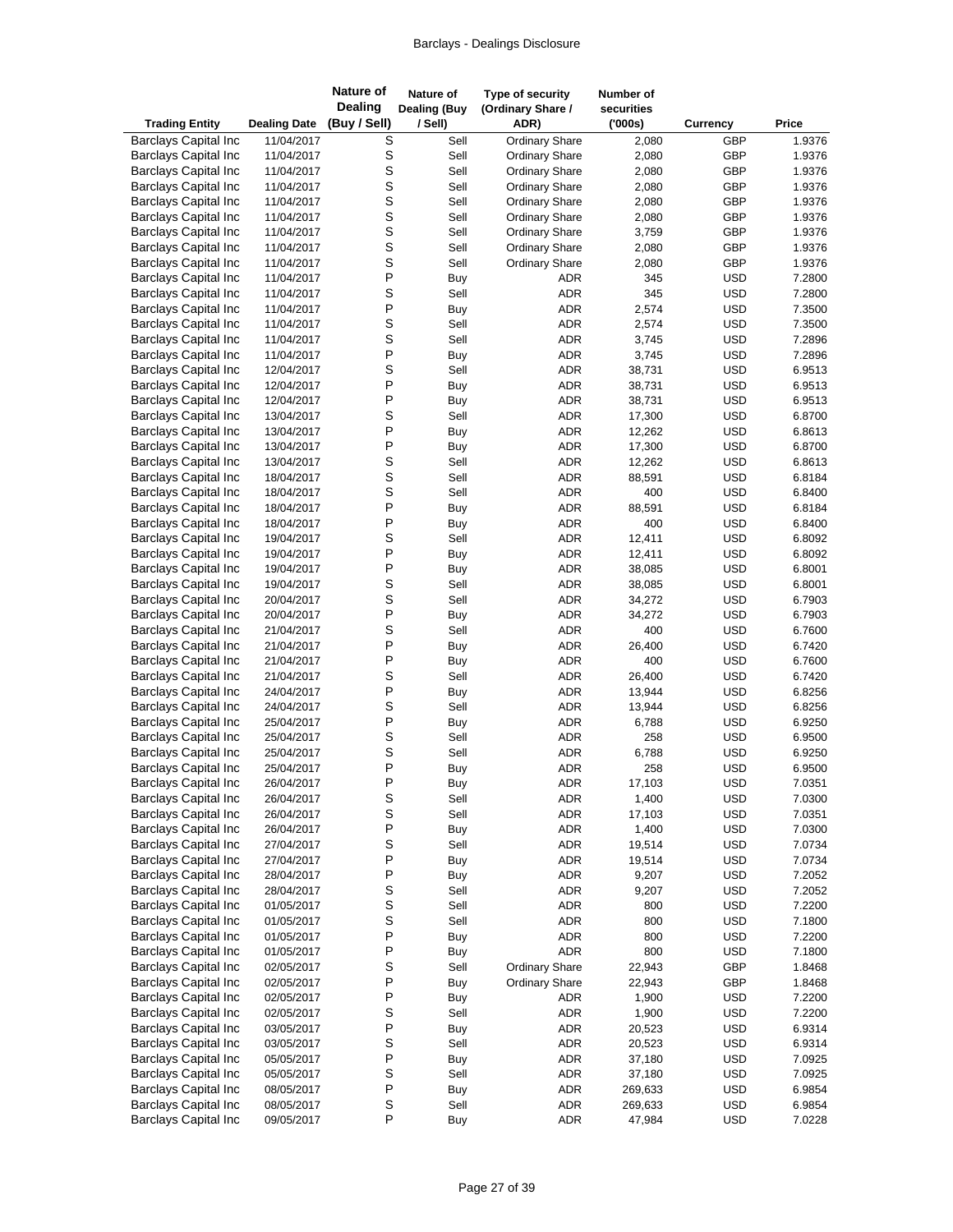| <b>Trading Entity</b>                                      | <b>Dealing Date</b>      | <b>Nature of</b><br><b>Dealing</b><br>(Buy / Sell) | Nature of<br><b>Dealing (Buy</b><br>/ Sell) | Type of security<br>(Ordinary Share /<br>ADR) | Number of<br>securities<br>(000s) | <b>Currency</b>          | Price            |
|------------------------------------------------------------|--------------------------|----------------------------------------------------|---------------------------------------------|-----------------------------------------------|-----------------------------------|--------------------------|------------------|
| <b>Barclays Capital Inc</b>                                | 09/05/2017               | S                                                  | Sell                                        | <b>ADR</b>                                    | 47,984                            | <b>USD</b>               | 7.0228           |
| <b>Barclays Capital Inc</b>                                | 10/05/2017               | P                                                  | Buy                                         | <b>ADR</b>                                    | 51,790                            | <b>USD</b>               | 7.1399           |
| <b>Barclays Capital Inc</b>                                | 10/05/2017               | S                                                  | Sell                                        | <b>ADR</b>                                    | 51,790                            | <b>USD</b>               | 7.1399           |
| <b>Barclays Capital Inc</b>                                | 11/05/2017               | P                                                  | <b>Buy</b>                                  | <b>ADR</b>                                    | 17,536                            | <b>USD</b>               | 6.9678           |
| <b>Barclays Capital Inc</b>                                | 11/05/2017               | S                                                  | Sell                                        | <b>ADR</b>                                    | 17,536                            | <b>USD</b>               | 6.9678           |
| <b>Barclays Capital Inc</b>                                | 12/05/2017               | P                                                  | Buy                                         | <b>Ordinary Share</b>                         | 51,828                            | GBP                      | 1.7980           |
| <b>Barclays Capital Inc</b>                                | 12/05/2017               | P                                                  | Buy                                         | <b>Ordinary Share</b>                         | 1,141                             | GBP                      | 1.7980           |
| <b>Barclays Capital Inc</b>                                | 12/05/2017               | P                                                  | Buy                                         | <b>Ordinary Share</b>                         | 22,031                            | GBP                      | 1.7980           |
| <b>Barclays Capital Inc</b>                                | 12/05/2017               | S                                                  | Sell                                        | <b>Ordinary Share</b>                         | 75,000                            | GBP                      | 1.7980           |
| <b>Barclays Capital Inc</b>                                | 12/05/2017               | P                                                  | Buy                                         | ADR                                           | 4,133                             | <b>USD</b>               | 6.8852           |
| <b>Barclays Capital Inc</b>                                | 12/05/2017               | S                                                  | Sell                                        | <b>ADR</b>                                    | 1,000                             | <b>USD</b>               | 6.9100           |
| <b>Barclays Capital Inc</b>                                | 12/05/2017               | S                                                  | Sell                                        | <b>ADR</b>                                    | 4,133                             | <b>USD</b>               | 6.8852           |
| <b>Barclays Capital Inc</b>                                | 12/05/2017               | P                                                  | Buy                                         | ADR                                           | 1,000                             | <b>USD</b>               | 6.9100           |
| <b>Barclays Capital Inc</b>                                | 15/05/2017               | S                                                  | Sell                                        | <b>ADR</b>                                    | 1,109                             | <b>USD</b>               | 6.9200           |
| <b>Barclays Capital Inc</b>                                | 15/05/2017               | P                                                  | Buy                                         | <b>ADR</b>                                    | 1,109                             | <b>USD</b>               | 6.9200           |
| <b>Barclays Capital Inc</b>                                | 16/05/2017               | P                                                  | Buy                                         | <b>Ordinary Share</b>                         | 89,535                            | GBP                      | 1.7843           |
| <b>Barclays Capital Inc</b>                                | 16/05/2017               | P                                                  | <b>Buy</b>                                  | <b>Ordinary Share</b>                         | 380,224                           | GBP                      | 1.7843           |
| <b>Barclays Capital Inc</b>                                | 16/05/2017               | P                                                  | Buy                                         | <b>Ordinary Share</b>                         | 8,404                             | GBP                      | 1.7843           |
| <b>Barclays Capital Inc</b>                                | 16/05/2017               | P                                                  | Buy                                         | Ordinary Share                                | 2,139,353                         | GBP                      | 1.7845           |
| <b>Barclays Capital Inc</b>                                | 16/05/2017               | P                                                  | Buy                                         | <b>Ordinary Share</b>                         | 47,288                            | GBP                      | 1.7845           |
| <b>Barclays Capital Inc</b>                                | 16/05/2017               | P                                                  | Buy                                         | <b>Ordinary Share</b>                         | 503,777                           | GBP                      | 1.7845           |
| <b>Barclays Capital Inc</b>                                | 16/05/2017               | S                                                  | Sell                                        | <b>Ordinary Share</b>                         | 1,168,581                         | GBP                      | 1.7844           |
| <b>Barclays Capital Inc</b>                                | 16/05/2017               | S                                                  | Sell                                        | <b>Ordinary Share</b>                         | 2,000,000                         | GBP                      | 1.7845           |
| <b>Barclays Capital Inc</b>                                | 16/05/2017               | S                                                  | Sell                                        | ADR                                           | 556                               | <b>USD</b>               | 6.9300           |
| <b>Barclays Capital Inc</b>                                | 16/05/2017               | $\mathsf{P}$                                       | Buy                                         | <b>ADR</b>                                    | 556                               | <b>USD</b>               | 6.9300           |
| <b>Barclays Capital Inc</b>                                | 16/05/2017               | S                                                  | Sell                                        | <b>ADR</b>                                    | 6,700                             | <b>USD</b>               | 6.9000           |
| <b>Barclays Capital Inc</b>                                | 16/05/2017               | P                                                  | Buy                                         | <b>ADR</b>                                    | 6,700                             | <b>USD</b>               | 6.9000           |
| <b>Barclays Capital Inc</b>                                | 17/05/2017               | P                                                  | Buy                                         | <b>Ordinary Share</b>                         | 1,590,351                         | GBP                      | 1.8201           |
| <b>Barclays Capital Inc</b>                                | 17/05/2017               | P                                                  | Buy                                         | <b>Ordinary Share</b>                         | 374,497                           | GBP                      | 1.8201           |
| <b>Barclays Capital Inc</b>                                | 17/05/2017               | S                                                  | Sell                                        | <b>Ordinary Share</b>                         | 1,000,000                         | GBP                      | 1.8230           |
| <b>Barclays Capital Inc</b>                                | 17/05/2017               | P                                                  | Buy                                         | <b>Ordinary Share</b>                         | 35,152                            | GBP                      | 1.8201           |
| <b>Barclays Capital Inc</b>                                | 17/05/2017               | S                                                  | Sell                                        | <b>Ordinary Share</b>                         | 1,000,000                         | GBP                      | 1.8171           |
| <b>Barclays Capital Inc</b>                                | 17/05/2017               | P                                                  | Buy                                         | ADR                                           | 17,776                            | <b>USD</b>               | 7.0064           |
| <b>Barclays Capital Inc</b>                                | 17/05/2017               | S                                                  | Sell                                        | <b>ADR</b>                                    | 17,776                            | <b>USD</b>               | 7.0064           |
| <b>Barclays Capital Inc</b>                                | 18/05/2017               | S<br>P                                             | Sell                                        | <b>ADR</b><br><b>ADR</b>                      | 100                               | <b>USD</b>               | 7.1400           |
| <b>Barclays Capital Inc</b><br><b>Barclays Capital Inc</b> | 18/05/2017<br>18/05/2017 | S                                                  | Buy<br>Sell                                 |                                               | 10,270                            | <b>USD</b><br><b>USD</b> | 7.1527<br>7.1527 |
| <b>Barclays Capital Inc</b>                                | 18/05/2017               | P                                                  |                                             | <b>ADR</b><br><b>ADR</b>                      | 10,270<br>100                     | <b>USD</b>               | 7.1400           |
| <b>Barclays Capital Inc</b>                                | 19/05/2017               | P                                                  | Buy                                         | <b>ADR</b>                                    | 2,200                             | <b>USD</b>               | 7.1095           |
| <b>Barclays Capital Inc</b>                                | 19/05/2017               | S                                                  | Buy<br>Sell                                 | <b>ADR</b>                                    | 2,200                             | <b>USD</b>               | 7.1095           |
| <b>Barclays Capital Inc</b>                                | 22/05/2017               | S                                                  | Sell                                        | <b>ADR</b>                                    | 5,800                             | <b>USD</b>               | 7.2152           |
| <b>Barclays Capital Inc</b>                                | 22/05/2017               | P                                                  | Buy                                         | <b>ADR</b>                                    | 5,800                             | <b>USD</b>               | 7.2152           |
| <b>Barclays Capital Inc</b>                                | 22/05/2017               | P                                                  | Buy                                         | ADR                                           | 766                               | <b>USD</b>               | 7.2300           |
| <b>Barclays Capital Inc</b>                                | 22/05/2017               | S                                                  | Sell                                        | ADR                                           | 766                               | <b>USD</b>               | 7.2300           |
| <b>Barclays Capital Inc</b>                                | 23/05/2017               | S                                                  | Sell                                        | <b>Ordinary Share</b>                         | 45,000                            | GBP                      | 1.8450           |
| <b>Barclays Capital Inc</b>                                | 23/05/2017               | S                                                  | Sell                                        | <b>Ordinary Share</b>                         | 723,953                           | GBP                      | 1.8260           |
| <b>Barclays Capital Inc</b>                                | 23/05/2017               | P                                                  | Buy                                         | <b>Ordinary Share</b>                         | 723,953                           | GBP                      | 1.8260           |
| <b>Barclays Capital Inc</b>                                | 23/05/2017               | P                                                  | Buy                                         | <b>Ordinary Share</b>                         | 45,000                            | GBP                      | 1.8450           |
| <b>Barclays Capital Inc</b>                                | 23/05/2017               | P                                                  | Buy                                         | ADR                                           | 12,797                            | <b>USD</b>               | 7.1490           |
| <b>Barclays Capital Inc</b>                                | 23/05/2017               | S                                                  | Sell                                        | ADR                                           | 12,797                            | <b>USD</b>               | 7.1490           |
| <b>Barclays Capital Inc</b>                                | 24/05/2017               | S                                                  | Sell                                        | <b>ADR</b>                                    | 100                               | <b>USD</b>               | 7.1800           |
| <b>Barclays Capital Inc</b>                                | 24/05/2017               | $\mathsf{P}$                                       | Buy                                         | ADR                                           | 100                               | <b>USD</b>               | 7.1800           |
| <b>Barclays Capital Inc</b>                                | 25/05/2017               | S                                                  | Sell                                        | ADR                                           | 900                               | <b>USD</b>               | 7.2600           |
| <b>Barclays Capital Inc</b>                                | 25/05/2017               | P                                                  | <b>Buy</b>                                  | ADR                                           | 900                               | <b>USD</b>               | 7.2600           |
| <b>Barclays Capital Inc</b>                                | 25/05/2017               | P                                                  | Buy                                         | ADR                                           | 541                               | <b>USD</b>               | 7.2618           |
| <b>Barclays Capital Inc</b>                                | 25/05/2017               | S                                                  | Sell                                        | ADR                                           | 541                               | <b>USD</b>               | 7.2618           |
| <b>Barclays Capital Inc</b>                                | 26/05/2017               | P                                                  | <b>Buy</b>                                  | ADR                                           | 691                               | <b>USD</b>               | 7.1800           |
| <b>Barclays Capital Inc</b>                                | 26/05/2017               | S                                                  | Sell                                        | <b>ADR</b>                                    | 691                               | <b>USD</b>               | 7.1800           |
| <b>Barclays Capital Inc</b>                                | 30/05/2017               | P                                                  | Buy                                         | <b>Ordinary Share</b>                         | 123                               | GBP                      | 1.8615           |
| <b>Barclays Capital Inc</b>                                | 30/05/2017               | P                                                  | Buy                                         | <b>Ordinary Share</b>                         | 438                               | GBP                      | 1.8615           |
| <b>Barclays Capital Inc</b>                                | 30/05/2017               | P                                                  | Buy                                         | <b>Ordinary Share</b>                         | 756                               | GBP                      | 1.8615           |
| <b>Barclays Capital Inc</b>                                | 30/05/2017               | P                                                  | Buy                                         | <b>Ordinary Share</b>                         | 1,017                             | GBP                      | 1.8615           |
| <b>Barclays Capital Inc</b>                                | 30/05/2017               | S                                                  | Sell                                        | <b>Ordinary Share</b>                         | 2,334                             | GBP                      | 1.8615           |
| <b>Barclays Capital Inc</b>                                | 30/05/2017               | $\sf P$                                            | Buy                                         | ADR                                           | 5,569                             | <b>USD</b>               | 7.1574           |
| <b>Barclays Capital Inc</b>                                | 30/05/2017               | $\mathsf S$                                        | Sell                                        | <b>ADR</b>                                    | 5,569                             | <b>USD</b>               | 7.1574           |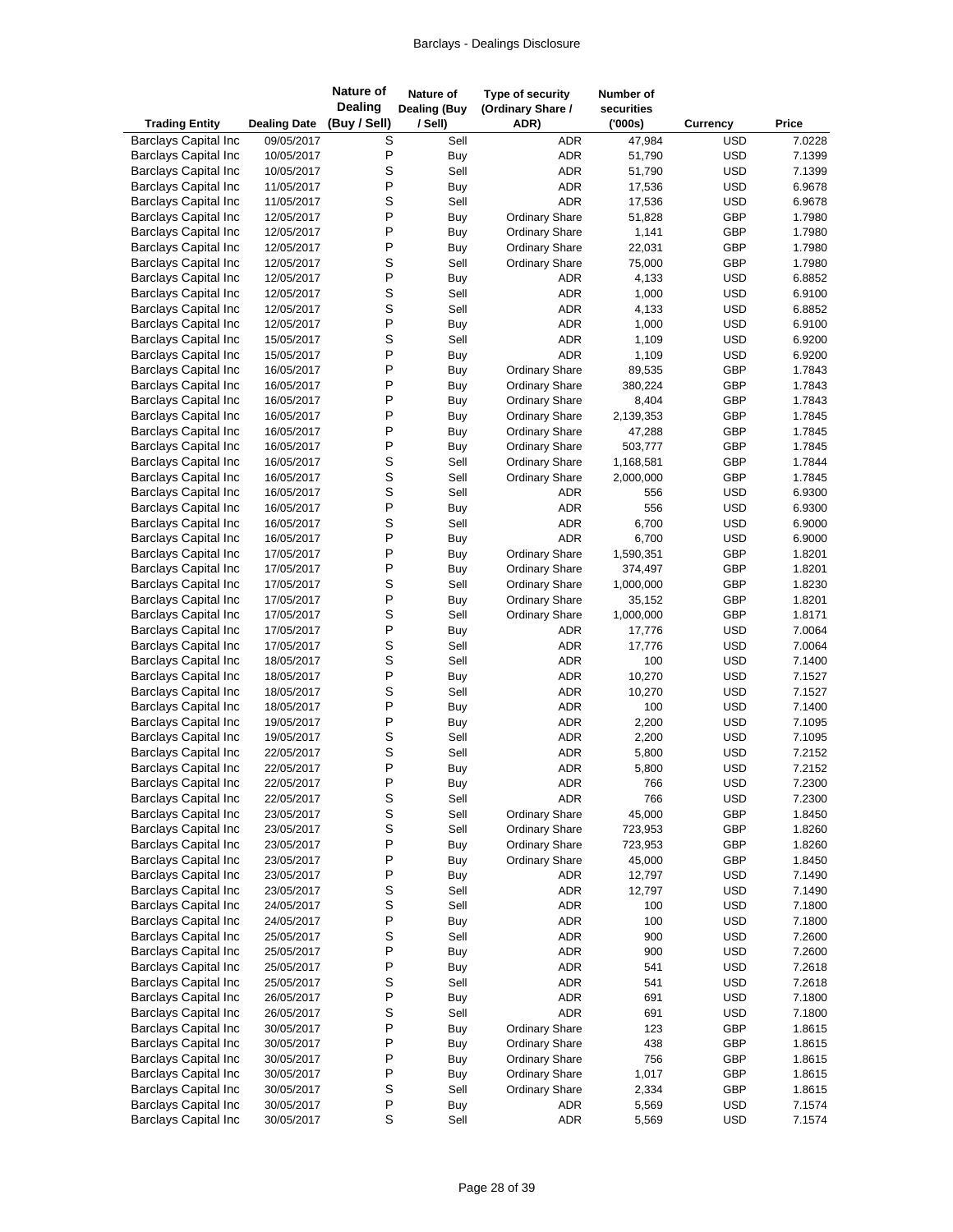| <b>Trading Entity</b>                                      | <b>Dealing Date</b>      | <b>Nature of</b><br><b>Dealing</b><br>(Buy / Sell) | Nature of<br><b>Dealing (Buy</b><br>/ Sell) | Type of security<br>(Ordinary Share /<br>ADR) | Number of<br>securities<br>(000s) | Currency                 | Price            |
|------------------------------------------------------------|--------------------------|----------------------------------------------------|---------------------------------------------|-----------------------------------------------|-----------------------------------|--------------------------|------------------|
| <b>Barclays Capital Inc</b>                                | 31/05/2017               | S                                                  | Sell                                        | ADR                                           | 2,200                             | <b>USD</b>               | 7.0918           |
| <b>Barclays Capital Inc</b>                                | 31/05/2017               | P                                                  | <b>Buy</b>                                  | <b>ADR</b>                                    | 28,538                            | <b>USD</b>               | 7.0956           |
| <b>Barclays Capital Inc</b>                                | 31/05/2017               | P                                                  | Buy                                         | <b>ADR</b>                                    | 2,200                             | <b>USD</b>               | 7.0918           |
| <b>Barclays Capital Inc</b>                                | 31/05/2017               | S                                                  | Sell                                        | <b>ADR</b>                                    | 28,538                            | <b>USD</b>               | 7.0956           |
| <b>Barclays Capital Inc</b>                                | 01/06/2017               | S                                                  | Sell                                        | ADR                                           | 1,600                             | <b>USD</b>               | 7.1400           |
| <b>Barclays Capital Inc</b>                                | 01/06/2017               | P                                                  | Buy                                         | ADR                                           | 11,946                            | <b>USD</b>               | 7.1025           |
| <b>Barclays Capital Inc</b>                                | 01/06/2017               | P                                                  | Buy                                         | <b>ADR</b>                                    | 1,600                             | <b>USD</b>               | 7.1400           |
| <b>Barclays Capital Inc</b>                                | 01/06/2017               | S                                                  | Sell                                        | <b>ADR</b>                                    | 11,946                            | <b>USD</b>               | 7.1025           |
| <b>Barclays Capital Inc</b>                                | 02/06/2017               | S                                                  | Sell                                        | <b>ADR</b>                                    | 5,854                             | <b>USD</b>               | 7.0626           |
| <b>Barclays Capital Inc</b>                                | 02/06/2017               | P                                                  | <b>Buy</b>                                  | <b>ADR</b>                                    | 5,854                             | <b>USD</b>               | 7.0626           |
| <b>Barclays Capital Inc</b>                                | 05/06/2017               | P                                                  | <b>Buy</b>                                  | <b>ADR</b>                                    | 2,600                             | <b>USD</b>               | 7.0831           |
| <b>Barclays Capital Inc</b><br><b>Barclays Capital Inc</b> | 05/06/2017               | S<br>S                                             | Sell                                        | <b>ADR</b><br><b>ADR</b>                      | 2,600                             | <b>USD</b>               | 7.0831           |
| <b>Barclays Capital Inc</b>                                | 06/06/2017<br>06/06/2017 | P                                                  | Sell                                        | <b>ADR</b>                                    | 77,314<br>77,314                  | <b>USD</b><br><b>USD</b> | 7.0566<br>7.0566 |
| <b>Barclays Capital Inc</b>                                | 07/06/2017               | S                                                  | Buy<br>Sell                                 | <b>Ordinary Share</b>                         | 5,976,166                         | GBP                      | 1.7958           |
| <b>Barclays Capital Inc</b>                                | 07/06/2017               | P                                                  | Buy                                         | <b>Ordinary Share</b>                         | 5,976,166                         | GBP                      | 1.7958           |
| <b>Barclays Capital Inc</b>                                | 07/06/2017               | S                                                  | Sell                                        | ADR                                           | 12,651                            | <b>USD</b>               | 6.9992           |
| <b>Barclays Capital Inc</b>                                | 07/06/2017               | P                                                  | Buy                                         | <b>ADR</b>                                    | 12,651                            | <b>USD</b>               | 6.9992           |
| <b>Barclays Capital Inc</b>                                | 08/06/2017               | S                                                  | Sell                                        | ADR                                           | 3,600                             | <b>USD</b>               | 7.0244           |
| <b>Barclays Capital Inc</b>                                | 08/06/2017               | P                                                  | Buy                                         | <b>ADR</b>                                    | 3,600                             | <b>USD</b>               | 7.0244           |
| <b>Barclays Capital Inc</b>                                | 09/06/2017               | S                                                  | Sell                                        | <b>ADR</b>                                    | 1,200                             | <b>USD</b>               | 6.9500           |
| <b>Barclays Capital Inc</b>                                | 09/06/2017               | P                                                  | Buy                                         | ADR                                           | 1,200                             | <b>USD</b>               | 6.9500           |
| <b>Barclays Capital Inc</b>                                | 09/06/2017               | P                                                  | Buy                                         | ADR                                           | 1,418                             | <b>USD</b>               | 6.8877           |
| <b>Barclays Capital Inc</b>                                | 09/06/2017               | S                                                  | Sell                                        | <b>ADR</b>                                    | 1,418                             | <b>USD</b>               | 6.8877           |
| <b>Barclays Capital Inc</b>                                | 12/06/2017               | S                                                  | Sell                                        | <b>ADR</b>                                    | 8,597                             | <b>USD</b>               | 7.0151           |
| <b>Barclays Capital Inc</b>                                | 12/06/2017               | P                                                  | Buy                                         | ADR                                           | 8,597                             | <b>USD</b>               | 7.0151           |
| <b>Barclays Capital Inc</b>                                | 13/06/2017               | S                                                  | Sell                                        | ADR                                           | 24,868                            | <b>USD</b>               | 7.0883           |
| <b>Barclays Capital Inc</b>                                | 13/06/2017               | P                                                  | Buy                                         | ADR                                           | 4,000                             | <b>USD</b>               | 7.1000           |
| <b>Barclays Capital Inc</b>                                | 13/06/2017               | S                                                  | Sell                                        | <b>ADR</b>                                    | 4,000                             | <b>USD</b>               | 7.1000           |
| <b>Barclays Capital Inc</b>                                | 13/06/2017               | P                                                  | Buy                                         | ADR                                           | 24,868                            | <b>USD</b>               | 7.0883           |
| <b>Barclays Capital Inc</b>                                | 14/06/2017               | S                                                  | Sell                                        | ADR                                           | 4,416                             | <b>USD</b>               | 7.1791           |
| <b>Barclays Capital Inc</b>                                | 14/06/2017               | Ρ                                                  | Buy                                         | <b>ADR</b>                                    | 4,416                             | <b>USD</b>               | 7.1791           |
| <b>Barclays Capital Inc</b>                                | 15/06/2017               | P                                                  | Buy                                         | ADR                                           | 49,124                            | <b>USD</b>               | 6.9030           |
| <b>Barclays Capital Inc</b>                                | 15/06/2017               | S                                                  | Sell                                        | ADR                                           | 55,190                            | <b>USD</b>               | 6.9300           |
| <b>Barclays Capital Inc</b>                                | 15/06/2017               | P                                                  | Buy                                         | <b>ADR</b>                                    | 55,190                            | <b>USD</b>               | 6.9300           |
| <b>Barclays Capital Inc</b><br><b>Barclays Capital Inc</b> | 15/06/2017               | S<br>S                                             | Sell                                        | <b>ADR</b>                                    | 49,124                            | <b>USD</b>               | 6.9030           |
|                                                            | 16/06/2017<br>16/06/2017 | P                                                  | Sell                                        | <b>Ordinary Share</b>                         | 3,211                             | GBP<br>GBP               | 1.7110<br>1.7110 |
| <b>Barclays Capital Inc</b><br><b>Barclays Capital Inc</b> | 16/06/2017               | S                                                  | Buy<br>Sell                                 | <b>Ordinary Share</b><br>ADR                  | 3,211<br>16,986                   | <b>USD</b>               | 6.6340           |
| <b>Barclays Capital Inc</b>                                | 16/06/2017               | P                                                  | Buy                                         | <b>ADR</b>                                    | 3,500                             | <b>USD</b>               | 6.6143           |
| <b>Barclays Capital Inc</b>                                | 16/06/2017               | S                                                  | Sell                                        | <b>ADR</b>                                    | 3,500                             | <b>USD</b>               | 6.6143           |
| <b>Barclays Capital Inc</b>                                | 16/06/2017               | P                                                  | Buy                                         | <b>ADR</b>                                    | 16,986                            | <b>USD</b>               | 6.6340           |
| <b>Barclays Capital Inc</b>                                | 19/06/2017               | P                                                  | Buy                                         | ADR                                           | 500                               | <b>USD</b>               | 6.5900           |
| <b>Barclays Capital Inc</b>                                | 19/06/2017               | S                                                  | Sell                                        | ADR                                           | 35,816                            | <b>USD</b>               | 6.5974           |
| <b>Barclays Capital Inc</b>                                | 19/06/2017               | S                                                  | Sell                                        | ADR                                           | 500                               | <b>USD</b>               | 6.5900           |
| <b>Barclays Capital Inc</b>                                | 19/06/2017               | P                                                  | <b>Buy</b>                                  | ADR                                           | 35,816                            | <b>USD</b>               | 6.5974           |
| <b>Barclays Capital Inc</b>                                | 20/06/2017               | S                                                  | Sell                                        | ADR                                           | 7,557                             | <b>USD</b>               | 6.4068           |
| <b>Barclays Capital Inc</b>                                | 20/06/2017               | P                                                  | <b>Buy</b>                                  | ADR                                           | 7,557                             | <b>USD</b>               | 6.4068           |
| <b>Barclays Capital Inc</b>                                | 21/06/2017               | S                                                  | Sell                                        | ADR                                           | 81,800                            | <b>USD</b>               | 6.4350           |
| <b>Barclays Capital Inc</b>                                | 21/06/2017               | P                                                  | <b>Buy</b>                                  | ADR                                           | 3,595                             | <b>USD</b>               | 6.4189           |
| <b>Barclays Capital Inc</b>                                | 21/06/2017               | P                                                  | Buy                                         | ADR                                           | 81,800                            | <b>USD</b>               | 6.4350           |
| <b>Barclays Capital Inc</b>                                | 21/06/2017               | S                                                  | Sell                                        | ADR                                           | 3,595                             | <b>USD</b>               | 6.4189           |
| <b>Barclays Capital Inc</b>                                | 22/06/2017               | S                                                  | Sell                                        | ADR                                           | 25,000                            | <b>USD</b>               | 6.3696           |
| <b>Barclays Capital Inc</b>                                | 22/06/2017               | P                                                  | <b>Buy</b>                                  | ADR                                           | 25,000                            | <b>USD</b>               | 6.3696           |
| <b>Barclays Capital Inc</b>                                | 22/06/2017               | P                                                  | Buy                                         | ADR                                           | 23,549                            | <b>USD</b>               | 6.3904           |
| <b>Barclays Capital Inc</b>                                | 22/06/2017               | S                                                  | Sell                                        | ADR                                           | 23,549                            | <b>USD</b>               | 6.3904           |
| <b>Barclays Capital Inc</b>                                | 23/06/2017               | S                                                  | Sell                                        | ADR                                           | 6,428                             | <b>USD</b>               | 6.3903           |
| <b>Barclays Capital Inc</b>                                | 23/06/2017               | $\mathsf{P}$                                       | Buy                                         | ADR                                           | 6,428                             | <b>USD</b>               | 6.3903           |
| <b>Barclays Capital Inc</b>                                | 23/06/2017               | S                                                  | Sell                                        | ADR                                           | 15,000                            | <b>USD</b>               | 6.3900           |
| <b>Barclays Capital Inc</b>                                | 23/06/2017               | P<br>S                                             | Buy                                         | ADR                                           | 15,000                            | <b>USD</b>               | 6.3900           |
| <b>Barclays Capital Inc</b>                                | 26/06/2017               | S                                                  | Sell                                        | ADR                                           | 74,050                            | <b>USD</b>               | 6.4508           |
| <b>Barclays Capital Inc</b><br><b>Barclays Capital Inc</b> | 26/06/2017<br>26/06/2017 | P                                                  | Sell<br>Buy                                 | ADR<br>ADR                                    | 2,383<br>74,050                   | <b>USD</b><br><b>USD</b> | 6.4075<br>6.4508 |
| <b>Barclays Capital Inc</b>                                | 26/06/2017               | $\mathsf{P}$                                       | Buy                                         | ADR                                           | 2,383                             | <b>USD</b>               | 6.4075           |
| <b>Barclays Capital Inc</b>                                | 27/06/2017               | P                                                  | Buy                                         | ADR                                           | 30,278                            | <b>USD</b>               | 6.5277           |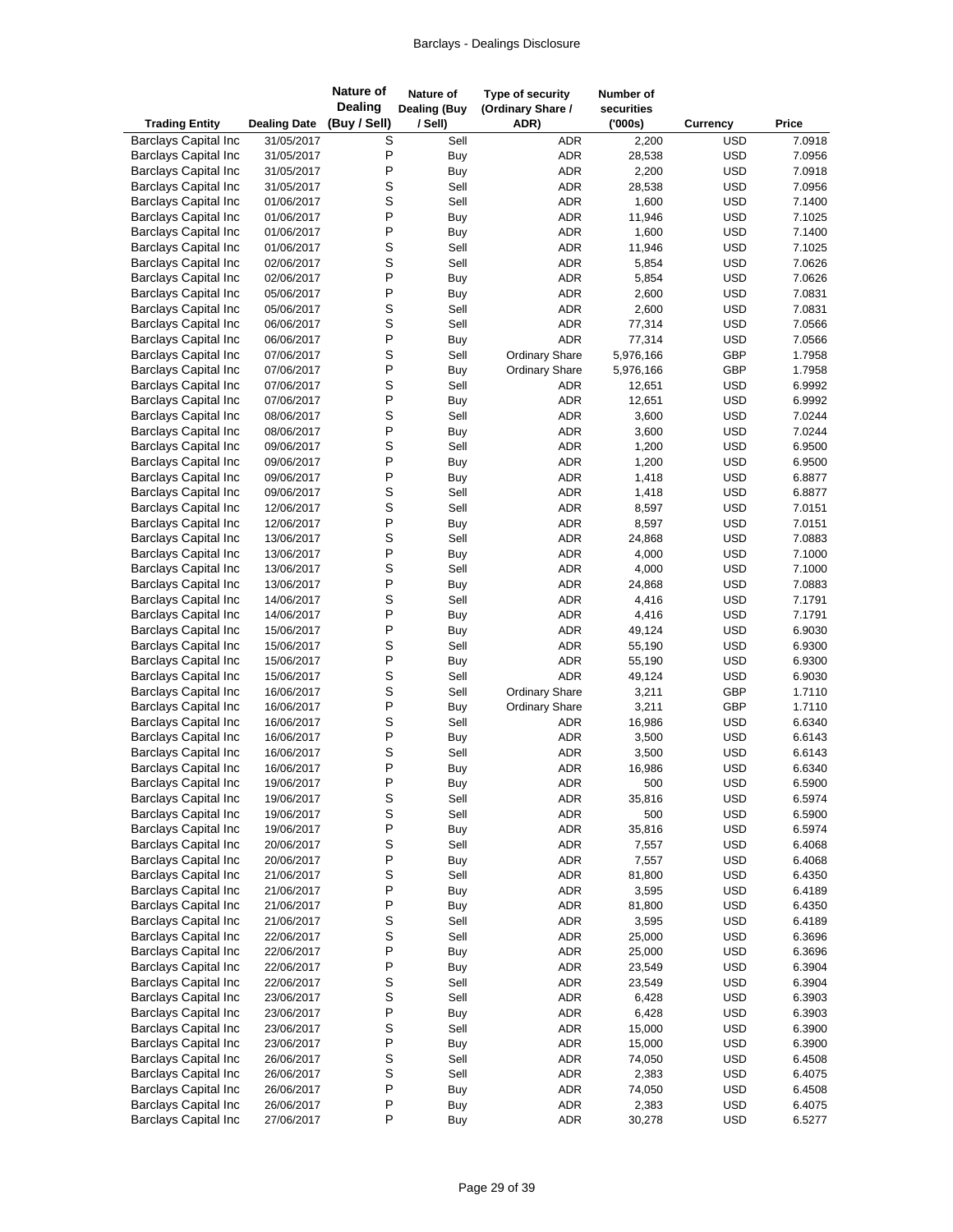| <b>Trading Entity</b>                                      | <b>Dealing Date</b>      | <b>Nature of</b><br><b>Dealing</b><br>(Buy / Sell) | Nature of<br><b>Dealing (Buy</b><br>/ Sell) | Type of security<br>(Ordinary Share /<br>ADR) |                          | Number of<br>securities<br>(000s) | <b>Currency</b>          | Price            |
|------------------------------------------------------------|--------------------------|----------------------------------------------------|---------------------------------------------|-----------------------------------------------|--------------------------|-----------------------------------|--------------------------|------------------|
| <b>Barclays Capital Inc</b>                                | 27/06/2017               | Ρ                                                  | Buy                                         |                                               | <b>ADR</b>               | 19,906                            | <b>USD</b>               | 6.5566           |
| <b>Barclays Capital Inc</b>                                | 27/06/2017               | S                                                  | Sell                                        |                                               | <b>ADR</b>               | 30,278                            | <b>USD</b>               | 6.5277           |
| <b>Barclays Capital Inc</b>                                | 27/06/2017               | S                                                  | Sell                                        |                                               | <b>ADR</b>               | 19,906                            | <b>USD</b>               | 6.5566           |
| <b>Barclays Capital Inc</b>                                | 28/06/2017               | S                                                  | Sell                                        |                                               | <b>ADR</b>               | 18,221                            | <b>USD</b>               | 6.7104           |
| <b>Barclays Capital Inc</b>                                | 28/06/2017               | P                                                  | Buy                                         |                                               | ADR                      | 18,693                            | <b>USD</b>               | 6.7700           |
| <b>Barclays Capital Inc</b>                                | 28/06/2017               | P                                                  | Buy                                         |                                               | ADR                      | 18,221                            | <b>USD</b>               | 6.7104           |
| <b>Barclays Capital Inc</b>                                | 28/06/2017               | S                                                  | Sell                                        |                                               | <b>ADR</b>               | 18,693                            | <b>USD</b>               | 6.7700           |
| <b>Barclays Capital Inc</b>                                | 29/06/2017               | P                                                  | Buy                                         |                                               | <b>ADR</b>               | 9,470                             | <b>USD</b>               | 6.7891           |
| <b>Barclays Capital Inc</b>                                | 29/06/2017               | S                                                  | Sell                                        |                                               | <b>ADR</b>               | 38,708                            | <b>USD</b>               | 6.8108           |
| <b>Barclays Capital Inc</b>                                | 29/06/2017               | S                                                  | Sell                                        |                                               | ADR                      | 9,470                             | <b>USD</b>               | 6.7891           |
| <b>Barclays Capital Inc</b>                                | 29/06/2017               | P                                                  | Buy                                         |                                               | ADR                      | 38,708                            | <b>USD</b>               | 6.8108           |
| <b>Barclays Capital Inc</b>                                | 30/06/2017               | S                                                  | Sell                                        |                                               | <b>ADR</b>               | 15,330                            | <b>USD</b>               | 6.7220           |
| <b>Barclays Capital Inc</b>                                | 30/06/2017               | P                                                  | Buy                                         |                                               | ADR                      | 15,330                            | <b>USD</b>               | 6.7220           |
| <b>Barclays Capital Inc</b>                                | 30/06/2017               | S                                                  | Sell                                        |                                               | <b>ADR</b>               | 12,200                            | <b>USD</b>               | 6.7493           |
| <b>Barclays Capital Inc</b>                                | 30/06/2017               | P                                                  | Buy                                         |                                               | <b>ADR</b>               | 12,200                            | <b>USD</b>               | 6.7493           |
| <b>Barclays Capital Inc</b>                                | 03/07/2017               | P                                                  | Buy                                         |                                               | <b>ADR</b>               | 2,790                             | <b>USD</b>               | 6.6218           |
| <b>Barclays Capital Inc</b>                                | 03/07/2017               | P                                                  | <b>Buy</b>                                  |                                               | <b>ADR</b>               | 32,739                            | <b>USD</b>               | 6.6251           |
| <b>Barclays Capital Inc</b>                                | 03/07/2017               | S                                                  | Sell                                        |                                               | <b>ADR</b>               | 2,790                             | <b>USD</b>               | 6.6218           |
| <b>Barclays Capital Inc</b>                                | 03/07/2017               | S                                                  | Sell                                        |                                               | ADR                      | 32,739                            | <b>USD</b>               | 6.6251           |
| <b>Barclays Capital Inc</b>                                | 05/07/2017               | P                                                  | Buy                                         |                                               | <b>ADR</b>               | 8,300                             | <b>USD</b>               | 6.8530           |
| <b>Barclays Capital Inc</b>                                | 05/07/2017               | P                                                  | Buy                                         |                                               | <b>ADR</b>               | 1,100                             | <b>USD</b>               | 6.8455           |
| <b>Barclays Capital Inc</b>                                | 05/07/2017               | S                                                  | Sell                                        |                                               | ADR                      | 8,300                             | <b>USD</b>               | 6.8530           |
| <b>Barclays Capital Inc</b>                                | 05/07/2017               | S                                                  | Sell                                        |                                               | ADR                      | 1,100                             | <b>USD</b>               | 6.8455           |
| <b>Barclays Capital Inc</b>                                | 06/07/2017               | P                                                  | Buy                                         |                                               | <b>ADR</b>               | 600                               | <b>USD</b>               | 6.8100           |
| <b>Barclays Capital Inc</b>                                | 06/07/2017               | S                                                  | Sell                                        |                                               | <b>ADR</b>               | 3,800                             | <b>USD</b>               | 6.7934           |
| <b>Barclays Capital Inc</b>                                | 06/07/2017               | S                                                  | Sell                                        |                                               | <b>ADR</b>               | 600                               | <b>USD</b>               | 6.8100           |
| <b>Barclays Capital Inc</b>                                | 06/07/2017               | P                                                  | Buy                                         |                                               | <b>ADR</b>               | 3,800                             | <b>USD</b>               | 6.7934           |
| <b>Barclays Capital Inc</b>                                | 07/07/2017               | P                                                  | Buy                                         |                                               | ADR                      | 3,100                             | <b>USD</b>               | 6.7368           |
| <b>Barclays Capital Inc</b>                                | 07/07/2017               | S                                                  | Sell                                        |                                               | <b>ADR</b>               | 1,000                             | <b>USD</b>               | 6.7580           |
| <b>Barclays Capital Inc</b>                                | 07/07/2017               | S                                                  | Sell                                        |                                               | <b>ADR</b>               | 3,100                             | <b>USD</b>               | 6.7368           |
| <b>Barclays Capital Inc</b>                                | 07/07/2017               | P                                                  | Buy                                         |                                               | ADR                      | 1,000                             | <b>USD</b>               | 6.7580           |
| <b>Barclays Capital Inc</b>                                | 10/07/2017               | S                                                  | Sell                                        |                                               | <b>ADR</b>               | 71,703                            | <b>USD</b>               | 6.6887           |
| <b>Barclays Capital Inc</b>                                | 10/07/2017               | P                                                  | Buy                                         |                                               | <b>ADR</b>               | 71,703                            | <b>USD</b>               | 6.6887           |
| <b>Barclays Capital Inc</b>                                | 10/07/2017               | S<br>P                                             | Sell                                        |                                               | <b>ADR</b>               | 1,327                             | <b>USD</b>               | 6.7400           |
| <b>Barclays Capital Inc</b>                                | 10/07/2017               | S                                                  | Buy                                         |                                               | <b>ADR</b><br><b>ADR</b> | 1,327                             | <b>USD</b>               | 6.7400           |
| <b>Barclays Capital Inc</b><br><b>Barclays Capital Inc</b> | 11/07/2017<br>11/07/2017 | S                                                  | Sell<br>Sell                                |                                               |                          | 25,021<br>3,200                   | <b>USD</b><br><b>USD</b> | 6.6490<br>6.7191 |
| <b>Barclays Capital Inc</b>                                | 11/07/2017               | P                                                  | <b>Buy</b>                                  |                                               | ADR<br>ADR               | 25,021                            | <b>USD</b>               | 6.6490           |
| <b>Barclays Capital Inc</b>                                | 11/07/2017               | P                                                  | <b>Buy</b>                                  |                                               | <b>ADR</b>               | 3,200                             | <b>USD</b>               | 6.7191           |
| <b>Barclays Capital Inc</b>                                | 12/07/2017               | P                                                  | Buy                                         |                                               | <b>ADR</b>               | 500                               | <b>USD</b>               | 6.6700           |
| <b>Barclays Capital Inc</b>                                | 12/07/2017               | S                                                  | Sell                                        |                                               | <b>ADR</b>               | 500                               | <b>USD</b>               | 6.6700           |
| <b>Barclays Capital Inc</b>                                | 12/07/2017               | S                                                  | Sell                                        |                                               | <b>ADR</b>               | 9,320                             | <b>USD</b>               | 6.6712           |
| <b>Barclays Capital Inc</b>                                | 12/07/2017               | P                                                  | Buy                                         |                                               | ADR                      | 9,320                             | <b>USD</b>               | 6.6712           |
| <b>Barclays Capital Inc</b>                                | 13/07/2017               | S                                                  | Sell                                        |                                               | ADR                      | 2,610                             | <b>USD</b>               | 6.7800           |
| <b>Barclays Capital Inc</b>                                | 13/07/2017               | S                                                  | Sell                                        |                                               | ADR                      | 7,493                             | <b>USD</b>               | 6.7800           |
| <b>Barclays Capital Inc</b>                                | 13/07/2017               | P                                                  | <b>Buy</b>                                  |                                               | ADR                      | 2,610                             | <b>USD</b>               | 6.7800           |
| <b>Barclays Capital Inc</b>                                | 13/07/2017               | P                                                  | <b>Buy</b>                                  |                                               | ADR                      | 7,493                             | <b>USD</b>               | 6.7800           |
| <b>Barclays Capital Inc</b>                                | 14/07/2017               | P                                                  | Buy                                         |                                               | ADR                      | 1,945                             | <b>USD</b>               | 6.8897           |
| <b>Barclays Capital Inc</b>                                | 14/07/2017               | S                                                  | Sell                                        |                                               | ADR                      | 400                               | <b>USD</b>               | 6.9000           |
| <b>Barclays Capital Inc</b>                                | 14/07/2017               | P                                                  | Buy                                         |                                               | ADR                      | 400                               | <b>USD</b>               | 6.9000           |
| <b>Barclays Capital Inc</b>                                | 14/07/2017               | S                                                  | Sell                                        |                                               | ADR                      | 1,945                             | <b>USD</b>               | 6.8897           |
| <b>Barclays Capital Inc</b>                                | 17/07/2017               | P                                                  | Buy                                         |                                               | ADR                      | 1,978                             | <b>USD</b>               | 6.9300           |
| <b>Barclays Capital Inc</b>                                | 17/07/2017               | P                                                  | Buy                                         |                                               | ADR                      | 10,379                            | <b>USD</b>               | 6.8898           |
| <b>Barclays Capital Inc</b>                                | 17/07/2017               | S                                                  | Sell                                        |                                               | ADR                      | 10,379                            | <b>USD</b>               | 6.8898           |
| <b>Barclays Capital Inc</b>                                | 17/07/2017               | S                                                  | Sell                                        |                                               | ADR                      | 1,978                             | <b>USD</b>               | 6.9300           |
| <b>Barclays Capital Inc</b>                                | 18/07/2017               | S                                                  | Sell                                        |                                               | ADR                      | 2,500                             | <b>USD</b>               | 6.9140           |
| <b>Barclays Capital Inc</b>                                | 18/07/2017               | P                                                  | Buy                                         |                                               | ADR                      | 2,500                             | <b>USD</b>               | 6.9140           |
| <b>Barclays Capital Inc</b>                                | 18/07/2017               | S                                                  | Sell                                        |                                               | ADR                      | 2,904                             | <b>USD</b>               | 6.8766           |
| <b>Barclays Capital Inc</b>                                | 18/07/2017               | P                                                  | Buy                                         |                                               | ADR                      | 2,904                             | <b>USD</b>               | 6.8766           |
| <b>Barclays Capital Inc</b>                                | 19/07/2017               | S                                                  | Sell                                        |                                               | ADR                      | 3,436                             | <b>USD</b>               | 6.9487           |
| <b>Barclays Capital Inc</b>                                | 19/07/2017               | $\mathsf{P}$                                       | Buy                                         |                                               | ADR                      | 17,541                            | <b>USD</b>               | 6.9064           |
| <b>Barclays Capital Inc</b>                                | 19/07/2017               | S                                                  | Sell                                        |                                               | ADR                      | 17,541                            | <b>USD</b>               | 6.9064           |
| <b>Barclays Capital Inc</b>                                | 19/07/2017               | P                                                  | Buy                                         |                                               | ADR                      | 3,436                             | <b>USD</b>               | 6.9487           |
| <b>Barclays Capital Inc</b>                                | 20/07/2017               | S                                                  | Sell                                        |                                               | ADR                      | 4,564                             | <b>USD</b>               | 6.9300           |
| <b>Barclays Capital Inc</b>                                | 20/07/2017               | $\mathsf S$                                        | Sell                                        |                                               | ADR                      | 100                               | <b>USD</b>               | 6.9000           |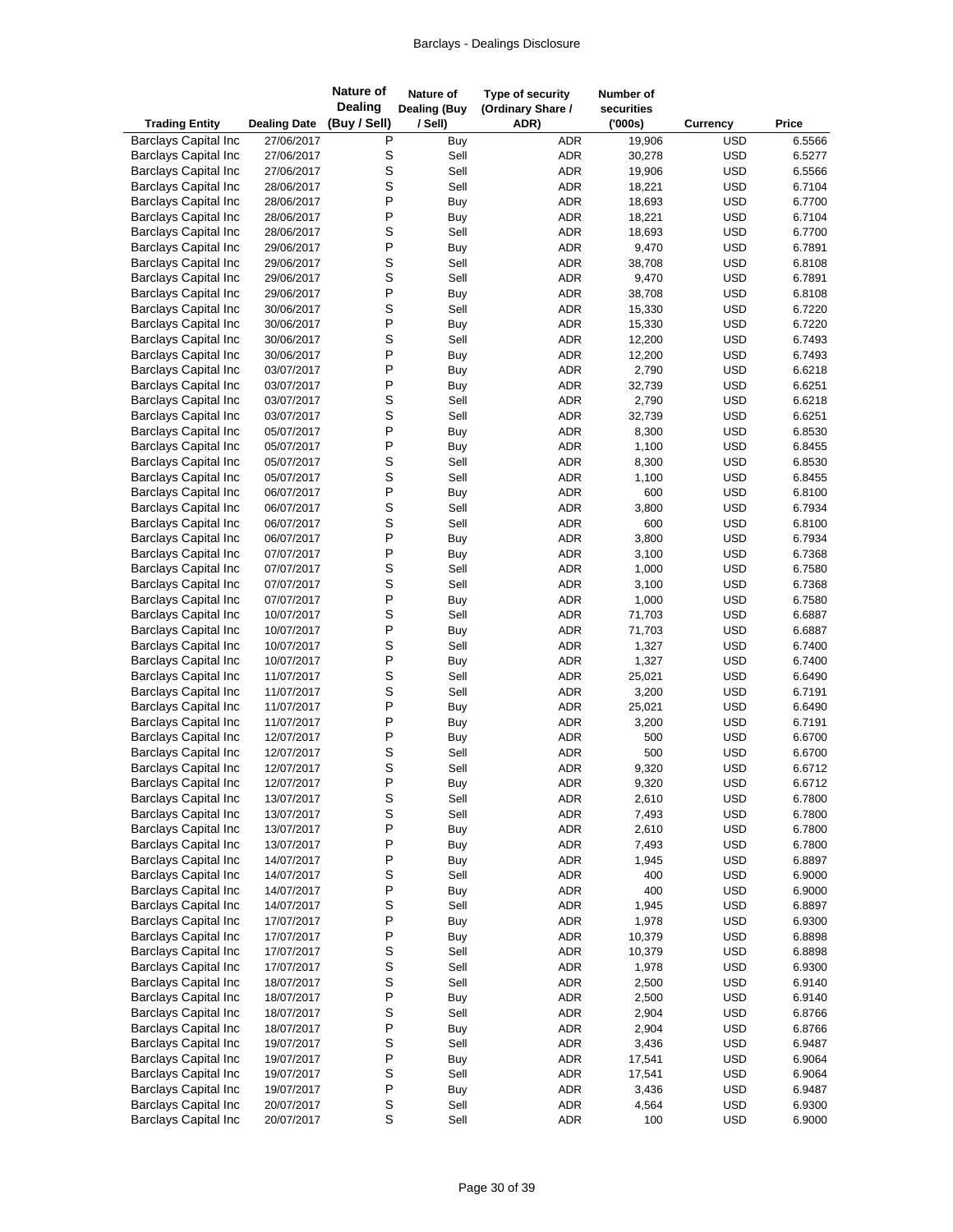| <b>Trading Entity</b>                                      | <b>Dealing Date</b>      | <b>Nature of</b><br><b>Dealing</b><br>(Buy / Sell) | Nature of<br><b>Dealing (Buy</b><br>/ Sell) | Type of security<br>(Ordinary Share /<br>ADR) | Number of<br>securities<br>(000s) | Currency                 | Price            |
|------------------------------------------------------------|--------------------------|----------------------------------------------------|---------------------------------------------|-----------------------------------------------|-----------------------------------|--------------------------|------------------|
| <b>Barclays Capital Inc</b>                                | 20/07/2017               | Ρ                                                  | Buy                                         | <b>ADR</b>                                    | 4,564                             | <b>USD</b>               | 6.9300           |
| <b>Barclays Capital Inc</b>                                | 20/07/2017               | P                                                  | Buy                                         | <b>ADR</b>                                    | 100                               | <b>USD</b>               | 6.9000           |
| <b>Barclays Capital Inc</b>                                | 21/07/2017               | S                                                  | Sell                                        | <b>ADR</b>                                    | 800                               | <b>USD</b>               | 6.9125           |
| <b>Barclays Capital Inc</b>                                | 21/07/2017               | P                                                  | <b>Buy</b>                                  | <b>ADR</b>                                    | 800                               | <b>USD</b>               | 6.9125           |
| <b>Barclays Capital Inc</b>                                | 24/07/2017               | S                                                  | Sell                                        | <b>ADR</b>                                    | 8,827                             | <b>USD</b>               | 6.8277           |
| <b>Barclays Capital Inc</b>                                | 24/07/2017               | P                                                  | Buy                                         | ADR                                           | 8,827                             | <b>USD</b>               | 6.8277           |
| <b>Barclays Capital Inc</b>                                | 25/07/2017               | S                                                  | Sell                                        | <b>ADR</b>                                    | 4,300                             | <b>USD</b>               | 6.9293           |
| <b>Barclays Capital Inc</b>                                | 25/07/2017               | P                                                  | Buy                                         | <b>ADR</b>                                    | 4,000                             | <b>USD</b>               | 6.8975           |
| <b>Barclays Capital Inc</b>                                | 25/07/2017               | S                                                  | Sell                                        | <b>ADR</b>                                    | 4,000                             | <b>USD</b>               | 6.8975           |
| <b>Barclays Capital Inc</b>                                | 25/07/2017               | P                                                  | Buy                                         | <b>ADR</b>                                    | 4,300                             | <b>USD</b>               | 6.9293           |
| <b>Barclays Capital Inc</b>                                | 26/07/2017               | S                                                  | Sell                                        | <b>ADR</b>                                    | 1,400                             | <b>USD</b>               | 6.8707           |
| <b>Barclays Capital Inc</b>                                | 26/07/2017               | P                                                  | Buy                                         | <b>ADR</b>                                    | 1,400                             | <b>USD</b>               | 6.8707           |
| <b>Barclays Capital Inc</b>                                | 27/07/2017               | S                                                  | Sell                                        | ADR                                           | 30,640                            | <b>USD</b>               | 6.9609           |
| <b>Barclays Capital Inc</b>                                | 27/07/2017               | P                                                  | Buy                                         | <b>ADR</b>                                    | 30,640                            | <b>USD</b>               | 6.9609           |
| <b>Barclays Capital Inc</b>                                | 27/07/2017               | P                                                  | Buy                                         | <b>ADR</b>                                    | 1,840                             | <b>USD</b>               | 6.9746           |
| <b>Barclays Capital Inc</b>                                | 27/07/2017               | S                                                  | Sell                                        | <b>ADR</b>                                    | 1,840                             | <b>USD</b>               | 6.9746           |
| <b>Barclays Capital Inc</b><br><b>Barclays Capital Inc</b> | 28/07/2017               | S<br>P                                             | Sell                                        | <b>ADR</b><br><b>ADR</b>                      | 14,713                            | <b>USD</b><br><b>USD</b> | 6.8847           |
| <b>Barclays Capital Inc</b>                                | 28/07/2017               | P                                                  | <b>Buy</b>                                  | ADR                                           | 14,713                            | <b>USD</b>               | 6.8847<br>6.9261 |
| <b>Barclays Capital Inc</b>                                | 31/07/2017<br>31/07/2017 | S                                                  | Buy<br>Sell                                 | <b>ADR</b>                                    | 19,800<br>19,800                  | <b>USD</b>               | 6.9261           |
| <b>Barclays Capital Inc</b>                                | 31/07/2017               | P                                                  | <b>Buy</b>                                  | <b>ADR</b>                                    | 5,000                             | <b>USD</b>               | 6.9084           |
| <b>Barclays Capital Inc</b>                                | 31/07/2017               | S                                                  | Sell                                        | <b>ADR</b>                                    | 5,000                             | <b>USD</b>               | 6.9084           |
| <b>Barclays Capital Inc</b>                                | 01/08/2017               | P                                                  | Buy                                         | <b>ADR</b>                                    | 150                               | <b>USD</b>               | 7.0200           |
| <b>Barclays Capital Inc</b>                                | 01/08/2017               | S                                                  | Sell                                        | <b>ADR</b>                                    | 21,300                            | <b>USD</b>               | 7.0075           |
| <b>Barclays Capital Inc</b>                                | 01/08/2017               | P                                                  | Buy                                         | <b>ADR</b>                                    | 21,300                            | <b>USD</b>               | 7.0075           |
| <b>Barclays Capital Inc</b>                                | 01/08/2017               | S                                                  | Sell                                        | <b>ADR</b>                                    | 150                               | <b>USD</b>               | 7.0200           |
| <b>Barclays Capital Inc</b>                                | 02/08/2017               | S                                                  | Sell                                        | <b>ADR</b>                                    | 10,783                            | <b>USD</b>               | 7.1421           |
| <b>Barclays Capital Inc</b>                                | 02/08/2017               | P                                                  | Buy                                         | ADR                                           | 10,783                            | <b>USD</b>               | 7.1421           |
| <b>Barclays Capital Inc</b>                                | 02/08/2017               | P                                                  | <b>Buy</b>                                  | <b>ADR</b>                                    | 48,700                            | <b>USD</b>               | 7.1844           |
| <b>Barclays Capital Inc</b>                                | 02/08/2017               | S                                                  | Sell                                        | <b>ADR</b>                                    | 48,700                            | <b>USD</b>               | 7.1844           |
| <b>Barclays Capital Inc</b>                                | 03/08/2017               | P                                                  | Buy                                         | <b>Ordinary Share</b>                         | 91,940                            | GBP                      | 1.7947           |
| <b>Barclays Capital Inc</b>                                | 03/08/2017               | S                                                  | Sell                                        | <b>Ordinary Share</b>                         | 91,940                            | GBP                      | 1.7947           |
| <b>Barclays Capital Inc</b>                                | 03/08/2017               | S                                                  | Sell                                        | ADR                                           | 6,666                             | <b>USD</b>               | 7.1670           |
| <b>Barclays Capital Inc</b>                                | 03/08/2017               | P                                                  | Buy                                         | ADR                                           | 1,600                             | <b>USD</b>               | 7.1994           |
| <b>Barclays Capital Inc</b>                                | 03/08/2017               | P                                                  | Buy                                         | <b>ADR</b>                                    | 10,767                            | <b>USD</b>               | 7.1728           |
| <b>Barclays Capital Inc</b>                                | 03/08/2017               | S                                                  | Sell                                        | <b>ADR</b>                                    | 1,600                             | <b>USD</b>               | 7.1994           |
| <b>Barclays Capital Inc</b>                                | 03/08/2017               | S                                                  | Sell                                        | ADR                                           | 4,101                             | <b>USD</b>               | 7.1821           |
| <b>Barclays Capital Inc</b>                                | 04/08/2017               | S                                                  | Sell                                        | <b>ADR</b>                                    | 17,070                            | <b>USD</b>               | 7.1476           |
| <b>Barclays Capital Inc</b>                                | 04/08/2017               | P                                                  | Buy                                         | <b>ADR</b>                                    | 100                               | <b>USD</b>               | 7.1400           |
| <b>Barclays Capital Inc</b>                                | 04/08/2017               | S                                                  | Sell                                        | <b>ADR</b>                                    | 100                               | <b>USD</b>               | 7.1400           |
| <b>Barclays Capital Inc</b>                                | 04/08/2017               | P                                                  | <b>Buy</b>                                  | <b>ADR</b>                                    | 17,070                            | <b>USD</b>               | 7.1476           |
| <b>Barclays Capital Inc</b>                                | 07/08/2017               | P                                                  | Buy                                         | <b>ADR</b>                                    | 3,000                             | <b>USD</b>               | 7.0800           |
| <b>Barclays Capital Inc</b>                                | 07/08/2017               | S                                                  | Sell                                        | ADR                                           | 3,000                             | <b>USD</b>               | 7.0800           |
| <b>Barclays Capital Inc</b>                                | 07/08/2017               | P                                                  | Buy                                         | ADR                                           | 19,083                            | <b>USD</b>               | 7.0878           |
| <b>Barclays Capital Inc</b>                                | 07/08/2017               | S                                                  | Sell                                        | ADR                                           | 19,083                            | <b>USD</b>               | 7.0878           |
| <b>Barclays Capital Inc</b>                                | 08/08/2017               | P                                                  | Buy                                         | ADR                                           | 8,873                             | <b>USD</b>               | 7.0767           |
| <b>Barclays Capital Inc</b>                                | 08/08/2017               | S<br>S                                             | Sell                                        | ADR                                           | 8,873                             | <b>USD</b>               | 7.0767           |
| <b>Barclays Capital Inc</b><br><b>Barclays Capital Inc</b> | 09/08/2017               | S                                                  | Sell<br>Sell                                | ADR<br>ADR                                    | 2,923<br>1,700                    | <b>USD</b><br><b>USD</b> | 7.1054<br>7.0994 |
| <b>Barclays Capital Inc</b>                                | 09/08/2017<br>09/08/2017 | $\mathsf{P}$                                       | Buy                                         | ADR                                           | 2,923                             | <b>USD</b>               | 7.1054           |
| <b>Barclays Capital Inc</b>                                | 09/08/2017               | P                                                  | Buy                                         | ADR                                           | 1,700                             | <b>USD</b>               | 7.0994           |
| <b>Barclays Capital Inc</b>                                | 10/08/2017               | S                                                  | Sell                                        | ADR                                           | 7,275                             | <b>USD</b>               | 6.9822           |
| <b>Barclays Capital Inc</b>                                | 10/08/2017               | S                                                  | Sell                                        | ADR                                           | 19,540                            | <b>USD</b>               | 6.9784           |
| <b>Barclays Capital Inc</b>                                | 10/08/2017               | P                                                  | <b>Buy</b>                                  | ADR                                           | 7,275                             | <b>USD</b>               | 6.9822           |
| <b>Barclays Capital Inc</b>                                | 10/08/2017               | P                                                  | Buy                                         | ADR                                           | 19,540                            | <b>USD</b>               | 6.9784           |
| <b>Barclays Capital Inc</b>                                | 11/08/2017               | P                                                  | Buy                                         | ADR                                           | 713                               | <b>USD</b>               | 6.9900           |
| <b>Barclays Capital Inc</b>                                | 11/08/2017               | S                                                  | Sell                                        | ADR                                           | 595                               | <b>USD</b>               | 7.0200           |
| <b>Barclays Capital Inc</b>                                | 11/08/2017               | $\mathsf{P}$                                       | Buy                                         | ADR                                           | 595                               | <b>USD</b>               | 7.0200           |
| <b>Barclays Capital Inc</b>                                | 11/08/2017               | S                                                  | Sell                                        | ADR                                           | 713                               | <b>USD</b>               | 6.9900           |
| <b>Barclays Capital Inc</b>                                | 14/08/2017               | S                                                  | Sell                                        | ADR                                           | 2,439                             | <b>USD</b>               | 6.9600           |
| <b>Barclays Capital Inc</b>                                | 14/08/2017               | S                                                  | Sell                                        | ADR                                           | 645                               | <b>USD</b>               | 6.9700           |
| <b>Barclays Capital Inc</b>                                | 14/08/2017               | P                                                  | Buy                                         | ADR                                           | 2,439                             | <b>USD</b>               | 6.9600           |
| <b>Barclays Capital Inc</b>                                | 14/08/2017               | P                                                  | Buy                                         | ADR                                           | 645                               | <b>USD</b>               | 6.9700           |
| <b>Barclays Capital Inc</b>                                | 15/08/2017               | S                                                  | Sell                                        | ADR                                           | 200                               | <b>USD</b>               | 6.9200           |
| <b>Barclays Capital Inc</b>                                | 15/08/2017               | P                                                  | Buy                                         | ADR                                           | 200                               | <b>USD</b>               | 6.9200           |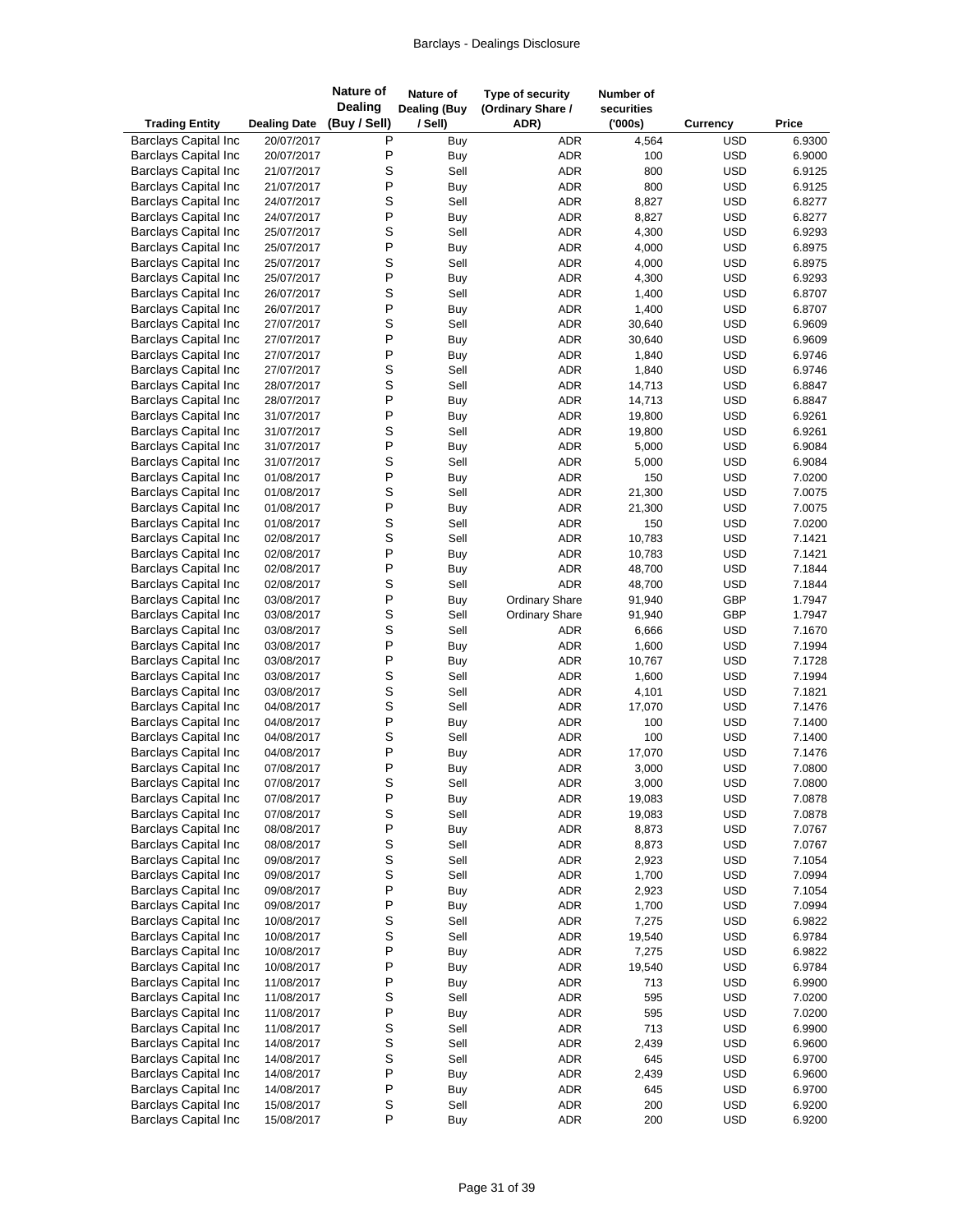| <b>Trading Entity</b>                                      | <b>Dealing Date</b>      | <b>Nature of</b><br><b>Dealing</b><br>(Buy / Sell) | Nature of<br><b>Dealing (Buy</b><br>/ Sell) | Type of security<br>(Ordinary Share /<br>ADR)  | Number of<br>securities<br>(000s) | Currency          | Price            |
|------------------------------------------------------------|--------------------------|----------------------------------------------------|---------------------------------------------|------------------------------------------------|-----------------------------------|-------------------|------------------|
| <b>Barclays Capital Inc</b>                                | 15/08/2017               | Ρ                                                  | Buy                                         | ADR                                            | 3,977                             | <b>USD</b>        | 6.9441           |
| <b>Barclays Capital Inc</b>                                | 15/08/2017               | S                                                  | Sell                                        | ADR                                            | 3,977                             | <b>USD</b>        | 6.9441           |
| <b>Barclays Capital Inc</b>                                | 16/08/2017               | P                                                  | Buy                                         | <b>ADR</b>                                     | 100                               | <b>USD</b>        | 7.0200           |
| <b>Barclays Capital Inc</b>                                | 16/08/2017               | S                                                  | Sell                                        | <b>ADR</b>                                     | 3,026                             | <b>USD</b>        | 7.0693           |
| <b>Barclays Capital Inc</b>                                | 16/08/2017               | P                                                  | Buy                                         | ADR                                            | 3,026                             | <b>USD</b>        | 7.0693           |
| <b>Barclays Capital Inc</b>                                | 16/08/2017               | S                                                  | Sell                                        | ADR                                            | 100                               | <b>USD</b>        | 7.0200           |
| <b>Barclays Capital Inc</b>                                | 17/08/2017               | P                                                  | Buy                                         | <b>ADR</b>                                     | 4,492                             | <b>USD</b>        | 6.9977           |
| <b>Barclays Capital Inc</b>                                | 17/08/2017               | S                                                  | Sell                                        | ADR                                            | 4,492                             | <b>USD</b>        | 6.9977           |
| <b>Barclays Capital Inc</b>                                | 18/08/2017               | P                                                  | Buy                                         | ADR                                            | 9,000                             | <b>USD</b>        | 6.9100           |
| <b>Barclays Capital Inc</b>                                | 18/08/2017               | S                                                  | Sell                                        | ADR                                            | 9,000                             | <b>USD</b>        | 6.9100           |
| <b>Barclays Capital Inc</b>                                | 18/08/2017               | P<br>S                                             | Buy                                         | ADR                                            | 20,994                            | <b>USD</b>        | 6.9164           |
| <b>Barclays Capital Inc</b><br><b>Barclays Capital Inc</b> | 18/08/2017               | S                                                  | Sell<br>Sell                                | <b>ADR</b>                                     | 20,994                            | <b>USD</b><br>GBP | 6.9164<br>1.7581 |
| <b>Barclays Capital Inc</b>                                | 21/08/2017<br>21/08/2017 | P                                                  | <b>Buy</b>                                  | <b>Ordinary Share</b><br><b>Ordinary Share</b> | 294,900<br>10,700                 | GBP               | 1.7581           |
| <b>Barclays Capital Inc</b>                                | 21/08/2017               | P                                                  | Buy                                         | <b>Ordinary Share</b>                          | 23,900                            | GBP               | 1.7581           |
| <b>Barclays Capital Inc</b>                                | 21/08/2017               | P                                                  | Buy                                         | <b>Ordinary Share</b>                          | 42,900                            | GBP               | 1.7581           |
| <b>Barclays Capital Inc</b>                                | 21/08/2017               | P                                                  | <b>Buy</b>                                  | <b>Ordinary Share</b>                          | 41,500                            | GBP               | 1.7581           |
| <b>Barclays Capital Inc</b>                                | 21/08/2017               | P                                                  | Buy                                         | <b>Ordinary Share</b>                          | 17,900                            | GBP               | 1.7581           |
| <b>Barclays Capital Inc</b>                                | 21/08/2017               | P                                                  | Buy                                         | <b>Ordinary Share</b>                          | 47,500                            | GBP               | 1.7581           |
| <b>Barclays Capital Inc</b>                                | 21/08/2017               | P                                                  | Buy                                         | <b>Ordinary Share</b>                          | 74,300                            | GBP               | 1.7581           |
| <b>Barclays Capital Inc</b>                                | 21/08/2017               | P                                                  | Buy                                         | <b>Ordinary Share</b>                          | 36,200                            | GBP               | 1.7581           |
| <b>Barclays Capital Inc</b>                                | 21/08/2017               | S                                                  | Sell                                        | ADR                                            | 5,946                             | <b>USD</b>        | 6.8764           |
| <b>Barclays Capital Inc</b>                                | 21/08/2017               | P                                                  | Buy                                         | ADR                                            | 100                               | <b>USD</b>        | 6.9500           |
| <b>Barclays Capital Inc</b>                                | 21/08/2017               | S                                                  | Sell                                        | <b>ADR</b>                                     | 100                               | <b>USD</b>        | 6.9500           |
| <b>Barclays Capital Inc</b>                                | 21/08/2017               | P                                                  | Buy                                         | <b>ADR</b>                                     | 5,946                             | <b>USD</b>        | 6.8764           |
| <b>Barclays Capital Inc</b>                                | 22/08/2017               | P                                                  | Buy                                         | <b>Ordinary Share</b>                          | 46,059                            | GBP               | 1.8195           |
| <b>Barclays Capital Inc</b>                                | 22/08/2017               | P                                                  | Buy                                         | <b>Ordinary Share</b>                          | 44,248                            | GBP               | 1.8195           |
| <b>Barclays Capital Inc</b>                                | 22/08/2017               | P                                                  | Buy                                         | <b>Ordinary Share</b>                          | 329,981                           | GBP               | 1.8195           |
| <b>Barclays Capital Inc</b>                                | 22/08/2017               | P                                                  | <b>Buy</b>                                  | <b>Ordinary Share</b>                          | 38,376                            | GBP               | 1.8195           |
| <b>Barclays Capital Inc</b>                                | 22/08/2017               | S                                                  | Sell                                        | <b>Ordinary Share</b>                          | 1,045,301                         | GBP               | 1.8195           |
| <b>Barclays Capital Inc</b>                                | 22/08/2017               | P                                                  | Buy                                         | <b>Ordinary Share</b>                          | 18,404                            | GBP               | 1.8195           |
| <b>Barclays Capital Inc</b>                                | 22/08/2017               | P                                                  | Buy                                         | <b>Ordinary Share</b>                          | 29,276                            | GBP               | 1.8195           |
| <b>Barclays Capital Inc</b>                                | 22/08/2017               | P<br>P                                             | Buy                                         | <b>Ordinary Share</b>                          | 67,479                            | GBP               | 1.8195           |
| <b>Barclays Capital Inc</b>                                | 22/08/2017               | P                                                  | Buy                                         | <b>Ordinary Share</b>                          | 1,739                             | GBP<br>GBP        | 1.8195           |
| <b>Barclays Capital Inc</b><br><b>Barclays Capital Inc</b> | 22/08/2017<br>22/08/2017 | P                                                  | Buy<br>Buy                                  | <b>Ordinary Share</b><br><b>Ordinary Share</b> | 8,866<br>25,074                   | GBP               | 1.8195<br>1.8195 |
| <b>Barclays Capital Inc</b>                                | 22/08/2017               | P                                                  | Buy                                         | <b>Ordinary Share</b>                          | 7,800                             | GBP               | 1.8195           |
| <b>Barclays Capital Inc</b>                                | 22/08/2017               | P                                                  | Buy                                         | <b>Ordinary Share</b>                          | 227,797                           | GBP               | 1.8195           |
| <b>Barclays Capital Inc</b>                                | 22/08/2017               | P                                                  | Buy                                         | <b>Ordinary Share</b>                          | 79,068                            | GBP               | 1.8195           |
| <b>Barclays Capital Inc</b>                                | 22/08/2017               | P                                                  | Buy                                         | <b>Ordinary Share</b>                          | 61,347                            | GBP               | 1.8195           |
| <b>Barclays Capital Inc</b>                                | 22/08/2017               | P                                                  | Buy                                         | <b>Ordinary Share</b>                          | 27,082                            | GBP               | 1.8195           |
| <b>Barclays Capital Inc</b>                                | 22/08/2017               | P                                                  | Buy                                         | <b>Ordinary Share</b>                          | 32,705                            | GBP               | 1.8195           |
| <b>Barclays Capital Inc</b>                                | 22/08/2017               | $\mathsf{P}$                                       | Buy                                         | ADR                                            | 1,600                             | <b>USD</b>        | 7.2156           |
| <b>Barclays Capital Inc</b>                                | 22/08/2017               | S                                                  | Sell                                        | ADR                                            | 1,600                             | <b>USD</b>        | 7.2156           |
| <b>Barclays Capital Inc</b>                                | 22/08/2017               | S                                                  | Sell                                        | ADR                                            | 1,200                             | <b>USD</b>        | 7.1800           |
| <b>Barclays Capital Inc</b>                                | 22/08/2017               | P                                                  | Buy                                         | ADR                                            | 1,200                             | <b>USD</b>        | 7.1800           |
| <b>Barclays Capital Inc</b>                                | 23/08/2017               | P                                                  | Buy                                         | <b>Ordinary Share</b>                          | 134,116                           | GBP               | 1.8670           |
| <b>Barclays Capital Inc</b>                                | 23/08/2017               | P                                                  | Buy                                         | <b>Ordinary Share</b>                          | 116,316                           | GBP               | 1.8670           |
| <b>Barclays Capital Inc</b>                                | 23/08/2017               | P                                                  | Buy                                         | <b>Ordinary Share</b>                          | 185,943                           | GBP               | 1.8670           |
| <b>Barclays Capital Inc</b>                                | 23/08/2017               | S                                                  | Sell                                        | <b>Ordinary Share</b>                          | 436,375                           | GBP               | 1.8670           |
| <b>Barclays Capital Inc</b>                                | 23/08/2017               | P                                                  | Buy                                         | ADR                                            | 7,995                             | <b>USD</b>        | 7.2993           |
| <b>Barclays Capital Inc</b>                                | 23/08/2017               | S                                                  | Sell                                        | ADR                                            | 7,995                             | <b>USD</b>        | 7.2993           |
| <b>Barclays Capital Inc</b>                                | 23/08/2017               | P                                                  | <b>Buy</b>                                  | ADR                                            | 600                               | <b>USD</b>        | 7.3067           |
| <b>Barclays Capital Inc</b>                                | 23/08/2017               | S<br>$\mathsf{P}$                                  | Sell                                        | <b>ADR</b>                                     | 600                               | <b>USD</b>        | 7.3067<br>1.8745 |
| <b>Barclays Capital Inc</b><br><b>Barclays Capital Inc</b> | 24/08/2017               | S                                                  | Buy<br>Sell                                 | <b>Ordinary Share</b><br><b>Ordinary Share</b> | 53,892                            | GBP<br>GBP        | 1.8745           |
| <b>Barclays Capital Inc</b>                                | 24/08/2017<br>24/08/2017 | P                                                  | Buy                                         | ADR                                            | 53,892<br>65,754                  | <b>USD</b>        | 7.2651           |
| <b>Barclays Capital Inc</b>                                | 24/08/2017               | S                                                  | Sell                                        | ADR                                            | 4,942                             | <b>USD</b>        | 7.3372           |
| <b>Barclays Capital Inc</b>                                | 24/08/2017               | S                                                  | Sell                                        | ADR                                            | 65,754                            | <b>USD</b>        | 7.2651           |
| <b>Barclays Capital Inc</b>                                | 24/08/2017               | P                                                  | Buy                                         | ADR                                            | 4,942                             | <b>USD</b>        | 7.3372           |
| <b>Barclays Capital Inc</b>                                | 25/08/2017               | $\mathsf{P}$                                       | Buy                                         | ADR                                            | 1,073                             | <b>USD</b>        | 7.1744           |
| <b>Barclays Capital Inc</b>                                | 25/08/2017               | S                                                  | Sell                                        | ADR                                            | 1,073                             | <b>USD</b>        | 7.1744           |
| <b>Barclays Capital Inc</b>                                | 25/08/2017               | S                                                  | Sell                                        | ADR                                            | 4,915                             | <b>USD</b>        | 7.1796           |
| <b>Barclays Capital Inc</b>                                | 25/08/2017               | $\sf P$                                            | Buy                                         | ADR                                            | 4,915                             | <b>USD</b>        | 7.1796           |
| <b>Barclays Capital Inc</b>                                | 28/08/2017               | P                                                  | Buy                                         | ADR                                            | 62,797                            | <b>USD</b>        | 7.1560           |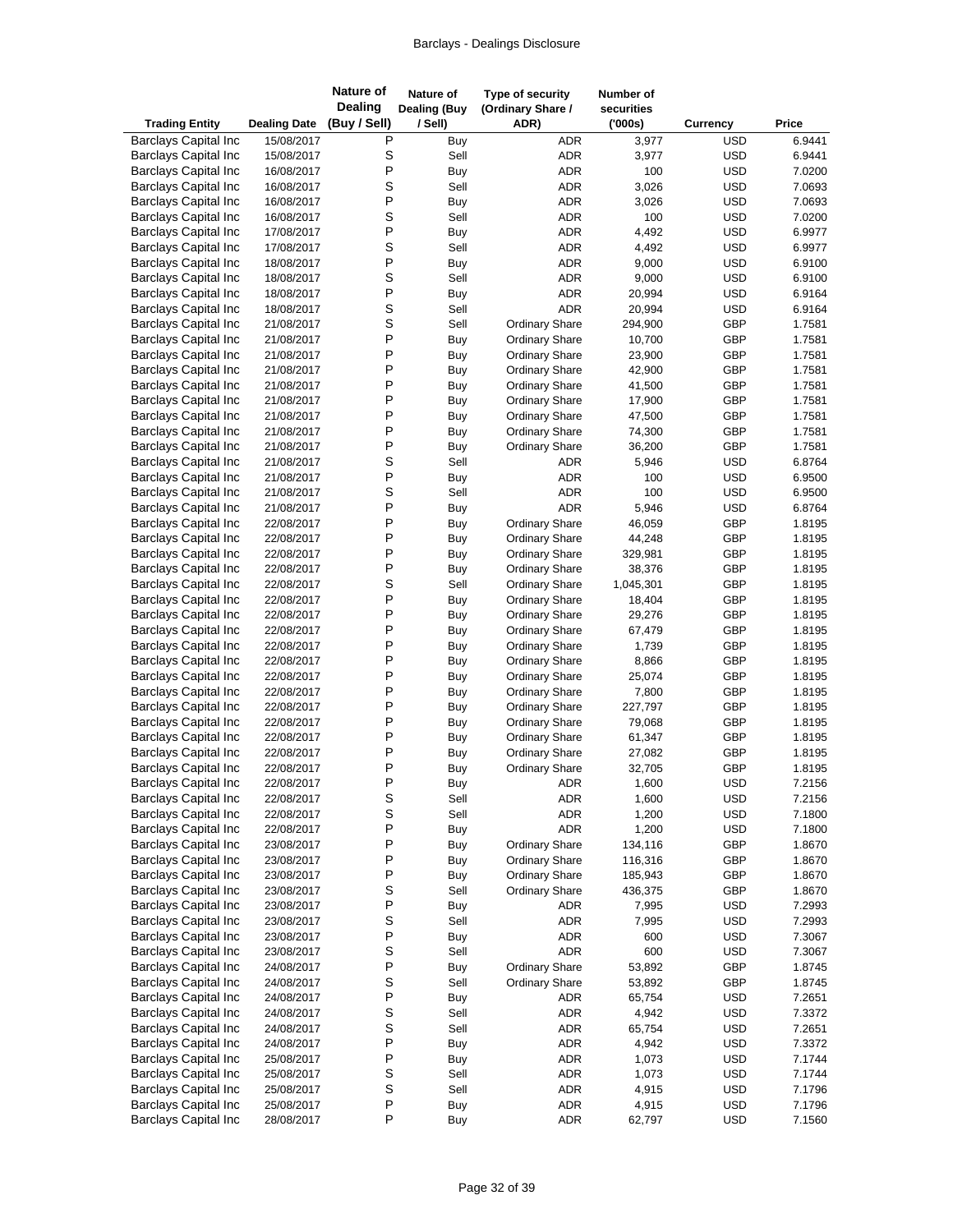| <b>Trading Entity</b>                                      | <b>Dealing Date</b>      | Nature of<br><b>Dealing</b><br>(Buy / Sell) | Nature of<br><b>Dealing (Buy</b><br>/ Sell) | Type of security<br>(Ordinary Share /<br>ADR)  | Number of<br>securities<br>(000s) | <b>Currency</b>   | Price            |
|------------------------------------------------------------|--------------------------|---------------------------------------------|---------------------------------------------|------------------------------------------------|-----------------------------------|-------------------|------------------|
| <b>Barclays Capital Inc</b>                                | 28/08/2017               | S                                           | Sell                                        | <b>ADR</b>                                     | 62,797                            | <b>USD</b>        | 7.1560           |
| <b>Barclays Capital Inc</b>                                | 29/08/2017               | S                                           | Sell                                        | <b>ADR</b>                                     | 15,390                            | <b>USD</b>        | 7.0827           |
| <b>Barclays Capital Inc</b>                                | 29/08/2017               | P                                           | Buy                                         | <b>ADR</b>                                     | 6,073                             | <b>USD</b>        | 7.0840           |
| <b>Barclays Capital Inc</b>                                | 29/08/2017               | S                                           | Sell                                        | <b>ADR</b>                                     | 6,073                             | <b>USD</b>        | 7.0840           |
| <b>Barclays Capital Inc</b>                                | 29/08/2017               | P                                           | Buy                                         | <b>ADR</b>                                     | 15,390                            | <b>USD</b>        | 7.0827           |
| <b>Barclays Capital Inc</b>                                | 30/08/2017               | P                                           | Buy                                         | <b>ADR</b>                                     | 21,900                            | <b>USD</b>        | 7.1241           |
| <b>Barclays Capital Inc</b>                                | 30/08/2017               | P                                           | Buy                                         | <b>ADR</b>                                     | 7,779                             | <b>USD</b>        | 7.1506           |
| <b>Barclays Capital Inc</b>                                | 30/08/2017               | S                                           | Sell                                        | <b>ADR</b>                                     | 21,900                            | <b>USD</b>        | 7.1241           |
| <b>Barclays Capital Inc</b>                                | 30/08/2017               | S                                           | Sell                                        | ADR                                            | 7,779                             | <b>USD</b>        | 7.1506           |
| <b>Barclays Capital Inc</b>                                | 31/08/2017               | P                                           | Buy                                         | ADR                                            | 1,000                             | <b>USD</b>        | 7.0700           |
| <b>Barclays Capital Inc</b>                                | 31/08/2017               | S                                           | Sell                                        | <b>ADR</b>                                     | 1,000                             | <b>USD</b>        | 7.0700           |
| <b>Barclays Capital Inc</b>                                | 31/08/2017               | P                                           | Buy                                         | <b>ADR</b>                                     | 35,371                            | <b>USD</b>        | 7.0668           |
| <b>Barclays Capital Inc</b>                                | 31/08/2017               | S                                           | Sell                                        | ADR                                            | 35,371                            | <b>USD</b>        | 7.0668           |
| <b>Barclays Capital Inc</b>                                | 01/09/2017               | P                                           | Buy                                         | <b>ADR</b>                                     | 3,141                             | <b>USD</b>        | 7.2000           |
| <b>Barclays Capital Inc</b>                                | 01/09/2017               | P                                           | Buy                                         | <b>ADR</b>                                     | 100                               | <b>USD</b>        | 7.1800           |
| <b>Barclays Capital Inc</b>                                | 01/09/2017               | S                                           | Sell                                        | ADR                                            | 3,141                             | <b>USD</b>        | 7.2000           |
| <b>Barclays Capital Inc</b>                                | 01/09/2017               | S                                           | Sell                                        | <b>ADR</b>                                     | 100                               | <b>USD</b>        | 7.1800           |
| <b>Barclays Capital Inc</b>                                | 05/09/2017               | S                                           | Sell                                        | <b>ADR</b>                                     | 22,054                            | <b>USD</b>        | 7.2585           |
| <b>Barclays Capital Inc</b>                                | 05/09/2017               | S                                           | Sell                                        | <b>ADR</b>                                     | 3,000                             | <b>USD</b>        | 7.2600           |
| <b>Barclays Capital Inc</b>                                | 05/09/2017               | P                                           | Buy                                         | <b>ADR</b>                                     | 3,000                             | <b>USD</b>        | 7.2600           |
| <b>Barclays Capital Inc</b>                                | 05/09/2017               | P                                           | Buy                                         | ADR                                            | 22,054                            | <b>USD</b>        | 7.2585           |
| <b>Barclays Capital Inc</b>                                | 06/09/2017               | P                                           | Buy                                         | <b>ADR</b>                                     | 8,363                             | <b>USD</b>        | 7.3650           |
| <b>Barclays Capital Inc</b>                                | 06/09/2017               | S                                           | Sell                                        | <b>ADR</b>                                     | 8,363                             | <b>USD</b>        | 7.3650           |
| <b>Barclays Capital Inc</b>                                | 06/09/2017               | P                                           | Buy                                         | <b>ADR</b>                                     | 3,900                             | <b>USD</b>        | 7.3246           |
| <b>Barclays Capital Inc</b>                                | 06/09/2017               | S                                           | Sell                                        | <b>ADR</b>                                     | 3,900                             | <b>USD</b>        | 7.3246           |
| <b>Barclays Capital Inc</b>                                | 07/09/2017               | P                                           | Buy                                         | <b>Ordinary Share</b>                          | 183,067                           | GBP               | 1.8602           |
| <b>Barclays Capital Inc</b>                                | 07/09/2017               | S                                           | Sell                                        | <b>Ordinary Share</b>                          | 183,067                           | GBP               | 1.8602           |
| <b>Barclays Capital Inc</b>                                | 07/09/2017               | S<br>P                                      | Sell                                        | ADR                                            | 455                               | <b>USD</b>        | 7.3800           |
| <b>Barclays Capital Inc</b><br><b>Barclays Capital Inc</b> | 07/09/2017               | S                                           | <b>Buy</b>                                  | <b>ADR</b>                                     | 455                               | <b>USD</b><br>GBP | 7.3800           |
| <b>Barclays Capital Inc</b>                                | 08/09/2017               | S                                           | Sell<br>Sell                                | <b>Ordinary Share</b><br><b>Ordinary Share</b> | 100,000<br>130,000                | GBP               | 1.8803<br>1.8763 |
| <b>Barclays Capital Inc</b>                                | 08/09/2017<br>08/09/2017 | S                                           | Sell                                        | <b>Ordinary Share</b>                          | 100,000                           | GBP               | 1.8802           |
| <b>Barclays Capital Inc</b>                                | 08/09/2017               | S                                           | Sell                                        | <b>Ordinary Share</b>                          | 46,000                            | GBP               | 1.8792           |
| <b>Barclays Capital Inc</b>                                | 08/09/2017               | S                                           | Sell                                        | <b>Ordinary Share</b>                          | 100,000                           | GBP               | 1.8815           |
| <b>Barclays Capital Inc</b>                                | 08/09/2017               | S                                           | Sell                                        | <b>Ordinary Share</b>                          | 390,000                           | GBP               | 1.8785           |
| <b>Barclays Capital Inc</b>                                | 08/09/2017               | S                                           | Sell                                        | <b>Ordinary Share</b>                          | 300,000                           | GBP               | 1.8832           |
| <b>Barclays Capital Inc</b>                                | 08/09/2017               | S                                           | Sell                                        | <b>Ordinary Share</b>                          | 83,000                            | GBP               | 1.8789           |
| <b>Barclays Capital Inc</b>                                | 08/09/2017               | S                                           | Sell                                        | <b>Ordinary Share</b>                          | 70,600                            | GBP               | 1.8785           |
| <b>Barclays Capital Inc</b>                                | 08/09/2017               | S                                           | Sell                                        | <b>Ordinary Share</b>                          | 130,000                           | GBP               | 1.8793           |
| <b>Barclays Capital Inc</b>                                | 08/09/2017               | S                                           | Sell                                        | Ordinary Share                                 | 130,000                           | GBP               | 1.8770           |
| <b>Barclays Capital Inc</b>                                | 08/09/2017               | P                                           | Buy                                         | <b>Ordinary Share</b>                          | 245,459                           | GBP               | 1.8787           |
| <b>Barclays Capital Inc</b>                                | 08/09/2017               | P                                           | Buy                                         | <b>Ordinary Share</b>                          | 101,062                           | GBP               | 1.8787           |
| <b>Barclays Capital Inc</b>                                | 08/09/2017               | P                                           | Buy                                         | <b>Ordinary Share</b>                          | 229,289                           | GBP               | 1.8787           |
| <b>Barclays Capital Inc</b>                                | 08/09/2017               | P                                           | Buy                                         | <b>Ordinary Share</b>                          | 11,566                            | GBP               | 1.8787           |
| <b>Barclays Capital Inc</b>                                | 08/09/2017               | P                                           | Buy                                         | <b>Ordinary Share</b>                          | 2,075                             | GBP               | 1.8787           |
| <b>Barclays Capital Inc</b>                                | 08/09/2017               | P                                           | Buy                                         | <b>Ordinary Share</b>                          | 1,212,929                         | GBP               | 1.8787           |
| <b>Barclays Capital Inc</b>                                | 08/09/2017               | P                                           | Buy                                         | <b>Ordinary Share</b>                          | 37,581                            | GBP               | 1.8787           |
| <b>Barclays Capital Inc</b>                                | 08/09/2017               | P                                           | Buy                                         | <b>Ordinary Share</b>                          | 544,539                           | GBP               | 1.8787           |
| <b>Barclays Capital Inc</b>                                | 08/09/2017               | S                                           | Sell                                        | <b>Ordinary Share</b>                          | 324,200                           | GBP               | 1.8775           |
| <b>Barclays Capital Inc</b>                                | 08/09/2017               | S                                           | Sell                                        | <b>Ordinary Share</b>                          | 218,700                           | GBP               | 1.8735           |
| <b>Barclays Capital Inc</b>                                | 08/09/2017               | S                                           | Sell                                        | <b>Ordinary Share</b>                          | 60,000                            | GBP               | 1.8819           |
| <b>Barclays Capital Inc</b>                                | 08/09/2017               | S                                           | Sell                                        | Ordinary Share                                 | 72,000                            | GBP               | 1.8794           |
| <b>Barclays Capital Inc</b>                                | 08/09/2017               | S                                           | Sell                                        | <b>Ordinary Share</b>                          | 130,000                           | GBP               | 1.8782           |
| <b>Barclays Capital Inc</b>                                | 08/09/2017               | P                                           | Buy                                         | ADR                                            | 8,430                             | <b>USD</b>        | 7.5057           |
| <b>Barclays Capital Inc</b>                                | 08/09/2017               | S                                           | Sell                                        | ADR                                            | 2,250                             | <b>USD</b>        | 7.5013           |
| <b>Barclays Capital Inc</b>                                | 08/09/2017               | P                                           | Buy                                         | ADR                                            | 2,250                             | <b>USD</b>        | 7.5013           |
| <b>Barclays Capital Inc</b>                                | 08/09/2017               | S                                           | Sell                                        | ADR                                            | 8,430                             | <b>USD</b>        | 7.5057           |
| <b>Barclays Capital Inc</b>                                | 11/09/2017               | S                                           | Sell                                        | Ordinary Share                                 | 200,000                           | GBP               | 1.8865           |
| <b>Barclays Capital Inc</b>                                | 11/09/2017               | P                                           | Buy                                         | <b>Ordinary Share</b>                          | 100,000                           | GBP               | 1.8850           |
| <b>Barclays Capital Inc</b>                                | 11/09/2017               | P                                           | Buy                                         | <b>Ordinary Share</b>                          | 100,000                           | GBP               | 1.8881           |
| <b>Barclays Capital Inc</b>                                | 11/09/2017               | S                                           | Sell                                        | ADR                                            | 39,100                            | <b>USD</b>        | 7.4613           |
| <b>Barclays Capital Inc</b>                                | 11/09/2017               | P                                           | Buy                                         | ADR                                            | 22,015                            | <b>USD</b>        | 7.3951           |
| <b>Barclays Capital Inc</b>                                | 11/09/2017               | S                                           | Sell                                        | ADR                                            | 22,015                            | <b>USD</b>        | 7.3951           |
| <b>Barclays Capital Inc</b>                                | 11/09/2017               | $\mathsf{P}$                                | Buy                                         | <b>ADR</b>                                     | 39,100                            | <b>USD</b>        | 7.4613           |
| <b>Barclays Capital Inc</b>                                | 12/09/2017               | ${\sf P}$                                   | Buy                                         | <b>Ordinary Share</b>                          | 449,315                           | GBP               | 1.8579           |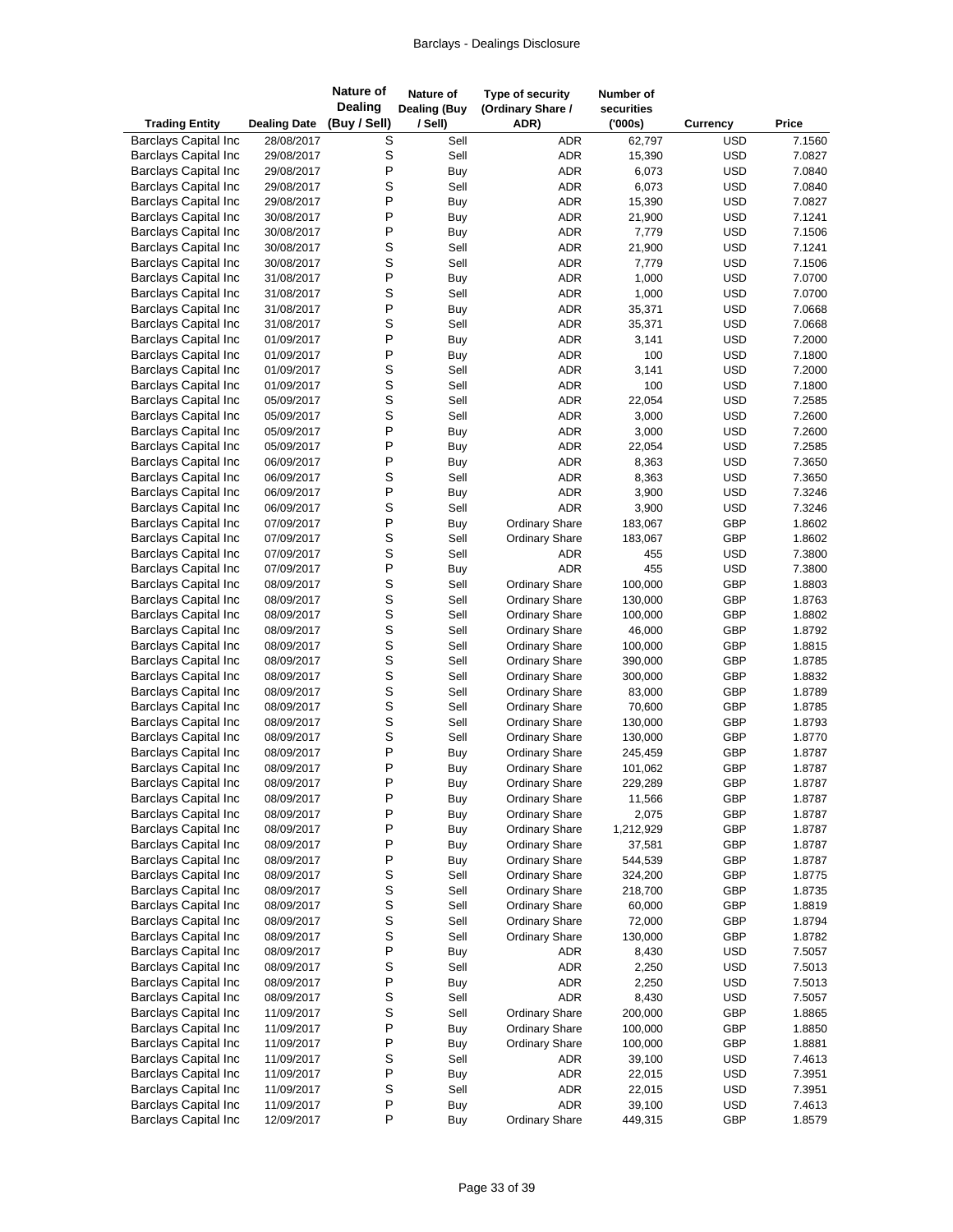| <b>Trading Entity</b>                                      | <b>Dealing Date</b>      | <b>Nature of</b><br><b>Dealing</b><br>(Buy / Sell) | Nature of<br><b>Dealing (Buy</b><br>/ Sell) | Type of security<br>(Ordinary Share /<br>ADR) | Number of<br>securities<br>(000s) | Currency                 | Price            |
|------------------------------------------------------------|--------------------------|----------------------------------------------------|---------------------------------------------|-----------------------------------------------|-----------------------------------|--------------------------|------------------|
| <b>Barclays Capital Inc</b>                                | 12/09/2017               | S                                                  | Sell                                        | <b>Ordinary Share</b>                         | 449,315                           | GBP                      | 1.8579           |
| <b>Barclays Capital Inc</b>                                | 12/09/2017               | S                                                  | Sell                                        | ADR                                           | 28,964                            | <b>USD</b>               | 7.4287           |
| <b>Barclays Capital Inc</b>                                | 12/09/2017               | P                                                  | Buy                                         | <b>ADR</b>                                    | 3,000                             | <b>USD</b>               | 7.4733           |
| <b>Barclays Capital Inc</b>                                | 12/09/2017               | P                                                  | <b>Buy</b>                                  | <b>ADR</b>                                    | 28,964                            | <b>USD</b>               | 7.4287           |
| <b>Barclays Capital Inc</b>                                | 12/09/2017               | S                                                  | Sell                                        | <b>ADR</b>                                    | 3,000                             | <b>USD</b>               | 7.4733           |
| <b>Barclays Capital Inc</b>                                | 13/09/2017               | S                                                  | Sell                                        | <b>Ordinary Share</b>                         | 149,702                           | GBP                      | 1.8165           |
| <b>Barclays Capital Inc</b>                                | 13/09/2017               | P                                                  | Buy                                         | <b>Ordinary Share</b>                         | 149,702                           | GBP                      | 1.8165           |
| <b>Barclays Capital Inc</b>                                | 13/09/2017               | S                                                  | Sell                                        | ADR                                           | 2,885                             | <b>USD</b>               | 7.3000           |
| <b>Barclays Capital Inc</b>                                | 13/09/2017               | P                                                  | Buy                                         | <b>ADR</b>                                    | 38,700                            | <b>USD</b>               | 7.2703           |
| <b>Barclays Capital Inc</b><br><b>Barclays Capital Inc</b> | 13/09/2017               | S<br>P                                             | Sell                                        | ADR<br><b>ADR</b>                             | 38,700<br>2,885                   | <b>USD</b><br><b>USD</b> | 7.2703<br>7.3000 |
| <b>Barclays Capital Inc</b>                                | 13/09/2017<br>14/09/2017 | S                                                  | Buy<br>Sell                                 | <b>ADR</b>                                    | 1,500                             | <b>USD</b>               | 7.3767           |
| <b>Barclays Capital Inc</b>                                | 14/09/2017               | P                                                  | Buy                                         | <b>ADR</b>                                    | 21,998                            | <b>USD</b>               | 7.3447           |
| <b>Barclays Capital Inc</b>                                | 14/09/2017               | P                                                  | Buy                                         | <b>ADR</b>                                    | 1,500                             | <b>USD</b>               | 7.3767           |
| <b>Barclays Capital Inc</b>                                | 14/09/2017               | S                                                  | Sell                                        | <b>ADR</b>                                    | 21,998                            | <b>USD</b>               | 7.3447           |
| <b>Barclays Capital Inc</b>                                | 15/09/2017               | P                                                  | <b>Buy</b>                                  | <b>ADR</b>                                    | 12,000                            | <b>USD</b>               | 7.4233           |
| <b>Barclays Capital Inc</b>                                | 15/09/2017               | S                                                  | Sell                                        | <b>ADR</b>                                    | 3,000                             | <b>USD</b>               | 7.4633           |
| <b>Barclays Capital Inc</b>                                | 15/09/2017               | S                                                  | Sell                                        | <b>ADR</b>                                    | 12,000                            | <b>USD</b>               | 7.4233           |
| <b>Barclays Capital Inc</b>                                | 15/09/2017               | P                                                  | Buy                                         | ADR                                           | 3,000                             | <b>USD</b>               | 7.4633           |
| <b>Barclays Capital Inc</b>                                | 18/09/2017               | S                                                  | Sell                                        | <b>ADR</b>                                    | 1,100                             | <b>USD</b>               | 7.4800           |
| <b>Barclays Capital Inc</b>                                | 18/09/2017               | P                                                  | <b>Buy</b>                                  | <b>ADR</b>                                    | 21,759                            | <b>USD</b>               | 7.4533           |
| <b>Barclays Capital Inc</b>                                | 18/09/2017               | S                                                  | Sell                                        | <b>ADR</b>                                    | 21,759                            | <b>USD</b>               | 7.4533           |
| <b>Barclays Capital Inc</b>                                | 18/09/2017               | P                                                  | Buy                                         | ADR                                           | 1,100                             | <b>USD</b>               | 7.4800           |
| <b>Barclays Capital Inc</b>                                | 19/09/2017               | S                                                  | Sell                                        | <b>ADR</b>                                    | 200,463                           | <b>USD</b>               | 7.6030           |
| <b>Barclays Capital Inc</b>                                | 19/09/2017               | P<br>P                                             | Buy                                         | <b>ADR</b>                                    | 200,463                           | <b>USD</b>               | 7.6030           |
| <b>Barclays Capital Inc</b><br><b>Barclays Capital Inc</b> | 19/09/2017<br>19/09/2017 | S                                                  | Buy<br>Sell                                 | <b>ADR</b><br><b>ADR</b>                      | 4,000<br>4,000                    | <b>USD</b><br><b>USD</b> | 7.6100<br>7.6100 |
| <b>Barclays Capital Inc</b>                                | 20/09/2017               | P                                                  | Buy                                         | <b>Ordinary Share</b>                         | 2,000                             | GBP                      | 1.8650           |
| <b>Barclays Capital Inc</b>                                | 20/09/2017               | S                                                  | Sell                                        | <b>Ordinary Share</b>                         | 2,000                             | GBP                      | 1.8650           |
| <b>Barclays Capital Inc</b>                                | 20/09/2017               | S                                                  | Sell                                        | ADR                                           | 3,531                             | <b>USD</b>               | 7.6285           |
| <b>Barclays Capital Inc</b>                                | 20/09/2017               | P                                                  | Buy                                         | ADR                                           | 3,531                             | <b>USD</b>               | 7.6285           |
| <b>Barclays Capital Inc</b>                                | 21/09/2017               | Ρ                                                  | Buy                                         | ADR                                           | 10,598                            | <b>USD</b>               | 7.5451           |
| <b>Barclays Capital Inc</b>                                | 21/09/2017               | S                                                  | Sell                                        | <b>ADR</b>                                    | 100                               | <b>USD</b>               | 7.5100           |
| <b>Barclays Capital Inc</b>                                | 21/09/2017               | P                                                  | Buy                                         | <b>ADR</b>                                    | 100                               | <b>USD</b>               | 7.5100           |
| <b>Barclays Capital Inc</b>                                | 21/09/2017               | S                                                  | Sell                                        | <b>ADR</b>                                    | 10,598                            | <b>USD</b>               | 7.5451           |
| <b>Barclays Capital Inc</b>                                | 22/09/2017               | P                                                  | Buy                                         | <b>ADR</b>                                    | 200                               | <b>USD</b>               | 7.5100           |
| <b>Barclays Capital Inc</b>                                | 22/09/2017               | S                                                  | Sell                                        | <b>ADR</b>                                    | 3,500                             | <b>USD</b>               | 7.5134           |
| <b>Barclays Capital Inc</b>                                | 22/09/2017               | S                                                  | Sell                                        | ADR                                           | 200                               | <b>USD</b>               | 7.5100           |
| <b>Barclays Capital Inc</b>                                | 22/09/2017               | P                                                  | Buy                                         | <b>ADR</b>                                    | 3,500                             | <b>USD</b>               | 7.5134           |
| <b>Barclays Capital Inc</b>                                | 25/09/2017               | P                                                  | Buy                                         | <b>ADR</b>                                    | 2,333                             | <b>USD</b>               | 7.5071           |
| <b>Barclays Capital Inc</b><br><b>Barclays Capital Inc</b> | 25/09/2017<br>26/09/2017 | S<br>P                                             | Sell                                        | <b>ADR</b><br><b>ADR</b>                      | 2,333<br>800                      | <b>USD</b><br><b>USD</b> | 7.5071<br>7.4900 |
| <b>Barclays Capital Inc</b>                                | 26/09/2017               | S                                                  | Buy<br>Sell                                 | ADR                                           | 800                               | <b>USD</b>               | 7.4900           |
| <b>Barclays Capital Inc</b>                                | 26/09/2017               | P                                                  | Buy                                         | ADR                                           | 6,424                             | <b>USD</b>               | 7.5018           |
| <b>Barclays Capital Inc</b>                                | 26/09/2017               | S                                                  | Sell                                        | <b>ADR</b>                                    | 6,424                             | <b>USD</b>               | 7.5018           |
| <b>Barclays Capital Inc</b>                                | 27/09/2017               | S                                                  | Sell                                        | <b>Ordinary Share</b>                         | 155,508                           | GBP                      | 1.8742           |
| <b>Barclays Capital Inc</b>                                | 27/09/2017               | P                                                  | Buy                                         | <b>Ordinary Share</b>                         | 155,508                           | GBP                      | 1.8800           |
| <b>Barclays Capital Inc</b>                                | 27/09/2017               | S                                                  | Sell                                        | <b>Ordinary Share</b>                         | 155,508                           | GBP                      | 1.8800           |
| <b>Barclays Capital Inc</b>                                | 27/09/2017               | P                                                  | Buy                                         | <b>Ordinary Share</b>                         | 155,508                           | GBP                      | 1.8742           |
| <b>Barclays Capital Inc</b>                                | 27/09/2017               | $\mathsf{P}$                                       | Buy                                         | ADR                                           | 19,806                            | <b>USD</b>               | 7.5962           |
| <b>Barclays Capital Inc</b>                                | 27/09/2017               | S                                                  | Sell                                        | ADR                                           | 19,806                            | <b>USD</b>               | 7.5962           |
| <b>Barclays Capital Inc</b>                                | 27/09/2017               | S                                                  | Sell                                        | ADR                                           | 1,315                             | <b>USD</b>               | 7.6270           |
| <b>Barclays Capital Inc</b>                                | 27/09/2017               | P                                                  | <b>Buy</b>                                  | ADR                                           | 1,315                             | <b>USD</b>               | 7.6270           |
| <b>Barclays Capital Inc</b>                                | 28/09/2017               | S                                                  | Sell                                        | ADR                                           | 1,993                             | <b>USD</b>               | 7.5440           |
| <b>Barclays Capital Inc</b>                                | 28/09/2017               | $\mathsf{P}$                                       | Buy                                         | ADR                                           | 1,993                             | <b>USD</b>               | 7.5440           |
| <b>Barclays Capital Inc</b>                                | 28/09/2017               | P                                                  | Buy                                         | ADR                                           | 6,000                             | <b>USD</b>               | 7.5000           |
| <b>Barclays Capital Inc</b><br><b>Barclays Capital Inc</b> | 28/09/2017               | S<br>$\mathsf{P}$                                  | Sell                                        | ADR                                           | 6,000<br>4,600                    | <b>USD</b><br><b>USD</b> | 7.5000           |
| <b>Barclays Capital Inc</b>                                | 29/09/2017<br>29/09/2017 | S                                                  | Buy<br>Sell                                 | ADR<br>ADR                                    | 5,219                             | <b>USD</b>               | 7.5502<br>7.5745 |
| <b>Barclays Capital Inc</b>                                | 29/09/2017               | P                                                  | Buy                                         | ADR                                           | 5,219                             | <b>USD</b>               | 7.5745           |
| <b>Barclays Capital Inc</b>                                | 29/09/2017               | S                                                  | Sell                                        | ADR                                           | 4,600                             | <b>USD</b>               | 7.5502           |
| <b>Barclays Capital Inc</b>                                | 02/10/2017               | S                                                  | Sell                                        | ADR                                           | 26,652                            | <b>USD</b>               | 7.4702           |
| <b>Barclays Capital Inc</b>                                | 02/10/2017               | P                                                  | Buy                                         | ADR                                           | 2,000                             | <b>USD</b>               | 7.4900           |
| <b>Barclays Capital Inc</b>                                | 02/10/2017               | $\sf P$                                            | Buy                                         | ADR                                           | 26,652                            | <b>USD</b>               | 7.4702           |
| Barclays Capital Inc                                       | 02/10/2017               | $\mathbf S$                                        | Sell                                        | ADR                                           | 2,000                             | <b>USD</b>               | 7.4900           |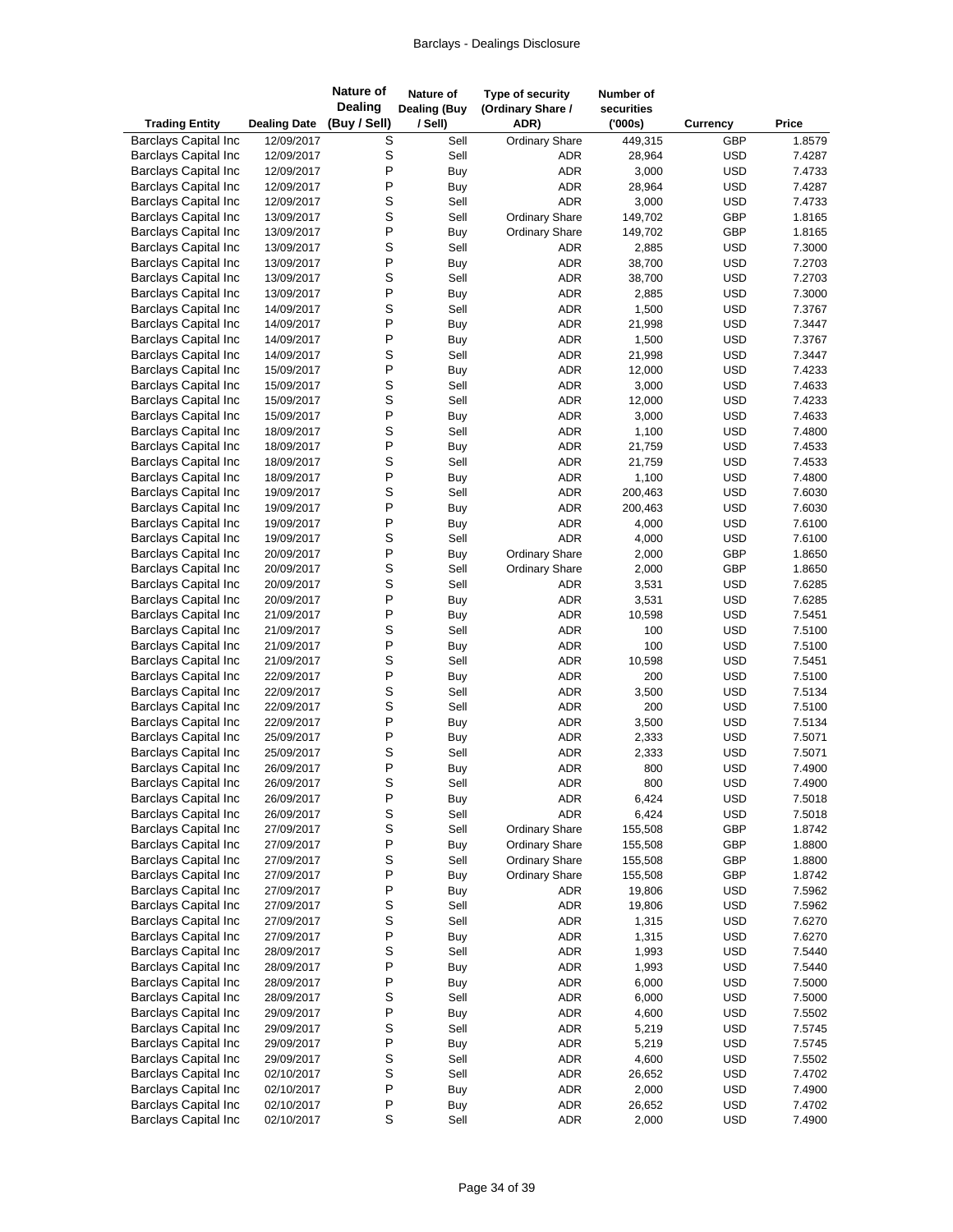| <b>Trading Entity</b>                                      | <b>Dealing Date</b>      | <b>Nature of</b><br><b>Dealing</b><br>(Buy / Sell) | Nature of<br><b>Dealing (Buy</b><br>/ Sell) | Type of security<br>(Ordinary Share /<br>ADR)  | Number of<br>securities<br>(000s) | Currency                 | Price            |
|------------------------------------------------------------|--------------------------|----------------------------------------------------|---------------------------------------------|------------------------------------------------|-----------------------------------|--------------------------|------------------|
| <b>Barclays Capital Inc</b>                                | 03/10/2017               | S                                                  | Sell                                        | <b>ADR</b>                                     | 52,403                            | <b>USD</b>               | 7.5823           |
| <b>Barclays Capital Inc</b>                                | 03/10/2017               | P                                                  | Buy                                         | <b>ADR</b>                                     | 52,403                            | <b>USD</b>               | 7.5823           |
| <b>Barclays Capital Inc</b>                                | 04/10/2017               | S                                                  | Sell                                        | <b>ADR</b>                                     | 375                               | <b>USD</b>               | 7.3820           |
| <b>Barclays Capital Inc</b>                                | 04/10/2017               | S                                                  | Sell                                        | <b>ADR</b>                                     | 35,700                            | <b>USD</b>               | 7.3944           |
| <b>Barclays Capital Inc</b>                                | 04/10/2017               | P                                                  | Buy                                         | ADR                                            | 35,700                            | <b>USD</b>               | 7.3944           |
| <b>Barclays Capital Inc</b>                                | 04/10/2017               | P                                                  | Buy                                         | <b>ADR</b>                                     | 375                               | <b>USD</b>               | 7.3820           |
| <b>Barclays Capital Inc</b>                                | 05/10/2017               | S                                                  | Sell                                        | <b>Ordinary Share</b>                          | 27,430                            | GBP                      | 1.8677           |
| <b>Barclays Capital Inc</b>                                | 05/10/2017               | S                                                  | Sell                                        | <b>Ordinary Share</b>                          | 18,320                            | GBP                      | 1.8677           |
| <b>Barclays Capital Inc</b>                                | 05/10/2017               | S                                                  | Sell                                        | <b>Ordinary Share</b>                          | 29,580                            | GBP                      | 1.8677           |
| <b>Barclays Capital Inc</b>                                | 05/10/2017               | S                                                  | Sell                                        | <b>Ordinary Share</b>                          | 214,520                           | GBP                      | 1.8677           |
| <b>Barclays Capital Inc</b>                                | 05/10/2017               | S                                                  | Sell                                        | <b>Ordinary Share</b>                          | 233,520                           | GBP                      | 1.8677           |
| <b>Barclays Capital Inc</b>                                | 05/10/2017               | S<br>S                                             | Sell<br>Sell                                | <b>Ordinary Share</b>                          | 472,250                           | GBP<br>GBP               | 1.8677<br>1.8677 |
| <b>Barclays Capital Inc</b><br><b>Barclays Capital Inc</b> | 05/10/2017<br>05/10/2017 | S                                                  | Sell                                        | <b>Ordinary Share</b><br><b>Ordinary Share</b> | 128,070<br>430,200                | GBP                      | 1.8677           |
| <b>Barclays Capital Inc</b>                                | 05/10/2017               | S                                                  | Sell                                        | <b>Ordinary Share</b>                          | 442,305                           | GBP                      | 1.8677           |
| <b>Barclays Capital Inc</b>                                | 05/10/2017               | P                                                  | Buy                                         | <b>Ordinary Share</b>                          | 1,996,195                         | GBP                      | 1.8677           |
| <b>Barclays Capital Inc</b>                                | 05/10/2017               | P                                                  | Buy                                         | ADR                                            | 1,701                             | <b>USD</b>               | 7.3835           |
| <b>Barclays Capital Inc</b>                                | 05/10/2017               | S                                                  | Sell                                        | <b>ADR</b>                                     | 1,701                             | <b>USD</b>               | 7.3835           |
| <b>Barclays Capital Inc</b>                                | 05/10/2017               | P                                                  | Buy                                         | ADR                                            | 5,800                             | <b>USD</b>               | 7.3910           |
| <b>Barclays Capital Inc</b>                                | 05/10/2017               | S                                                  | Sell                                        | <b>ADR</b>                                     | 5,800                             | <b>USD</b>               | 7.3910           |
| <b>Barclays Capital Inc</b>                                | 06/10/2017               | S                                                  | Sell                                        | <b>Ordinary Share</b>                          | 14,420                            | GBP                      | 1.8758           |
| <b>Barclays Capital Inc</b>                                | 06/10/2017               | S                                                  | Sell                                        | <b>Ordinary Share</b>                          | 232,435                           | GBP                      | 1.8758           |
| <b>Barclays Capital Inc</b>                                | 06/10/2017               | S                                                  | Sell                                        | <b>Ordinary Share</b>                          | 67,310                            | GBP                      | 1.8758           |
| <b>Barclays Capital Inc</b>                                | 06/10/2017               | S                                                  | Sell                                        | <b>Ordinary Share</b>                          | 122,720                           | GBP                      | 1.8758           |
| <b>Barclays Capital Inc</b>                                | 06/10/2017               | S                                                  | Sell                                        | <b>Ordinary Share</b>                          | 248,180                           | GBP                      | 1.8758           |
| <b>Barclays Capital Inc</b>                                | 06/10/2017               | S                                                  | Sell                                        | <b>Ordinary Share</b>                          | 9,630                             | GBP                      | 1.8758           |
| <b>Barclays Capital Inc</b>                                | 06/10/2017               | S                                                  | Sell                                        | <b>Ordinary Share</b>                          | 226,070                           | GBP                      | 1.8758           |
| <b>Barclays Capital Inc</b>                                | 06/10/2017               | P                                                  | Buy                                         | <b>Ordinary Share</b>                          | 1,049,065                         | GBP                      | 1.8758           |
| <b>Barclays Capital Inc</b>                                | 06/10/2017               | S                                                  | Sell                                        | <b>Ordinary Share</b>                          | 15,550                            | GBP                      | 1.8758           |
| <b>Barclays Capital Inc</b>                                | 06/10/2017               | S                                                  | Sell                                        | <b>Ordinary Share</b>                          | 112,750                           | GBP                      | 1.8758           |
| <b>Barclays Capital Inc</b>                                | 06/10/2017               | S                                                  | Sell                                        | ADR                                            | 2,600                             | <b>USD</b>               | 7.4350           |
| <b>Barclays Capital Inc</b>                                | 06/10/2017               | P                                                  | <b>Buy</b>                                  | <b>ADR</b>                                     | 2,600                             | <b>USD</b>               | 7.4350           |
| <b>Barclays Capital Inc</b>                                | 09/10/2017               | P                                                  | Buy                                         | ADR                                            | 4,939                             | <b>USD</b>               | 7.3756           |
| <b>Barclays Capital Inc</b>                                | 09/10/2017               | S<br>P                                             | Sell                                        | ADR<br>ADR                                     | 1,850                             | <b>USD</b>               | 7.3781           |
| <b>Barclays Capital Inc</b><br><b>Barclays Capital Inc</b> | 09/10/2017<br>09/10/2017 | S                                                  | Buy<br>Sell                                 | ADR                                            | 1,850<br>4,939                    | <b>USD</b><br><b>USD</b> | 7.3781<br>7.3756 |
| <b>Barclays Capital Inc</b>                                | 10/10/2017               | S                                                  | Sell                                        | <b>ADR</b>                                     | 21,165                            | <b>USD</b>               | 7.4381           |
| <b>Barclays Capital Inc</b>                                | 10/10/2017               | P                                                  | Buy                                         | ADR                                            | 21,165                            | <b>USD</b>               | 7.4381           |
| <b>Barclays Capital Inc</b>                                | 11/10/2017               | P                                                  | Buy                                         | <b>Ordinary Share</b>                          | 53,837                            | GBP                      | 1.8720           |
| <b>Barclays Capital Inc</b>                                | 11/10/2017               | S                                                  | Sell                                        | <b>Ordinary Share</b>                          | 53,837                            | GBP                      | 1.8720           |
| <b>Barclays Capital Inc</b>                                | 11/10/2017               | S                                                  | Sell                                        | ADR                                            | 3,696                             | <b>USD</b>               | 7.4470           |
| <b>Barclays Capital Inc</b>                                | 11/10/2017               | P                                                  | Buy                                         | <b>ADR</b>                                     | 3,000                             | <b>USD</b>               | 7.4800           |
| <b>Barclays Capital Inc</b>                                | 11/10/2017               | P                                                  | Buy                                         | ADR                                            | 3,696                             | <b>USD</b>               | 7.4470           |
| <b>Barclays Capital Inc</b>                                | 11/10/2017               | S                                                  | Sell                                        | ADR                                            | 3,000                             | <b>USD</b>               | 7.4800           |
| <b>Barclays Capital Inc</b>                                | 12/10/2017               | S                                                  | Sell                                        | ADR                                            | 4,346                             | <b>USD</b>               | 7.4308           |
| <b>Barclays Capital Inc</b>                                | 12/10/2017               | P                                                  | Buy                                         | ADR                                            | 4,346                             | <b>USD</b>               | 7.4308           |
| <b>Barclays Capital Inc</b>                                | 13/10/2017               | P                                                  | Buy                                         | ADR                                            | 916                               | <b>USD</b>               | 7.4800           |
| <b>Barclays Capital Inc</b>                                | 13/10/2017               | S                                                  | Sell                                        | ADR                                            | 916                               | <b>USD</b>               | 7.4800           |
| <b>Barclays Capital Inc</b>                                | 16/10/2017               | P                                                  | Buy                                         | <b>Ordinary Share</b>                          | 3,560                             | GBP                      | 1.8610           |
| <b>Barclays Capital Inc</b>                                | 16/10/2017               | $\mathsf{P}$                                       | Buy                                         | <b>Ordinary Share</b>                          | 48,300                            | GBP                      | 1.8625           |
| <b>Barclays Capital Inc</b>                                | 16/10/2017               | S                                                  | Sell                                        | <b>Ordinary Share</b>                          | 48,300                            | GBP                      | 1.8625           |
| <b>Barclays Capital Inc</b>                                | 16/10/2017               | P                                                  | Buy                                         | <b>Ordinary Share</b>                          | 94,940                            | GBP                      | 1.8610           |
| <b>Barclays Capital Inc</b>                                | 16/10/2017               | S                                                  | Sell                                        | <b>Ordinary Share</b>                          | 98,500                            | GBP                      | 1.8610           |
| <b>Barclays Capital Inc</b>                                | 16/10/2017               | S                                                  | Sell                                        | <b>Ordinary Share</b>                          | 48,300                            | GBP                      | 1.8625           |
| <b>Barclays Capital Inc</b>                                | 16/10/2017               | S                                                  | Sell                                        | ADR                                            | 6,400                             | <b>USD</b>               | 7.4350           |
| <b>Barclays Capital Inc</b><br><b>Barclays Capital Inc</b> | 16/10/2017               | P<br>S                                             | Buy<br>Sell                                 | <b>ADR</b><br>ADR                              | 6,213<br>6,213                    | <b>USD</b><br><b>USD</b> | 7.5005<br>7.5005 |
| <b>Barclays Capital Inc</b>                                | 16/10/2017               | $\mathsf{P}$                                       | Buy                                         |                                                | 6,400                             | <b>USD</b>               |                  |
| <b>Barclays Capital Inc</b>                                | 16/10/2017<br>17/10/2017 | P                                                  | Buy                                         | ADR<br>ADR                                     | 1,700                             | <b>USD</b>               | 7.4350<br>7.4076 |
| <b>Barclays Capital Inc</b>                                | 17/10/2017               | S                                                  | Sell                                        | ADR                                            | 1,700                             | <b>USD</b>               | 7.4076           |
| <b>Barclays Capital Inc</b>                                | 18/10/2017               | $\mathsf{P}$                                       | Buy                                         | ADR                                            | 3,288                             | <b>USD</b>               | 7.4300           |
| <b>Barclays Capital Inc</b>                                | 18/10/2017               | S                                                  | Sell                                        | ADR                                            | 3,288                             | <b>USD</b>               | 7.4300           |
| <b>Barclays Capital Inc</b>                                | 18/10/2017               | P                                                  | Buy                                         | ADR                                            | 15,182                            | <b>USD</b>               | 7.4069           |
| <b>Barclays Capital Inc</b>                                | 18/10/2017               | $\mathbb S$                                        | Sell                                        | ADR                                            | 15,182                            | <b>USD</b>               | 7.4069           |
| Barclays Capital Inc                                       | 19/10/2017               | $\mathbf S$                                        | Sell                                        | ADR                                            | 1,600                             | <b>USD</b>               | 7.4500           |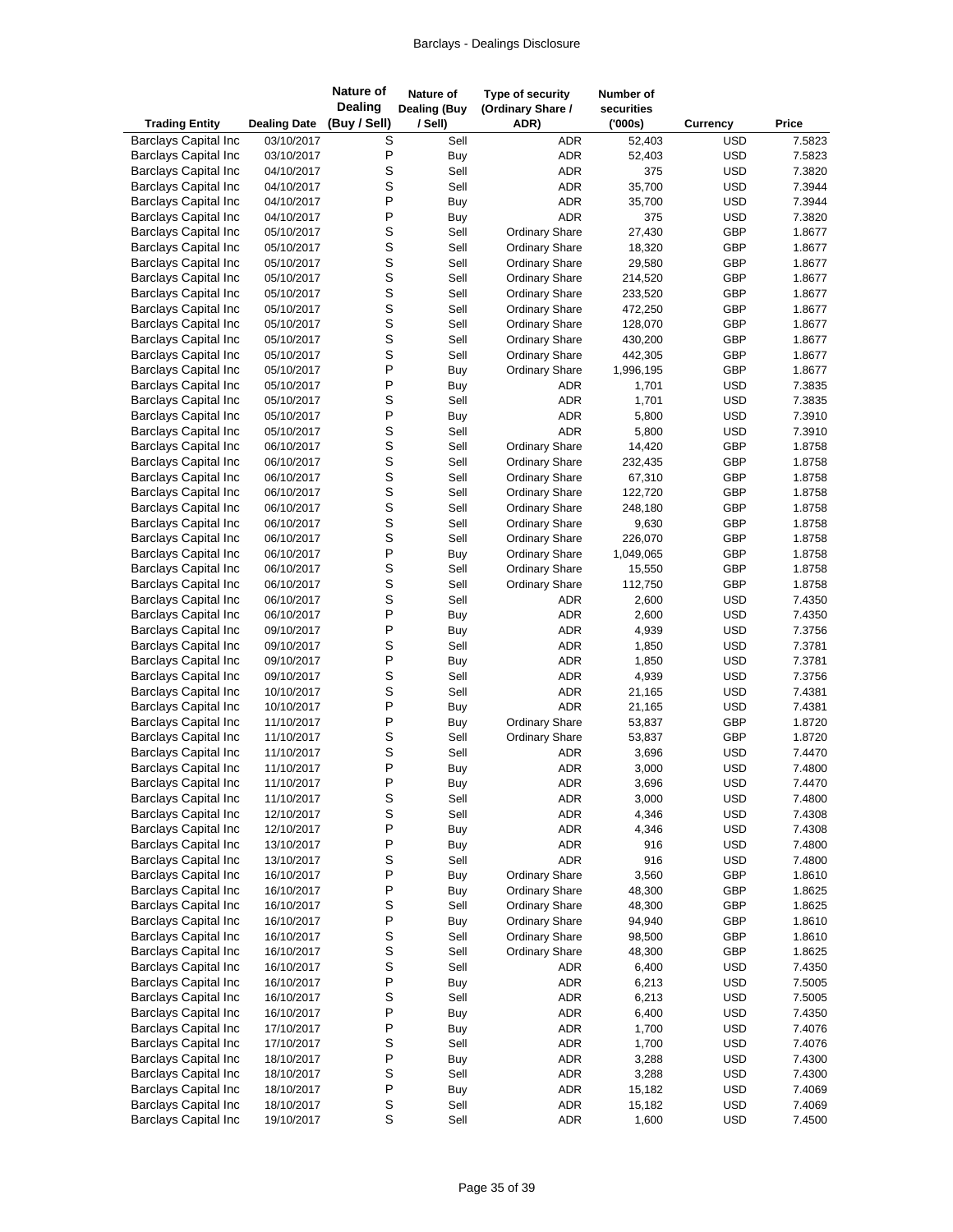| <b>Trading Entity</b>                                      | <b>Dealing Date</b>      | <b>Nature of</b><br><b>Dealing</b><br>(Buy / Sell) | Nature of<br><b>Dealing (Buy</b><br>/ Sell) | Type of security<br>(Ordinary Share /<br>ADR) | Number of<br>securities<br>(000s) | <b>Currency</b>          | Price            |
|------------------------------------------------------------|--------------------------|----------------------------------------------------|---------------------------------------------|-----------------------------------------------|-----------------------------------|--------------------------|------------------|
| <b>Barclays Capital Inc</b>                                | 19/10/2017               | Ρ                                                  | Buy                                         | ADR                                           | 1,600                             | <b>USD</b>               | 7.4500           |
| <b>Barclays Capital Inc</b>                                | 20/10/2017               | P                                                  | Buy                                         | ADR                                           | 26                                | <b>USD</b>               | 7.5200           |
| <b>Barclays Capital Inc</b>                                | 20/10/2017               | P                                                  | Buy                                         | ADR                                           | 12,867                            | <b>USD</b>               | 7.5018           |
| <b>Barclays Capital Inc</b>                                | 20/10/2017               | S                                                  | Sell                                        | ADR                                           | 26                                | <b>USD</b>               | 7.5200           |
| <b>Barclays Capital Inc</b>                                | 20/10/2017               | S                                                  | Sell                                        | ADR                                           | 12,867                            | <b>USD</b>               | 7.5018           |
| <b>Barclays Capital Inc</b>                                | 23/10/2017               | P                                                  | Buy                                         | ADR                                           | 15,425                            | <b>USD</b>               | 7.4246           |
| <b>Barclays Capital Inc</b>                                | 23/10/2017               | S                                                  | Sell                                        | ADR                                           | 425                               | <b>USD</b>               | 7.4529           |
| <b>Barclays Capital Inc</b>                                | 23/10/2017               | S                                                  | Sell                                        | ADR                                           | 15,425                            | <b>USD</b>               | 7.4246           |
| <b>Barclays Capital Inc</b>                                | 23/10/2017               | P                                                  | Buy                                         | ADR                                           | 425                               | <b>USD</b>               | 7.4529           |
| <b>Barclays Capital Inc</b>                                | 24/10/2017               | P                                                  | Buy                                         | ADR                                           | 143                               | <b>USD</b>               | 7.4000           |
| <b>Barclays Capital Inc</b>                                | 24/10/2017               | S                                                  | Sell                                        | ADR                                           | 143                               | <b>USD</b>               | 7.4000           |
| <b>Barclays Capital Inc</b>                                | 25/10/2017               | S                                                  | Sell                                        | <b>ADR</b>                                    | 4,457                             | <b>USD</b>               | 7.3713           |
| <b>Barclays Capital Inc</b>                                | 25/10/2017               | P                                                  | Buy                                         | ADR                                           | 2,000                             | <b>USD</b>               | 7.4100           |
| <b>Barclays Capital Inc</b>                                | 25/10/2017               | S                                                  | Sell                                        | ADR                                           | 2,000                             | <b>USD</b>               | 7.4100           |
| <b>Barclays Capital Inc</b>                                | 25/10/2017               | P                                                  | Buy                                         | ADR                                           | 4,457                             | <b>USD</b>               | 7.3713           |
| <b>Barclays Capital Inc</b>                                | 27/10/2017               | S                                                  | Sell                                        | ADR                                           | 13,610                            | <b>USD</b>               | 7.3139           |
| <b>Barclays Capital Inc</b>                                | 27/10/2017               | P                                                  | Buy                                         | <b>ADR</b>                                    | 13,610                            | <b>USD</b>               | 7.3139           |
| <b>Barclays Capital Inc</b>                                | 27/10/2017               | P                                                  | <b>Buy</b>                                  | <b>ADR</b>                                    | 28,735                            | <b>USD</b>               | 7.3209           |
| <b>Barclays Capital Inc</b>                                | 27/10/2017               | S                                                  | Sell                                        | ADR                                           | 28,735                            | <b>USD</b>               | 7.3209           |
| <b>Barclays Capital Inc</b>                                | 30/10/2017               | S                                                  | Sell                                        | <b>ADR</b>                                    | 38,010                            | <b>USD</b>               | 7.2497           |
| <b>Barclays Capital Inc</b>                                | 30/10/2017               | S                                                  | Sell                                        | <b>ADR</b>                                    | 8,378                             | <b>USD</b>               | 7.2334           |
| <b>Barclays Capital Inc</b>                                | 30/10/2017               | P                                                  | Buy                                         | ADR                                           | 8,378                             | <b>USD</b>               | 7.2334           |
| <b>Barclays Capital Inc</b>                                | 30/10/2017               | P                                                  | <b>Buy</b>                                  | ADR                                           | 38,010                            | <b>USD</b>               | 7.2497           |
| <b>Barclays Capital Inc</b>                                | 31/10/2017               | P                                                  | Buy                                         | <b>ADR</b>                                    | 14,073                            | <b>USD</b>               | 7.2565           |
| <b>Barclays Capital Inc</b>                                | 31/10/2017               | P                                                  | Buy                                         | <b>ADR</b>                                    | 19,521                            | <b>USD</b>               | 7.3100           |
| <b>Barclays Capital Inc</b>                                | 31/10/2017               | P                                                  | Buy                                         | <b>ADR</b>                                    | 110                               | <b>USD</b>               | 7.2700           |
| <b>Barclays Capital Inc</b>                                | 31/10/2017               | S                                                  | Sell                                        | <b>ADR</b>                                    | 14,073                            | <b>USD</b>               | 7.2565           |
| <b>Barclays Capital Inc</b>                                | 31/10/2017               | S                                                  | Sell                                        | <b>ADR</b>                                    | 110                               | <b>USD</b>               | 7.2700           |
| <b>Barclays Capital Inc</b>                                | 31/10/2017               | S<br>S                                             | Sell                                        | <b>ADR</b>                                    | 19,521                            | <b>USD</b>               | 7.3100           |
| <b>Barclays Capital Inc</b>                                | 01/11/2017               | P                                                  | Sell                                        | ADR                                           | 6,556                             | <b>USD</b>               | 7.1546           |
| <b>Barclays Capital Inc</b><br><b>Barclays Capital Inc</b> | 01/11/2017<br>01/11/2017 | S                                                  | Buy<br>Sell                                 | ADR<br><b>ADR</b>                             | 29,043<br>29,043                  | <b>USD</b><br><b>USD</b> | 7.1380<br>7.1380 |
| <b>Barclays Capital Inc</b>                                |                          | P                                                  |                                             | ADR                                           | 6,556                             | <b>USD</b>               | 7.1546           |
| <b>Barclays Capital Inc</b>                                | 01/11/2017<br>02/11/2017 | S                                                  | Buy<br>Sell                                 | ADR                                           | 4,000                             | <b>USD</b>               | 7.0375           |
| <b>Barclays Capital Inc</b>                                | 02/11/2017               | P                                                  | Buy                                         | <b>ADR</b>                                    | 4,000                             | <b>USD</b>               | 7.0375           |
| <b>Barclays Capital Inc</b>                                | 02/11/2017               | $\mathsf{P}$                                       | Buy                                         | <b>ADR</b>                                    | 4,029                             | <b>USD</b>               | 7.0613           |
| <b>Barclays Capital Inc</b>                                | 02/11/2017               | S                                                  | Sell                                        | <b>ADR</b>                                    | 4,029                             | <b>USD</b>               | 7.0613           |
| <b>Barclays Capital Inc</b>                                | 03/11/2017               | P                                                  | Buy                                         | ADR                                           | 2,500                             | <b>USD</b>               | 7.0700           |
| <b>Barclays Capital Inc</b>                                | 03/11/2017               | S                                                  | Sell                                        | <b>ADR</b>                                    | 2,500                             | <b>USD</b>               | 7.0700           |
| <b>Barclays Capital Inc</b>                                | 03/11/2017               | S                                                  | Sell                                        | ADR                                           | 73,629                            | <b>USD</b>               | 7.0632           |
| <b>Barclays Capital Inc</b>                                | 03/11/2017               | P                                                  | <b>Buy</b>                                  | <b>ADR</b>                                    | 73,629                            | <b>USD</b>               | 7.0632           |
| <b>Barclays Capital Inc</b>                                | 06/11/2017               | P                                                  | Buy                                         | <b>ADR</b>                                    | 272,423                           | <b>USD</b>               | 6.9331           |
| <b>Barclays Capital Inc</b>                                | 06/11/2017               | S                                                  | Sell                                        | ADR                                           | 3,100                             | <b>USD</b>               | 6.9800           |
| <b>Barclays Capital Inc</b>                                | 06/11/2017               | P                                                  | Buy                                         | ADR                                           | 3,100                             | <b>USD</b>               | 6.9800           |
| <b>Barclays Capital Inc</b>                                | 06/11/2017               | S                                                  | Sell                                        | ADR                                           | 272,423                           | <b>USD</b>               | 6.9331           |
| <b>Barclays Capital Inc</b>                                | 07/11/2017               | P                                                  | Buy                                         | ADR                                           | 15,047                            | <b>USD</b>               | 6.9555           |
| <b>Barclays Capital Inc</b>                                | 07/11/2017               | P                                                  | Buy                                         | ADR                                           | 5,269                             | <b>USD</b>               | 6.8970           |
| <b>Barclays Capital Inc</b>                                | 07/11/2017               | S                                                  | Sell                                        | ADR                                           | 15,047                            | <b>USD</b>               | 6.9555           |
| <b>Barclays Capital Inc</b>                                | 07/11/2017               | S                                                  | Sell                                        | ADR                                           | 5,269                             | <b>USD</b>               | 6.8970           |
| <b>Barclays Capital Inc</b>                                | 08/11/2017               | S                                                  | Sell                                        | ADR                                           | 2,446                             | <b>USD</b>               | 6.9300           |
| <b>Barclays Capital Inc</b>                                | 08/11/2017               | P                                                  | Buy                                         | ADR                                           | 10,445                            | <b>USD</b>               | 6.9143           |
| <b>Barclays Capital Inc</b>                                | 08/11/2017               | S                                                  | Sell                                        | ADR                                           | 10,445                            | <b>USD</b>               | 6.9143           |
| <b>Barclays Capital Inc</b>                                | 08/11/2017               | P                                                  | <b>Buy</b>                                  | ADR                                           | 2,446                             | <b>USD</b>               | 6.9300           |
| <b>Barclays Capital Inc</b>                                | 09/11/2017               | S                                                  | Sell                                        | ADR                                           | 17,500                            | <b>USD</b>               | 6.9371           |
| <b>Barclays Capital Inc</b>                                | 09/11/2017               | P                                                  | Buy                                         | ADR                                           | 17,500                            | <b>USD</b>               | 6.9371           |
| <b>Barclays Capital Inc</b>                                | 09/11/2017               | S                                                  | Sell                                        | ADR                                           | 7,000                             | <b>USD</b>               | 6.9286           |
| <b>Barclays Capital Inc</b>                                | 09/11/2017               | P                                                  | Buy                                         | ADR                                           | 7,000                             | <b>USD</b>               | 6.9286           |
| <b>Barclays Capital Inc</b>                                | 10/11/2017               | S                                                  | Sell                                        | ADR                                           | 25,420                            | <b>USD</b>               | 6.9485           |
| <b>Barclays Capital Inc</b>                                | 10/11/2017               | P                                                  | Buy                                         | ADR                                           | 25,420                            | <b>USD</b>               | 6.9485           |
| <b>Barclays Capital Inc</b>                                | 13/11/2017               | S                                                  | Sell                                        | ADR                                           | 722                               | <b>USD</b>               | 6.9061           |
| <b>Barclays Capital Inc</b>                                | 13/11/2017               | $\mathsf{P}$                                       | Buy                                         | ADR                                           | 21,948                            | <b>USD</b>               | 6.9154           |
| <b>Barclays Capital Inc</b>                                | 13/11/2017               | P                                                  | Buy                                         | ADR                                           | 722                               | <b>USD</b>               | 6.9061           |
| <b>Barclays Capital Inc</b>                                | 13/11/2017               | S                                                  | Sell                                        | ADR                                           | 21,948                            | <b>USD</b>               | 6.9154           |
| <b>Barclays Capital Inc</b>                                | 14/11/2017               | $\sf P$                                            | <b>Buy</b>                                  | ADR                                           | 15,104                            | <b>USD</b>               | 7.3913           |
| <b>Barclays Capital Inc</b>                                | 14/11/2017               | $\mathbf S$                                        | Sell                                        | ADR                                           | 7,100                             | <b>USD</b>               | 7.3827           |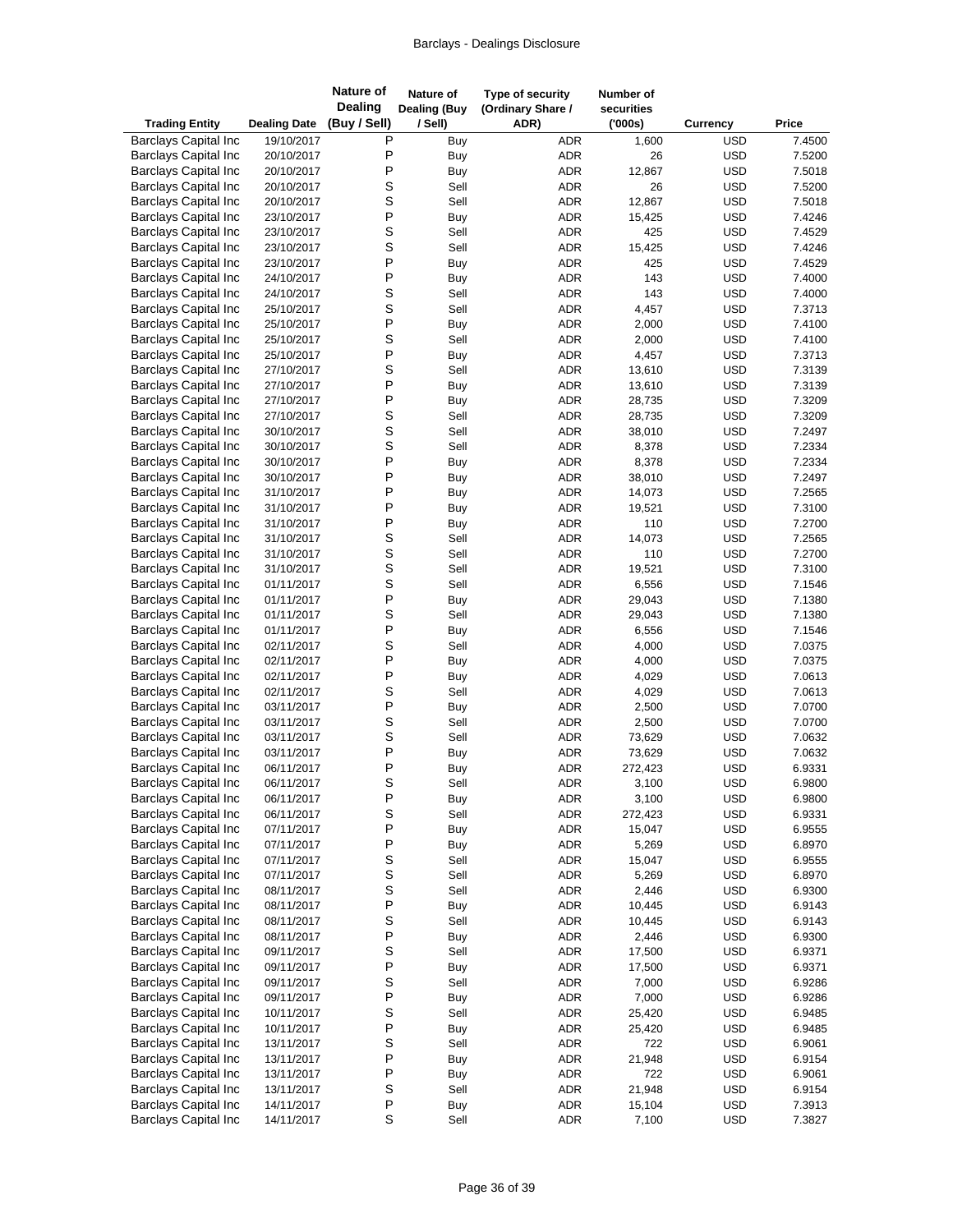| <b>Trading Entity</b>                                      | <b>Dealing Date</b>      | Nature of<br><b>Dealing</b><br>(Buy / Sell) | Nature of<br><b>Dealing (Buy</b><br>/ Sell) | Type of security<br>(Ordinary Share /<br>ADR) | Number of<br>securities<br>(000s) | <b>Currency</b>          | Price            |
|------------------------------------------------------------|--------------------------|---------------------------------------------|---------------------------------------------|-----------------------------------------------|-----------------------------------|--------------------------|------------------|
| <b>Barclays Capital Inc</b>                                | 14/11/2017               | P                                           | Buy                                         | <b>ADR</b>                                    | 7,100                             | <b>USD</b>               | 7.3827           |
| <b>Barclays Capital Inc</b>                                | 14/11/2017               | S                                           | Sell                                        | <b>ADR</b>                                    | 15,104                            | <b>USD</b>               | 7.3913           |
| <b>Barclays Capital Inc</b>                                | 15/11/2017               | P                                           | Buy                                         | <b>ADR</b>                                    | 2,000                             | <b>USD</b>               | 7.2300           |
| <b>Barclays Capital Inc</b>                                | 15/11/2017               | S                                           | Sell                                        | <b>ADR</b>                                    | 2,000                             | <b>USD</b>               | 7.2300           |
| <b>Barclays Capital Inc</b>                                | 15/11/2017               | P                                           | Buy                                         | <b>ADR</b>                                    | 2,024                             | <b>USD</b>               | 7.2449           |
| <b>Barclays Capital Inc</b>                                | 15/11/2017               | S                                           | Sell                                        | <b>ADR</b>                                    | 2,024                             | <b>USD</b>               | 7.2449           |
| <b>Barclays Capital Inc</b>                                | 16/11/2017               | S                                           | Sell                                        | <b>ADR</b>                                    | 8,986                             | <b>USD</b>               | 7.2670           |
| <b>Barclays Capital Inc</b>                                | 16/11/2017               | P                                           | Buy                                         | <b>ADR</b>                                    | 8,986                             | <b>USD</b>               | 7.2670           |
| <b>Barclays Capital Inc</b>                                | 16/11/2017               | S<br>P                                      | Sell                                        | <b>ADR</b>                                    | 408<br>408                        | <b>USD</b>               | 7.2400           |
| <b>Barclays Capital Inc</b><br><b>Barclays Capital Inc</b> | 16/11/2017<br>17/11/2017 | S                                           | Buy<br>Sell                                 | <b>ADR</b><br><b>ADR</b>                      | 8,950                             | <b>USD</b><br><b>USD</b> | 7.2400<br>7.2432 |
| <b>Barclays Capital Inc</b>                                | 17/11/2017               | P                                           | Buy                                         | <b>ADR</b>                                    | 8,950                             | <b>USD</b>               | 7.2432           |
| <b>Barclays Capital Inc</b>                                | 20/11/2017               | P                                           | Buy                                         | <b>ADR</b>                                    | 10,610                            | <b>USD</b>               | 7.4251           |
| <b>Barclays Capital Inc</b>                                | 20/11/2017               | S                                           | Sell                                        | <b>ADR</b>                                    | 10,610                            | <b>USD</b>               | 7.4251           |
| <b>Barclays Capital Inc</b>                                | 20/11/2017               | S                                           | Sell                                        | <b>ADR</b>                                    | 56,272                            | <b>USD</b>               | 7.3690           |
| <b>Barclays Capital Inc</b>                                | 20/11/2017               | P                                           | Buy                                         | <b>ADR</b>                                    | 56,272                            | <b>USD</b>               | 7.3690           |
| <b>Barclays Capital Inc</b>                                | 21/11/2017               | S                                           | Sell                                        | <b>ADR</b>                                    | 400                               | <b>USD</b>               | 7.4800           |
| <b>Barclays Capital Inc</b>                                | 21/11/2017               | P                                           | Buy                                         | ADR                                           | 400                               | <b>USD</b>               | 7.4800           |
| <b>Barclays Capital Inc</b>                                | 21/11/2017               | S                                           | Sell                                        | <b>ADR</b>                                    | 400                               | <b>USD</b>               | 7.4500           |
| <b>Barclays Capital Inc</b>                                | 21/11/2017               | P                                           | Buy                                         | <b>ADR</b>                                    | 400                               | <b>USD</b>               | 7.4500           |
| <b>Barclays Capital Inc</b>                                | 22/11/2017               | P                                           | Buy                                         | <b>ADR</b>                                    | 34,202                            | <b>USD</b>               | 7.7018           |
| <b>Barclays Capital Inc</b>                                | 22/11/2017               | P                                           | Buy                                         | <b>ADR</b>                                    | 9,889                             | <b>USD</b>               | 7.6875           |
| <b>Barclays Capital Inc</b>                                | 22/11/2017               | S                                           | Sell                                        | <b>ADR</b>                                    | 9,889                             | <b>USD</b>               | 7.6875           |
| <b>Barclays Capital Inc</b>                                | 22/11/2017               | S                                           | Sell                                        | <b>ADR</b>                                    | 34,202                            | <b>USD</b>               | 7.7018           |
| <b>Barclays Capital Inc</b>                                | 24/11/2017               | S                                           | Sell                                        | <b>ADR</b>                                    | 3,727                             | <b>USD</b>               | 7.6889           |
| <b>Barclays Capital Inc</b>                                | 24/11/2017               | P                                           | Buy                                         | <b>ADR</b>                                    | 3,727                             | <b>USD</b>               | 7.6889           |
| <b>Barclays Capital Inc</b>                                | 27/11/2017               | P                                           | Buy                                         | <b>ADR</b>                                    | 8,823                             | <b>USD</b>               | 7.6565           |
| <b>Barclays Capital Inc</b>                                | 27/11/2017               | S<br>S                                      | Sell                                        | <b>ADR</b>                                    | 18,531                            | <b>USD</b>               | 7.6899           |
| <b>Barclays Capital Inc</b><br><b>Barclays Capital Inc</b> | 27/11/2017<br>27/11/2017 | P                                           | Sell<br>Buy                                 | <b>ADR</b><br><b>ADR</b>                      | 8,823<br>18,531                   | <b>USD</b><br><b>USD</b> | 7.6565<br>7.6899 |
| <b>Barclays Capital Inc</b>                                | 28/11/2017               | P                                           | Buy                                         | <b>ADR</b>                                    | 598                               | <b>USD</b>               | 7.7500           |
| <b>Barclays Capital Inc</b>                                | 28/11/2017               | S                                           | Sell                                        | <b>ADR</b>                                    | 47,020                            | <b>USD</b>               | 7.7410           |
| <b>Barclays Capital Inc</b>                                | 28/11/2017               | S                                           | Sell                                        | <b>ADR</b>                                    | 10,285                            | <b>USD</b>               | 7.7229           |
| <b>Barclays Capital Inc</b>                                | 28/11/2017               | P                                           | Buy                                         | <b>ADR</b>                                    | 10,285                            | <b>USD</b>               | 7.7229           |
| <b>Barclays Capital Inc</b>                                | 28/11/2017               | P                                           | Buy                                         | <b>ADR</b>                                    | 47,020                            | <b>USD</b>               | 7.7410           |
| <b>Barclays Capital Inc</b>                                | 28/11/2017               | S                                           | Sell                                        | <b>ADR</b>                                    | 598                               | <b>USD</b>               | 7.7500           |
| <b>Barclays Capital Inc</b>                                | 29/11/2017               | P                                           | <b>Buy</b>                                  | <b>ADR</b>                                    | 4,865                             | <b>USD</b>               | 7.8823           |
| <b>Barclays Capital Inc</b>                                | 29/11/2017               | S                                           | Sell                                        | ADR                                           | 927                               | <b>USD</b>               | 7.9442           |
| <b>Barclays Capital Inc</b>                                | 29/11/2017               | S                                           | Sell                                        | <b>ADR</b>                                    | 4,865                             | <b>USD</b>               | 7.8823           |
| <b>Barclays Capital Inc</b>                                | 29/11/2017               | P                                           | <b>Buy</b>                                  | <b>ADR</b>                                    | 927                               | <b>USD</b>               | 7.9442           |
| <b>Barclays Capital Inc</b>                                | 30/11/2017               | S                                           | Sell                                        | ADR                                           | 18,600                            | <b>USD</b>               | 7.9073           |
| <b>Barclays Capital Inc</b>                                | 30/11/2017               | P                                           | Buy                                         | ADR                                           | 17,557                            | <b>USD</b>               | 7.8085           |
| <b>Barclays Capital Inc</b>                                | 30/11/2017               | S<br>P                                      | Sell                                        | ADR                                           | 17,557                            | <b>USD</b>               | 7.8085           |
| <b>Barclays Capital Inc</b>                                | 30/11/2017               | P                                           | Buy                                         | ADR                                           | 18,600                            | <b>USD</b>               | 7.9073           |
| <b>Barclays Capital Inc</b><br><b>Barclays Capital Inc</b> | 01/12/2017<br>01/12/2017 | S                                           | Buy<br>Sell                                 | ADR<br>ADR                                    | 16,339<br>16,339                  | <b>USD</b><br><b>USD</b> | 7.8693<br>7.8693 |
| <b>Barclays Capital Inc</b>                                | 01/12/2017               | P                                           | Buy                                         | ADR                                           | 14,380                            | <b>USD</b>               | 7.8727           |
| <b>Barclays Capital Inc</b>                                | 01/12/2017               | S                                           | Sell                                        | ADR                                           | 14,380                            | <b>USD</b>               | 7.8727           |
| <b>Barclays Capital Inc</b>                                | 04/12/2017               | P                                           | Buy                                         | ADR                                           | 14,318                            | <b>USD</b>               | 7.8796           |
| <b>Barclays Capital Inc</b>                                | 04/12/2017               | S                                           | Sell                                        | ADR                                           | 14,318                            | <b>USD</b>               | 7.8796           |
| <b>Barclays Capital Inc</b>                                | 05/12/2017               | S                                           | Sell                                        | ADR                                           | 22,000                            | <b>USD</b>               | 8.1125           |
| <b>Barclays Capital Inc</b>                                | 05/12/2017               | S                                           | Sell                                        | ADR                                           | 11,045                            | <b>USD</b>               | 8.1327           |
| <b>Barclays Capital Inc</b>                                | 05/12/2017               | P                                           | Buy                                         | ADR                                           | 22,000                            | <b>USD</b>               | 8.1125           |
| <b>Barclays Capital Inc</b>                                | 05/12/2017               | P                                           | Buy                                         | ADR                                           | 11,045                            | <b>USD</b>               | 8.1327           |
| <b>Barclays Capital Inc</b>                                | 06/12/2017               | P                                           | Buy                                         | ADR                                           | 120                               | <b>USD</b>               | 8.1800           |
| <b>Barclays Capital Inc</b>                                | 06/12/2017               | P                                           | Buy                                         | ADR                                           | 3,000                             | <b>USD</b>               | 8.1700           |
| <b>Barclays Capital Inc</b>                                | 06/12/2017               | S                                           | Sell                                        | ADR                                           | 120                               | <b>USD</b>               | 8.1800           |
| <b>Barclays Capital Inc</b>                                | 06/12/2017               | S                                           | Sell                                        | ADR                                           | 3,000                             | <b>USD</b>               | 8.1700           |
| <b>Barclays Capital Inc</b>                                | 07/12/2017               | P                                           | Buy                                         | ADR                                           | 6,291                             | <b>USD</b>               | 8.1450           |
| <b>Barclays Capital Inc</b>                                | 07/12/2017               | S                                           | Sell                                        | ADR                                           | 6,291                             | <b>USD</b>               | 8.1450           |
| <b>Barclays Capital Inc</b>                                | 08/12/2017               | S                                           | Sell                                        | ADR                                           | 16,156                            | <b>USD</b>               | 8.2154           |
| <b>Barclays Capital Inc</b>                                | 08/12/2017               | P<br>S                                      | Buy                                         | ADR                                           | 16,156                            | <b>USD</b>               | 8.2154           |
| <b>Barclays Capital Inc</b><br><b>Barclays Capital Inc</b> | 11/12/2017<br>11/12/2017 | $\sf P$                                     | Sell<br>Buy                                 | ADR<br>ADR                                    | 116,334<br>116,334                | <b>USD</b><br>USD        | 8.2174<br>8.2174 |
| <b>Barclays Capital Inc</b>                                | 12/12/2017               | $\sf P$                                     | Buy                                         | ADR                                           | 10,000                            | <b>USD</b>               | 8.1625           |
|                                                            |                          |                                             |                                             |                                               |                                   |                          |                  |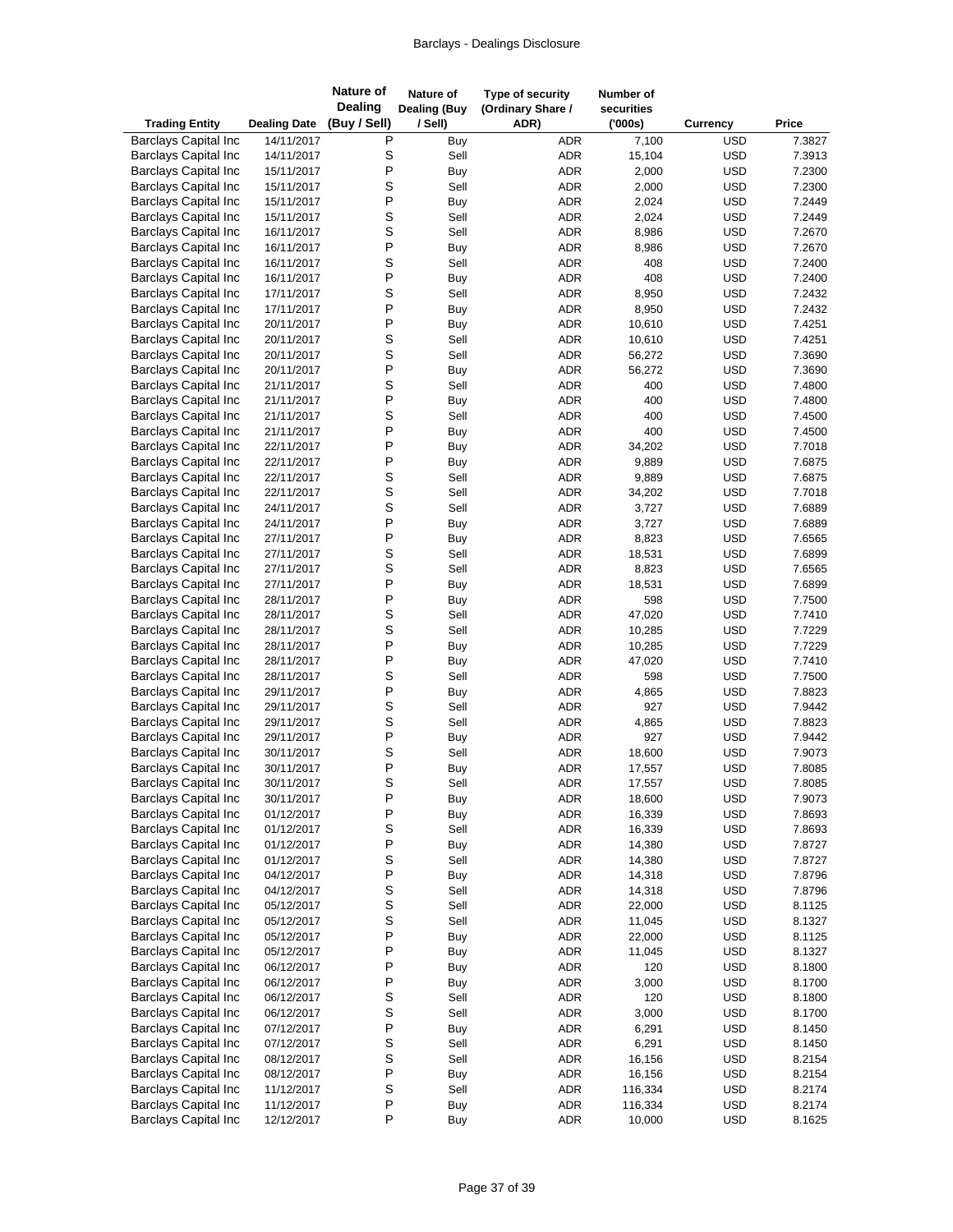| <b>Trading Entity</b>                                      | <b>Dealing Date</b>      | <b>Nature of</b><br><b>Dealing</b><br>(Buy / Sell) | Nature of<br><b>Dealing (Buy</b><br>/ Sell) | Type of security<br>(Ordinary Share /<br>ADR) |                   | Number of<br>securities<br>(000s) | <b>Currency</b>          | Price            |
|------------------------------------------------------------|--------------------------|----------------------------------------------------|---------------------------------------------|-----------------------------------------------|-------------------|-----------------------------------|--------------------------|------------------|
| <b>Barclays Capital Inc</b>                                | 12/12/2017               | S                                                  | Sell                                        |                                               | ADR               | 10,000                            | <b>USD</b>               | 8.1625           |
| <b>Barclays Capital Inc</b>                                | 15/12/2017               | P                                                  | Buy                                         |                                               | <b>ADR</b>        | 31,840                            | <b>USD</b>               | 8.2209           |
| <b>Barclays Capital Inc</b>                                | 15/12/2017               | S                                                  | Sell                                        |                                               | <b>ADR</b>        | 31,840                            | <b>USD</b>               | 8.2209           |
| <b>Barclays Capital Inc</b>                                | 18/12/2017               | S                                                  | Sell                                        |                                               | <b>ADR</b>        | 279                               | <b>USD</b>               | 8.2400           |
| <b>Barclays Capital Inc</b>                                | 18/12/2017               | P                                                  | Buy                                         |                                               | ADR               | 279                               | <b>USD</b>               | 8.2400           |
| <b>Barclays Capital Inc</b>                                | 18/12/2017               | S                                                  | Sell                                        |                                               | ADR               | 34,212                            | <b>USD</b>               | 8.2431           |
| <b>Barclays Capital Inc</b>                                | 18/12/2017               | P                                                  | Buy                                         |                                               | <b>ADR</b>        | 34,212                            | <b>USD</b>               | 8.2431           |
| <b>Barclays Capital Inc</b>                                | 18/12/2017               | S                                                  | Sell                                        |                                               | <b>ADR</b>        | 1,019                             | <b>USD</b>               | 8.2300           |
| <b>Barclays Capital Inc</b>                                | 18/12/2017               | P                                                  | Buy                                         |                                               | <b>ADR</b>        | 1,019                             | <b>USD</b>               | 8.2300           |
| <b>Barclays Capital Inc</b>                                | 19/12/2017               | S                                                  | Sell                                        |                                               | ADR               | 37,775                            | <b>USD</b>               | 8.2166           |
| <b>Barclays Capital Inc</b>                                | 19/12/2017               | P                                                  | Buy                                         |                                               | ADR               | 37,775                            | <b>USD</b>               | 8.2166           |
| <b>Barclays Capital Inc</b><br><b>Barclays Capital Inc</b> | 20/12/2017               | P<br>S                                             | Buy<br>Sell                                 |                                               | <b>ADR</b>        | 10,499<br>10,499                  | <b>USD</b>               | 8.2581<br>8.2581 |
| <b>Barclays Capital Inc</b>                                | 20/12/2017<br>21/12/2017 | P                                                  |                                             |                                               | ADR<br><b>ADR</b> |                                   | <b>USD</b><br><b>USD</b> | 8.3281           |
| <b>Barclays Capital Inc</b>                                | 21/12/2017               | S                                                  | Buy<br>Sell                                 |                                               | <b>ADR</b>        | 20,659<br>20,659                  | <b>USD</b>               | 8.3281           |
| <b>Barclays Capital Inc</b>                                | 22/12/2017               | S                                                  | Sell                                        |                                               | <b>ADR</b>        | 3,696                             | <b>USD</b>               | 8.2700           |
| <b>Barclays Capital Inc</b>                                | 22/12/2017               | P                                                  | Buy                                         |                                               | <b>ADR</b>        | 3,696                             | <b>USD</b>               | 8.2700           |
| <b>Barclays Capital Inc</b>                                | 22/12/2017               | P                                                  | <b>Buy</b>                                  |                                               | <b>ADR</b>        | 5,779                             | <b>USD</b>               | 8.3118           |
| <b>Barclays Capital Inc</b>                                | 22/12/2017               | S                                                  | Sell                                        |                                               | ADR               | 5,779                             | <b>USD</b>               | 8.3118           |
| <b>Barclays Capital Inc</b>                                | 26/12/2017               | S                                                  | Sell                                        |                                               | <b>ADR</b>        | 30,161                            | <b>USD</b>               | 8.3211           |
| <b>Barclays Capital Inc</b>                                | 26/12/2017               | P                                                  | <b>Buy</b>                                  |                                               | <b>ADR</b>        | 30,161                            | <b>USD</b>               | 8.3211           |
| <b>Barclays Capital Inc</b>                                | 26/12/2017               | S                                                  | Sell                                        |                                               | ADR               | 387                               | <b>USD</b>               | 8.2674           |
| <b>Barclays Capital Inc</b>                                | 26/12/2017               | P                                                  | Buy                                         |                                               | <b>ADR</b>        | 387                               | <b>USD</b>               | 8.2674           |
| <b>Barclays Capital Inc</b>                                | 27/12/2017               | P                                                  | Buy                                         |                                               | <b>ADR</b>        | 388                               | <b>USD</b>               | 8.4100           |
| <b>Barclays Capital Inc</b>                                | 27/12/2017               | S                                                  | Sell                                        |                                               | <b>ADR</b>        | 22,500                            | <b>USD</b>               | 8.4373           |
| <b>Barclays Capital Inc</b>                                | 27/12/2017               | P                                                  | Buy                                         |                                               | <b>ADR</b>        | 22,500                            | <b>USD</b>               | 8.4373           |
| <b>Barclays Capital Inc</b>                                | 27/12/2017               | S                                                  | Sell                                        |                                               | ADR               | 388                               | <b>USD</b>               | 8.4100           |
| <b>Barclays Capital Inc</b>                                | 28/12/2017               | S                                                  | Sell                                        |                                               | ADR               | 4,005                             | <b>USD</b>               | 8.3880           |
| <b>Barclays Capital Inc</b>                                | 28/12/2017               | P                                                  | Buy                                         |                                               | <b>ADR</b>        | 4,005                             | <b>USD</b>               | 8.3880           |
| <b>Barclays Capital Inc</b>                                | 29/12/2017               | S                                                  | Sell                                        |                                               | ADR               | 2                                 | <b>USD</b>               | 8.4700           |
| <b>Barclays Capital Inc</b>                                | 29/12/2017               | S                                                  | Sell                                        |                                               | ADR               | 4,654                             | <b>USD</b>               | 8.5073           |
| <b>Barclays Capital Inc</b>                                | 29/12/2017               | Ρ                                                  | <b>Buy</b>                                  |                                               | <b>ADR</b>        | 4,654                             | <b>USD</b>               | 8.5073           |
| <b>Barclays Capital Inc</b>                                | 29/12/2017               | P                                                  | Buy                                         |                                               | ADR               | $\overline{2}$                    | <b>USD</b>               | 8.4700           |
| <b>Barclays Capital Inc</b>                                | 02/01/2018               | S                                                  | Sell                                        |                                               | <b>ADR</b>        | 10,300                            | <b>USD</b>               | 8.4885           |
| <b>Barclays Capital Inc</b>                                | 02/01/2018               | P                                                  | Buy                                         |                                               | <b>ADR</b>        | 62,344                            | <b>USD</b>               | 8.4742           |
| <b>Barclays Capital Inc</b>                                | 02/01/2018               | P                                                  | Buy                                         |                                               | <b>ADR</b>        | 10,300                            | <b>USD</b>               | 8.4885           |
| <b>Barclays Capital Inc</b><br><b>Barclays Capital Inc</b> | 02/01/2018<br>03/01/2018 | S<br>P                                             | Sell                                        |                                               | ADR<br>ADR        | 62,344<br>4,757                   | <b>USD</b><br><b>USD</b> | 8.4742<br>8.4658 |
| <b>Barclays Capital Inc</b>                                | 03/01/2018               | S                                                  | Buy<br>Sell                                 |                                               | <b>ADR</b>        | 1,696                             | <b>USD</b>               | 8.4706           |
| <b>Barclays Capital Inc</b>                                | 03/01/2018               | S                                                  | Sell                                        |                                               | <b>ADR</b>        | 4,757                             | <b>USD</b>               | 8.4658           |
| <b>Barclays Capital Inc</b>                                | 03/01/2018               | P                                                  | <b>Buy</b>                                  |                                               | <b>ADR</b>        | 1,696                             | <b>USD</b>               | 8.4706           |
| <b>Barclays Capital Inc</b>                                | 04/01/2018               | S                                                  | Sell                                        |                                               | <b>ADR</b>        | 29,898                            | <b>USD</b>               | 8.5550           |
| <b>Barclays Capital Inc</b>                                | 04/01/2018               | $\mathsf{P}$                                       | Buy                                         |                                               | ADR               | 29,898                            | <b>USD</b>               | 8.5550           |
| <b>Barclays Capital Inc</b>                                | 05/01/2018               | P                                                  | Buy                                         |                                               | ADR               | 837                               | <b>USD</b>               | 8.5228           |
| <b>Barclays Capital Inc</b>                                | 05/01/2018               | S                                                  | Sell                                        |                                               | ADR               | 6,000                             | <b>USD</b>               | 8.4900           |
| <b>Barclays Capital Inc</b>                                | 05/01/2018               | S                                                  | Sell                                        |                                               | ADR               | 837                               | <b>USD</b>               | 8.5228           |
| <b>Barclays Capital Inc</b>                                | 05/01/2018               | P                                                  | Buy                                         |                                               | ADR               | 6,000                             | <b>USD</b>               | 8.4900           |
| <b>Barclays Capital Inc</b>                                | 08/01/2018               | S                                                  | Sell                                        |                                               | ADR               | 130,120                           | <b>USD</b>               | 8.6287           |
| <b>Barclays Capital Inc</b>                                | 08/01/2018               | S                                                  | Sell                                        |                                               | ADR               | 4,000                             | <b>USD</b>               | 8.6813           |
| <b>Barclays Capital Inc</b>                                | 08/01/2018               | P                                                  | Buy                                         |                                               | ADR               | 203                               | <b>USD</b>               | 8.6800           |
| <b>Barclays Capital Inc</b>                                | 08/01/2018               | S                                                  | Sell                                        |                                               | ADR               | 203                               | <b>USD</b>               | 8.6800           |
| <b>Barclays Capital Inc</b>                                | 08/01/2018               | P                                                  | Buy                                         |                                               | ADR               | 4,000                             | <b>USD</b>               | 8.6813           |
| <b>Barclays Capital Inc</b>                                | 08/01/2018               | P                                                  | Buy                                         |                                               | ADR               | 130,120                           | <b>USD</b>               | 8.6287           |
| <b>Barclays Capital Inc</b>                                | 09/01/2018               | S                                                  | Sell                                        |                                               | ADR               | 1,500                             | <b>USD</b>               | 8.6400           |
| <b>Barclays Capital Inc</b>                                | 09/01/2018               | P                                                  | Buy                                         |                                               | ADR               | 1,500                             | <b>USD</b>               | 8.6400           |
| <b>Barclays Capital Inc</b>                                | 09/01/2018               | S                                                  | Sell                                        |                                               | ADR               | 16,638                            | <b>USD</b>               | 8.6067           |
| <b>Barclays Capital Inc</b>                                | 09/01/2018               | P                                                  | Buy                                         |                                               | ADR               | 16,638                            | <b>USD</b>               | 8.6067           |
| <b>Barclays Capital Inc</b>                                | 10/01/2018               | S                                                  | Sell                                        |                                               | ADR               | 13,273                            | <b>USD</b>               | 8.5704           |
| <b>Barclays Capital Inc</b>                                | 10/01/2018               | P                                                  | Buy                                         |                                               | ADR               | 737                               | <b>USD</b>               | 8.5322           |
| <b>Barclays Capital Inc</b>                                | 10/01/2018               | S<br>$\mathsf{P}$                                  | Sell                                        |                                               | ADR               | 737                               | <b>USD</b>               | 8.5322           |
| <b>Barclays Capital Inc</b>                                | 10/01/2018               | P                                                  | Buy                                         |                                               | ADR               | 13,273                            | <b>USD</b>               | 8.5704           |
| <b>Barclays Capital Inc</b><br><b>Barclays Capital Inc</b> | 11/01/2018<br>11/01/2018 | S                                                  | Buy<br>Sell                                 |                                               | ADR<br>ADR        | 3,111<br>36,462                   | <b>USD</b><br><b>USD</b> | 8.1870<br>8.1850 |
| <b>Barclays Capital Inc</b>                                | 11/01/2018               | $\sf P$                                            | <b>Buy</b>                                  |                                               | ADR               | 36,462                            | <b>USD</b>               | 8.1850           |
| <b>Barclays Capital Inc</b>                                | 11/01/2018               | $\mathsf S$                                        | Sell                                        |                                               | ADR               | 3,111                             | <b>USD</b>               | 8.1870           |